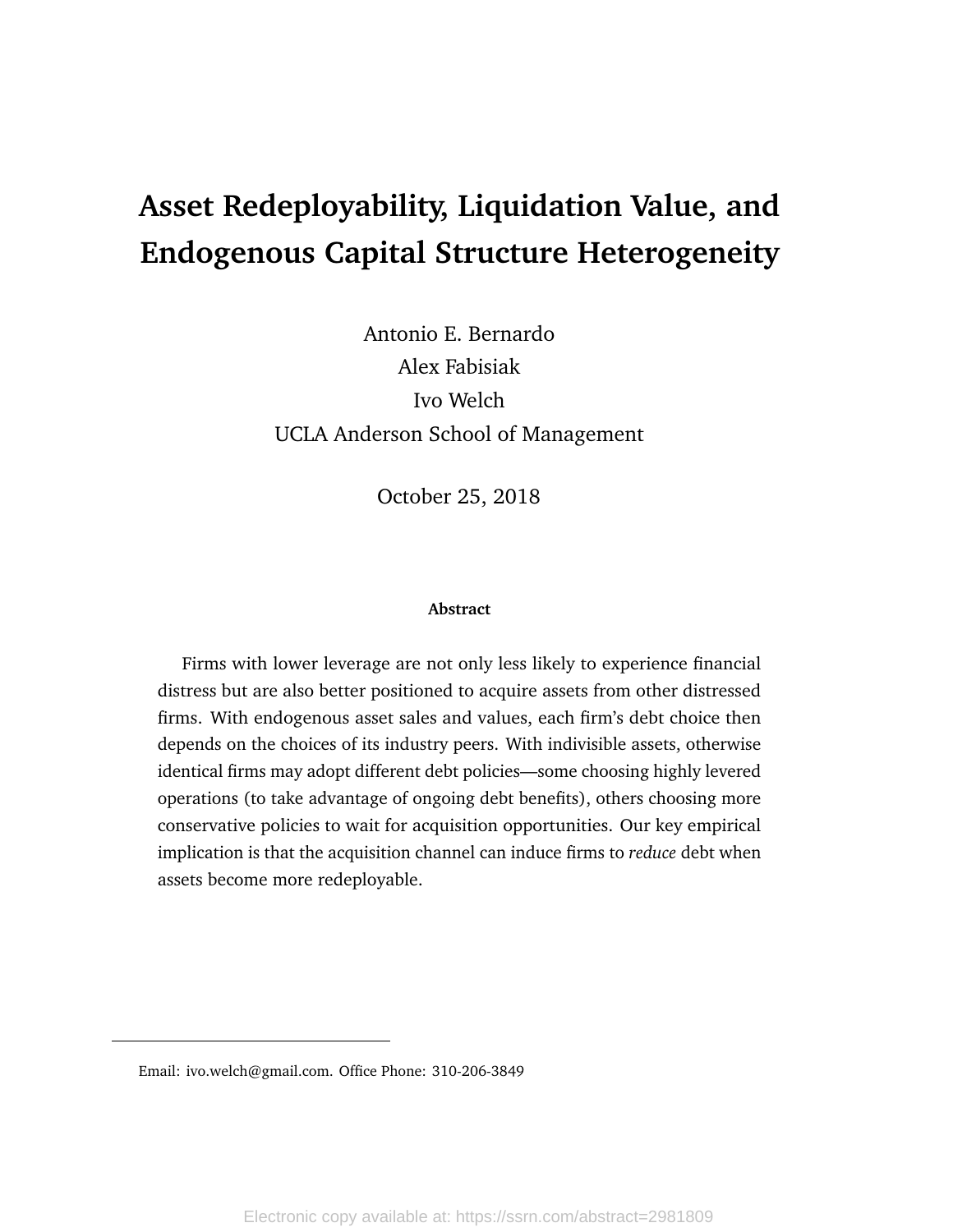Firms with more leverage are more likely to experience future financial distress. Importantly, their expected costs of bankruptcy are likely to be higher not only when they themselves, but also when their industry peers have taken on more debt. More firms will then want to sell the same types of assets at the same time, and their peer firms—who would otherwise have been the natural asset buyers—become themselves more limited in their capacity to absorb these assets (Shleifer and Vishny  $(1992)$  $(1992)$  $(1992)$ ).<sup>1</sup> As a result, the fire-sale discounts relative to fundamental asset values will become steeper. And, therefore, the debt choices of individual firms today, aggregated into industry debt, can themselves influence the asset liquidation values and have anticipative feedback into firms' debt choices in the first place.

Like most earlier literature, in our model, firms choose their capital structures before they learn their profitabilities. Leverage confers direct value benefits, such as signaling benefits, incentive enhancements, or tax shields. However, leverage can lead to distress costs for firms that later experience negative shocks. In the event of default, the creditors must decide whether to liquidate on the one hand, or to reorganize and continue operations on the other. If they liquidate, firms receive the prevailing market price for their assets. The assets will then be in the hands of buyers who can presumably put them to better use. If they reorganize, firms keep the assets but may still suffer some impairments, such as direct costs and strained relationships with key stakeholders. A distressed firm is not worth as much as it would have been in the absence of default.

Unlike in most earlier literature, in our model, $<sup>2</sup>$  $<sup>2</sup>$  $<sup>2</sup>$  debt-laden capital-constrained firms</sup> are not only more likely to sell but also less likely to buy assets. We assume that all firms are competitive and can anticipate but not internalize the effects of their peers. The mechanism in our model that coordinates their debt choices is the endogenous asset price. For example, suppose that some firms adopt more aggressive debt policies. In the future, this will increase the supply and reduce the demand for liquidated assets, resulting in a lower equilibrium price. In turn, the anticipated lower price creates two motivations for the remaining firms today: (1) they will fear running into financial distress more; and (2), if they reduce their own debt, they will be more likely to enjoy future vulture buying opportunities. Thus, their best response to higher debt by their peers is lower debt for themselves.

<sup>&</sup>lt;sup>1</sup>Bolton, Santos, and Scheinkman (2011) motivate preferred [industry] purchasers able and willing to pay more than outsiders with adverse selection.

<sup>&</sup>lt;sup>2</sup>We will discuss the literature in great detail in Section [III.](#page-29-0)[A.](#page-29-1) Moreover, Table [3](#page-43-0) shows succinctly how our model's key implications relate to and differ from this earlier literature.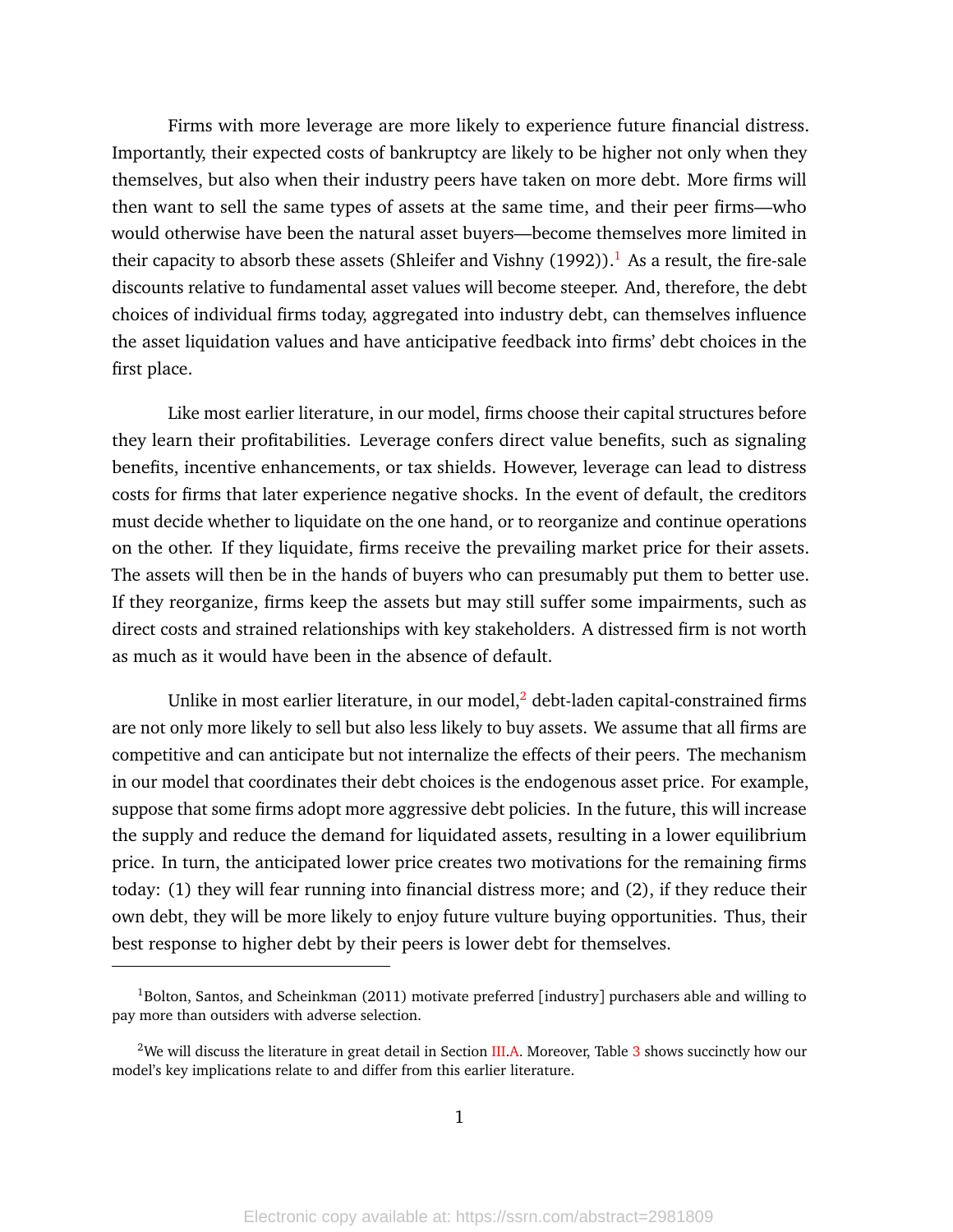The "opportunistic-acquisition" channel can reverse an important implication of models with only the "financial distress" channel. In Williamson (1988) and Harris and Raviv (1990), when assets are more redeployable, firms take on *more* debt because their distress costs will be lower (Benmelech, Garmaise, and Moskowitz (2005)). By contrast, in our model, greater redeployability creates more favorable future buying opportunities and firms may take on *less* debt to take advantage of them. The need of peers to liquidate can create a real growth option in the sense of Myers (1977) or McDonald and Siegel (1986) that can then itself feed back into debt choices and asset prices. No previous model has shown a negative comparative static with respect to redeployability.

Interestingly, when assets are indivisible, a-priori homogeneous firms sometimes split endogenously into two coexisting types who specialize in leverage and role. Some firms lever up to take advantage of the direct ongoing value benefits of debt—even anticipating distress and having to fire-sell—while other firms maintain conservative capital structures ("dry powder") to take advantage of these anticipated future fire sales (as in the acquisition model of Morellec and Zhdanov (2008)).

Some publicly-traded corporations and industries seem to fit the assumptions of our model. For example, in the shipping industry, where assets are costly and indivisible, Diana Shipping (ticker: DSX) strategically chooses a low-debt conservative capital structure (unlike most other shipping firms) to expand its fleet when ships are liquidated at fire-sale prices.<sup>[3](#page-0-0)</sup> Another natural domain of our model are private companies operating in more local markets. Anecdotal evidence suggests that some local real-estate developers are aggressive, while others wait more patiently for the future fire-sale opportunities in the next downturn. In the context of our model, such heterogeneity can arise more naturally or be amplified for projects such as large local developments (like shopping malls) that are difficult to parcel up.

Our model can also offer further insights. For example, there may be too many or too few asset transfers relative to first-best in our model. And, relevant to the literature on M&A activity, we show that transfer efficiency can be either procyclical or countercyclical, depending on parameters. Thus, for example, any tax policy designed to improve allocational efficiency must be context sensitive. Moreover, our model can also offer predictions

 $3$ For example, in its 2011 annual report, Diana Shipping stated that its strategy of maintaining a conservative balance sheet allowed it to "seize upon opportunities to deploy our strong cash position to acquire vessels at attractive valuations (p.4)." That year, it used its excess cash to purchase two Panamax dry bulk carriers from distressed sellers at deep fire-sale prices.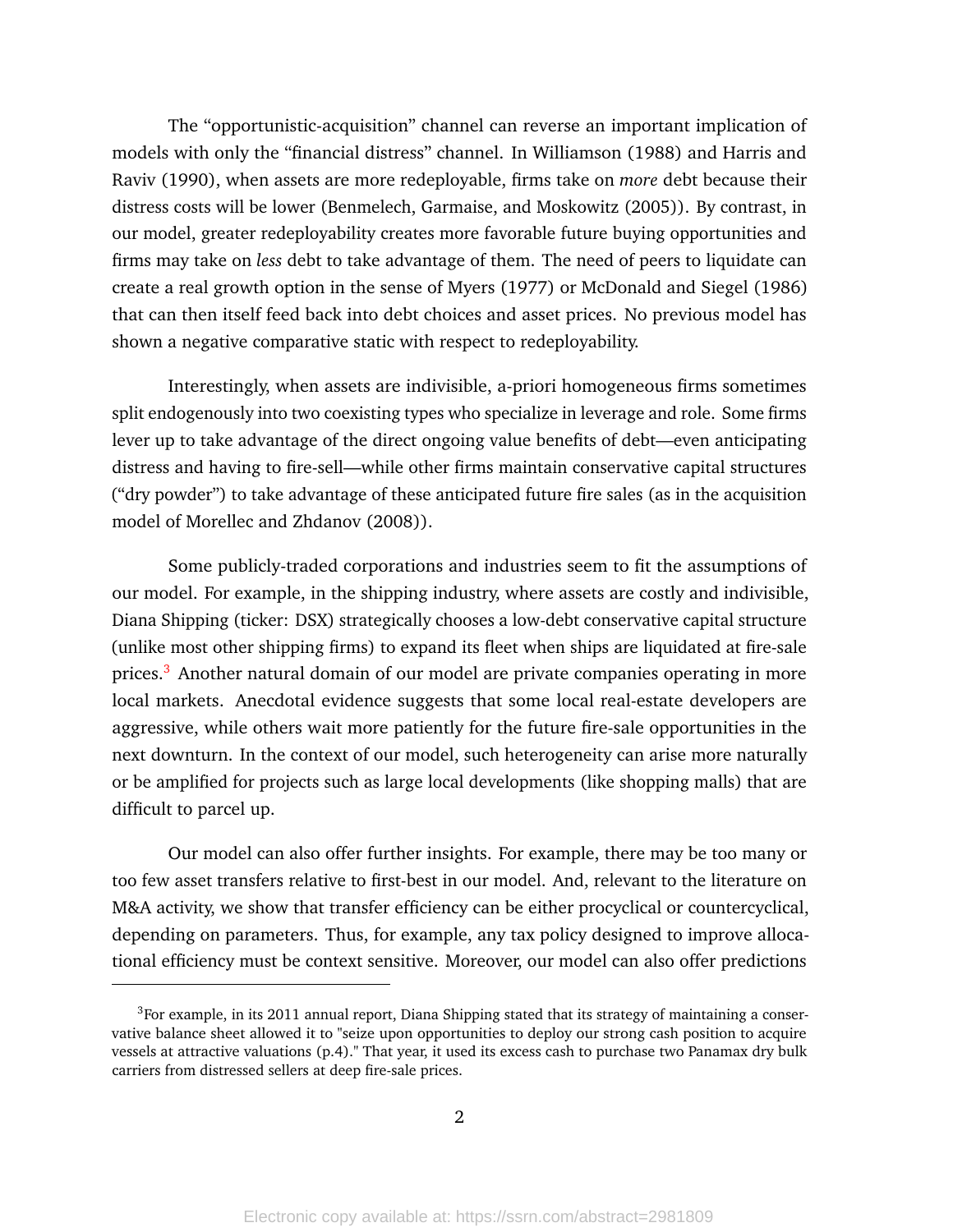on other observables, such as asset transfer quantities and prices, recovery rates and credit spreads, default and liquidation probabilities, and so on.

Our paper also makes a more general point. Most theories of capital structure are about how parameters influence the optimal debt choice. Most empirical tests use normalized leverage, typically dividing it by firm value. When the market value is used, the problem is that not only debt but also firm-value should change with parameters. This matters less when debt and value respond in opposite directions, although what is interpreted as a test on debt could merely be a test on value. It matters more when debt and value respond in the same direction. The empirical metric, debt-to-market-value, then measures merely whether debt or value changes faster. In our specific model, we illustrate this general point by showing how an increase in the direct benefits of debt always increases debt but not always debt-to-value ratios.

Our paper now proceeds as follows: Section [I](#page-4-0) lays out a basic no-distress model, in which firms with low leverage can later purchase assets from other firms that will turn out to have low productivity. Redeployability favors less leverage, as buyers want the opportunity to purchase poorly performing assets down the line. Debt has an effect only through its influence on this "opportunistic-acquisition" channel. Section [II](#page-15-0) adds the more recognized "financial-distress" channel. Without the acquisition channel, redeployability always favors more leverage, because sellers can rely on the lesser downside. With both the purchase channel and the distress channel, more asset redeployability at first favors higher leverage (lesser distress costs dominate) and then decreases in leverage (greater acquisition opportunities dominate). Section [III](#page-29-0) puts the model in perspective and describes its relation to prior research. In particular, it explains why our paper offers the very first model for many of the conjectures in Shleifer and Vishny (1992), and the relation of our model to Gale and Gottardi (2011) and Acharya and Viswanathan (2011). Section [IV](#page-37-0) concludes.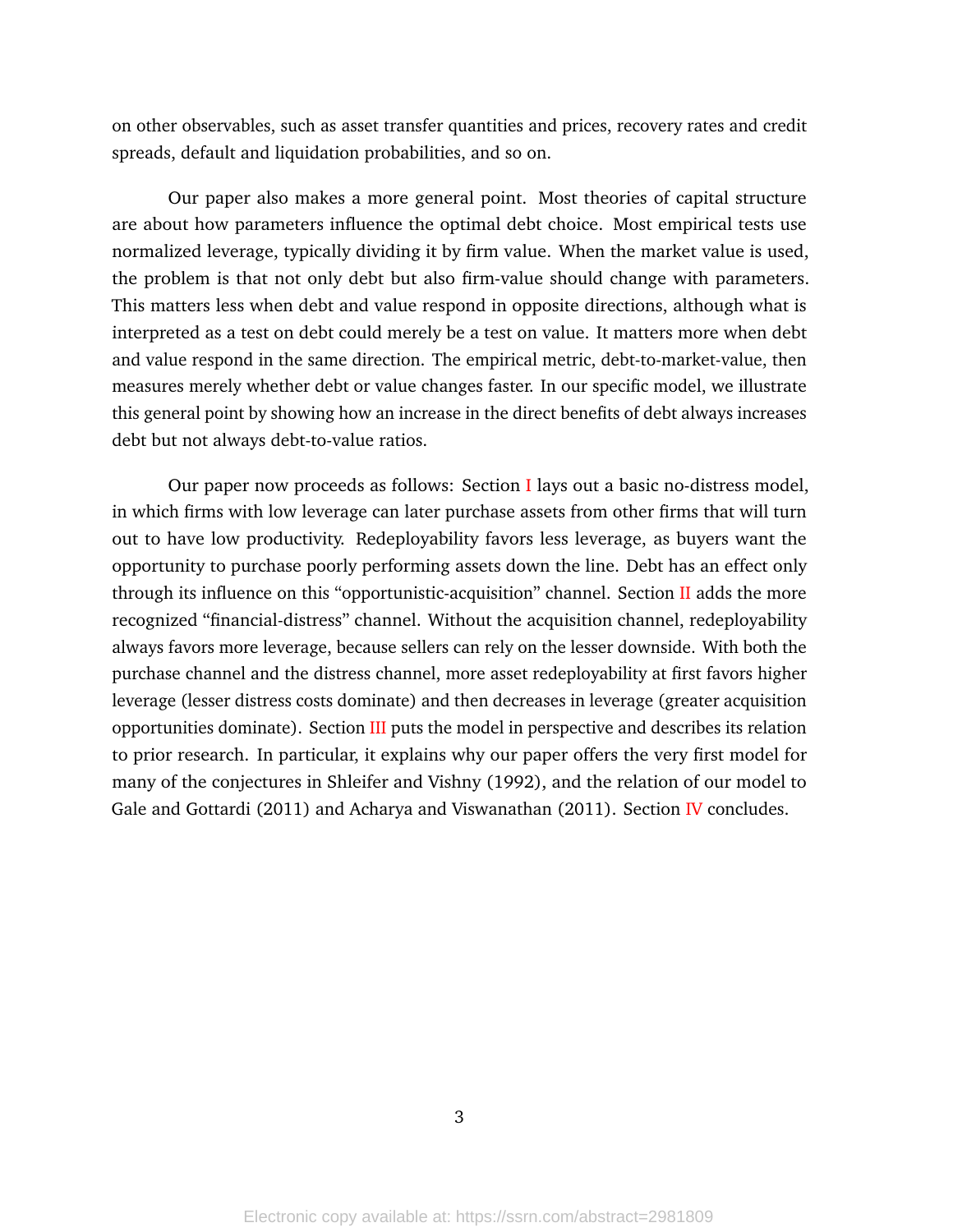# <span id="page-4-0"></span>**I The Opportunistic-Acquisition Channel**

[Insert Table [1](#page-41-0) here: **Variables**]

In this section, we introduce a model in which lower leverage allows firms to undertake more acquisitions in the future. In the next section, lower leverage will also reduce expected financial-distress reorganization costs. Table [1](#page-41-0) summarizes the key variables in our model.

# **A Model Setup and Assumptions**

We consider an industry with risk-neutral competitive firms. Each firm has a manager who maximizes the value of the firm. This is not to discount the real-world importance of intra-firm agency conflicts, but to show that our results can obtain even when they are not present.<sup>[4](#page-0-0)</sup> All information is public upon realization, again to show that asymmetric information concerns are not required for our results, not to discount their real-world importance.

Assets and Types: At time 0, each firm owns one indivisible unit of a productive asset.<sup>[5](#page-0-0)</sup> The productivity of this asset is a random variable, denoted  $\tilde{v}_i$ , whose realization  $\qquad \tilde{v}_i$ will be publicly observed at time 1. All firms are ex-ante identical and it is common knowledge that their firm type is distributed uniformly on the interval  $\tilde{v}_i \in [0,1]$ . After firm productivity is realized at time 1, firms with enough capital (low leverage and high productivity) can acquire assets offered by other firms in the industry at the prevailing endogenous price *P*. We always assume free disposal, so  $P \ge 0$ . All assets generate a *P* payoff at time 2, which depends on the holder's realized productivity *v<sup>i</sup>* .

Financing: At time 0, each firm can finance its asset purchase (but not slack excess cash) with equity or debt. The face value of debt is constrained to be  $F_i \in [0,1].^6$  $F_i \in [0,1].^6$ 

 $F_i$ 

<sup>&</sup>lt;sup>4</sup>We provide an online appendix in which we model managers that maximize equity and not debt values. Maximizing firm value is the same as maximizing equity value out of default and debt value in default.

<sup>5</sup>At time 0, all firms are identical and we can define their preferred investment amount to be one unit. As we describe below, some firms may wish to purchase liquidated assets at time 1, but these buying firms are then aware of their higher productivity.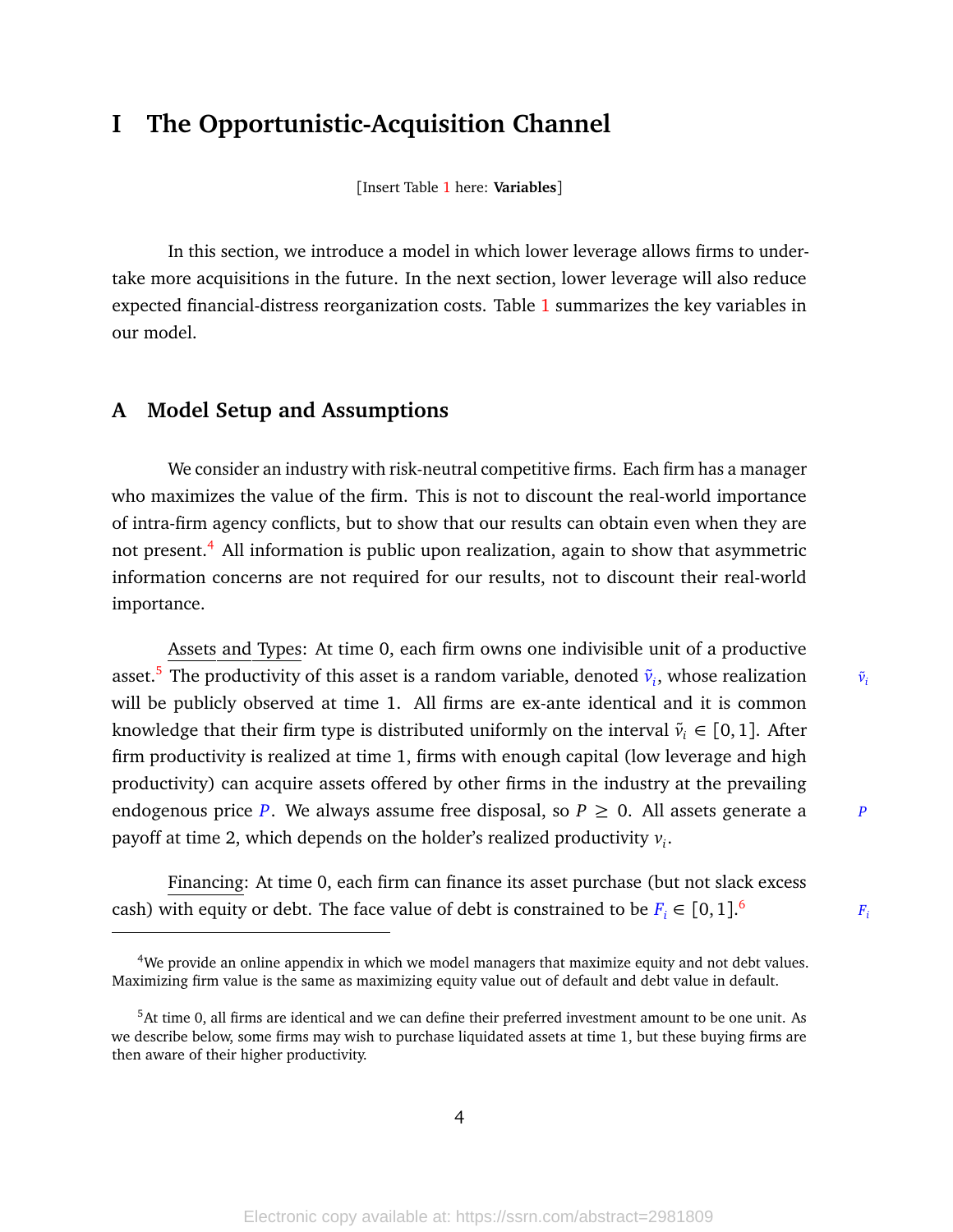All agents are risk-neutral and there is no time discounting, so the expected rate of return on debt is zero. We assume that debt  $F_i$  offers immediate net benefits that confer a proportional value *τ*·*F<sup>i</sup>* . This *τ* can include the tax benefit of debt (which may or may not *τ* be socially valuable), but we have a much broader concept in mind.<sup>[7](#page-0-0)</sup> The parameter  $\tau$  can reflect the ability of debt to allow financially-constrained firms to take on more productive projects, any positive incentive effects from debt, lower fund-raising costs, and so on; all net of debts' unmodelled costs. This benefit is not dissipated by subsequent events and accrues to the original owners. We show in Appendix  $C$  that all our main results hold when the debt benefit is available to pay creditors and fund acquisitions.

Liquidation: At time 1, after each firm has learned its productivity realization *v<sup>i</sup>* , it can decide whether to sell its asset at the prevailing price *P* or to continue operations. Because managers' objectives are aligned with their firms', their decision to liquidate or continue is efficient, given their earlier time 0 debt choice. The value from continuing operations is *v<sup>i</sup>* . The liquidation price of the asset is determined by perfectly competitive buyers and sellers. Thus, firm *i* sells iff  $v_i < P$ . Although the firm's own debt choice has no influence on the asset's price, each firm knows that the asset price is determined by the collective choices of all firms in the industry.

Acquisition: Although firms can acquire liquidated assets, we assume there is some cost associated with redeployment. This could be because assets need to be customized. Repurposing can require, e.g., moving costs, reprogramming, retraining of workers, and coordination with other complementary assets. In our model, we assume that an asset with productivity  $v_i$  to its current owner (firm *i*) has productivity of  $\eta \cdot v_j$  to a potential acquirer (firm *j*), where *η <* 1. Higher values of *η* imply that assets can be redeployed more easily *η* (at lower cost). In this specification, an asset that transfers from a low-productivity seller *i* to a high-productivity buyer *j* enjoys upgraded productivity (*v<sup>j</sup> > v<sup>i</sup>* ), but not to the same

 $6$ An upper limit on  $F_i$  ensures that the promised debt payment is never greater than the firm's highest possible cash flow (sans direct benefits). A higher value of *F<sup>i</sup>* would not result in higher proceeds from the debt issuance, because the increment would not be paid. A better assumption would be to impose the upper limit and assess the (tax and other debt) benefits not on the promised but on the expected debt payoff. Unfortunately, this specification forces the model into numerical rather than algebraic solutions.

<sup>&</sup>lt;sup>7</sup>The model in the text interprets  $\tau$  broadly as the direct benefits of debt. However, we have solved the model in which *τ* can represent the tax shield (where taxes also negatively affect firm value), or any combination of tax and non-tax benefits. This requires multiplying our objective functions (except the additive *τ* · *F<sup>i</sup>* term) by 1 − *τ*. The solutions are appropriately proportional, except that the *τ* parameter becomes its monotonic transformation  $\tau/(1-\tau)$ . And with the exception of  $\partial V^*/\partial \tau$ , which is specifically marked in Table [2,](#page-42-0) all comparative statics remain the same. This is covered in Appendix [E.](#page-74-0)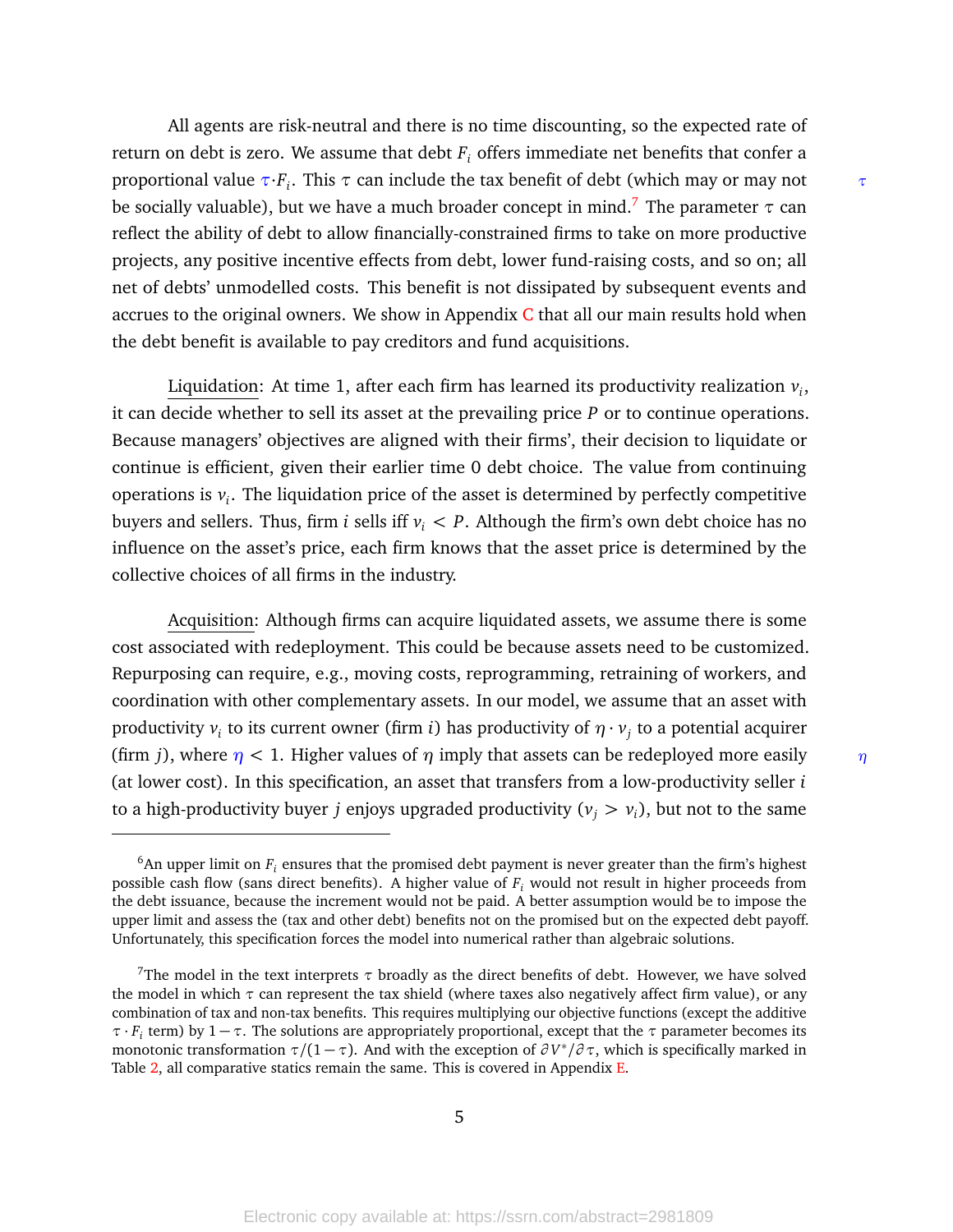extent that it would have had if buyer *j* had owned it all along. Thus, holding productivity fixed across firms, the asset is also worth more to the current owner than to a potential buyer if both have equal productivity. Taking both firm-specificity and own productivity into account, firms find it worthwhile to buy liquidated assets only if they are sufficiently more productive—acquiring liquidated assets at price *P* is positive NPV for all firms with *v*<sub>*j*</sub>  $> P/η$ .

As in Shleifer and Vishny (1992), the natural buyers of liquidated assets are other firms in the industry with appropriate expertise. These firms have limited capital, and they are constrained in their ability to acquire the asset at time 1 if they took on too much debt at time 0. Similar limits are also central in other papers, most prominently Duffie (2010). It can be justified, e.g., by *cash-in-the-market* financing (Gale and Gottardi (2015)), where firms are assumed to be unable to raise outside funding on short notice. Our model can go a step further, because it includes one parameter that can help capture at least some cross-sectional or time-series variation in the cash-in-the-market immediacy constraint. Long-term demand curves are more elastic than short-term demand curves. Our parameter *η* would be lower when assets are shorter-lived, when they require more informed buyers or due diligence (the crisis time relative to the life time of the cash flows), and when they are more difficult to put to use by outsiders. Of course, *η* also has to encapsulate further real-life aspects, such as how quickly transfer activity would have to take place when aggregate economic and financial conditions are worse. In the extreme allowed in our model, *η* can approach 1 if industry firms can simply wait out any crisis and search until they can find the nearly perfect buyer.

In our specific model, the only financing available to a firm at time 1 is its internal equity, which is the maximum of zero and  $(v_i - F)$ . We assume that each firm can only acquire one unit of the liquidated asset at time  $1<sup>8</sup>$  $1<sup>8</sup>$  $1<sup>8</sup>$  This reflects limited organizational capacity to take on too many new assets at one time.

Timing: Figure [1](#page-44-0) illustrates the timing of decisions more precisely.

 $8$ The indivisibility assumption is important for the existence of a mixed equilibrium. However, our other qualitative results hold if the asset is divisible and firms can acquire as much of the asset as they can afford with their residual equity  $(v_i - F_i)$ . See Section [I.](#page-4-0)[D](#page-11-0) for more detail.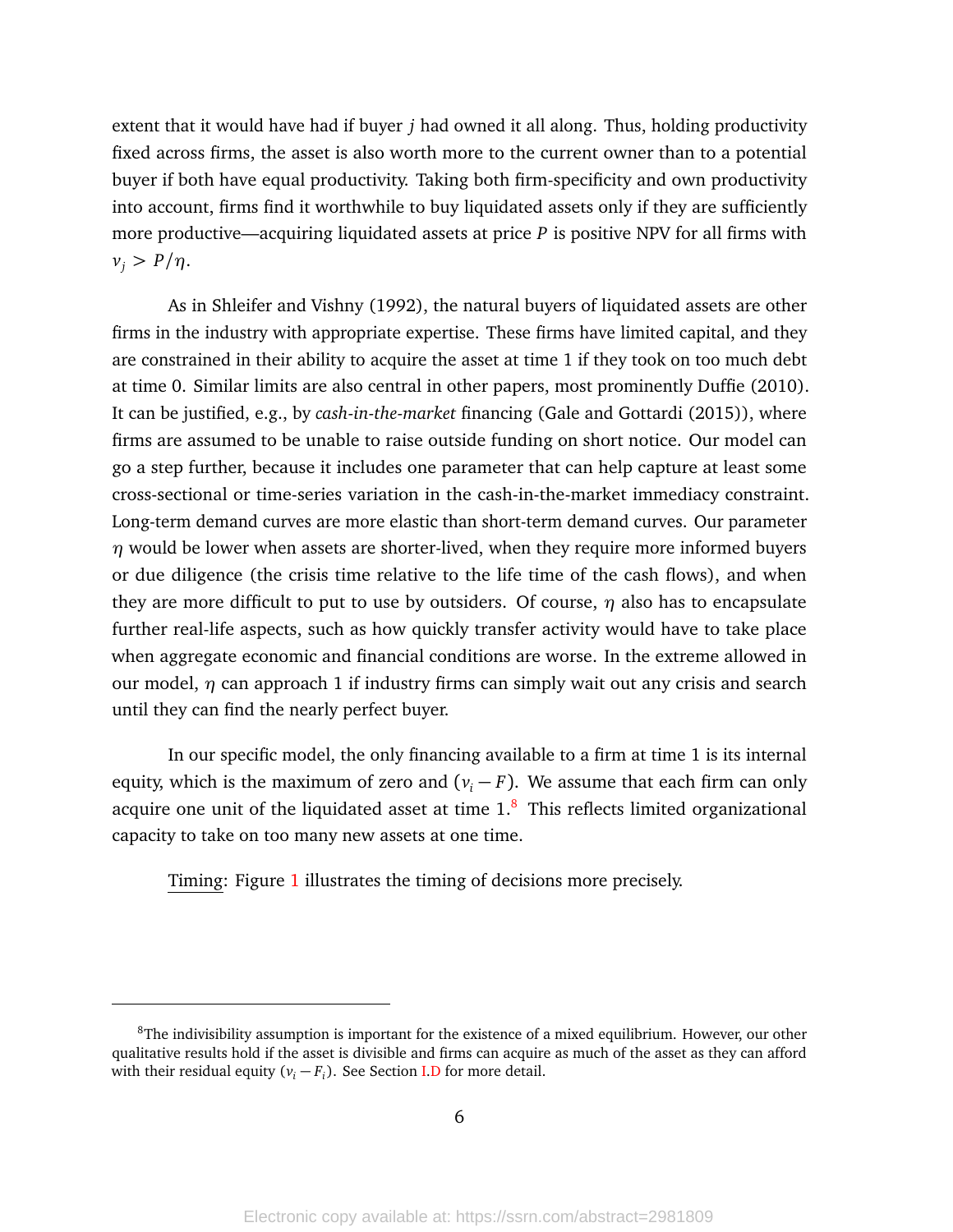#### [Insert Figure [1](#page-44-0) here: **Game Tree for the Acquisition Model**]

<span id="page-7-0"></span>Objective: At time 0, each firm chooses a debt level *F<sup>i</sup>* to maximize its ex-ante value,

(1) 
$$
V(P, F_i) = \int_0^P P dv + \int_P^1 v dv + \int_{\min\{P + F_i, 1\}}^1 dw + \tau \cdot F_i.
$$

The first term represents the payoff *P* if the asset is eventually liquidated ( $v_i \leq P$ ). The second term represents the payoff if the firm chooses to continue operations ( $P < v_i \le 1$ ). The third term represents the expected surplus if the firm chooses to acquire liquidated assets. The limits of integration recognize that the firm only has sufficient capital to acquire the asset if  $v_i \ge P + F_i$  and the integrand (max $\{0, \eta \cdot v_i - P\}$ ) recognizes that the firm only acquires the asset if it is positive NPV ( $v_i > P/\eta$ ). The final term represents the immediate benefit of debt.

If the firm's financing constraint is binding (i.e.,  $1 \ge P + F_i \ge P/\eta$ ), the expected surplus associated with acquiring assets at time 1 is

$$
\int_{P+F_i}^1 (\eta \cdot \nu - P) \, d\nu = \frac{\eta \cdot [1 - (P+F_i)^2]}{2} - P \cdot (1 - P - F_i) \, ,
$$

which is decreasing in the own debt choice *F<sup>i</sup>* . Thus, debt is costly because it reduces future profitable buying opportunities. Furthermore, the surplus is (negative) quadratic in *F<sup>i</sup>* . As the debt level increases, the marginal cost of debt also increases as firms are forced to forgo more and more profitable acquisition opportunities. This is in contrast to the marginal benefits of debt which we have assumed to be linear, leading to the possibility of internal optimal debt levels. Moreover, this cost of debt is increasing when future buying opportunities are of higher quality (i.e., assets are more easily redeployed or the price is lower). When the price of the asset is determined endogenously, as in our model, it will depend partly on how easily the asset can be redeployed. Therefore, the net effect of asset redeployability on equilibrium debt choice is not yet clear.

Because there is no aggregate uncertainty in our model, and we have infinitely many industry participants,<sup>[9](#page-0-0)</sup> firms can anticipate the equilibrium price  $P$  at time 0. Therefore,

 $9$ Appendix [D](#page-73-0) considers an extension with aggregate uncertainty.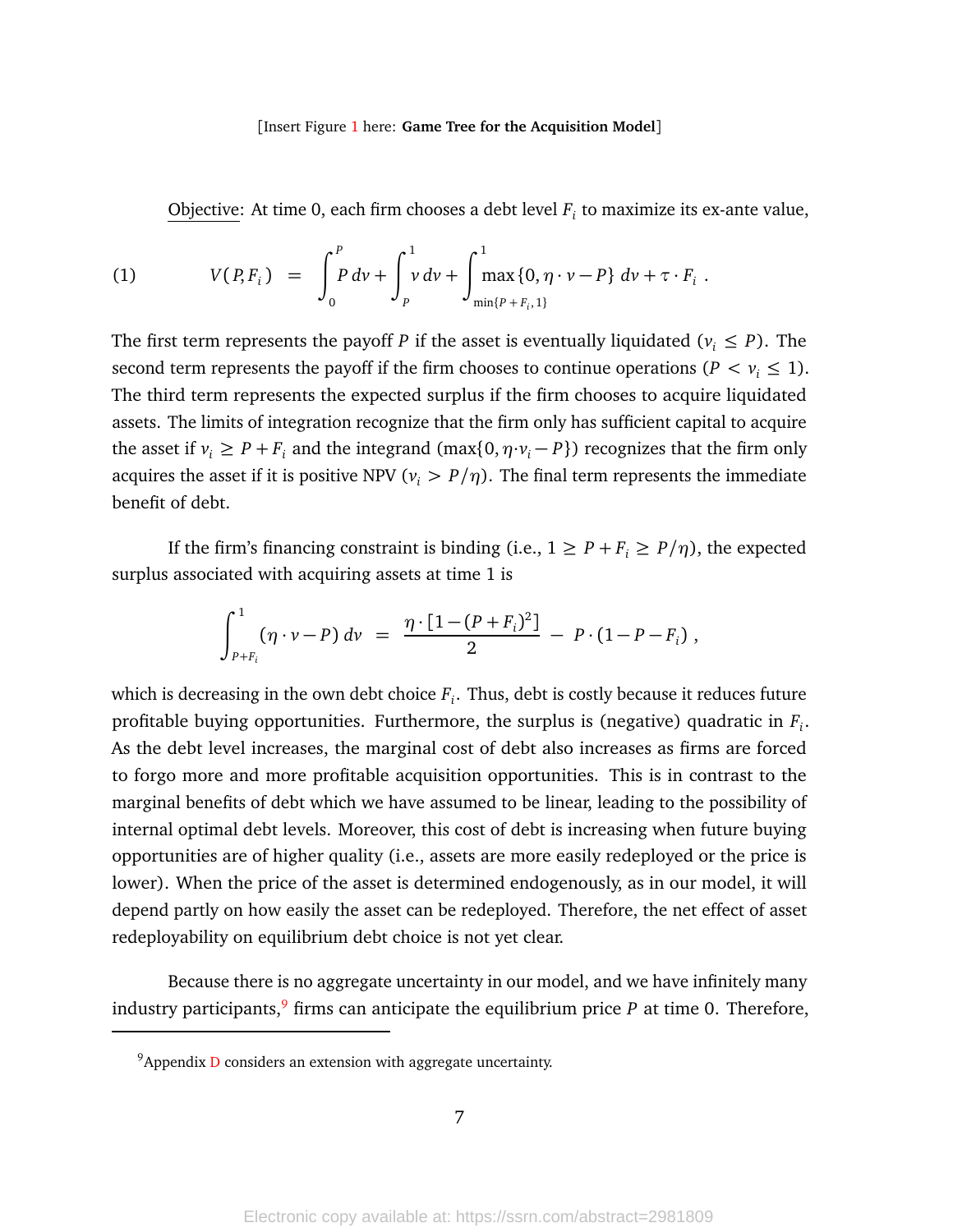each firm can consider its debt choice in one of three regions, outlined by a marginal cost defined by the right-most integral in [\(1\)](#page-7-0):

- 1. For low debt,  $F_i \leq P/\eta P$ , the marginal cost of debt is zero: increasing debt is not costly because the firm's financing constraint is not binding. Thus, because the marginal benefit of debt is positive  $(\tau)$ , it is always optimal for the firm to increase debt beyond this region.
- 2. For medium debt,  $P/\eta P \le F_i \le 1 P$ , the marginal cost is  $\eta \cdot (P + F_i) P$ : increasing debt is costly because the firm's financing constraint is now binding, i.e., it may have to forego acquiring positive NPV assets that will be liquidated.
- 3. For high debt,  $F_i \geq 1 P$ , the marginal cost is again zero: the debt is so high that the firm would not be able to finance the acquisition of the asset even if it were to turn out to be the highest productivity,  $v_i = 1$ . The discontinuous drop in the marginal cost is the result of our indivisibility assumption. At this point the firms cannot afford to purchase an entire asset. If they were allowed to purchase fractional assets, then further debt would still lead to foregone purchases. Increasing debt has no additional costs but additional benefits. Therefore, if the optimal debt is at least 1 − *P*, given the  $\tau$  benefit of debt, it is optimal for such a firm to push its debt to the permitted maximum, here  $F_i = 1.^{10}$  $F_i = 1.^{10}$  $F_i = 1.^{10}$

Together, this means that there are two potential optimal debt levels. One is in the interior region where the marginal benefit is equal to the marginal cost, and one is at the upper boundary where the marginal benefit exceeds the marginal cost but firms have hit the debt constraint. In equilibrium, we will find that firms are sometimes indifferent between these two choices. This means that firms may make different debt choices even if they are identical ex-ante. In particular, firms adopting high-debt strategies (to take advantage of the ongoing debt benefits) will be able to coexist with firms adopting low-debt strategies (to take advantage of future asset buying opportunities at fire-sale prices).

Market Clearing: The equilibrium price for liquidated assets is determined by supply and demand. Because firms may choose different debt strategies, the market clearing price has to be a function of the frequency distribution of firm debt choices. Let  $\mathscr{F}(F)$  represent

<sup>&</sup>lt;sup>10</sup>All our results hold in a modified model in which the benefits of debt also become available for collateral.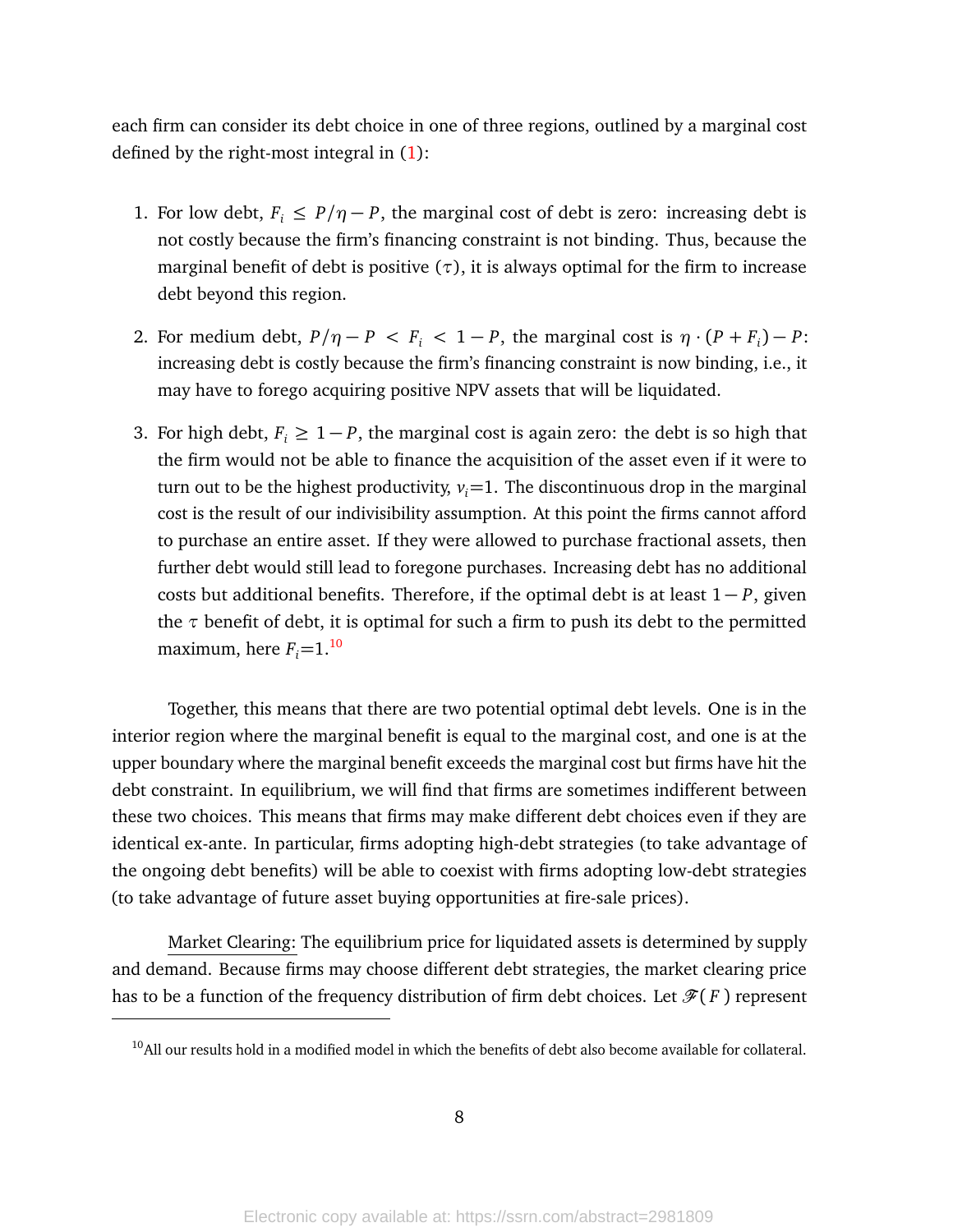the cumulative distribution function of firms over admissible debt choices  $F \in [0,1]$ , i.e., the proportion of firms choosing  $F_i \leq F$  is given by  $\mathcal{F}(F)$ .

Supply: All firms with values  $v_i \leq P$  will liquidate their asset regardless of their debt choice. Therefore, the aggregate supply of the liquidated assets is

<span id="page-9-0"></span>(2) 
$$
\int_0^1 \int_0^P 1 \, dv \, d\mathcal{F}(F) \, (P) \, .
$$

Demand: Acquiring one unit of the liquidated asset is positive NPV iff  $v_i > P/\eta$ . Firms will have sufficient funding to do so iff  $v_i \ge P + F_i$ , and they will have no demand if they have more debt than 1 − *P*. Therefore, the aggregate demand for liquidated assets is

<span id="page-9-1"></span>(3) 
$$
\int_0^{1-P} \int_{\max\{P+F, P/\eta\}}^1 dv \, d\mathcal{F}(F) .
$$

# **B Equilibrium**

**Definition 1** An equilibrium is a distribution  $\mathcal{F}(F)$  over admissible debt choices  $F \in [0,1]$ *at time 0 and a price P*  $\in$  [0, 1] *for the liquidated asset at time 1, such that* 

- *. firms act optimally at time 1; and*
- *. given a market clearing price P (and their optimal decisions at time 1), firms choose debt F<sup>i</sup> to maximize firm value at time 0, according to the distribution*  $\mathscr{F}(F)$ ; and
- $\triangleright$  given the distribution of firm debt choices  $\mathscr{F}(F)$ , the price P clears the market for *liquidated assets at time 1.*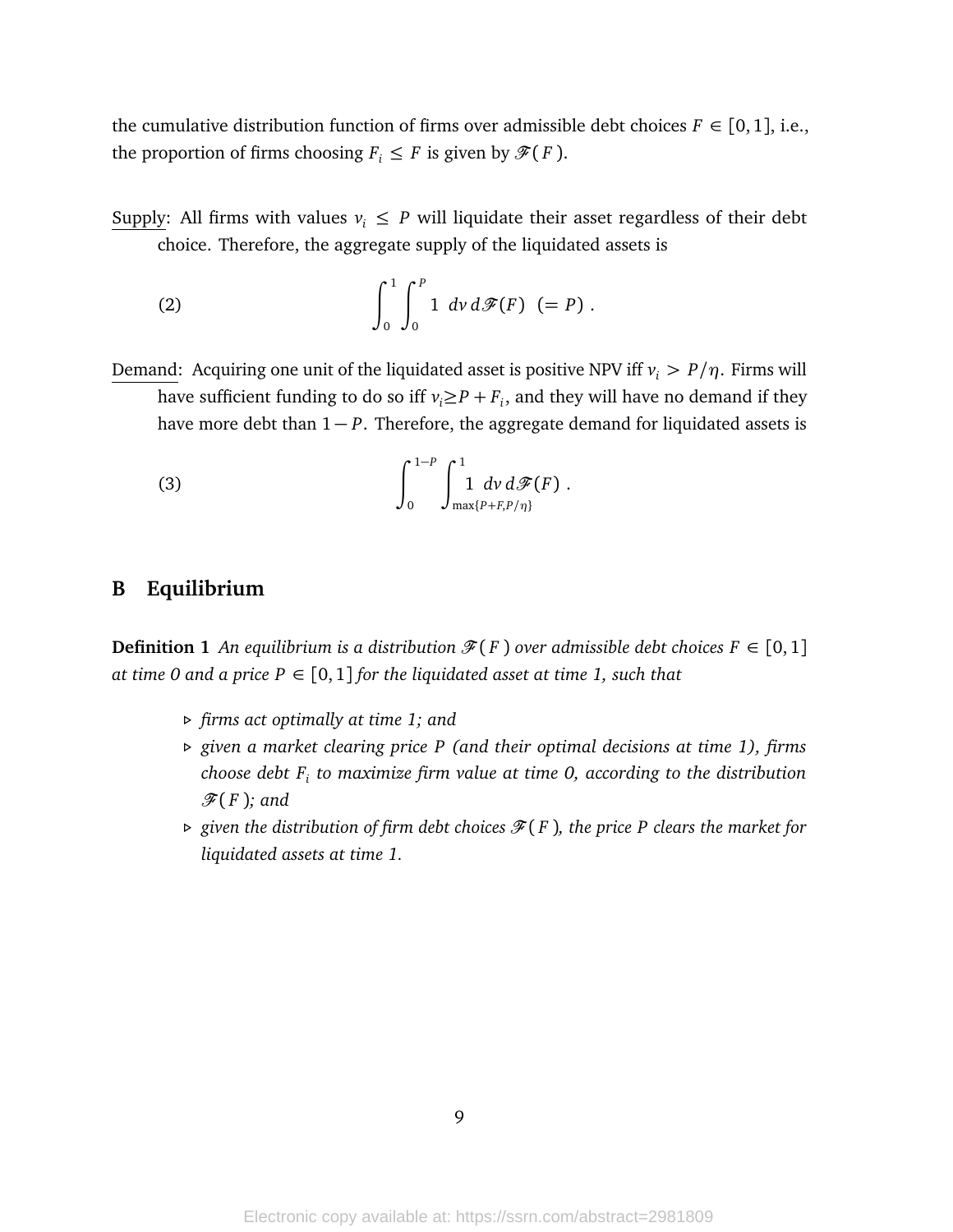## **C Solution**

Firms are competitive so they take the price of liquidated assets, *P*, as given. Maximizing ex-ante firm value in equation (1) yields the optimal (interior) debt face value, *F* ∗

$$
F^*(P) = \frac{\tau + (1 - \eta) \cdot P}{\eta} ,
$$

and the maximized firm value of

$$
V(P, F^*(P)) = \frac{1+P^2}{2} + \frac{\eta^2 + (P+\tau)^2 - 2 \cdot \eta \cdot (1+\tau) \cdot P}{2 \cdot \eta}.
$$

The optimal debt choice is higher when the benefits of debt (*τ*) are greater and when future acquisition opportunities are worse—when assets are more expensive (*P*) and more difficult to redeploy  $(\eta)$ . However, as we explained above, the equilibrium asset price *P* ∗ also depends on the exogenous parameters, so the parameter net effects are yet to be determined.

Together, the equilibrium asset price equates supply, as in [\(2\)](#page-9-0), with demand, as in [\(3\)](#page-9-1); and each firm, given the asset price and its optimal decisions at time 1, chooses debt at time 0 to maximize its value, as in [\(1\)](#page-7-0).

We must also consider the debt choice at the upper boundary,  $F_i = 1$ , and compare the firm values between the two debt choices. For a given price, the high debt strategy may appear more attractive. However, if all firms choose the maximum leverage, there is no one left to purchase the liquidated assets and the price falls to zero. This makes the interior debt choice more attractive. Mixed strategies may be the only way to balance these forces.

**Theorem 1** *In the absence of financial-distress reorganization costs, there exists a unique equilibrium for all parameter values:*

> $\triangleright$  *If*  $\tau \leq \eta^2/(3 \cdot \eta + 2)$ , there is a pure-strategy equilibrium with price  $P^* =$  $(\eta - \tau)/(1 + \eta)$ , in which all firms choose  $F_L^* = (2 \cdot \tau + 1 - \eta)/(1 + \eta)$ .  $\Rightarrow$  *If*  $\eta^2/(3 \cdot \eta + 2) < \tau \leq \eta$ , there is a mixed-strategy equilibrium with price

$$
P^* = \eta - \tau + \eta \cdot \tau - \sqrt{\eta^2 \cdot \tau^2 + 2 \cdot \eta \cdot \tau \cdot (\eta - \tau)} ,
$$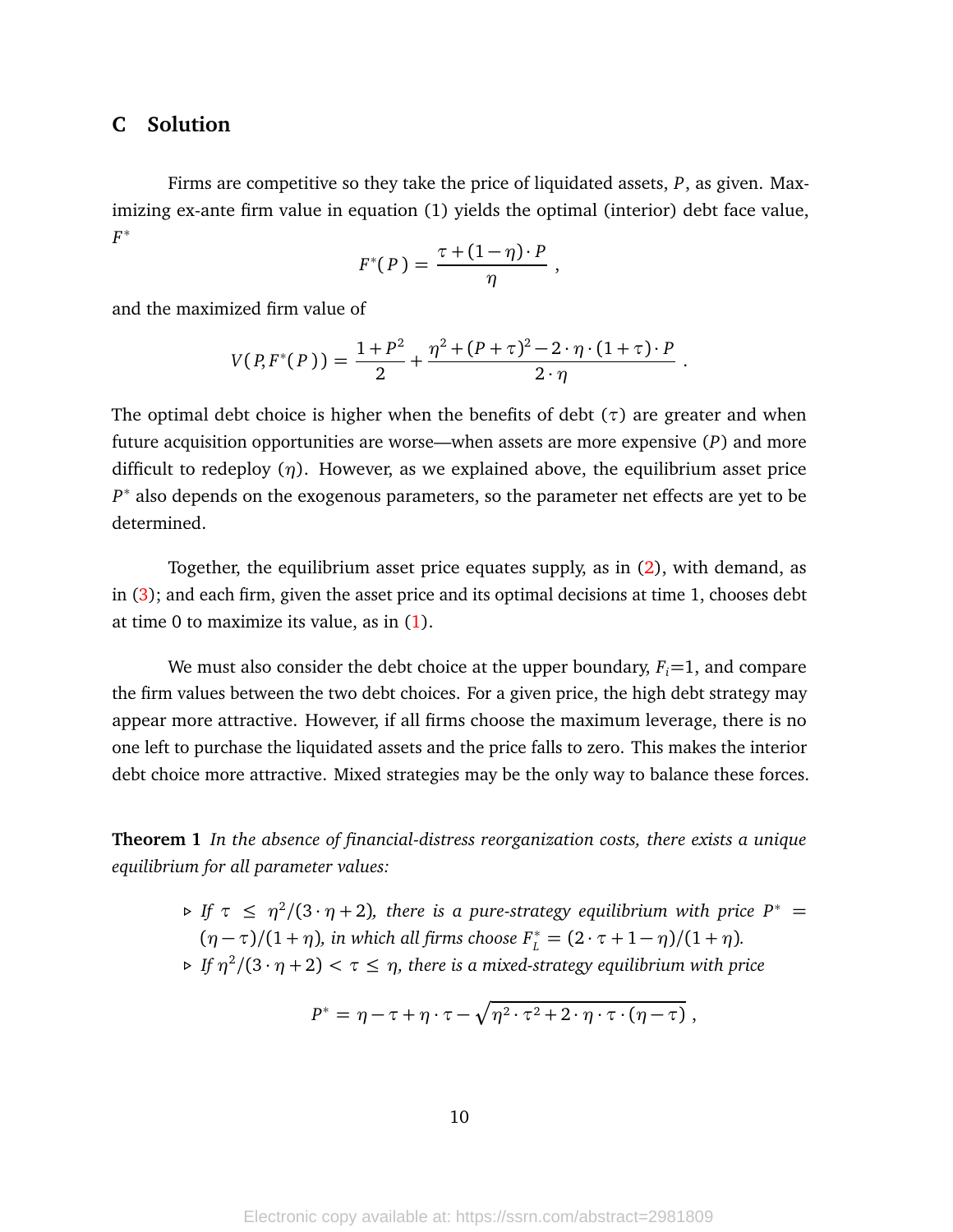*in which proportion*  $h^*$  *of firms choose*  $F^*_H$ *=1, and proportion*  $1-h^*$  *of firms choose F* ∗ *L , where*

$$
F_L^* = \frac{\tau + (1 - \eta) \cdot P^*}{\eta},
$$
  

$$
h^* = \frac{1 - 2 \cdot P^* - F_L^*(P^*)}{1 - P^* - F_L^*(P^*)}
$$

.

 $\triangleright$  *If*  $\eta < \tau \leq 1$ , there is a pure-strategy equilibrium with price P<sup>\*</sup>=0, in which all  $f\text{irms choose } F_L^*$ =1.

(All proofs are in the appendix.)

If the benefits of debt  $(\tau)$  are low, all firms choose a low-debt strategy, so that they can maintain financial flexibility to acquire the asset at time 1. For intermediate values of *τ*, some firms choose a high-debt strategy to take advantage of the immediate benefits of debt, while other firms choose a low-debt strategy to take advantage of future investment opportunities.<sup>[11](#page-0-0)</sup> For high values of  $τ$ , the immediate debt benefits outweigh any potential benefit from asset acquisitions, so all firms choose the high-debt strategy. In this case, with no buyers, all assets will end up being discarded rather than being transferred from low-productivity to high-productivity firms.

## <span id="page-11-0"></span>**D Implications**

[Insert Figure [2](#page-45-0) here: **Comparative Statics for Heterogeneity in the Acquisition-Only Model (** $\phi = 0$ **)]** 

A visual perspective can help the intuition. Figure [2](#page-45-0) plots the comparative statics for heterogeneity *h* ∗ .

Type Heterogeneity: This plot shows how heterogeneity in *ex-ante* debt strategies (*h* ∗ ) arises endogenously. For high redeployability (*η*) and low debt benefits (*τ*), all firms choose to operate with very little debt (eager for the opportunity to buy assets from

 $11$ The mixing need not be the same for every firm. The same results obtain in a non-symmetric equilibrium in which *h* <sup>∗</sup> firms follow the *<sup>F</sup>H*=<sup>1</sup> with certainty, and <sup>1</sup>−*<sup>h</sup>* <sup>∗</sup> firms never follow it; or, similarly, any combination of probabilities that lead to an aggregate  $h^*$  fraction of firms pursuing  $F_H$ =1.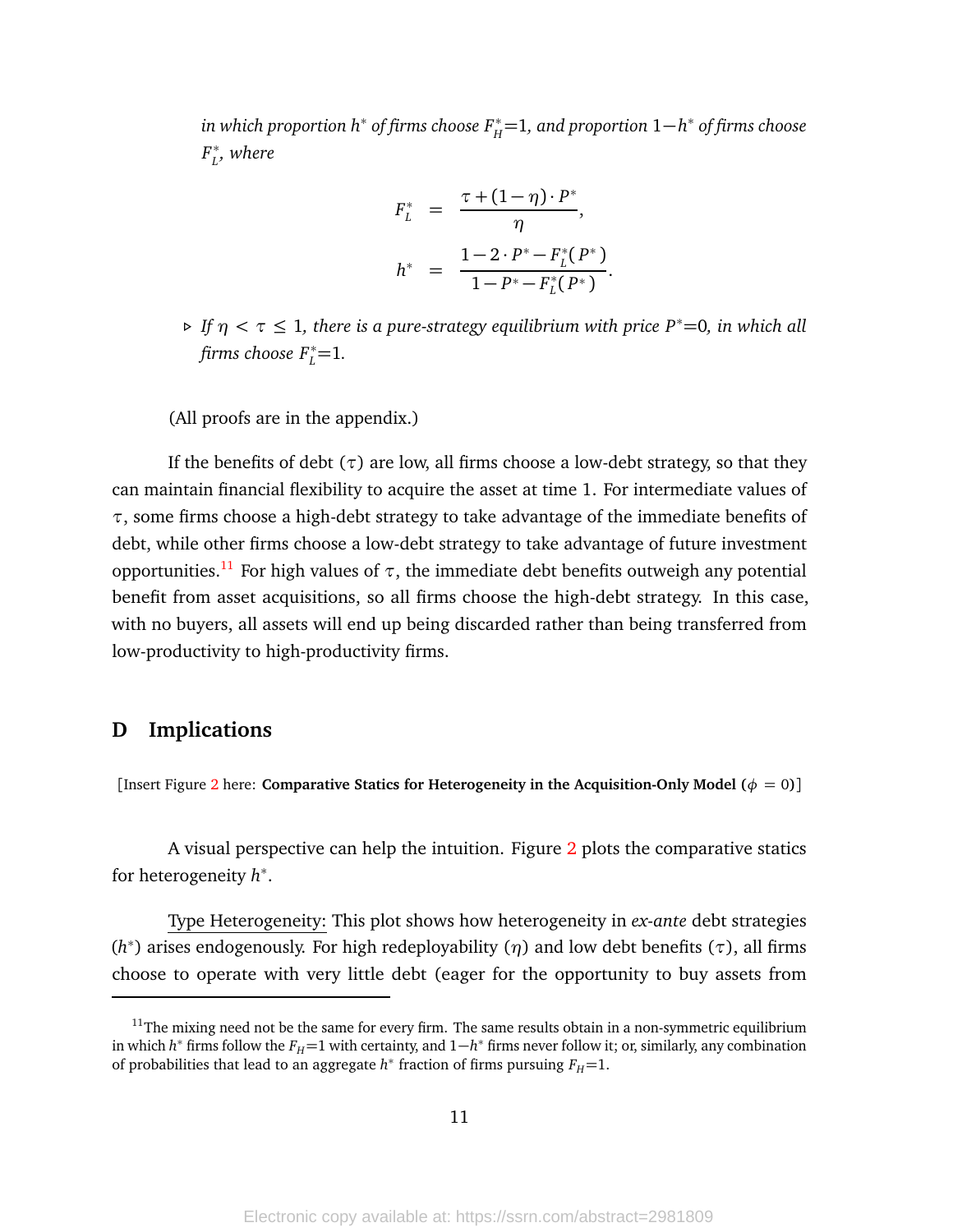lower productivity firms in the future). For low redeployability and high debt benefits, all firms choose to operate with very high debt (in order to obtain the debt benefits). For intermediate redeployability and debt benefits, ex-ante homogeneous firms naturally divide into two kinds of firms—some pursuing the high-debt operating strategy, others pursuing the lower-debt opportunistic waiting strategy.

This heterogeneity is caused by the indivisibility of the asset.<sup>[12](#page-0-0)</sup> Once a firm has taken on so much debt that it will not be able to purchase the asset, it faces no further marginal cost to taking on more debt. If assets were divisible, our comparative statics below would continue to hold, but all firms would act alike. We can thus speculate that heterogeneity in ex-ante strategies increases in asset indivisibility—for example, in real-world situations in which purchases require assuming large pieces (like entire divisions or factories), and not just diversifiable and spreadable small bits and pieces (like retail product inventories).

**Implication 1** *When assets are indivisible, ex-ante identical firms may specialize: Low-debt firms coexist with high-debt firms. The region with endogenous heterogeneity is characterized by intermediate levels of redeployability and debt benefits.*

Some of this intuition for leverage and role specialization has also appeared in Morellec and Zhdanov (2008). In their model, there are two potential and strategic acquirers and one target. One potential acquirer decides to specialize in obtaining the tax benefits (with high leverage), while the other specializes in becoming the real acquirer (with low leverage). This is because the equity of a low-debt acquirer does not need to share as much surplus with its own creditors (due to the fact that the debt becomes safer after the acquisition, because the firm becomes larger). The target itself is a third firm, whose value is determined by the competition of the two acquirers. In contrast, in our model, all firms can be acquirers and targets. The leverage of the non-acquiring firms becomes a price-setting component. Despite the obvious similarity, the models also have their differences with respect to heterogeneity. For many parameters, no heterogeneity can emerge in our model. And with many atomistic firms rather than just two, and with firms themselves becoming potential targets, our model can analyze the link between indivisibility and heterogeneity: If there are many firm types and distressed assets are divisible, then all firms would act alike and there would never be heterogeneity (see Section [I](#page-4-0)[.D\)](#page-11-0). Moreover,

 $12$ Allen and Gale (1994) discuss divisibility, but their heterogeneity arises from heterogeneity in funding needs.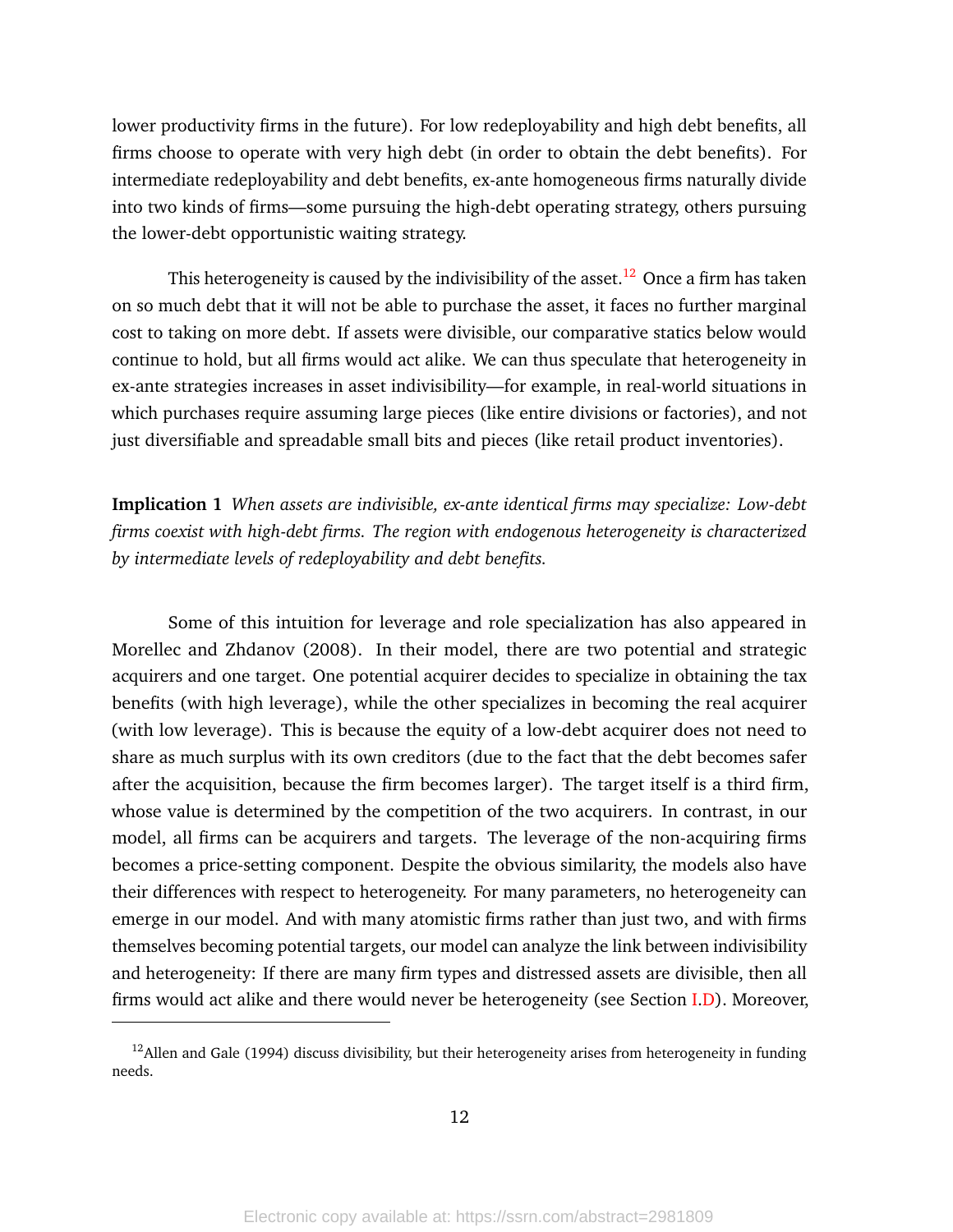our model's main concern is endogenous distress, itself caused by the very same leverage. We are not aware of any models in the financial distress literature (described further in Table [3\)](#page-43-0) that have featured similar endogenous heterogeneity.

[Insert Figure [3](#page-46-0) here: **Comparative Statics for the Acquisition-Only Model Leverage**  $(\phi=0)$ **]** 

Figure [3](#page-46-0) plots leverage-related comparative statics in this acquisition-channel-only model.

Leverage: The left and middle plots shows that the face value of debt and the value of debt today *decrease* in asset redeployability.[13](#page-0-0) This is because, in equilibrium, future buying opportunities are more attractive when assets are more easily redeployed. Hence, firms choose lower debt upfront to enable more opportunistic purchasing in the future. It is this opportunistic-acquisition channel that pushes against the more common intuition that firms take on more debt when their assets are more redeployable because distress costs are lower. Naturally, this implication is robust only to the extent that it characterizes an acquisition constraint. If firms in the industry—broadly defined as firms that are suitable buyers—can purchase liquidating assets regardless of their own leverage (e.g., perhaps because they can raise infinite financing instantly), then this implication is unlikely to hold.

Leverage Ratios: Although debt is unambiguously increasing in *τ*, the right plots in Figure [3](#page-46-0) show that this is not true for debt-to-value ratios. The implication of this simple point—that value is also endogenous—is more wide-reaching than just our model. Almost every capital-structure theory has been formulated in terms of debt, while almost every reduced-form empirical capital-structure test has been operationalized in terms of debtto-value ratios. But with endogenous values, debt-to-value ratios measure primarily the relative speed of the change of debt vis-a-vis the speed of change of value. Thus, empirical test coefficients in naive leverage-ratio regressions may not be translatable into support or rejection of underlying theories.

**Implication 2** *Because firm value is also endogenous, comparative statics on debt levels need not be the same as comparative statics on debt-value ratios.*

 $13$ With one tiny region exception, which can be seen at the bottom left figure, the discussion applies to both the debt of the low firm  $(F_t^*$  $L$ ) and the debt of the industry  $(h^* \cdot 1 + (1 - h^*) \cdot F_L^*)$ *L* ). Our focus is on industry debt, so the discussion omits some trivial tiny-region caveats.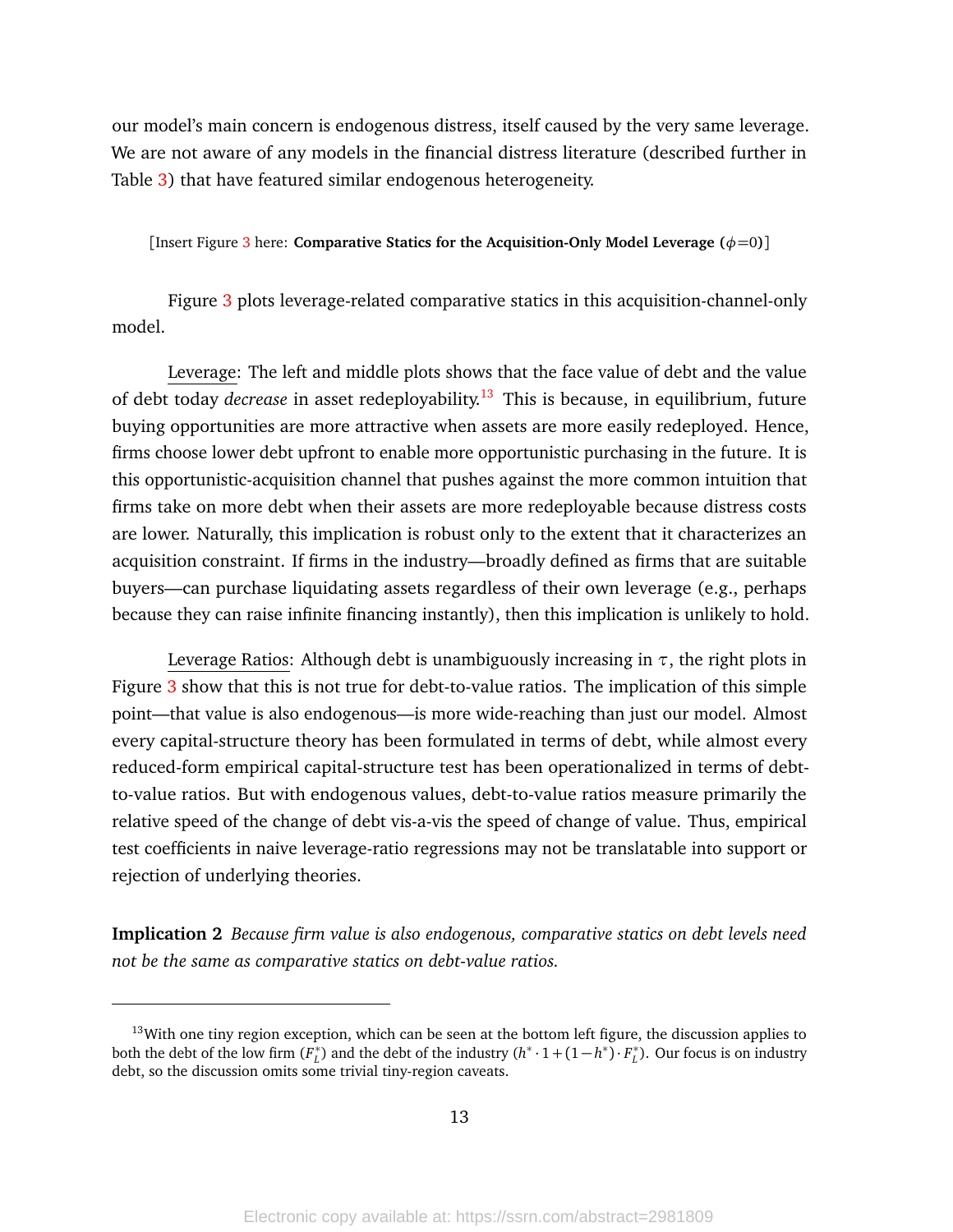#### [Insert Figure [4](#page-47-0) here: **Peer Effects on Debt Choice**]

Peer Effects on Debt Choice: An important aspect of our model is that each firm's debt choice is influenced by its peers via the endogenously determined price of liquidated assets. Recall that the optimal (interior) debt choice is

$$
F_L^*(P) = \frac{\tau + (1 - \eta) \cdot \eta \cdot P}{\eta} ,
$$

which is increasing in the price *P*. The intuition is that future vulture buying opportunities are more attractive when the anticipated asset price is low, so firms have more incentives to reduce debt in order to be more likely to have the financing available to make asset acquisitions. When they conjecture that their peer firms take on more debt, the aggregate demand for the asset declines. The resulting lower equilibrium asset price gives other firms the incentives to reduce debt. This is illustrated in Figure [4,](#page-47-0) which plots the equilibrium price and debt choices as a function of the benefits of debt, *τ*. (In this example, *η*=1*/*2.) For high values of  $\tau$ , a fraction of firms choose a high-debt strategy ( $F_H$ =1), resulting in higher industry debt and a lower asset price than would have obtained if all firms had chosen the low-debt strategy (represented by the dashed-lines). Consequently, firms choosing the low-debt strategy—recognizing that more valuable future buying opportunities will become available—shade their leverage below what would have been optimal if industry debt had been lower.

**Implication 3** *Holding parameters constant, with endogenous liquidation values, firms' equilibrium debt choices are negatively influenced by those they conjecture for their peers.*

In real life, peers are likely to have similar parameters for  $\phi$ ,  $\eta$ ,  $\tau$ , which would lead them to choose similar capital structures. However, conditional on parameters, higher peer debt gives firms a (marginal) incentive to take less debt, because equilibrium liquidation prices turn lower. However, Leary and Roberts (2014) find evidence even of conditional peer effects, suggesting forces beyond those in our model (such as learning of unknown parameters in industries in which correlated distress is of lesser concern).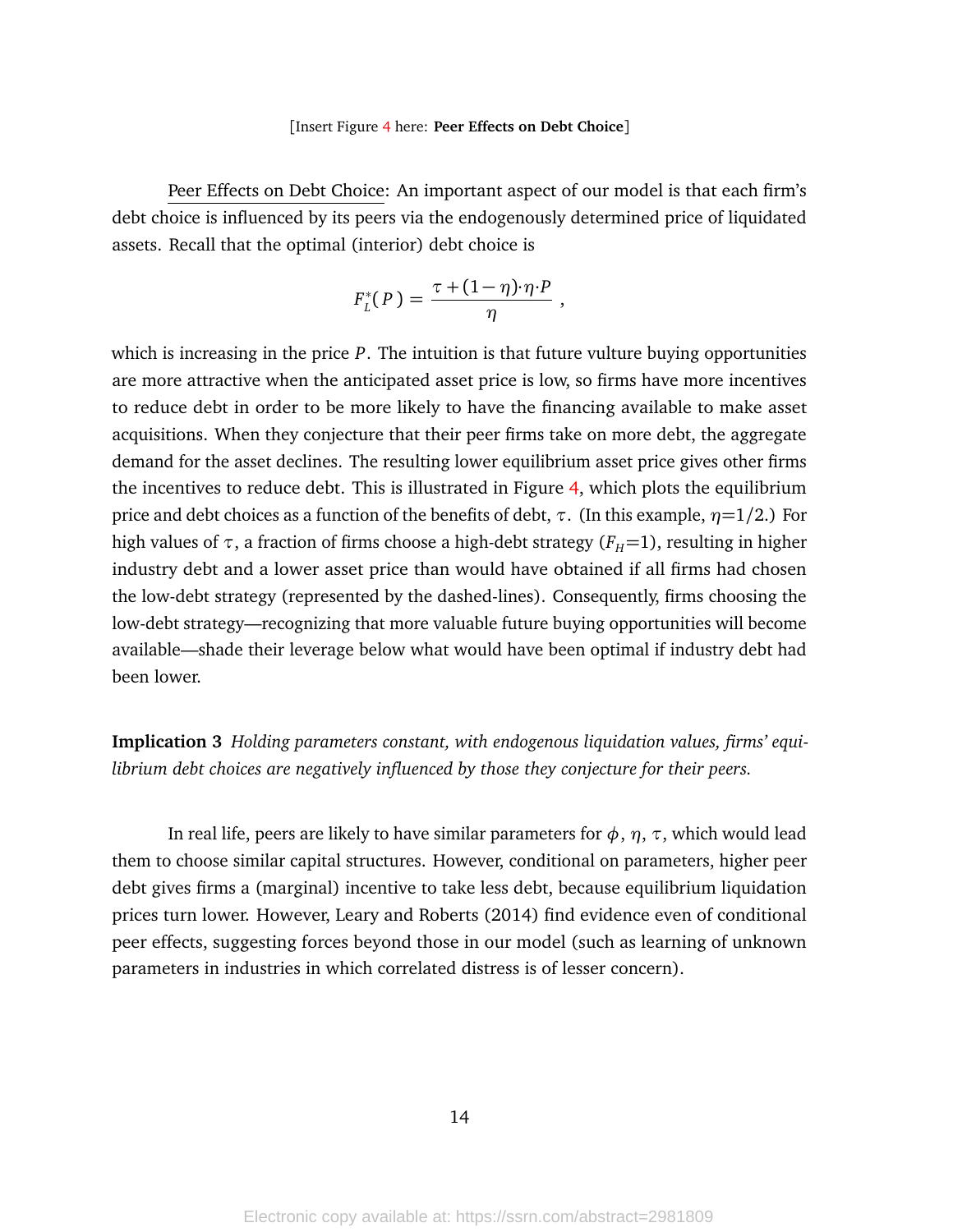# <span id="page-15-0"></span>**II The Distress-Reorganization Channel**

The main cost of debt in standard trade-off models like Williamson (1988) and Harris and Raviv (1990) is not debt's constraint on future asset purchases, but its financialdistress cost. Firms that have taken on too much debt will suffer not because they can no longer *buy* when there are fire sales, but because they will have to *sell* when they are in trouble. We now extend our model to show how the two channels work in tandem: the opportunistic-acquisition channel means that debt reduces the demand for liquidated assets, while the financial-distress channel means that debt increases the supply of liquidated assets. Each channel plays the dominant role in some parameter region. Moreover, adding the financial-distress channel makes the model more realistic and adds a wealth of implications.

# **A Setup and Assumptions**

The model is similar to the one from the previous section with the following changes:

Impairment: We now assume that there is a dissipative cost when reorganizingand-continuing in the event of default ( $v_i < F_i$ ). Reorganization here is not necessarily Chapter 11, with its large fixed-cost component, but can also be informal. It seems realistic that the reorganization costs are smaller when the firm is closer to being able to meet its debt obligations.

We specify the distressed reorganization cost to be linear in the shortfall, i.e.,  $\phi$ ·( $F_i - v_i$ ). The parameter  $\phi$  represents the losses to a firm's value that are due to being  $\phi$ unable to meet pre-agreed debt.<sup>[14](#page-0-0)</sup> The costs could be due to, e.g., direct distractions; damaged relationships with key stakeholders (suppliers, employees, and customers) when the firm is reorganized (Titman  $(1984)$ );<sup>[15](#page-0-0)</sup> or the residual effects of creditor-manager conflicts (after mitigation by negotiations and side-payments). Moreover, it is cheap to

<sup>&</sup>lt;sup>14</sup>We focus on the natural case in which  $\phi \in [0,1]$ . If  $\phi \to \infty$ , then firms never reorganize. In this region, there is no heterogeneity, but changes in D and D/V are still ambiguous in redeployability *η* and debt benefits *τ*. It is still the case that the comparative statics for debt levels can differ from those of debt ratios. The only new comparative static is that *Q* <sup>∗</sup> may decrease in *η*.

<sup>&</sup>lt;sup>15</sup>For example, Opler and Titman (1994) shows that distressed firms lose market share relative to their conservatively financed peers in industry downturns.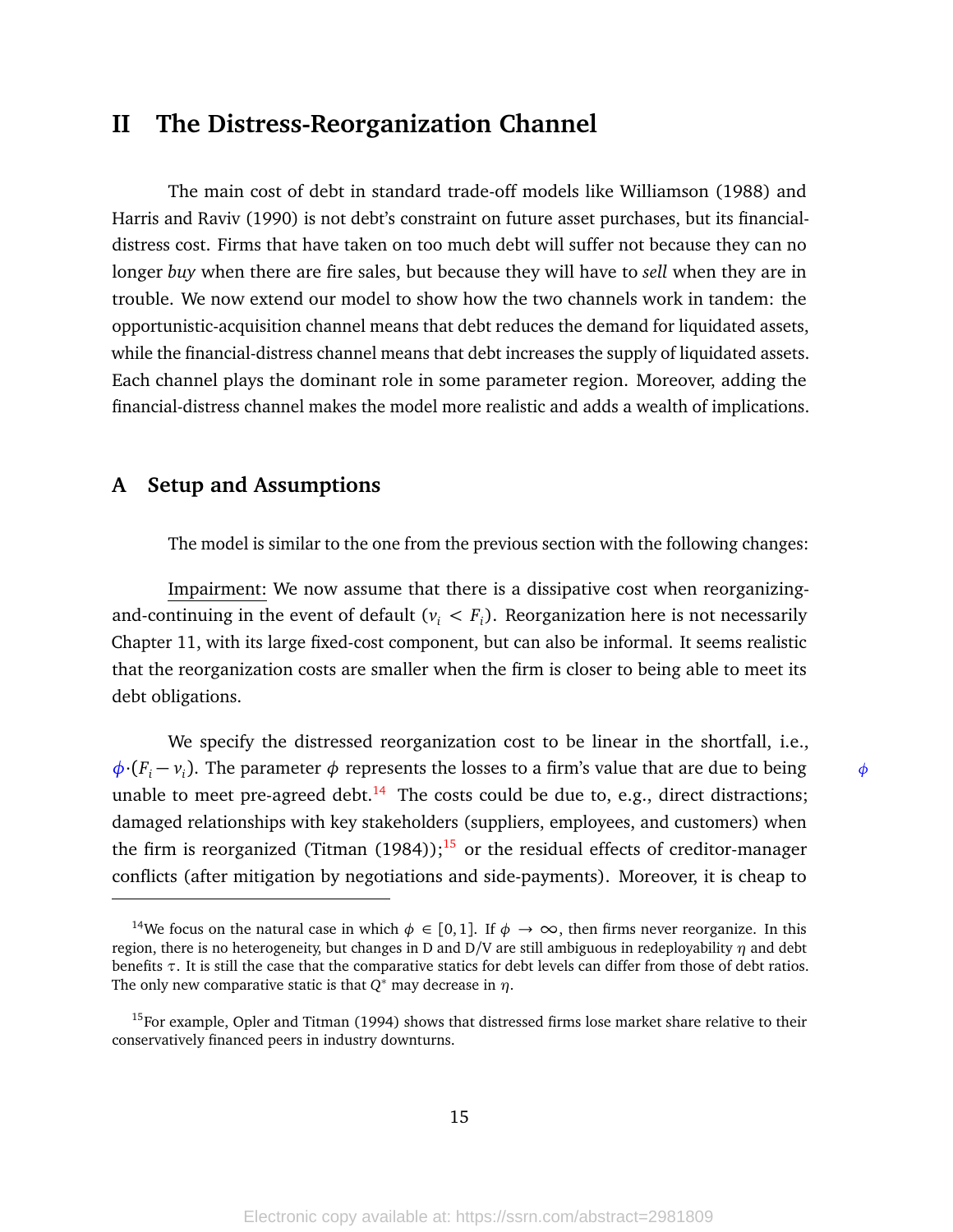"buy" bridge funds or leniency by creditors when it concerns one dollar rather than one million dollars.

We always assume limited liability, so firm value under continuation is max $\{0, v_i \phi$  ·  $(F_i - v_i)$  }.

Liquidation: At time 1, the manager must decide not only whether to purchase liquidated assets at price *P*, as in the previous section, but also whether to reorganize in the event of financial distress or liquidate. Financial distress arises when the firm value is below the face value of debt. The firm value is *P* if it liquidates, and max{ 0,  $v_i - \phi \cdot (F_i - v_i)$  } if it continues. For lower firm values  $v_i$ , liquidation is better; for higher values, impaired operations is better. Since we assume managers maximize firm value it is straightforward to show that the firm optimally liquidates for all values  $v_i$  below a critical value  $\Lambda$ ,  $\Lambda$ 

(4) 
$$
\Lambda(F_i) \equiv \frac{P + \phi \cdot F_i}{1 + \phi}
$$

A priori, firms expect to liquidate assets more often when the expected liquidation price (*P*) is higher and when the relative value from reorganization and continuing operations in distress is lower (i.e., when debt,  $F_i$ , is higher or when the reorganization impairment,  $\phi$ , is worse). However,  $\phi$  also has an influence on the equilibrium price, so its net effect is yet to be determined.

<span id="page-16-0"></span>.

Acquisition: As in Section [I,](#page-4-0) the decision whether or not to buy the liquidated asset depends on the transferability of the asset *η*, the price *P*, and the firm's capital availability. The asset value to firm *i* is  $\eta \cdot v_i$ , so it is positive NPV to acquire the asset iff  $v_i > P/\eta$ . However, firm *i* only has sufficient capital to acquire the asset iff  $v_i - F_i \geq P$ .

#### [Insert Figure [5](#page-48-0) here: **Game Tree for the Full Model**  $(F_i > P)$ ]

Timing: Figure [5](#page-48-0) illustrates the revised model.

Objective: At time 0, the firm chooses its debt, again taking the expected (and fully anticipated) time 1 price *P* of liquidating assets as given; and anticipating its own optimal time 1 decisions (a) whether to liquidate or continue operating, and (b) whether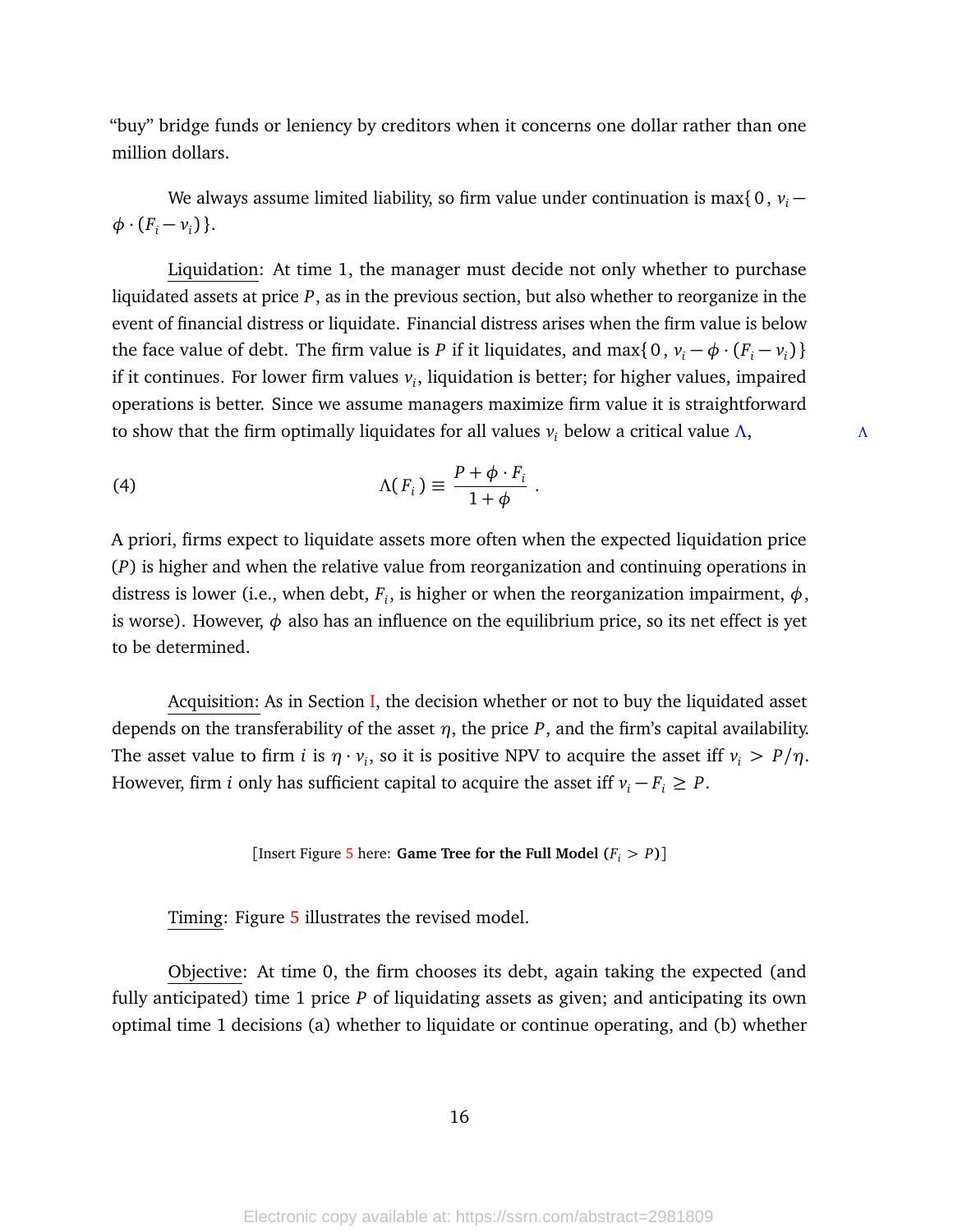to purchase or not purchase other firms' liquidating assets. Therefore, the ex-ante (time 0) value of each firm is

(5)

$$
V(P, F_i) = \tau \cdot F_i + \begin{cases} \int_0^P P \, dv + \int_p^1 v \, dv + \int_{\min\{P + F_i, 1\}}^1 \max\{0, \eta \cdot v - P\} \, dv & \text{if } F_i < P \\ \int_0^{\Lambda(F_i)} P \, dv + \int_{\Lambda(F_i)}^{F_i} [v - \phi \cdot (F_i - v)] \, dv + \int_{F_i}^1 v \, dv + \int_{\min\{P + F_i, 1\}}^1 \max\{0, \eta \cdot v - P\} \, dv & \text{if } F_i \ge P \end{cases}
$$

If the firm takes on less debt than what the asset will be worth, the first row applies and we are back to the case of the previous model. Each firm would know it would operate without possible impairment by distress. If the firm takes on more debt, the second row applies and there are now five terms in the (always-continuous) value objective. The first term is the  $\tau$  benefit of debt, which accrues immediately.<sup>[16](#page-0-0)</sup> The second term reflects the payoff, *P*, if the firm is eventually liquidated ( $v_i \leq \Lambda(F_i)$ ), where  $\Lambda(F_i)$  is given by equation [\(4\)](#page-16-0). The third term represents the payoff to the firm if it is distressed but chooses to reorganize and continue ( $v_i \in [\Lambda(F_i), F_i]$ ), in which case it receives  $v_i$  less the dissipative costs of reorganization  $\phi \cdot (F_i - v_i)$ . The fourth term is the value of the firm if it is not distressed  $(v_i \in [F_i, 1])$  and continues unimpaired. The fifth term represents the expected surplus if the firm acquires liquidated assets. The limits of integration recognize that the firm only has sufficient capital to acquire the asset if  $v_i \ge P + F_i$ , and the integrand (max $\{0, \eta \cdot v_i - P\}$ ) recognizes that the firm only acquires the assets if its NPV is positive given its own type  $(v_i > P/\eta).$ 

Market Clearing: The equilibrium price for liquidated assets is determined by supply and demand:

Supply: As explained above, firms choosing  $F_i \leq P$  will liquidate when their realized productivity  $v_i \leq P$ . Firms choosing  $F_i > P$  will liquidate when their realized productivity  $v_i \leq \Lambda(F_i)$ , as described in equation [\(4\)](#page-16-0). Therefore, the aggregate supply of liquidated assets is

<span id="page-17-0"></span>(6) 
$$
\int_{0}^{P} \int_{0}^{P} 1 \, dv \, d\mathcal{F}(F) + \int_{P}^{1} \int_{0}^{\Lambda(F)} 1 \, dv \, d\mathcal{F}(F).
$$

<sup>&</sup>lt;sup>16</sup>In this formulation, the debt benefits cannot be used to stave off liquidation or impairment or to finance the purchase of the asset. However, as already noted above, Appendix  $C$  shows that a model in which firms can do so is isomorphic to the current one. All our principal conclusions continue to hold.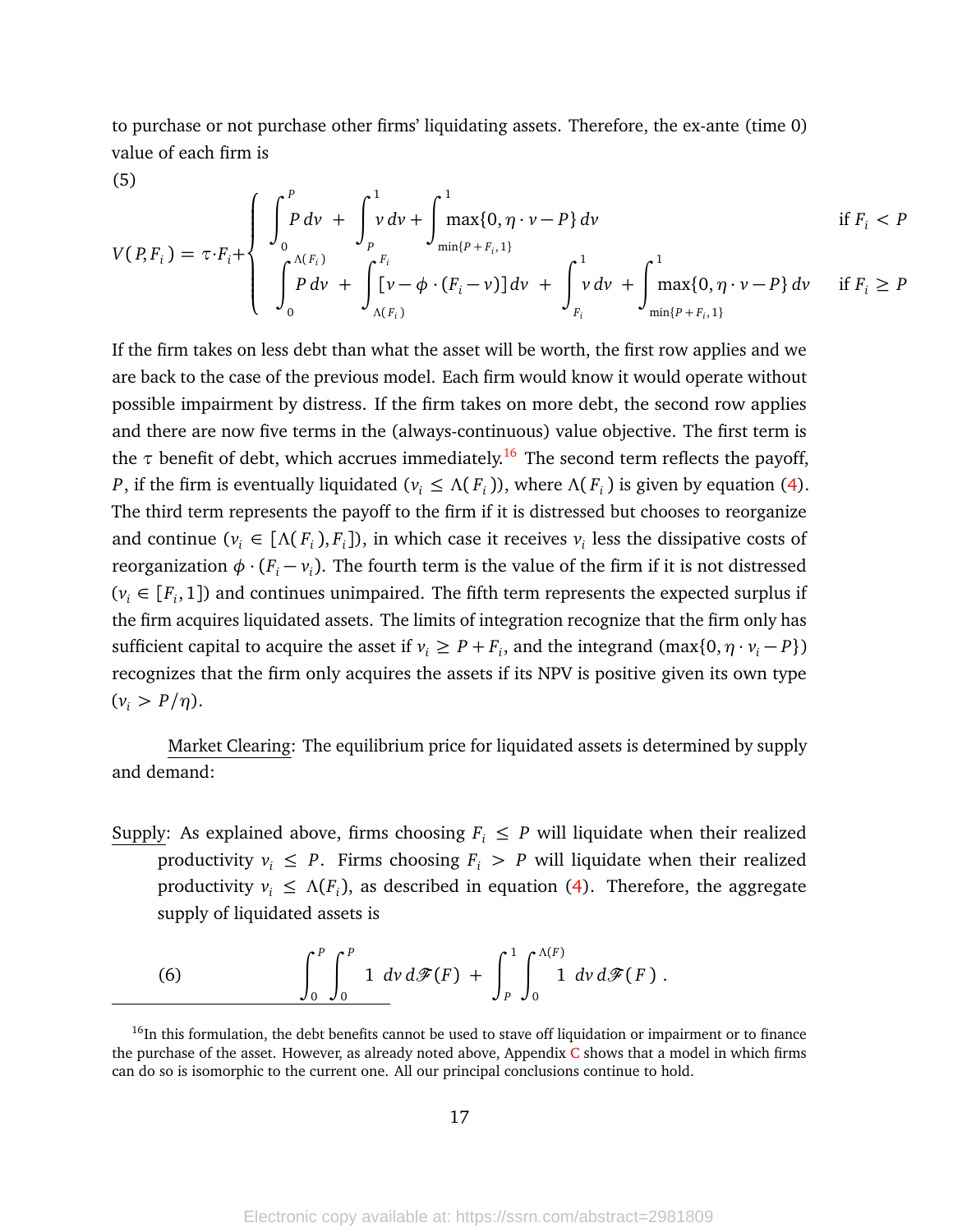Demand: Acquiring one unit of the liquidated asset is positive NPV iff  $v_i > P/\eta$ . Moreover, firms will have sufficient funding to do so iff  $v_i \geq P + F_i$ . Therefore, the aggregate demand is

<span id="page-18-0"></span>(7) 
$$
\int_0^{1-P} \int_{\max\{P+F,P/\eta\}}^1 dv \, d\mathcal{F}(F) \, .
$$

#### <span id="page-18-1"></span>**B Access to Infinite Financing / Eliminating The Acquisition Channel**

Before solving the model, it is useful to consider a benchmark in which firms in the industry have infinite access to capital. In this case, the acquisition channel is no longer a constraint. Competition among firms results in an equilibrium with  $P^* = \eta$ , in which (only) the highest-productivity firms  $(v_i=1)$  can purchase *all* assets available for sale. At this high a price, purchasing assets is zero NPV even for the highest-productivity firms and negative NPV for all other firms. Therefore, the acquisition profit terms in both rows in [\(16\)](#page-74-1) drop out. In the first row  $(F_i < P)$ , there is also no disadvantage to raising debt, so firms would always be better off increasing debt and leaving this region. This leaves only the second row for consideration.

Substituting  $\Lambda(F_i) = (P + \phi \cdot F_i)/(1 + \phi)$  into the objective and taking the derivative with respect to *F<sup>i</sup>* yields the first-order condition for the (interior) optimal debt choice. The symmetric pure-strategy equilibrium debt choice is

$$
F^* = P^* + (1 + 1/\phi) \cdot \tau = \eta + (1 + 1/\phi) \cdot \tau.
$$

The optimal debt choice is increasing in the benefits of debt  $(\tau)$  and asset redeployability (*η*), and decreasing in the costs of reorganization (*φ*). This is the standard result in earlier literature. In particular, debt increases in asset redeployability, because more redeployable assets have higher liquidation values  $(P^*=\eta)$ , thereby reducing distress costs. There is no countervailing cost of debt with unlimited capital—increasing debt never precludes firms from acquiring valuable (high  $\eta$ ) assets.<sup>[17](#page-0-0)</sup>

$$
V^* \equiv V(F^*) = \frac{1 + (\eta + \tau)^2 + \tau^2/\phi}{2}.
$$

<sup>&</sup>lt;sup>17</sup>Substituting *F*<sup>\*</sup> into *Λ* yields the equilibrium liquidation threshold  $Λ(F^*) = P + τ = η + τ$ . The optimized firm value is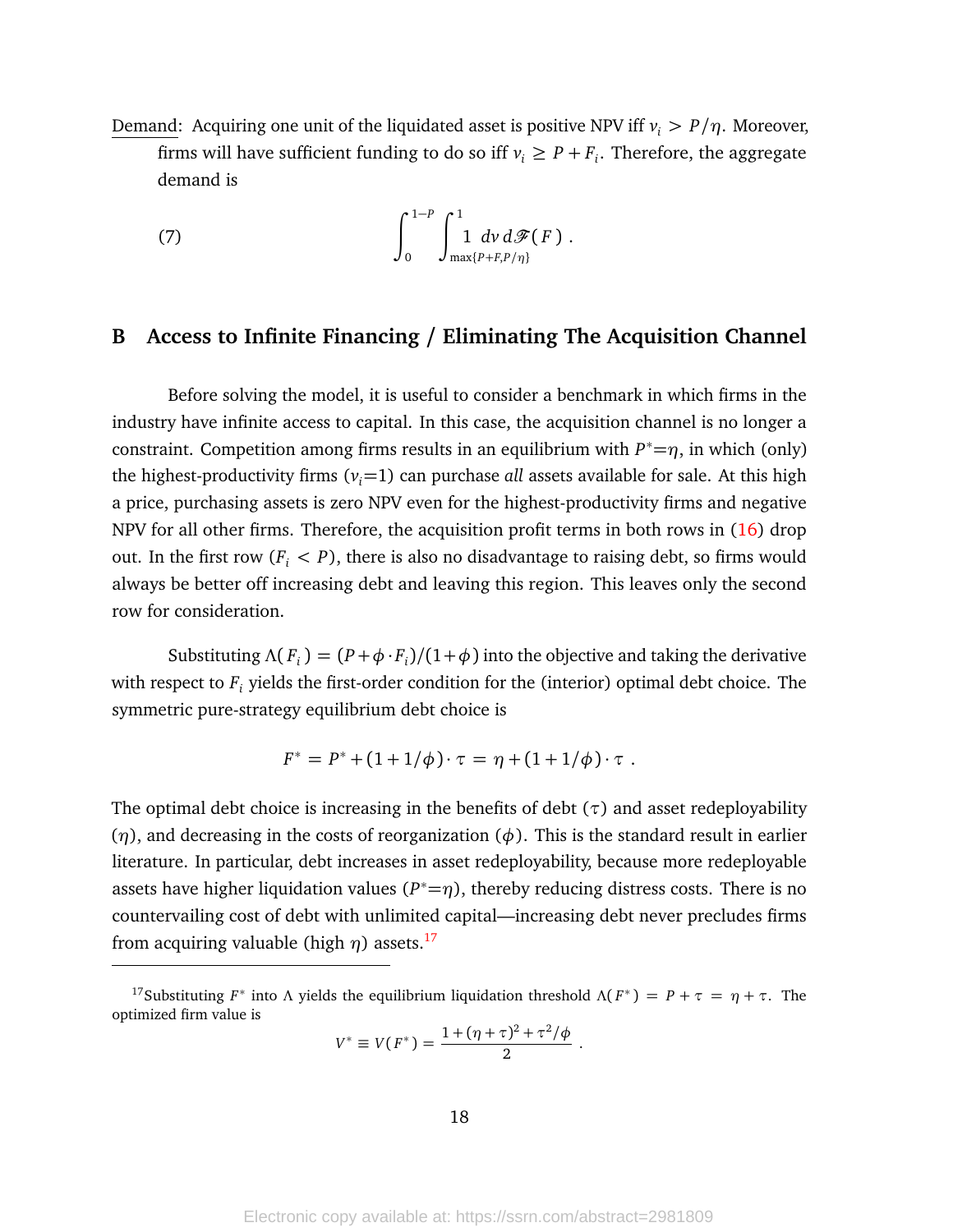## **C Equilibrium With Acquisitions and Financial Distress Channels**

The trade-offs associated with the firm's debt choice in our general model with both the opportunistic-acquisition channel and the distress-reorganization channel depend again on the level of debt *F<sup>i</sup>* vis-a-vis the predictable asset price *P*. For example, consider the case where  $\eta \geq 1/2$ . (All cases are derived in the Appendix.) Each firm takes *P* as given and considers its possible debt choice in one of four distinct regions:

- 1. In the first region,  $F_i \leq P/\eta P$ , the marginal cost of debt is zero. Firm value is described by the first row of equation  $(16)$ : increasing debt does not increase reorganization costs (because the firm will always liquidate in distress) and the firm does not forego asset-acquisition opportunities (because the financing constraint is not binding).
- 2. In the second region,  $P/\eta P < F_i \leq P$ , the marginal cost of debt is  $\eta \cdot F_i P \cdot (1 \eta)$ . Firm value is still described by the first row of equation  $(16)$ : increasing debt still does not increase reorganization costs, but the firm now may forego some positive NPV asset-acquisition opportunities.
- 3. In the third region,  $P < F_i < 1 P$ , the marginal cost of debt is  $\eta \cdot F_i P \cdot (1 \eta) + P$  $(F_i - P) \cdot \phi / (1 + \phi)$ . Firm value is now described by the second row of equation [\(16\)](#page-74-1): increasing debt raises the expected reorganization costs *and* results in the firm foregoing some positive NPV buying opportunities.
- 4. In the fourth region,  $1 P \leq F_i \leq 1$ , the marginal cost of debt is  $(F_i P) \cdot \phi / (1 + \phi)$ . Firm value is again described by the second row of equation [\(16\)](#page-74-1): the firm's debt is now so high that it would *never* be able to buy assets even if it turned out to be the highest productivity type,  $v_i = 1$ . Therefore, the only remaining marginal cost of debt is the increase in expected reorganization costs.

Importantly, the marginal cost of debt is weakly increasing in  $F_i$  over the first three regions, but then jumps down at  $F_i = 1 - P$  (because the firm can now never afford to purchase the asset), after which it increases again. Consequently, as in our model without reorganization costs, there is again a region with a mixed equilibrium, in which some firms choose low debt and others choose high debt.

Equilibrium requires again that firms make optimal decisions at time 1 (both continuation and asset acquisition); their debt choices at time 0 maximize firm value [\(16\)](#page-74-1), given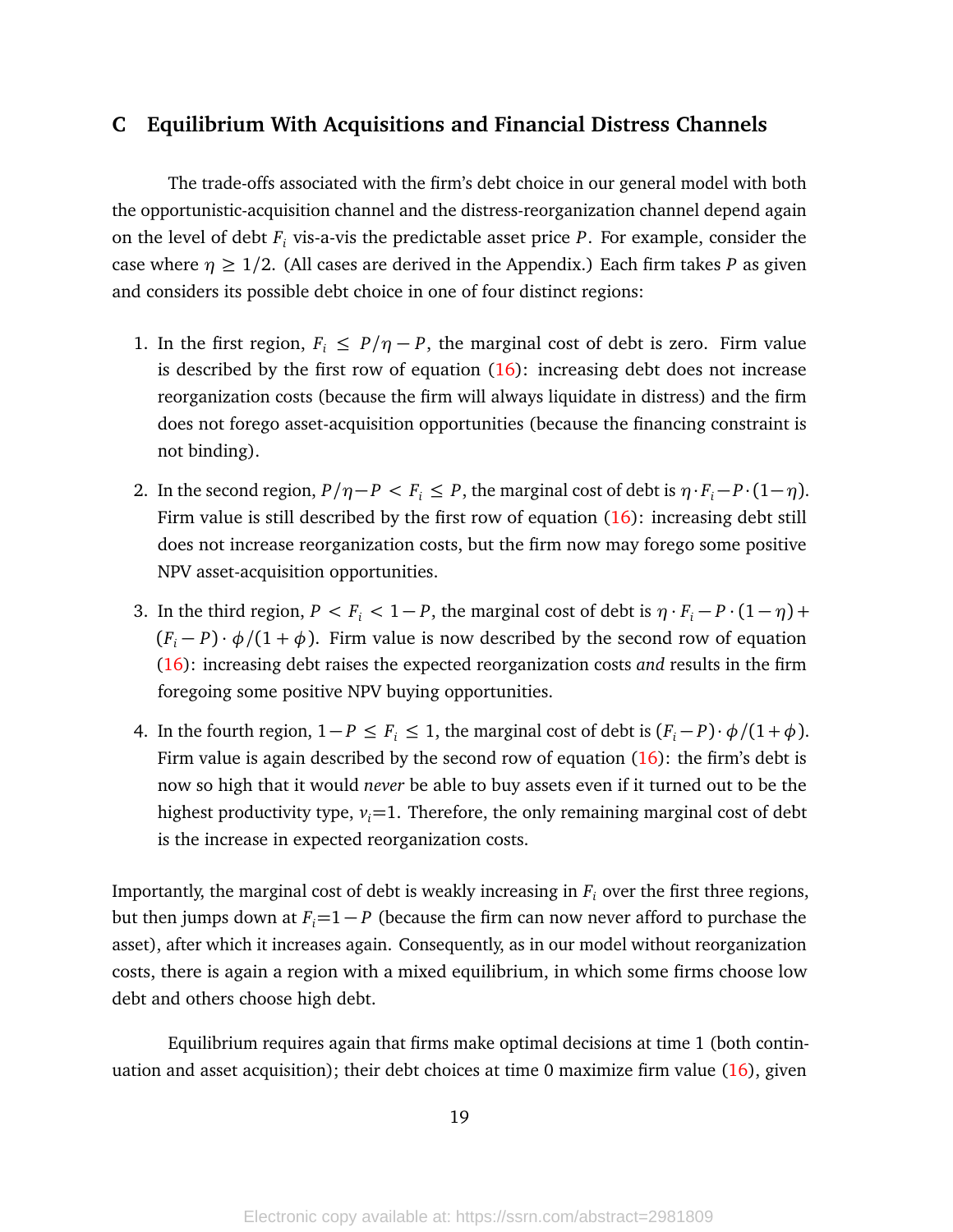the anticipated asset price and optimal decisions at time 1; and the market for liquidated assets clears, i.e., supply in equation [\(6\)](#page-17-0) is equal to demand in equation [\(7\)](#page-18-0).

The description of the equilibrium solution for all parameters is very detailed and depends on different parameter regions for the reasons just described. Therefore, for the sake of the exposition, in the following theorem we describe equilibria for a particularly relevant parameter region—when  $\phi$  is modest and *η* is large, for all values of  $\tau$ —and leave the full description and proof of the theorem for all parameters for the appendix.

<span id="page-20-0"></span>**Theorem 2** *Assume (i)*  $\eta \ge 2/3$  *and (ii)*  $\phi < (3\eta - 2)/(6 - 3\eta)$  *and let* 

$$
\tau_1 = \frac{2(\phi+1)\eta^2 - \phi + \eta \cdot (\phi+1) - \sqrt{(\eta+1)^2 \cdot (\phi+1) \cdot (\eta^2 \phi + \eta^2 - 2\phi - \eta \phi)}}{3\eta(\phi+1) + 3\phi + 2},
$$
\n
$$
\tau_2 = \frac{(2\eta-1) \cdot (2\eta + \phi + 2\eta \phi) - \sqrt{(2\eta-1)^2 \cdot (1+\phi) \cdot [4\eta^2(1+\phi) + \eta \phi - 2(\eta+\phi)]}}{2+3\phi},
$$
\n
$$
\tau_3 = \frac{2\eta^2(1-\phi^2) + \eta(1+9\phi+\phi^2-5\phi^3) + 2\phi + 12\phi^2 + 7\phi^3}{2+14\phi+20\phi^2+9\phi^3+3\eta \cdot (1-\phi) \cdot (1+\phi)^2} + \frac{\sqrt{(1+\phi) \cdot (1+\eta+5\phi-\eta \phi)^2 \cdot [\eta^2(1+\phi)(1+3\phi^2)-3\eta \phi^2(2+\phi)-2\phi^3]}}{2+14\phi+20\phi^2+9\phi^3+3\eta \cdot (1-\phi) \cdot (1+\phi)^2},
$$
\n
$$
\tau_4 = \frac{\eta+\phi+\eta \phi}{1+2\phi}.
$$

*For any set of parameter values that satisfy the above restrictions, there exists a unique equilibrium. The following is a complete characterization of the equilibrium:*

 $\triangleright$  *If*  $0 \le \tau \le \tau_1$ , there is a pure-strategy equilibrium with price

$$
P^* = \frac{\eta - \tau}{1 + \eta} \; ,
$$

*in which all firms choose*

$$
F_L^* = \frac{1-\eta+2\tau}{1+\eta} \ .
$$

20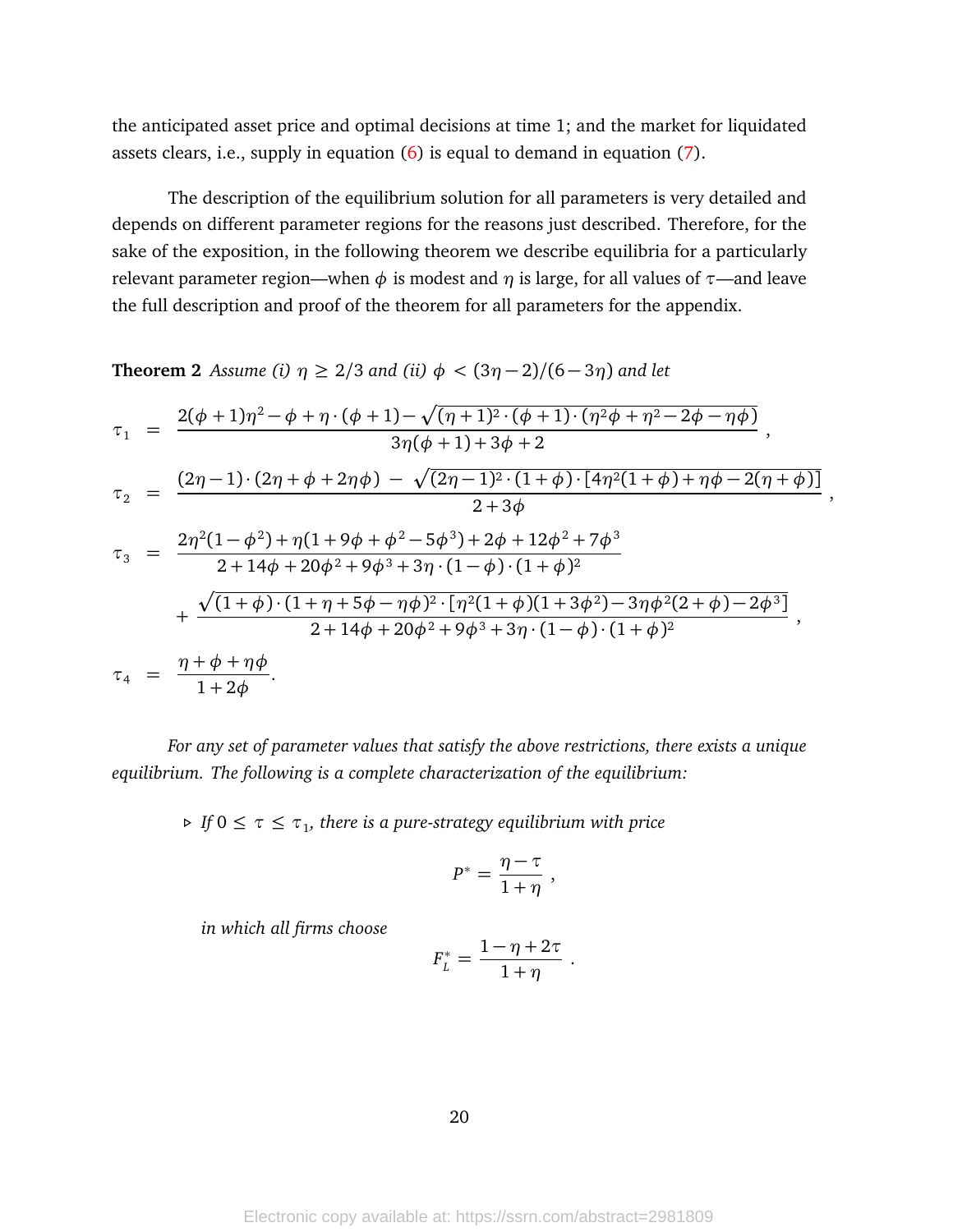$\triangleright$  *If*  $\tau_1 < \tau \leq \tau_2$ , there is a mixed-strategy equilibrium with price

$$
P^* = \frac{\phi \eta - (1 + \phi) \cdot [\tau - \eta(1 + \tau)]}{1 + \phi(1 + \eta)}
$$
  
 
$$
- \frac{\sqrt{\eta(\phi + 1) \cdot \{2\tau \cdot [\eta\phi + (\eta - \tau) \cdot (1 + \phi)] + \eta \tau^2(\phi + 1) - \phi \cdot (1 + \tau - \eta)^2\}}}{1 + \phi(1 + \eta)},
$$

 $\hat{H}$  *in which fraction h* $^*$  *of firms choose F* $^*_{H}$ =1, and fraction 1 $-$  *h* $^*$  *choose F* $^*_{L}$ *, where* 

$$
F_L^* = \frac{\tau}{\eta} + \frac{(1-\eta)}{\eta} \cdot P^*,
$$
  
\n
$$
h^* = \frac{(1+\phi) \cdot [\eta - \tau - (1+\eta) \cdot P^*]}{\eta \phi + (1+\phi) \cdot (\eta - \tau) - [1+\phi(1+\eta)] \cdot P^*}.
$$

 $\triangleright$  *If*  $\tau_2 < \tau \leq \tau_3$ , there is a mixed-strategy equilibrium with price

$$
P^* = \frac{\phi \cdot [1 + 2\phi(1 - \tau) - 3\tau] + \eta(1 + \phi) \cdot [1 + \tau + (2 + \tau)\phi] - \tau}{1 + (6 - 3\eta) \cdot (1 + \phi) \cdot \phi}
$$

$$
-\frac{\sqrt{(1 + \phi) \cdot (\eta + \phi + \eta\phi) \cdot \begin{cases}3\eta^2\phi(1 + \phi) - 2[\phi(\tau - 1) + \tau]^2\\+\eta[\phi(\tau - 1) + \tau] \cdot [2 + (\tau - 1)\phi + \tau]\end{cases}}}{1 + (6 - 3\eta) \cdot (1 + \phi)\phi}
$$

,

 $\hat{H}$  *in which h\* firms choose*  $F_H^*$ *=1, and*  $1-h^*$  *choose*  $F_L^*$ *, where* 

$$
F_L^* = \frac{(1+\phi)\cdot \tau}{\eta+\phi+\eta\phi} + \frac{(1-\eta)\cdot (1+\phi)+\phi}{\eta+\phi+\eta\phi} \cdot P^*
$$
  

$$
h^* = \frac{(1+\phi)\cdot [\eta+\phi+\eta\phi-(1+2\phi)\tau-(1+\eta+5\phi-\eta\phi)\cdot P^*]}{(1+2\phi)\cdot [\eta+\phi+\eta\phi-(1+\phi)\tau]-(1+5\phi-\eta\phi+5\phi^2-\eta\phi^2)\cdot P^*}.
$$

 $\triangleright$  *If*  $\tau_3 < \tau \leq \tau_4$ , there is a pure-strategy equilibrium with price

$$
P^* = \frac{\eta + \phi + \eta \phi - \tau \cdot (1 + 2\phi)}{1 + \eta + 5\phi - \eta \phi} ,
$$

*in which all firms choose*

$$
F_L^* = \frac{1 + 2\phi + \tau + (\tau - \eta) \cdot (1 + \phi)}{1 + \eta + 5\phi - \eta \phi}.
$$

21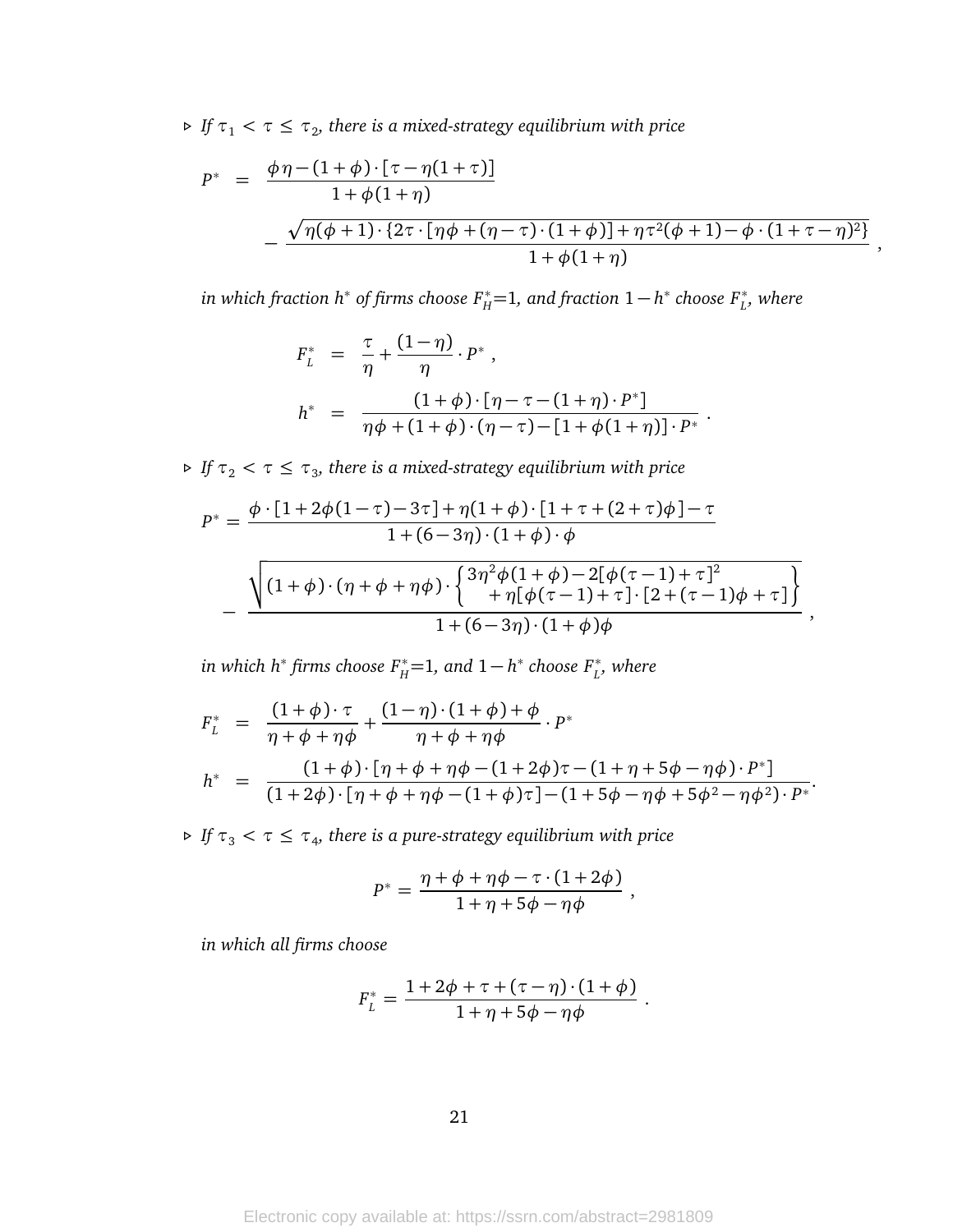$\triangleright$  *If*  $\tau$ <sub>4</sub>  $\lt$   $\tau$   $\leq$  1, there is a pure-strategy equilibrium with price P<sup>\*</sup>=0, in which all *firms choose*

$$
F_L^* = \min\left\{1, \frac{\tau(1+\phi)}{\eta(1+\phi)+\phi}\right\}.
$$

# **D Implications**

Unlike our model from the previous section, debt is now costly for two reasons: first, it reduces future purchasing opportunities; *and* second, it increases the expected costs of financial distress. The model still has only three parameters—the redeployability of assets (*η*), which is central to our acquisition channel; the reorganization impairment parameter (*φ*), which is central to our financial distress channel; and a compensating direct benefit of debt (*τ*). Yet, the model can offer many implications. Of course, it remains too stylized to consider its implications to be either quantitative or universal. Instead, our model should be viewed as suggestive of economic forces in contexts in which both the financial-distress and the opportunistic-acquisition channels are important for firms that can become either sellers or buyers of distressed assets in the future.

[Insert Table [2](#page-42-0) here: **Summary of Comparative Statics**]

This subsection discusses the model's comparative statics. They are summarized in Table [2](#page-42-0) and illustrated in the graphs that follow. The graphical approach is more intuitive, although the model's implications are also algebraically demonstrable using the closed-form solutions in Theorem [2.](#page-20-0)

[Insert Figure [6](#page-49-0) here: **Comparative Statics for Heterogeneity when** *φ*=0.25]

Figure [6](#page-49-0) shows the proportion of firms choosing maximum debt, firm values, and leverage in the case in which  $\phi$ =0.25. This parameter means that reorganization would consume one quarter of each dollar's *shortfall*. This seems high for large firms, although it is not unreasonable for midsize and smaller firms (Bris, Welch, and Zhu (2006)).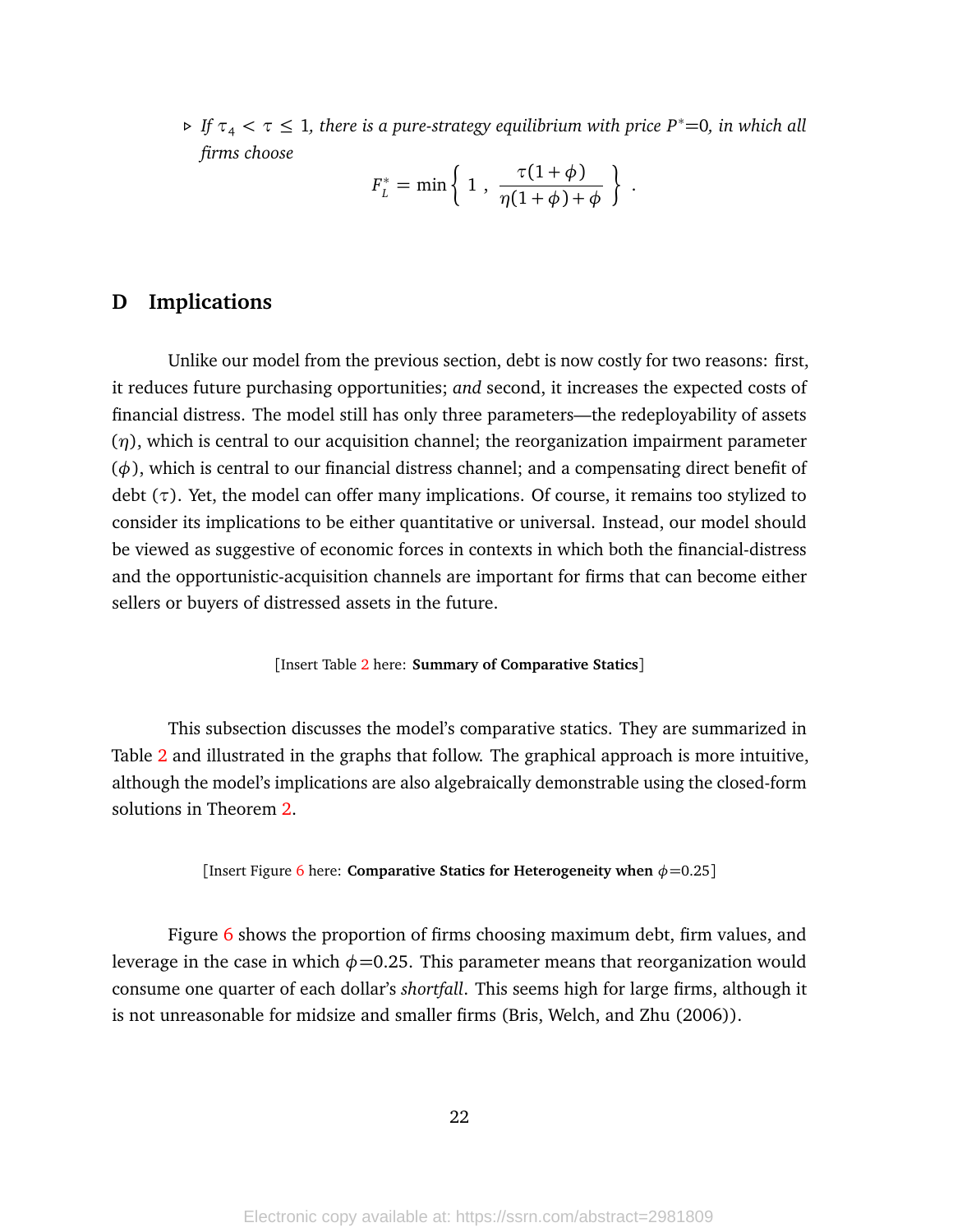# **1 Heterogeneity (***h* ∗ **)**

As in the model of the previous section, heterogeneity in ex-ante leverage strategies can arise endogenously because our assets are indivisible. Figure  $6$  shows the now parabolic convex region that separate the set of homogeneous (pure) from the set of heterogeneous (mixed) equilibria. These mixed equilibria occur again when otherwise identical firms infer that the corner solution, with maximum permitted debt of  $F_H=1$ , is as good for them as the best interior debt choice (*F* ∗ *L* ). Not surprisingly, mixed equilibria can only occur in regions in which firms want to choose fairly high debt to begin with.

Comparing the heterogeneity when  $\phi$ =0 in Figure [2](#page-45-0) with its equivalent when *φ*=0.25 in Figure [6](#page-49-0) shows that reorganization costs *φ* shrink the heterogeneous region. For sufficiently low values of either debt benefits *τ* or redeployability *η*, there are now only homogeneous equilibria. Nevertheless, the set of mixed equilibria remains non-trivially large. In detail:

- *.* When the debt benefits *τ* are low, all firms choose low debt because the benefits of a high-debt strategy are too small to compensate for the foregone investment opportunities. Similarly, when the redeployability *η* is low, liquidation values are low and again all firms choose low debt because a high-debt strategy results in excessive distress costs
- *.* At some point, with high enough redeployability and debt benefits, some firms can begin to specialize in waiting for acquisition opportunities. Heterogeneous equilibria appear only for intermediate values of  $\tau$  and high values of  $\eta$ . Thus, the heterogeneous region becomes smaller than it was in Figure [2.](#page-45-0)
- *.* Finally, when the debt benefits become overwhelming, all firms end up choosing high debt and no firm finds it worth waiting for opportunities, even though such firms expect large distress costs.

#### **2 Firm Value**

Firm value always decreases monotonically in reorganization costs *φ*.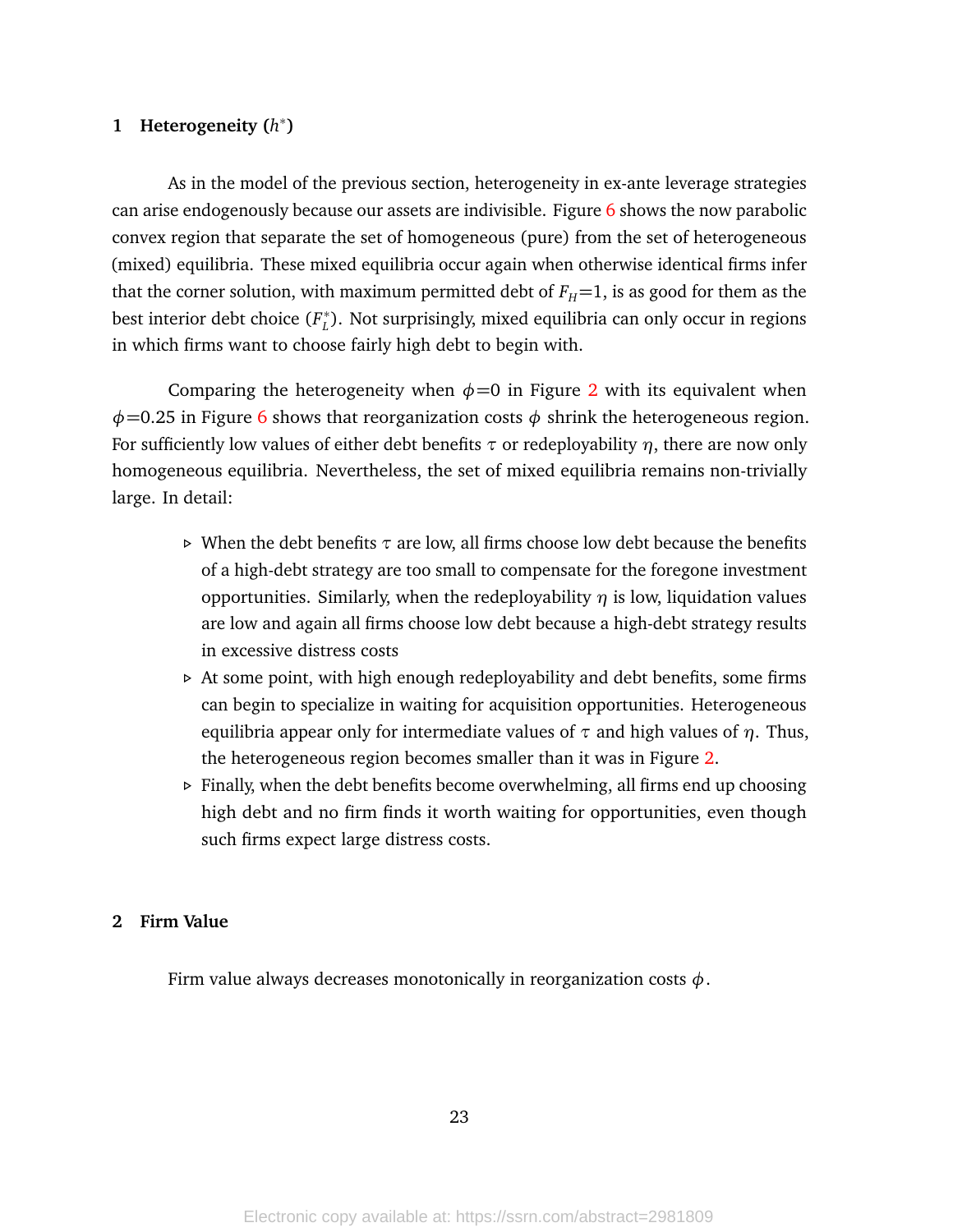Firm value also usually increases in redeployability *η*. However, it can occur in a tiny parameter region (with high redeployability, low reorganization costs, and high benefits)—too small to be even visible in this graph—that firm value can decrease.

The effect of direct debt benefits (*τ*) on firm value is our *only* comparative-static implication that depends on the source of the direct benefits of debt:

- *.* If the debt advantages are not from taxes but from incentive or information causes (and purely additive), as in the model presented here in our main text, then firm value always increases in *τ*.
- *.* If the debt gains are from taxes, firm value can still increase or decrease in *τ*. This is somewhat surprising. As expected, for small tax-rates, taxes reduce the firm value directly (through their multiplicative 1−*τ* factor on the value part of the objective function). The levered firm merely is less negatively effected by the required tax payments. However, for higher tax rates (about halfway up in the feasible region), equilibrium firm value also increase again in the tax rate. This is partly due to the ability of firms with very low expected values to resell the still-valuable tax credits on the market, and partly due to an equilibrium effect that is determined by the interplay of leverage and redeployment. Higher tax rates can therefore raise firm value! $18$

Appendix  $E$  derives and illustrates value and leverage ratios in the two extreme cases. (The leverage ratios comparative statics do not change with the source of the debt benefits *τ*.)

#### **3 Leverage**

We are now ready to proceed to the focus of our paper, corporate leverage, when there are both the traditional financial-distress channel and the novel opportunistic acquisition channel. For what follows, we continue to assume that the benefits of debt (*τ*) accrue to shareholders. The debt *F<sup>i</sup>* in our model corresponds to the face value at time 1. Because the expected return on debt is zero in our model, the market value of debt at time 0 is

$$
D(F_i) \equiv \begin{cases} F_i & \text{if } F_i < P^* \\ F_i - (1 + \phi) \cdot (F_i^2 - \Lambda(F_i)^2)/2 & \text{otherwise} \end{cases}.
$$

 $18$ Note that firms with high debt can pass on the tax shield even when expected earnings are low and they are likely to go bankrupt. However, tax revenue can also improve when reallocational efficiency improves.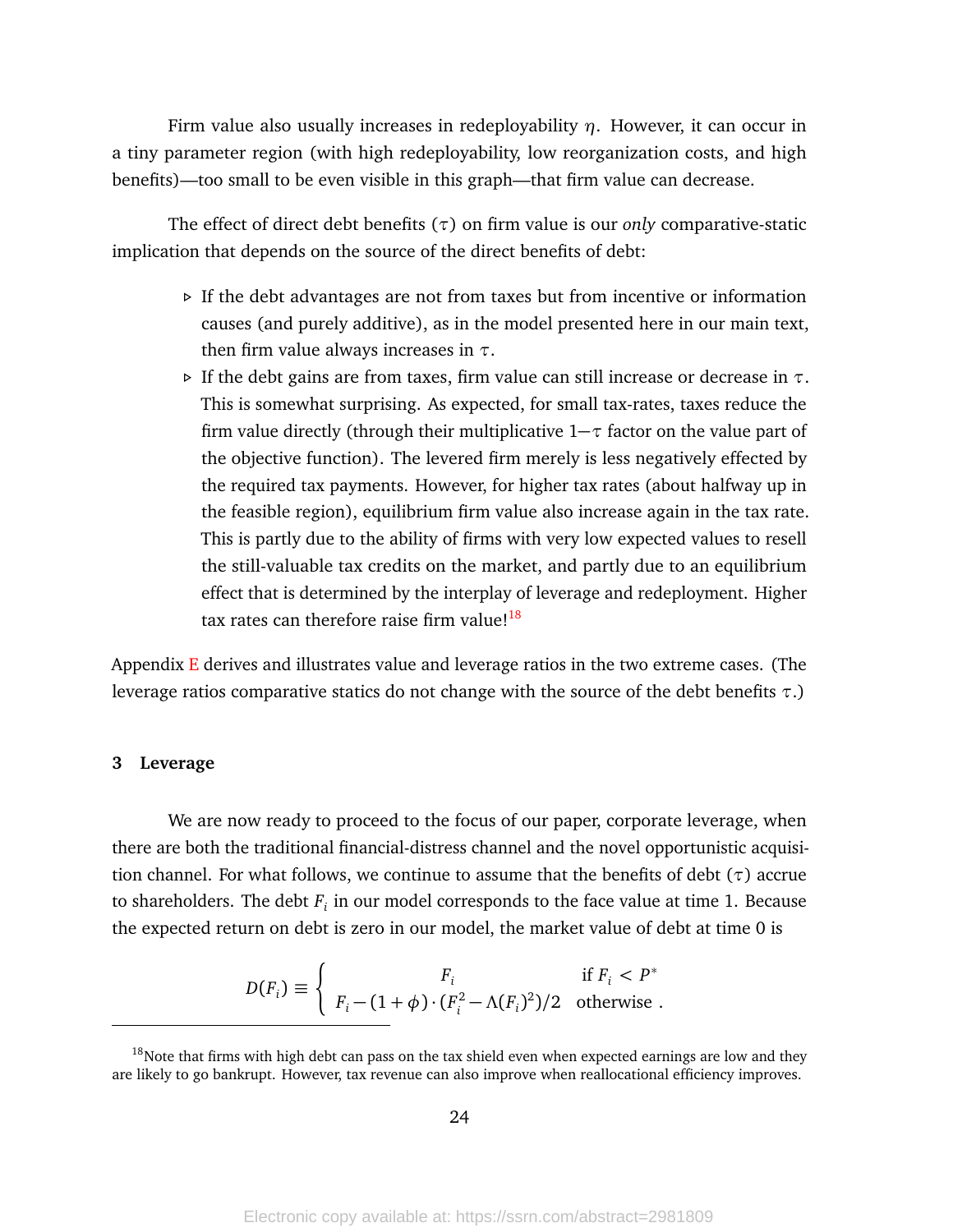For a low face value of debt, there is no possibility of default. For a high face value of debt, the expected payout to creditors is equal to the promised payoff, *F<sup>i</sup>* , less the expected loss to creditors.

Below, we will be considering the market value of the low type debt at time 0 in equilibrium, which is denoted  $D^*_L \equiv D(F^*_L)$  $_L^*$ ). We will also be considering the industry average market value of the debt at time 0 in equilibrium, which we will call  $D_{Ind}^* \equiv$ *h*<sup>\*</sup> · *D*(*F*<sup>\*</sup><sub>*H*</sub>  $\binom{m}{H}$  + (1 – *h*<sup>\*</sup>) · *D*( $F_L^*$ *L* ).

[Insert Figure [7](#page-50-0) here: **Comparative Statics for Industry Leverage when** *φ*=0.25]

Absolute Leverage: The left plot in Figure [7](#page-50-0) shows that industry debt can first increase and then decrease in redeployability *η* (for low debt benefits *τ*). For these very low debt benefit values, the financial-distress channel dominates when redeployability is low. At first, when redeployability increases, firms take on more debt. It makes little sense for such firms to speculate on purchasing assets—the assets are simply not valuable enough. Eventually, when redeployability increases further, the potential to buy assets becomes more lucrative, the asset-acquisition channel begins to dominate, and firms again take on less debt. Finally, for higher debt benefits *τ*, only the asset-acquisition channel matters again. It dominates for all redeployability parameters *η*. Firms always find it more important to keep leverage low because of the opportunity to pounce on future opportunities.<sup>[19](#page-0-0)</sup>

**Implication 4** *For low debt benefits τ and low asset redeployability η, the financial-distress channel dominates. Firms take on more debt when assets become more redeployable. For higher debt benefits τ and higher asset redeployability η, the opportunistic-acquisition channel dominates. Firms take on less debt when assets become more redeployable.*

Leverage-Value Ratios: There are now two reasons why empirical debt-ratios (the plot on the right in Figure [7\)](#page-50-0) may not increase in redeployability. The first effect is the aforementioned endogenous-value effect. Both debt and firm value increase with the direct ongoing debt benefit, and thus the leverage ratio can even decrease in *τ*. The second effect is the acquisition channel.

<sup>&</sup>lt;sup>19</sup>The plots for the low-debt firm are identical when there is no mixing, and very similar when there is mixing. There is a tiny obscure region in which the low-debt firm may reduce its debt face value when the benefits increase.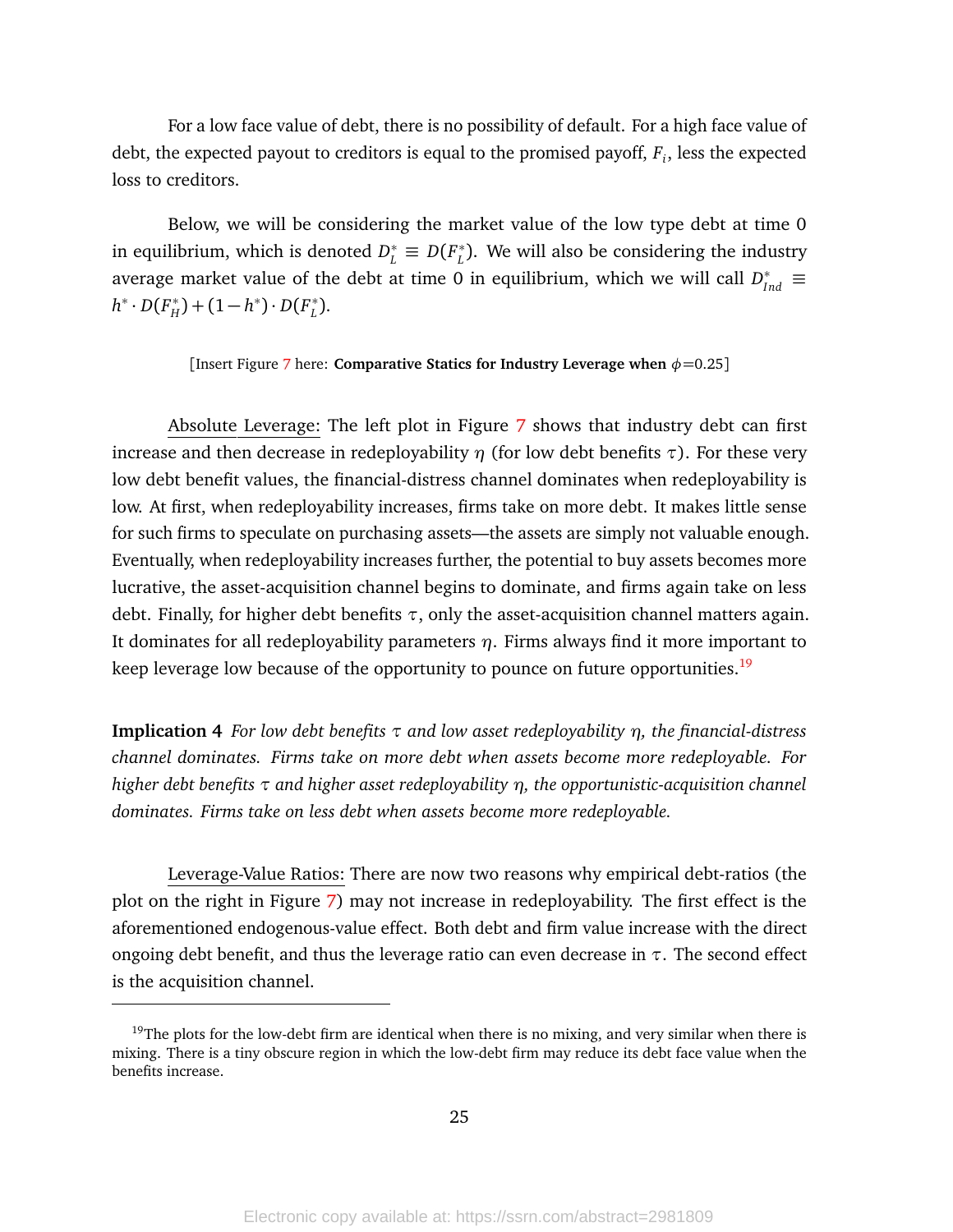Together, a simple linear regression explaining leverage ratios with redeployability proxies is not a powerful test. Instead, a better test would posit a U-shape—first an increasing and then a decreasing effect. When redeployability is low, a small increase in redeployability induces firms to fear distress less and they increase leverage. This is the case regardless of the source of debt gains. When redeployability is high, a small increase in redeployability induces firms to hold out for better acquisition opportunities and they decrease leverage.

A glance at the left and the right plot makes it obvious that the face value of debt and the resulting leverage ratio show completely different behavior. There are wide regions in which the face value of debt increases and the the leverage ratio decreases, and vice-versa.

**Implication 5** *Debt face values and leverage ratios can have different comparative statics. One may go up when the other goes down, and vice-versa. This is because parameters effect not only the debt but also the firm value.*

#### **4 Ancillary Implications**

[Insert Figure [8](#page-51-0) here: **Ancillary Comparative Statics for**  $\phi = 0.25$ ]

Our model can also offer implications on other measures that were not its primary focus. This section provides a sampling.[20](#page-0-0)

Credit Spreads: Creditors are indifferent between providing funding and not providing funding to the low type if the credit spread is

(8) 
$$
r(F_L^*) \equiv \frac{F_L^*}{D_L^*} - 1.
$$

The top left plot in Figure  $8$  shows that credit spreads increase when debt benefits are higher. Higher *τ* encourages firms to take on more debt, which increases the expected

<sup>&</sup>lt;sup>20</sup>We could also offer further implications on other outcomes (such as on the average values and discounts of assets in production and transfer) that would be more difficult to measure empirically.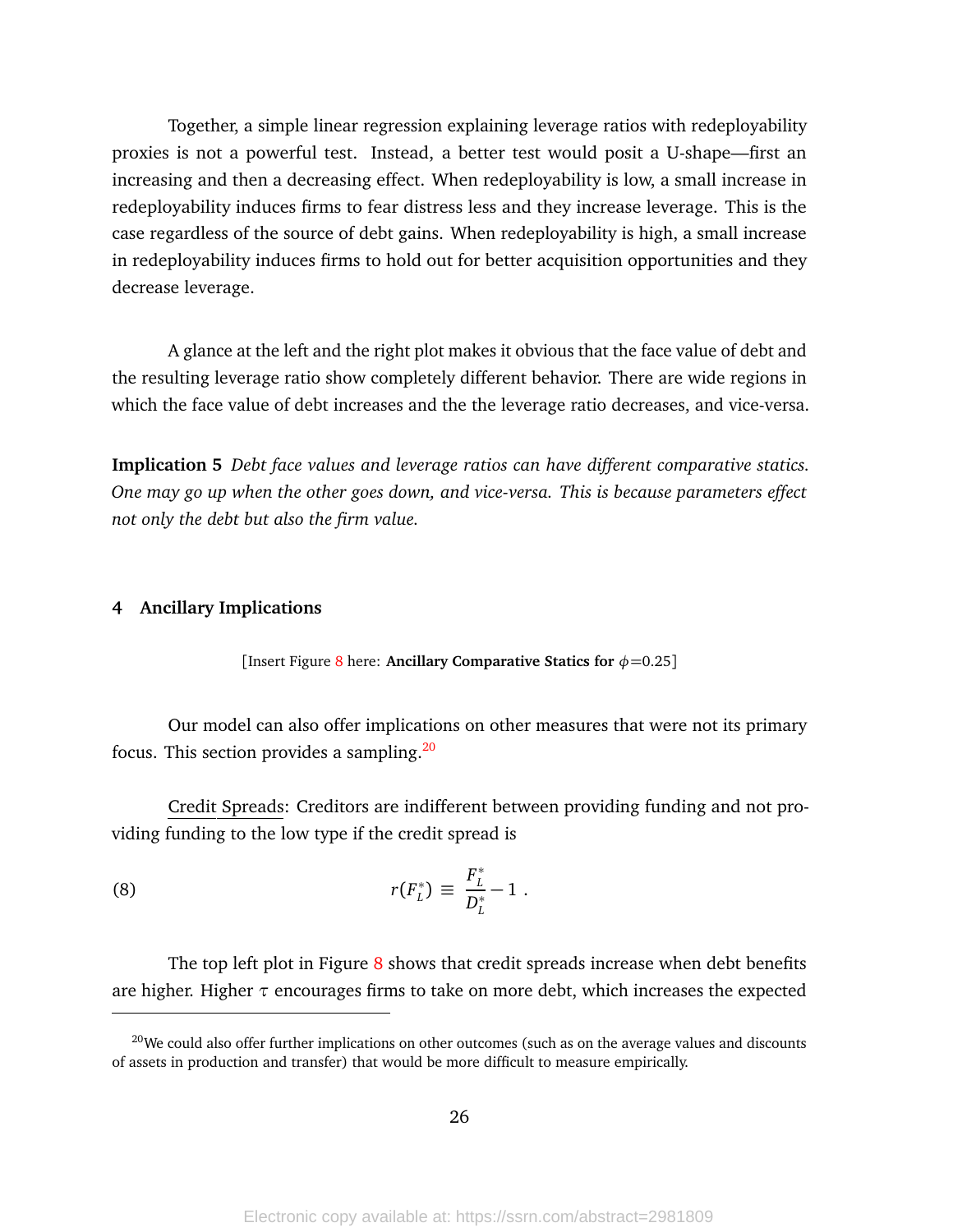loss to creditors. Higher *η* (redeployability) leads to higher recovery rates and (all else equal) lower credit spreads, but firms may optimally choose higher debt levels which increases the likelihood of default. Although the former effect almost always dominates, resulting in lower spreads when redeployability is greater, there is a very small parameter region in which the credit spread increases when redeployability is greater. Finally (not plotted), just as in Leland (1994), credit spreads may increase or decrease in reorganization costs. Higher  $\phi$  lead to lower recovery rates in the event of default, but also cause firms to choose lower levels of debt, which reduces the likelihood of default. $^{21}$  $^{21}$  $^{21}$ 

Asset Liquidation Price (*P*): All three price-related comparative statics are unambiguous (though they can be quite flat): asset prices increase in redeployability and reorganization costs, and decrease in debt benefits. We already discussed earlier in the context of our model without reorganization costs why the asset price increases with redeployability and decreases with debt benefits. Higher reorganization costs have two competing effects on price: on one hand, they result in greater supply of the asset, because liquidation becomes relatively more desirable than continuing operations in financial distress. On the other hand, they result in greater demand for the asset, because firms take on less debt and therefore have more access to financing. Though not necessarily universal, in our specific model, the latter effect always dominates.

Asset Sales (*Q*): Asset sales always increase in redeployability and decrease in reorganization costs, but are ambiguous in debt benefits. The dominant effect of greater redeployability is to make the asset more valuable to a potential buyer, resulting in greater demand and higher asset sales. Higher reorganization costs make asset sales more appealing relative to the direct alternative of reorganization. Higher debt benefits increase firm debt. This results both in less demand for the asset (because of tighter financing constraints), and in greater asset supply (because of more firms in trouble). The net effect is ambiguous. Appendix Section **[D](#page-73-0)** discusses the cyclicality of asset sales when there is uncertainty in the industry or economy.

<sup>&</sup>lt;sup>21</sup>Our qualitative comparative statics results for credit spreads hold even when we allow creditors to have access to the immediate debt benefits (see Appendix [C\)](#page-72-0). Of course, quantitative predictions about credit spreads will depend on whether creditors have access to the immediate debt benefits—which they may in the real world. It is possible to change the model to entertain different assumptions on the disposition of these benefits.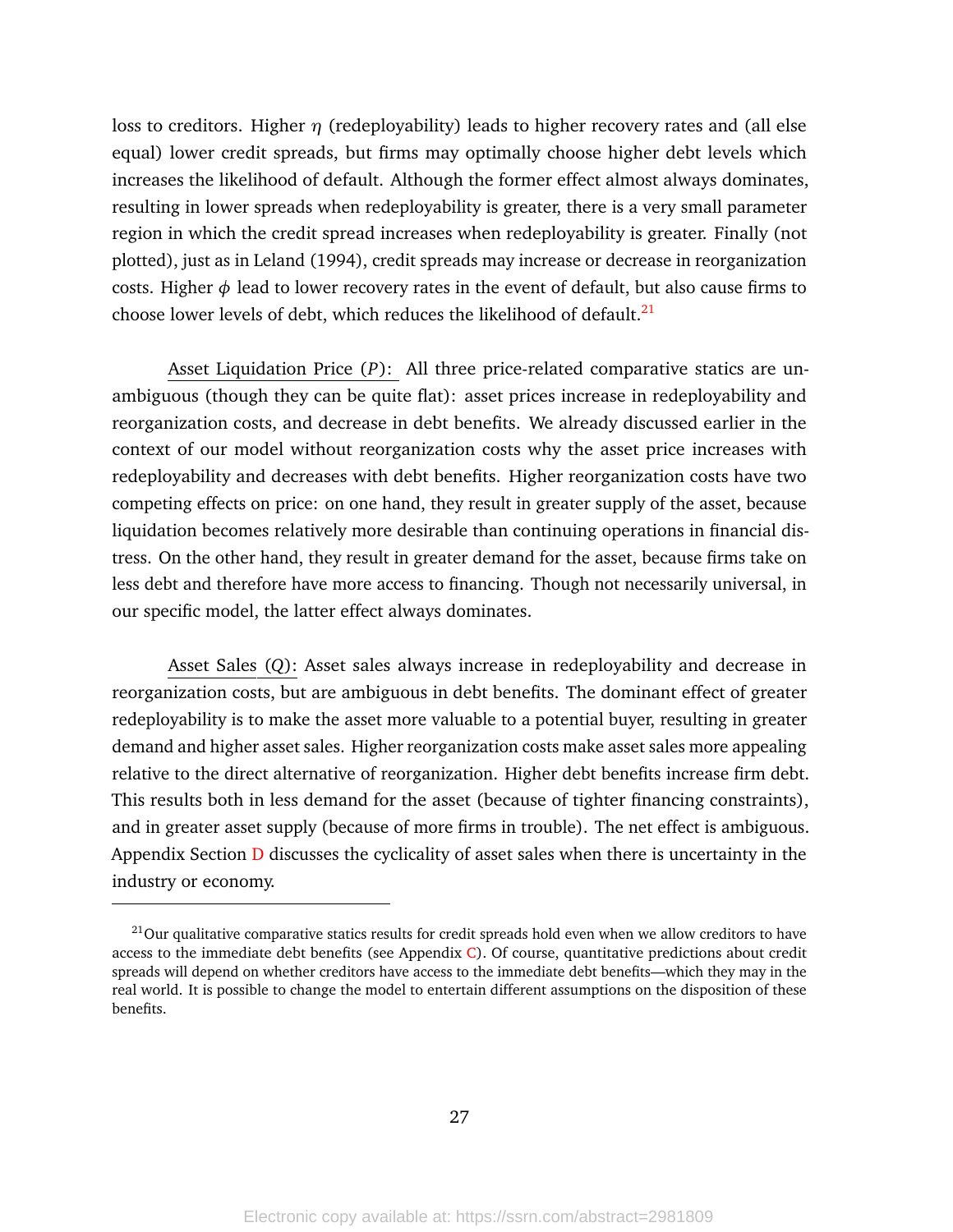Distressed Reorganization Observables: The model also offers secondary predictions for two quantities related to distressed reorganization:

- *.* The liquidation frequency for the low type conditional on being in financial distress is  $Λ(F<sub>L</sub><sup>*</sup>)$  $L^*$ )/ $F^*$ <sub>*L*</sub>  $L$ <sup>\*</sup> if  $F_L^* \ge P$ . If  $F_L^* < P$ , firms will always liquidate and never continue. The plot shows that firms liquidate more often in distress when assets are more redeployable. The dominant effect here is that more redeployable assets have higher liquidation values which makes liquidation more desirable. Higher distress costs reduce continuation values *holding debt fixed*, but higher distress costs also result in lower optimal debt which increases continuation values. The first effect dominates and the conditional liquidation frequency increases in reorganization cost *φ*. Increasing the benefits of debt *τ* leads to higher debt levels and declining liquidation values. This makes liquidation less attractive and therefore less frequent.
- **⊳** The expected losses associated with reorganizing the firm,  $E_{\nu}[\phi \cdot (F_{\nu}^{*} \nu) \cdot$  $1/1$ <sub>Λ(F<sup>\*</sup></sup>)≤*v≤F<sup>\*</sup>*</sup><sub>*L*</sub><sup> $\blacksquare$  -possibly at least a partial transfer to and thus a partial proxy of</sub></sup> the size for the legal reorganization industry—increase in  $\tau$ , decrease in  $\eta$ , and are ambiguous in  $\phi$ . The dominant effect of increasing  $\tau$  is to increase debt which increases the likelihood of distress and the dissipative cost of reorganizing and continuing in distress. The dominant effect of increasing *η* is to increase liquidation values which makes impaired continuation less likely and reduces expected reorganization costs. The effect of  $\phi$  is ambiguous because it increases reorganization costs *holding debt fixed* but reduces optimal debt.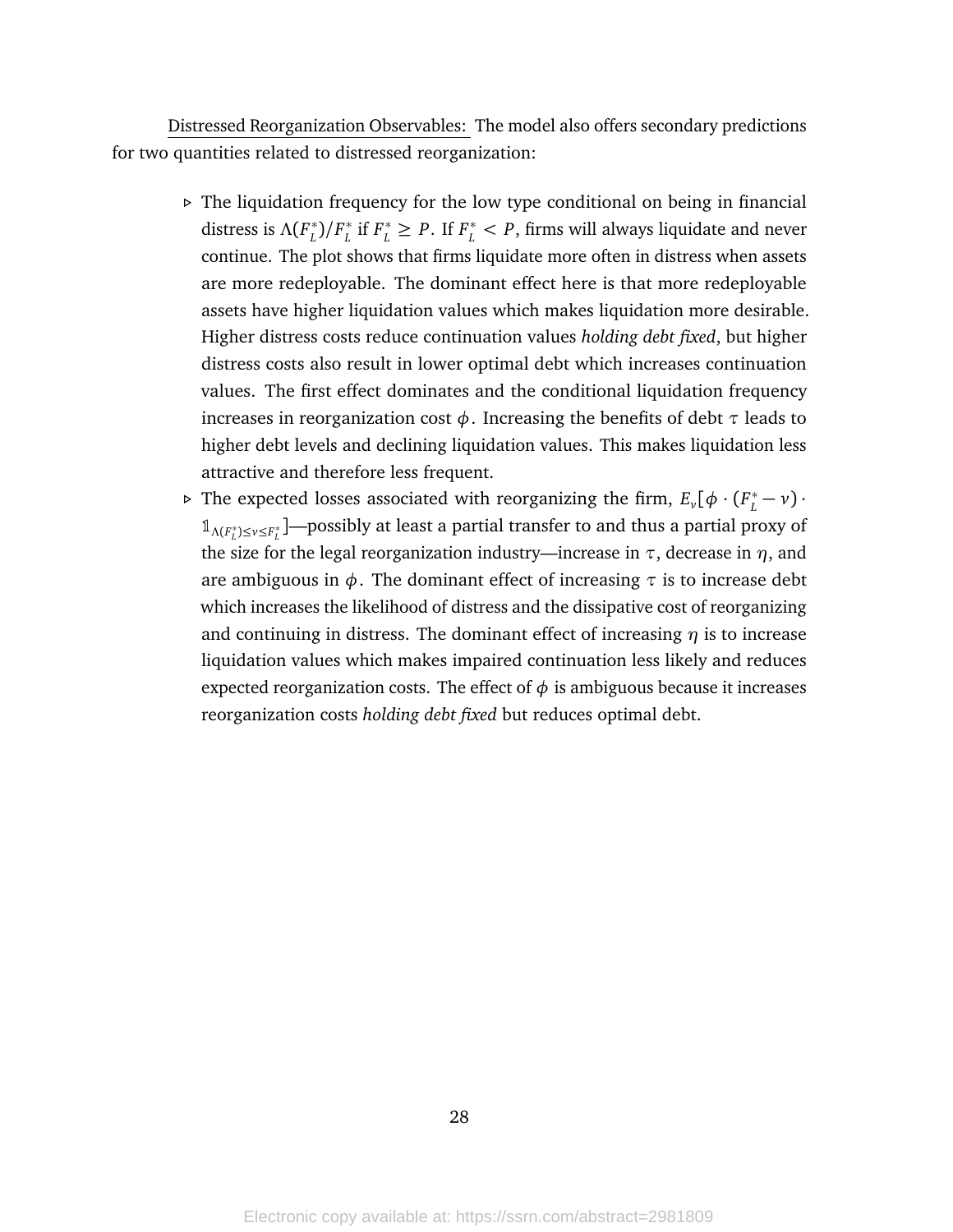# <span id="page-29-0"></span>**III Discussion and Literature Context**

# <span id="page-29-1"></span>**A Welfare**

Our paper has largely deemphasized welfare implications and government policy prescriptions, because we view the model as too stylized to offer policy prescriptions. Our model assumes production, reallocation, incentive and  $\text{tax}^{22}$  $\text{tax}^{22}$  $\text{tax}^{22}$  effects as parameters; and we are simply not confident enough to take a stance to what extent these aspects are dissipative or redistributive to some parties elsewhere in the economy.

[Insert Figure [9](#page-52-0) here: **Allocational Efficiency**]

We are however comfortable to discuss briefly one part of the overall social welfare within the context of our model. This can help to clarify one conceptual aspect of the trade-offs that government should be aware of. How do corporate income taxes—one component of *τ*—influence re-allocational efficiency?

Figure [9](#page-52-0) shows that the answer is ambiguous:

**Implication 6** *Increases in the benefits of debt—as can be effectuated by tax code changes—can result in socially less or more efficient redeployment activity.*

 $22$ To the extent that some of the firm's debt benefits come through the tax shelter (though there are others!), there is a related conceptual puzzle. If, as is widely acknowledged, debt has a potentially negative effect on the stability of firms individually and system-wide, why would the government want to impose them differentially on equity and not on debt? A government could impose taxes on projects instead—for example, in Germany, home ownership is subsidized not through interest deductibility, but through non-recaptured depreciation. We can speculate that default forces more reallocation of resources from less productive to more productive uses; and by increasing the value of debt, the government can calibrate both the equilibrium reallocation frequency and reallocation state dependence. However, debt is a fairly blunt instrument, used by governments that are themselves not great experts about when reallocation is better or worse. The mutual industry-peer externalities discussed in our paper further suggest that it could be a dangerous instrument—if it forces only a few firms to sell, prices are reasonably appropriate, but at some point, feedback effects can reallocate assets less towards the highest-value user of assets and more towards the least-levered users of assets.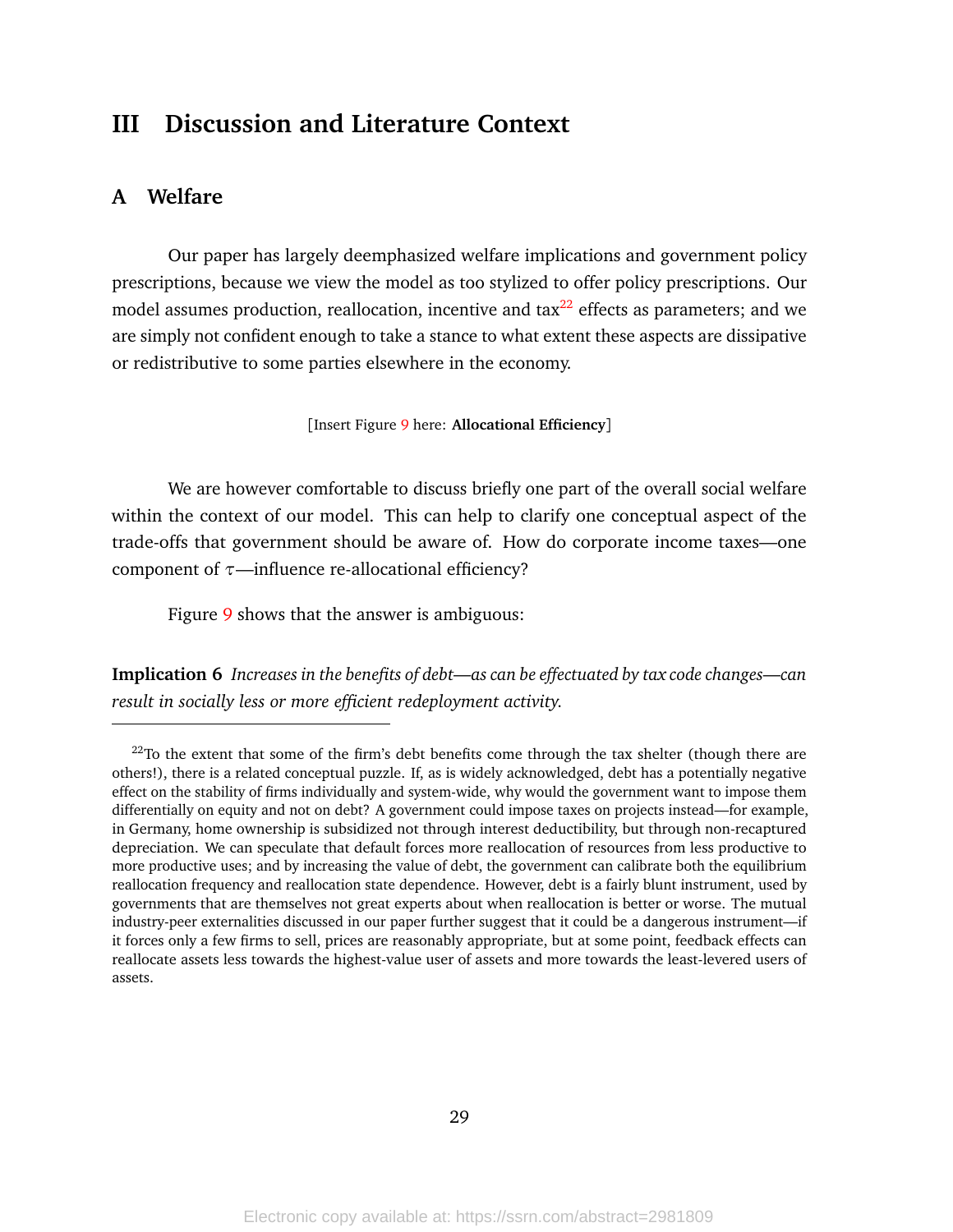This is because there is typically an intermediate level of debt, in which asset transfer activity is socially ideal. $^{23}$  $^{23}$  $^{23}$  Tax policy can then push firms toward or away from this ideal. This is easiest to understand in the context of the total direct debt benefits:

- *.* For low *τ*, firms choose low leverage, resulting in high demand for liquidated assets. If reorganization costs are high—which makes liquidation more likely in financial distress—this can also result in high supply of assets, and the economy can have too many asset transfers relative to the efficient level. Increasing the tax advantage of debt then pushes firms towards more debt, which helps because it will reduce the expected transfer activity.
- *.* For high *τ*, firms choose high leverage, resulting in low demand for liquidated assets. The economy has too few asset transfers relative to the efficient level. Increasing the tax advantage of debt further would only push firms towards even more debt and thereby worsen the reallocation.<sup>[24](#page-0-0)</sup>

A reasonable interpretation is that government tax policy towards debt should moderate other debt benefits.

For comparison, in Gale and Gottardi (2015), in which asset sale prices are also endogenous, the thought experiment about the social cost of debt as a tax shelter is different. In their model, in the absence of a corporate debt response (to undo taxes), such taxes would *always* reduce socially beneficial productive operations. Debt, by undoing taxes, tends to increase productive activity and can thereby improve social welfare. Taking the leverage responses of firms into account, the net effect of an increase in taxes on production and thus welfare could be positive or negative. Interestingly, Gale-Gottardi consider a novel policy mechanism—forcing firms to take on more debt. This can in turn induce firms to increase investment voluntarily.

<sup>&</sup>lt;sup>23</sup> Assets are identical and it is always the lowest-use owners who transfer assets to the highest-use owners. Thus, the total quantity transferred is the only metric of relevance.

 $^{24}$ Similar to this point, when redeployability is low and reorganization costs are high, firms would choose high leverage. This is because maintaining financial flexibility is less valuable when it is unlikely that there will be good buying opportunities later. Again, transfer activity would be too low from a social perspective, and increasing the tax advantage of debt would only hurt more. (The opposite is the case when redeployability is high and reorganization costs are low.)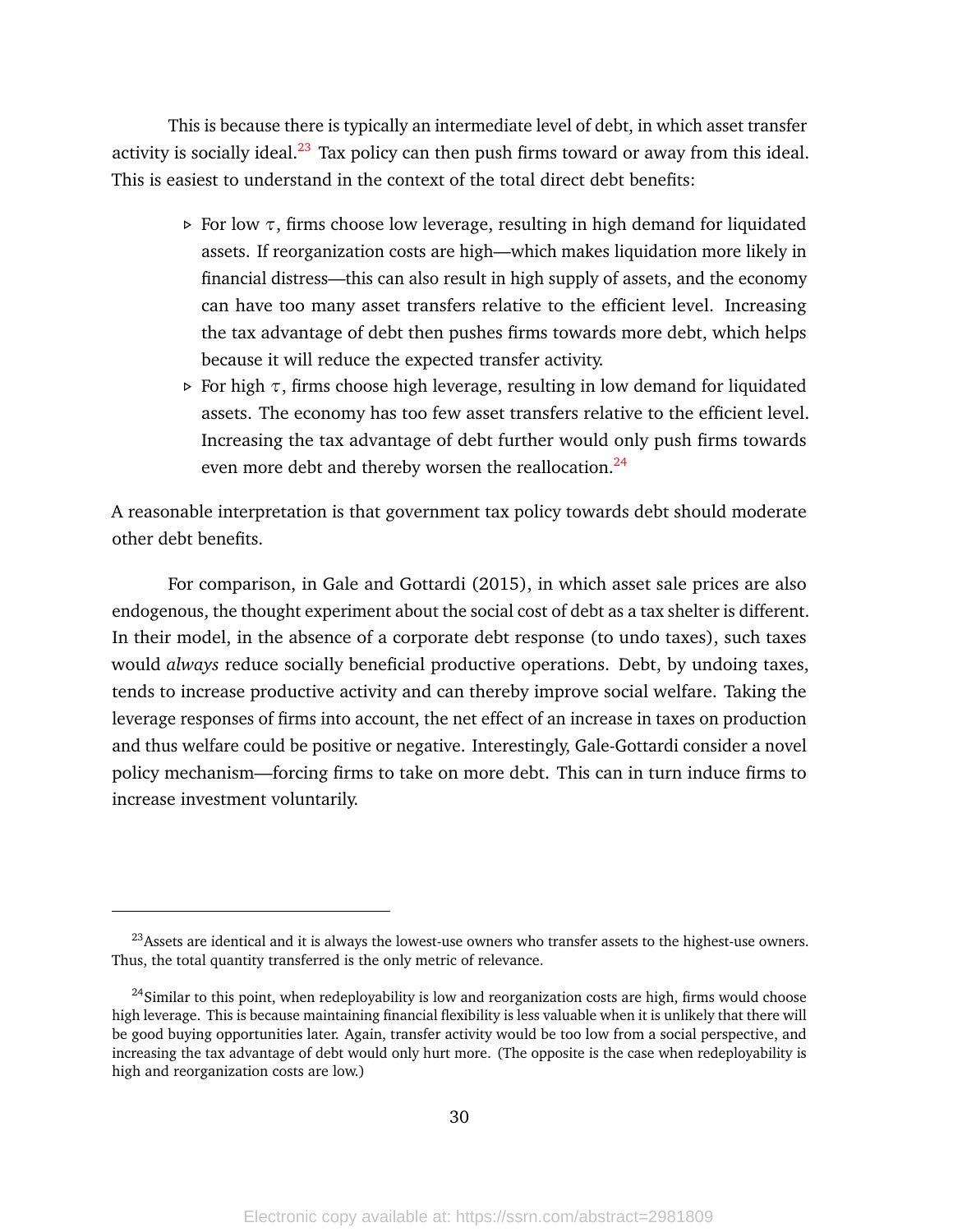# **B Generalizations of the Model**

The most important takeaways of our model are that

- 1. firms' leverage choices are affected by their peers through the equilibrium price of liquidated assets;
- 2. indivisibility of assets may result in heterogeneity in leverage strategies;
- 3. leverage level effects are not isomorphic to leverage-ratio effects;
- 4. the acquisition channel means that increased asset redeployability can also have a negative effect on leverage, especially when debt benefits and redeployability are high to begin with;
- 5. and tax policy and non-tax related debt benefits can have ambiguous effects on re-allocational efficiency, firm value, and tax receipts. For example, for some large tax rates, a further increase in tax rates can increase both firm value and tax revenues.

To illustrate them, our model had to employ a set of assumptions for tractability, such as the uniform distribution on values; linearity in  $η$ ,  $φ$ , and  $τ$ ; stark integration limits; limited liability and free disposal; limited capital; uncorrelated shocks; no further countervailing important omitted effects (e.g., due to agency or inside information), and so on. None of our takeaways lean especially heavy on specificity in these assumptions, and we would expect the key insights to survive in models in which they are reasonably relaxed. In particular:

> *.* Outside Buyers: Our model is sensitive to the assumption that buying is limited to firms inside the industry. Our qualitative results would continue to hold if there is limited demand from outside the industry—this would increase liquidation values and mitigate, but not eliminate, the incentive to choose lower debt to take advantage of buying opportunities. It would also have a similar effect as an increase in redeployability, *η*. But if assets are just as valuable outside the industry and potential buyers have practically unlimited capital, then our acquisition channel vanishes, as discussed in Section [II](#page-15-0)[.B.](#page-18-1) More commonly, neither zero nor infinite capital availability inside the industry, and neither perfect nor useless redeployability outside the industry is likely to be a realistic description; and these unmodeled forces can help push eta towards lower or higher levels.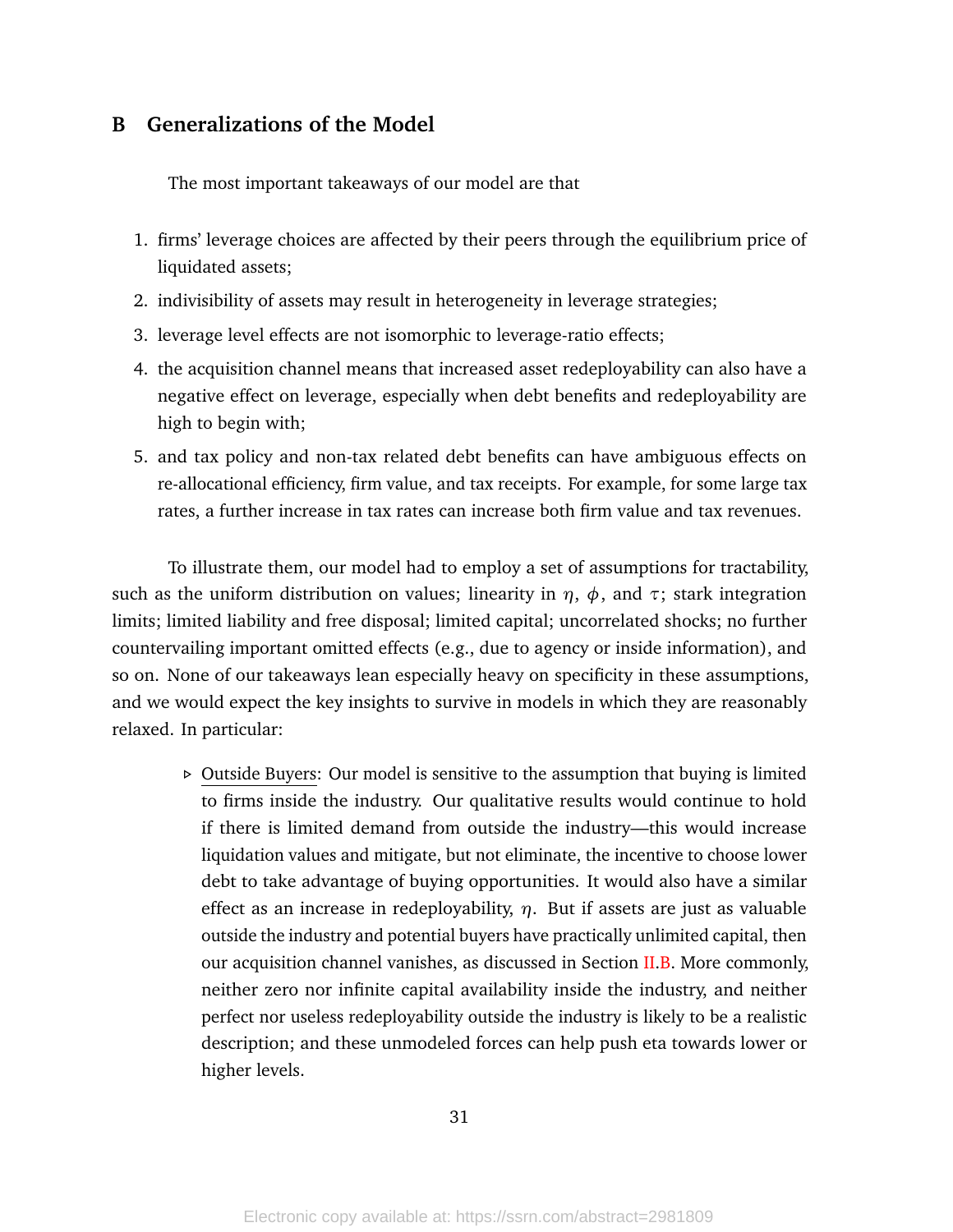- *.* Correlated shocks: It could be that all assets in an industry are simultaneously affected by a recession, or that (e.g., consumer taste) shocks help some firms at the same time they hurt others. For example, if shocks are positively correlated, fire sales will be deeper in bad times (more sellers and fewer buyers) and shallower in good times (fewer sellers and more buyers). This may create an incentive to take on less debt initially to take advantage of the great investment opportunities available in bad times, above and beyond the incentive to avoid financial distress oneself. Appendix Section [D](#page-73-0) sketches an extension of our model to industry uncertainty. It shows that there are parameter regions where reallocation of assets is procyclical and regions where it is counter-cyclical.
- *.* Agency Conflicts: When managers (and equity) have stronger incentives not to declare bankruptcy and even weaker incentives to liquidate (and if creditors cannot renegotiate managers out of collectively inefficient choices, as in Benmelech and Bergman (2008)), then firms would likely be less inclined to liquidate at the same time, given the same amount of debt. However, this would not necessarily be the outcome. In turn, this could have equilibrium repercussions for the optimal level of debt and/or various restrictions written into debt that can enhance the incentives of firms to liquidate. The outcome would likely depend on how extra debt calibrates the relative incentives.

Our paper has endogenous heterogeneity. More realistically, there would be both exogenous heterogeneity and endogenous heterogeneity. We have not modelled differences in behavior across types, however. Firms with higher ex-ante quality could have both more debt capacity and expect to be buyers. It is not clear whether this would lead them to behave differently from lower quality types.

# **C Related Literature**

Our model was built around the fundamental tradeoff between taxes and financialdistress costs, first raised in Robichek and Myers (1966). As this encompasses most of the modern theory of corporate capital structure, we can only highlight some work especially close to the assumptions and results of our own paper. Harris and Raviv (1990), Leland (1994), Leland and Toft (1996), Gryglewicz (2011), and many others, have provided the theoretical formalizations to help understand firm tradeoffs and behavior. Industry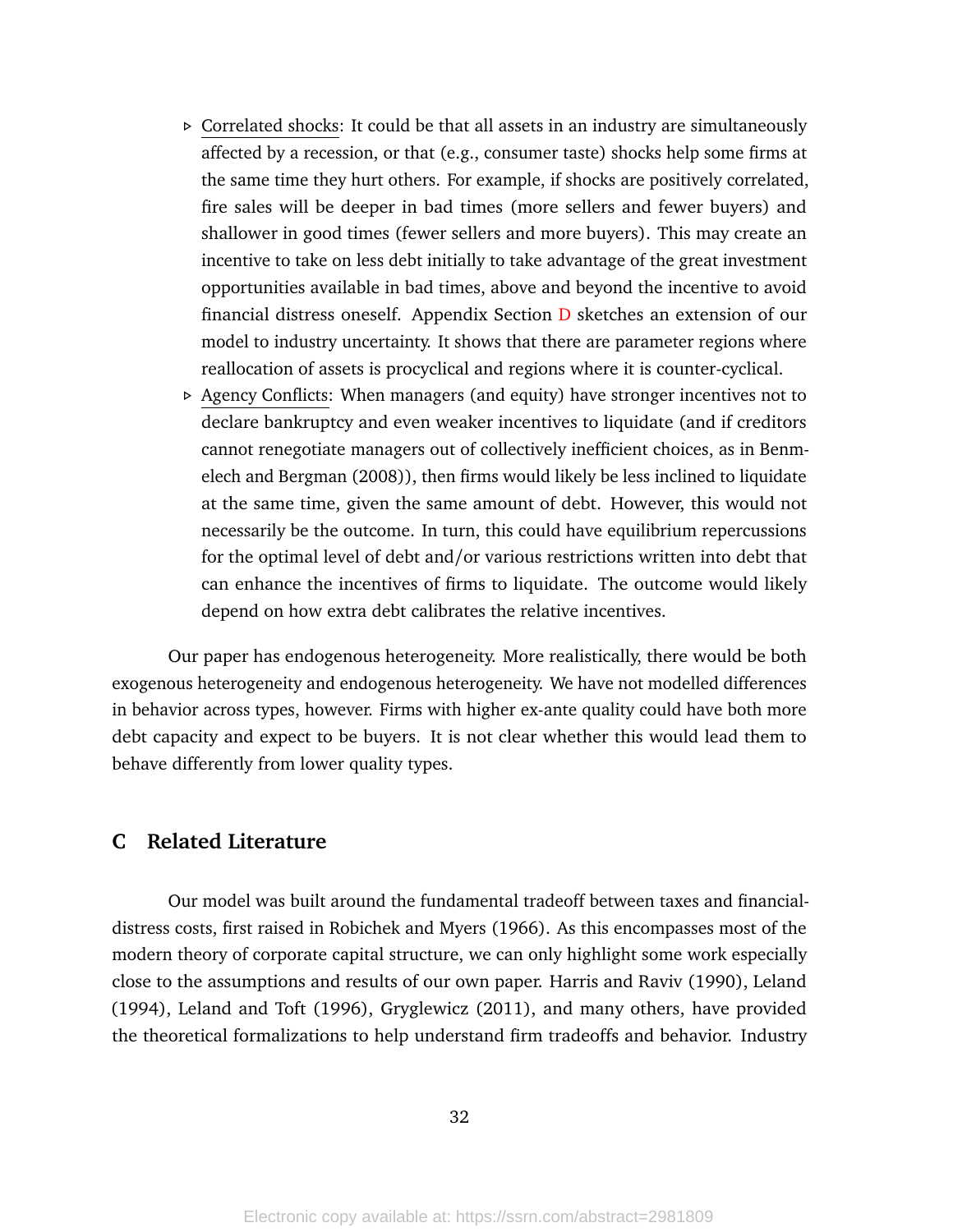debt choices have been proposed by Maksimovic and Zechner (1991), Fries, Miller, and Perraudin (1997), and others.<sup>[25](#page-0-0)</sup>

The costs of financial distress were further dissected into components, such as debt overhang (Myers (1977)), the damaged relationships with key stakeholders (Titman (1984)), or reduced market share (Opler and Titman (1994)).

Allen and Gale (1994) and Acharya and Viswanathan (2011) develop models of asset sales in which potential buyers face entry costs or are financially constrained so that equilibrium prices depend on funding availability of industry peers. Unlike our model, these models have specific fixed funding needs, with an endogenous determination of whether they can raise them. (In this sense, they do not choose an optimal capital structure.) Furthermore, assets are divisible in these models; however, we show that when assets are indivisible there may be mixed equilibria in which some firms adopt high-debt strategies to take advantage of tax benefits and others adopt low-debt strategies to take advantage of asset fire sale opportunities.

Gale and Gottardi (2015) offer a theory in which debt is an optimal choice and fire-sale prices are also endogenous. $26$  In their model, frictions and especially taxes lead firms to take on too few projects from a social point of view. Debt can reduce the tax burden and thereby enhance the desire of firms to take projects. An endogenous reduction in price upon resale $^{27}$  $^{27}$  $^{27}$  comes into play, because when many firms have taken on too much debt, the induced price reduction then works against this social advantage of debt. As remedy, they propose forcing firms to take on more debt. This induces them to undertake more projects, which in their model is socially valuable. As noted, our model has a different structure, parameters, and focus. It considers social welfare only in passing, because our own model assumes production, reallocation, and tax costs as parameters, and we are less confident about the dissipative/redistributive cost-benefit issues for them.

<sup>&</sup>lt;sup>25</sup>Bolton, Santos, and Scheinkman (2011) motivate preferred purchasers through adverse selection. Asset specificity plays a role in Marquez and Yavuz (2013), though assets have exogenous prices. More specific assets can increase productivity (reducing debt) and increase continuation values (increasing debt).

 $^{26}$ In Gale and Gottardi (2011), leverage is not a choice that firms consider. (Projects are 100% leverage by assumption.)

<sup>&</sup>lt;sup>27</sup>Assets are as productive to buyers as they were to sellers. Sales are costly to the firm, but not to the economy.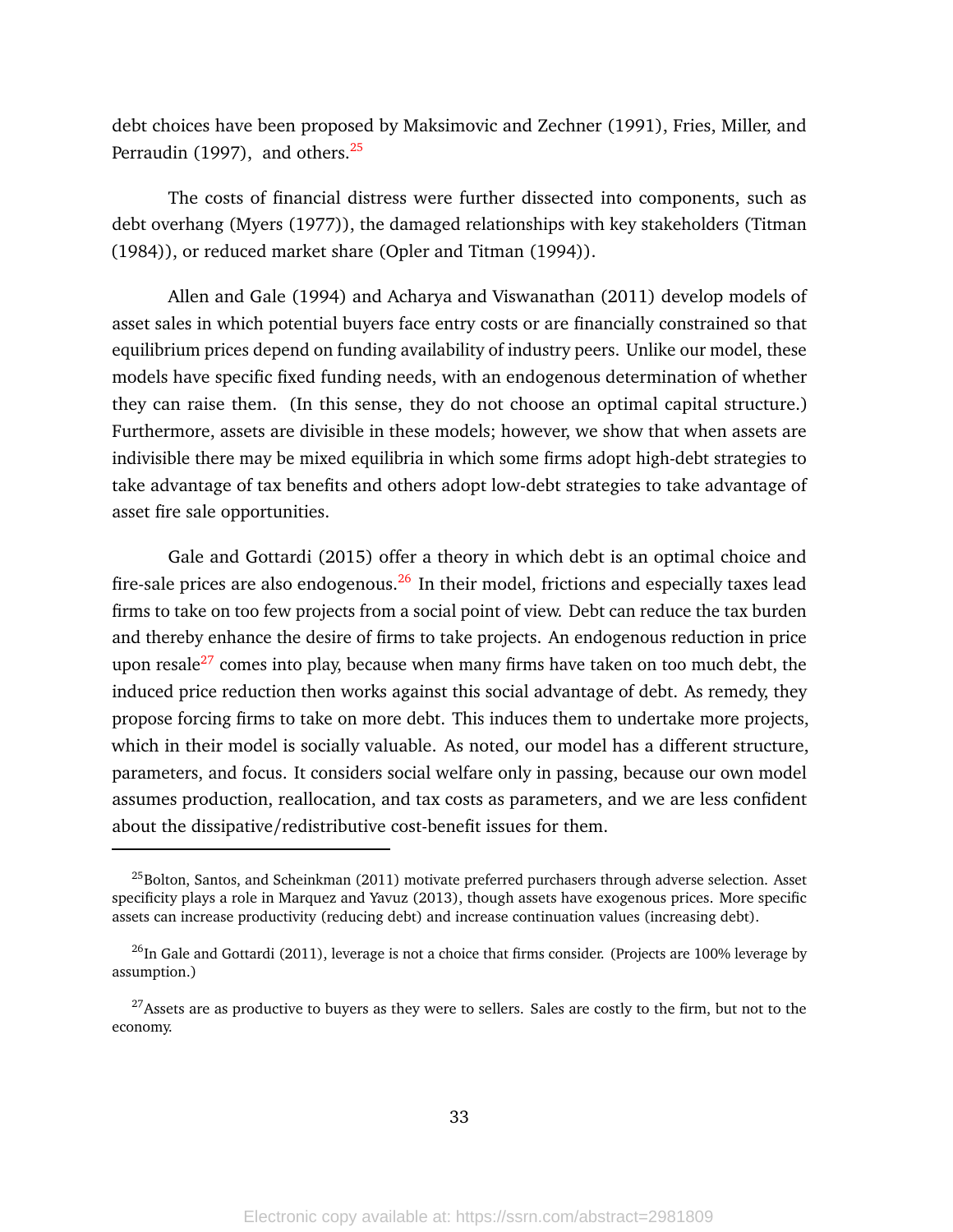A number of empirical papers have provided evidence about the existence and nature of these fire sales. Asquith, Gertner, and Scharfstein (1994) showed that financiallydistressed firms often liquidate assets at discounts to fundamental value. Pulvino (1998) showed that there are periods in which many airlines were hit by negative shocks at the same time, how this depressed airplane prices, and how financially unconstrained airlines then increased their buying activity, while constrained airlines did not. Acharya, Bharath, and Srinivasan (2007) investigated this effect more generally. Taking this yet a step further, Benmelech, Garmaise, and Moskowitz (2005) showed that firms take on more debt when assets are easier to redeploy. Rajan and Ramcharan (2016) show how financial intermediation failures have reduced land sale values through fire sales.

They interpreted their findings as support for an optimal capital structure theory, in which assets that were more redeployable allowed industries to take on more debt.

## **D Relation to Shleifer-Vishny 1992**

Like Jensen and Meckling (1976) did for agency issues, the seminal Shleifer and Vishny (1992) paper laid out a research agenda for corporate behavior when asset prices could be depressed by the need of many firms to sell simultaneously and the resulting fire-sale liquidations.<sup>[28](#page-0-0)</sup> However, Shleifer-Vishny do not present an economic model in the traditional sense. Their paper model lays out a set of inequalities that an equilibrium should satisfy in which two firms' debt choices could influence one another. It offers neither a specific solution to these conditions nor any comparative statics. This model sketch is then followed by an insightful discussion of economic possibilities. However, much of this discussion does *not* follow from their model. It is therefore not clear from their paper whether it is possible to construct a model of firms that exhibit the kinds of behavior they conjecture. Our own paper has provided such a model.

Their Section II describes a three-period model with two industry firms plus one outsider. Both firms choose the minimum debt levels that eliminate overinvesting in prosperous times. The model describes a set of constraints<sup>[29](#page-43-1)</sup> under which each firm is either

 $^{28}$ Duffie (2010) went even further, attributing temporarily depressed prices not just to firms and industry assets, but even to financial claims in wide distribution.

 $^{29}$ The model has 12 exogenous firm parameters (4 cash flow parameters and 2 investment flow parameters, per firm); 1 internal and 1 external asset value parameter; 1 probability that governs the state of the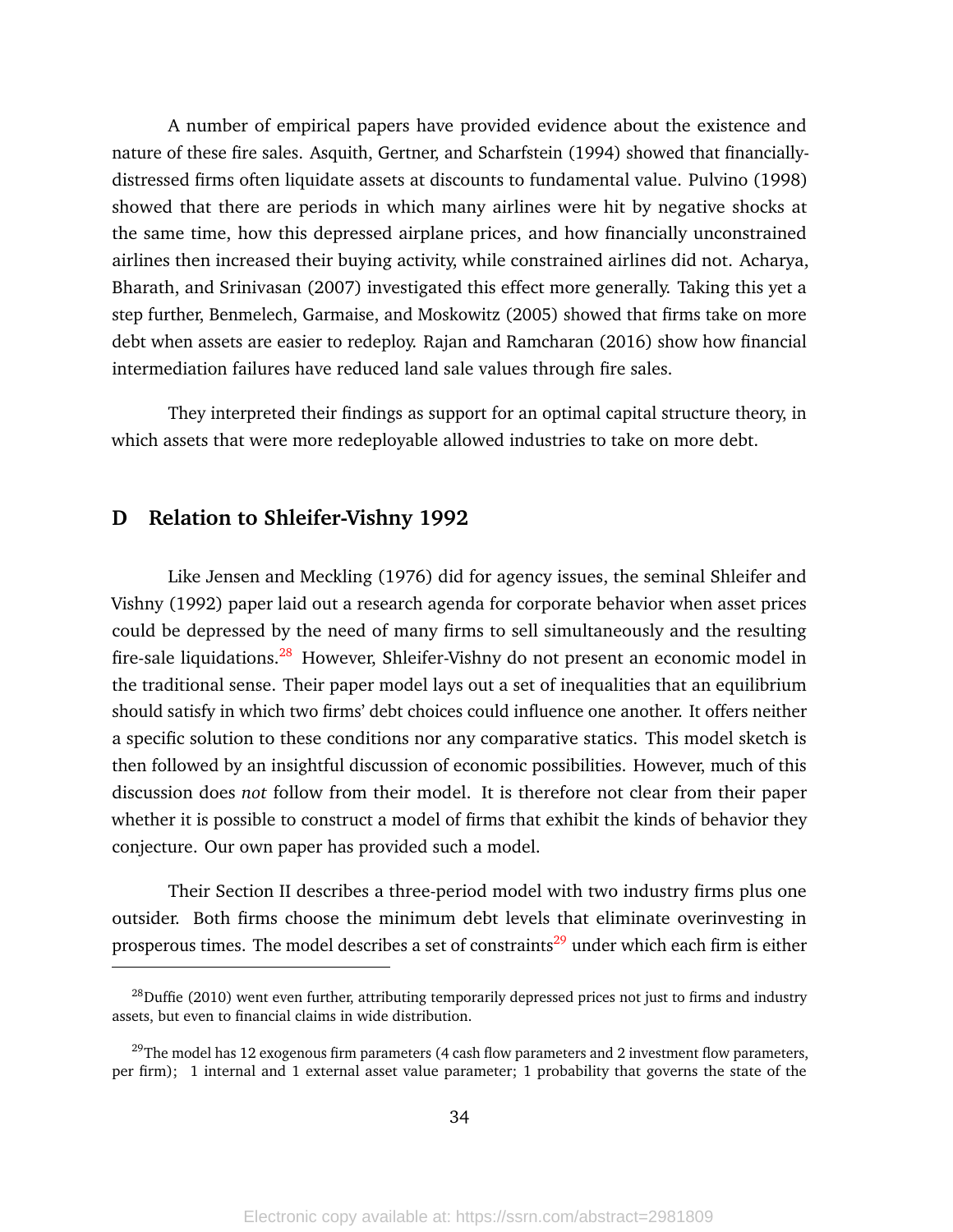a potential purchaser for the other firm or a bystander, suffering from its cash constrained inability to buy the selling firm's assets. Other model parameters can push this withinindustry value above or below the external asset value. The price of the liquidating asset is the lower of the two. Both firms can calculate the other-firm price in advance, which they can take into consideration when they choose whether to have debt (and avoid the agency costs) or not to have debt (and avoid costly liquidation).

With only one outsider and one insider competing, the opportunistic buying decision is limited to whether each firm wants to have low enough debt to beat the external price (be the acquiror) if the other firm runs into difficulties, or not. Any buying firm always pays the outside value. The other firm's high or low debt choice thus has a (binary) influence on the value of the firm in distress. If there is any competition in the external market, the price of the liquidating firm would become completely independent of industry debt choices (i.e., the other firm). Instead, the price would always be determined by the external market value alone. To resurrect feedback from the industry price to debt choices back into the model would require the introduction of multiple insiders, who would compete against one another when setting the price. The dynamics of such a model would be more complex and are not at all obvious.

The S-V model does not derive comparative statics from model solutions. In contrast, our model derives specific optimal debt levels, equilibrium prices, and values for firms in industries that are subject to distress and tax costs. It thus offers comparative statics with respect to taxes and distress costs, and especially with respect to redeployability. This yielded our key result about where *debt can go up or down with redeployability*, in contrast to Williamson (1988) and Harris and Raviv (1990). The "important general principle: optimal leverage or debt capacity falls as liquidation value falls" (p.1354) in Shleifer-Vishny holds only for the seller's leverage when a threshold is crossed and he chooses discontinuously to take on no debt. Our model characterized how leverage choices may change continuously in reaction to liquidation prices due to both buying and selling concerns.

economy; 4 endogenous debt parameters (short-term and long-term, per firm), resulting in the *key* resulting maximum value that a buyer can pay, given own debt overhang; and 14 equality and inequality constraints (guaranteeing such conditions as debt overhang being optimal, firms needing to raise capital, control of agency in good times being more important than liquidation in bad times, etc.). 5 conditions are redundant. There are also 7 other explicit assumptions and some implicit assumptions (like  $d \ge 0$ ). It is not difficult to find 15 parameters that satisfy their 14 conditions.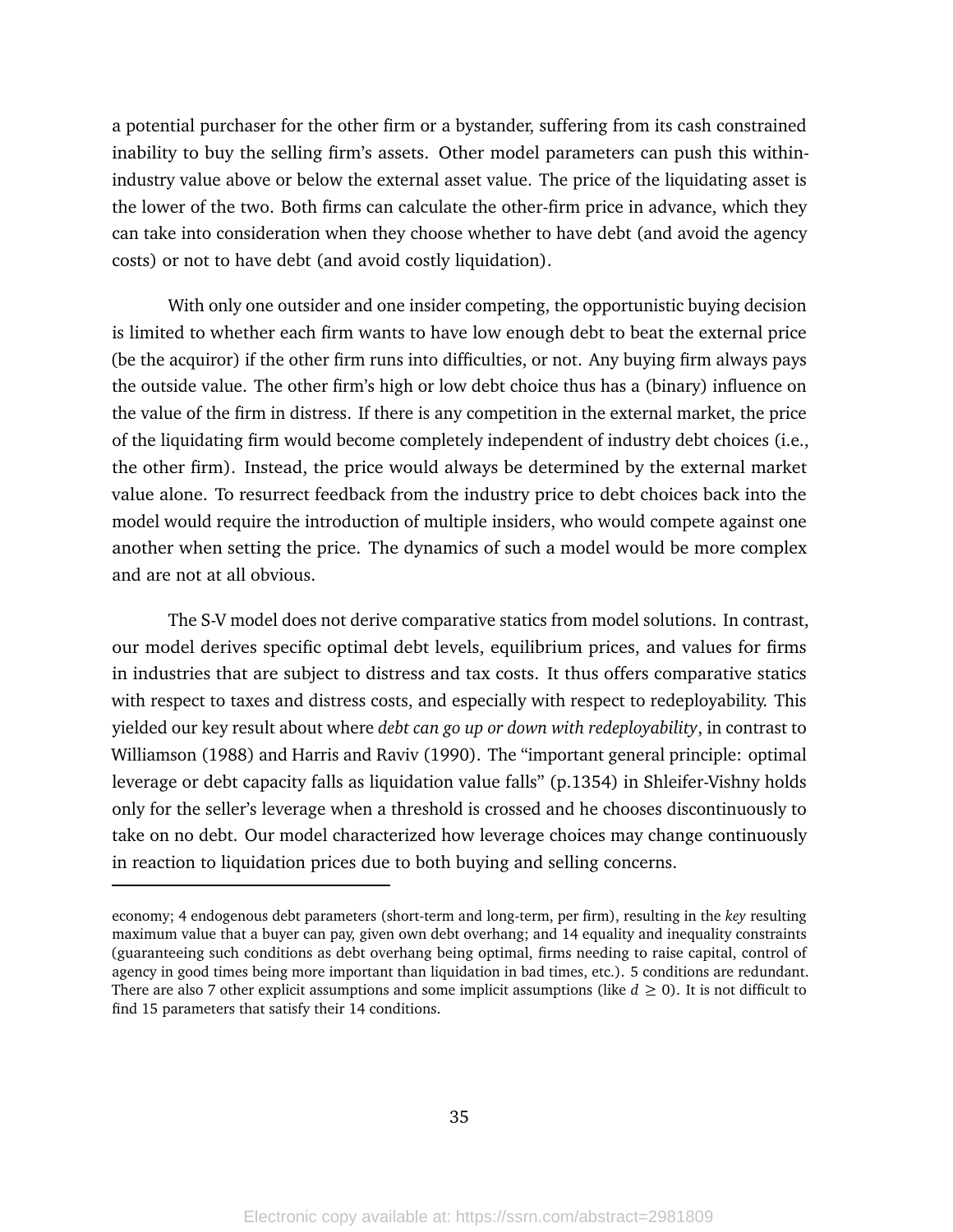In the region of the S-V model where two equilibria exist, either the buyer chooses a low (zero) debt level and the seller a high one, or vice versa. The heterogeneity is exogenous—the model cannot accommodate identical firms. In this region "it would not be an equilibrium either for both firms to have a lot of debt or for neither to have debt. This case of two equilibria suggests the notion of an industry debt capacity..." (p.1354), similar to Miller (1977). Of course, firms are not exactly homogeneous ex-ante, as characterized by our model. However, our model can explain (a) how the notion of an industry debt level matters even when all firms choose the same debt and (b) when otherwise similar firms may or may not end up choosing different debt strategies. The latter choice depends crucially on the indivisibility of the asset. With divisible assets, all identical firms would choose the same debt.

### **E Summary**

### [Insert Table [3](#page-43-0) here: **Model Implication and Features Comparison**]

Table [3](#page-43-0) highlights the key difference between our model and the most closely related papers in the literature. Primarily,

- 1. Our model has offered a negative comparative static with respect to redeployability.
- 2. Our model has generated endogenous heterogeneity among firms that are ex-ante homogeneous, with an important link to asset indivisibility.

#### Secondarily,

- 3. Our model has offered comparative statics on leverage (D/V), not just on debt levels.
- 4. It is among very few models in which prices are endogenous.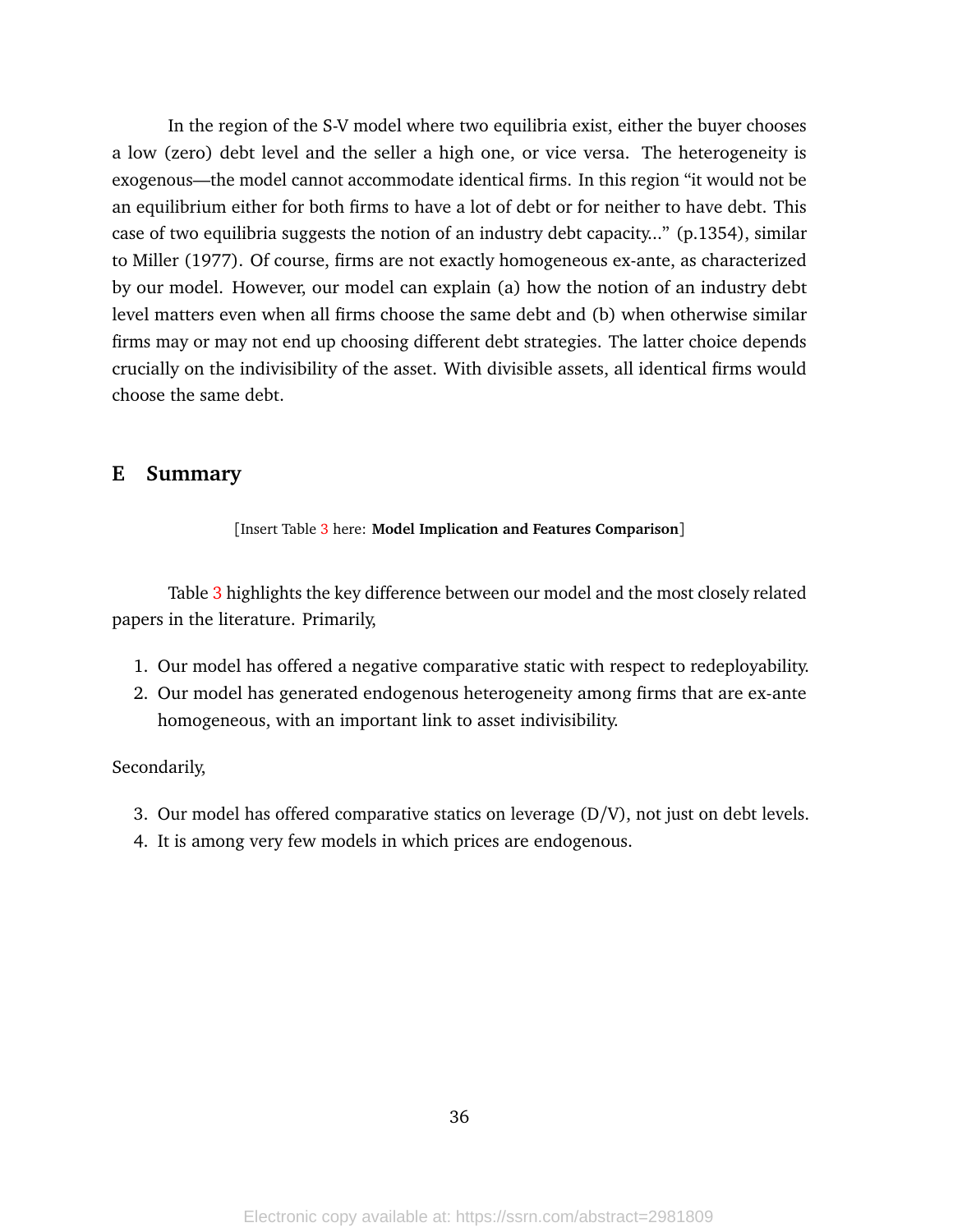# **IV Conclusion**

Our paper has sketched a model in which firms could anticipate and participate in industry asset sales, with more levered firms as sellers and less levered firms as buyers. This turns prices into mediators of industry leverage interactions, and ambiguates the role of asset redeployability. When redeployability is low, an increase therein induces firms to take on more debt in order to take advantage of higher fire sales prices as potential sellers—as in the earlier literature. However, when redeployability is high, an increase therein induces firms to take on less debt in order to take advantage of fire sales as potential buyers.

# **References**

- Acharya, V.; S. Bharath; and A. Srinivasan. "Does industry-wide distress affect defaulted firms? Evidence from creditor recoveries." *Journal of Financial Economics*, 85 (2007), 787–821.
- Acharya, V. V., and S. Viswanathan. "Leverage, Moral Hazard, and Liquidity." *The Journal of Finance*, 66 (2011), 99–138.
- Allen, F., and D. Gale. "Limited Market Participation and Volatility of Asset Prices." *American Economic Review*, 84 (1994), 933–955.
- Asquith, P.; R. Gertner; and D. Scharfstein. "Anatomy of financial distress: An examination of junk-bond issuers." *The Quarterly Journal of Economics*, 109 (1994), 625–658.
- Benmelech, E., and N. K. Bergman. "Liquidation Values and the Credibility of Financial Contract Renegotiation: Evidence from U.S. Airlines." *Quarterly Journal of Economics*, 123 (2008), 1635 – 1677.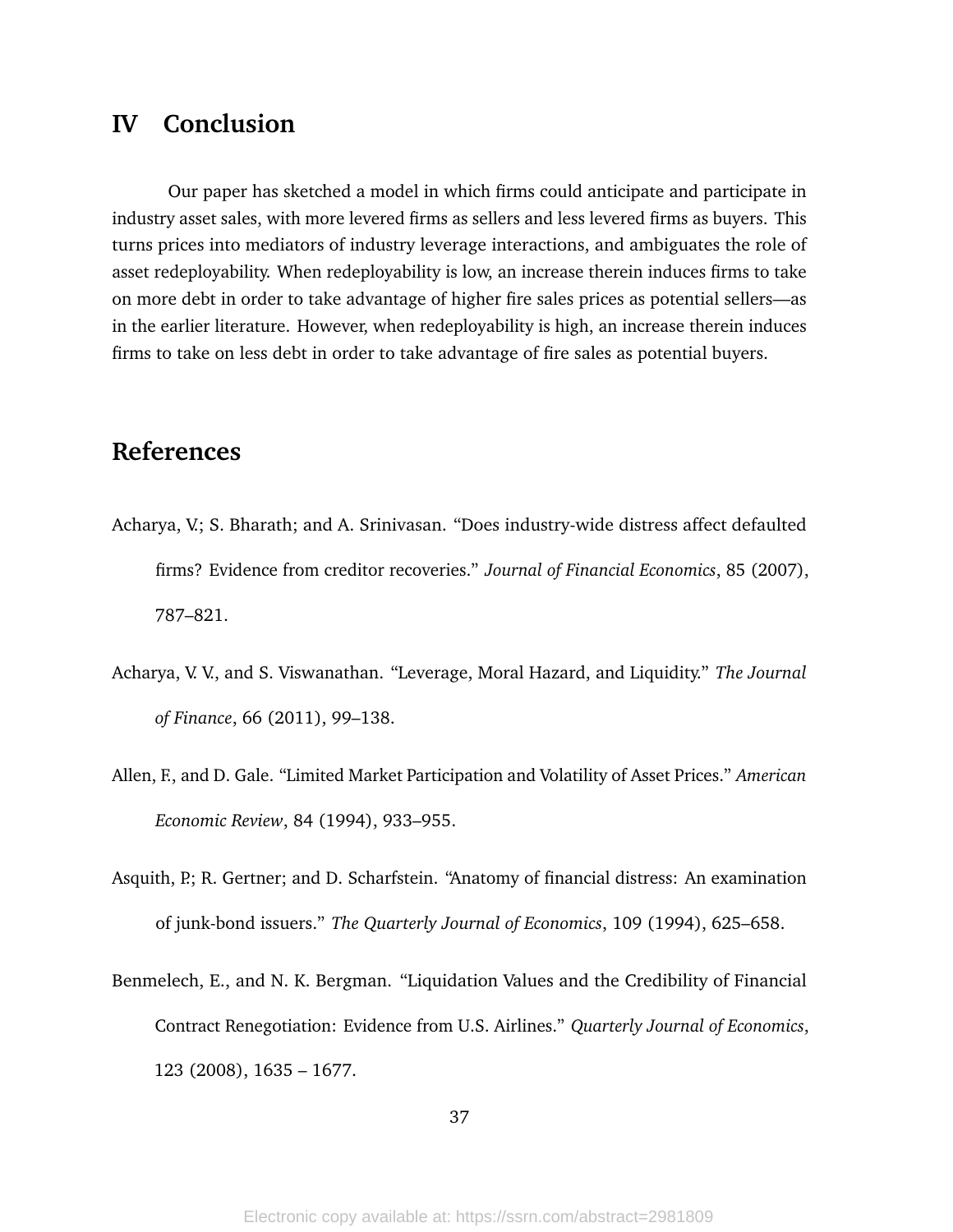- Benmelech, E.; M. J. Garmaise; and T. J. Moskowitz. "Do liquidation values affect financial contracts? Evidence from commercial loan contracts and zoning regulation." *Quarterly Journal of Economics*, 120 (2005), 1121–1154.
- Bolton, P.; T. Santos; and J. Scheinkman. "Outside and Inside Liquidity." The Quarterly *Journal of Economics*, 126 (2011), 259–321.
- Bris, A.; I. Welch; and N. Zhu. "The costs of bankruptcy: Chapter 7 liquidation versus chapter 11 reorganization." *The Journal of Finance*, 61 (2006), 1253–1303.
- Duffie, D. "Presidential Address: Asset Price Dynamics with Slow-Moving Capital." *The Journal of Finance*, 65 (2010), 1237–1267.
- Fries, S.; M. Miller; and W. Perraudin. "Debt in industry equilibrium." *Review of Financial Studies*, 10 (1997), 39–67.
- Gale, D., and P. Gottardi. "Bankruptcy, Finance Constraints, and the Value of the Firm." *American Economic Journal: Microeconomics*, 3 (2011), 1–37.
- Gale, D., and P. Gottardi. "Capital Structure, Investment, and Fire Sales." *Review of Financial Studies*, 28 (2015), 2502–2533.
- Gryglewicz, S. "A theory of corporate financial decisions with liquidity and solvency concerns." *Journal of Financial Economics*, 99 (2011), 365–384.
- Harris, M., and A. Raviv. "Capital structure and the informational role of debt." *Journal of Finance*, 45 (1990), 321–349.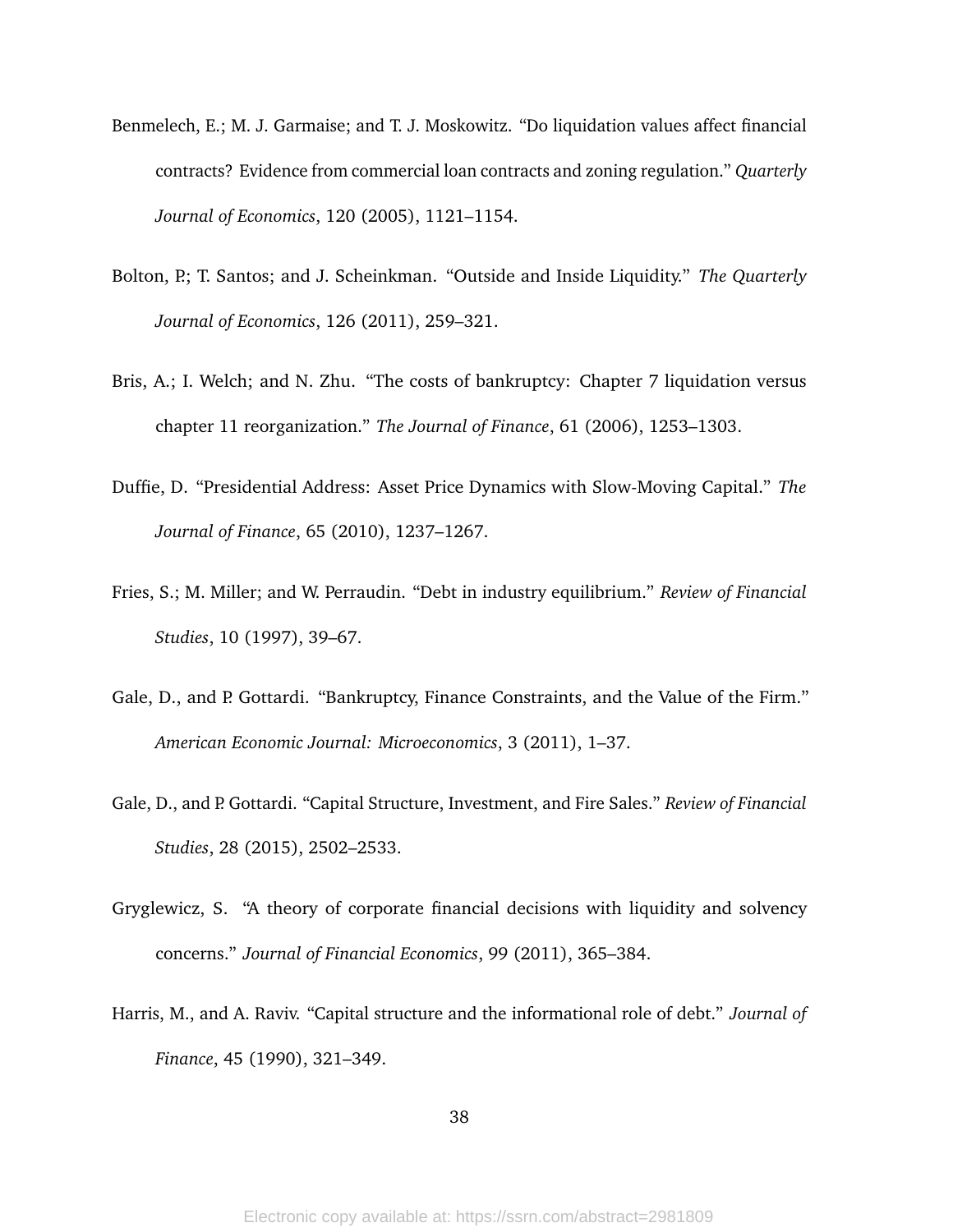- Jensen, M., and W. Meckling. "Theory of the firm: managerial behavior, agency costs and ownership structure." *Journal of Financial Economics*, 4 (1976), 305–360.
- Leary, M. T., and M. R. Roberts. "Do Peer Firms Affect Corporate Financial Policy?" *Journal of Finance*, 69 (2014), 139–178.
- Leland, H. "Corporate debt value, bond covenants, and optimal capital structure." *Journal of Finance*, 49 (1994), 1213–1252.
- Leland, H., and K. B. Toft. "Optimal capital structure, endogenous bankruptcy, and the term structure of credit spreads." *Journal of Finance*, 51 (1996), 987–1019.
- Maksimovic, V., and J. Zechner. "Debt, agency costs, and industry equilibrium." *Journal of Finance*, 46 (1991), 1619–1643.
- Marquez, R., and M. D. Yavuz. "Specialization, productivity, and financing constraints." *Review of Financial Studies*, 26 (2013), 2961–2984.
- McDonald, R., and D. Siegel. "The Value of Waiting to Invest." *Quarterly Journal of Economics*, 101 (1986), 707–727.

Miller, M. H. "Debt and Taxes." *The Journal of Finance*, 32 (1977), 261–275.

- Morellec, E., and A. Zhdanov. "Financing and takeovers." *Journal of Financial Economics*, 87 (2008), 556–581.
- Myers, S. C. "Determinants of Corporate Borrowing." *Journal of Financial Economics*, 5 (1977), 147–175.

39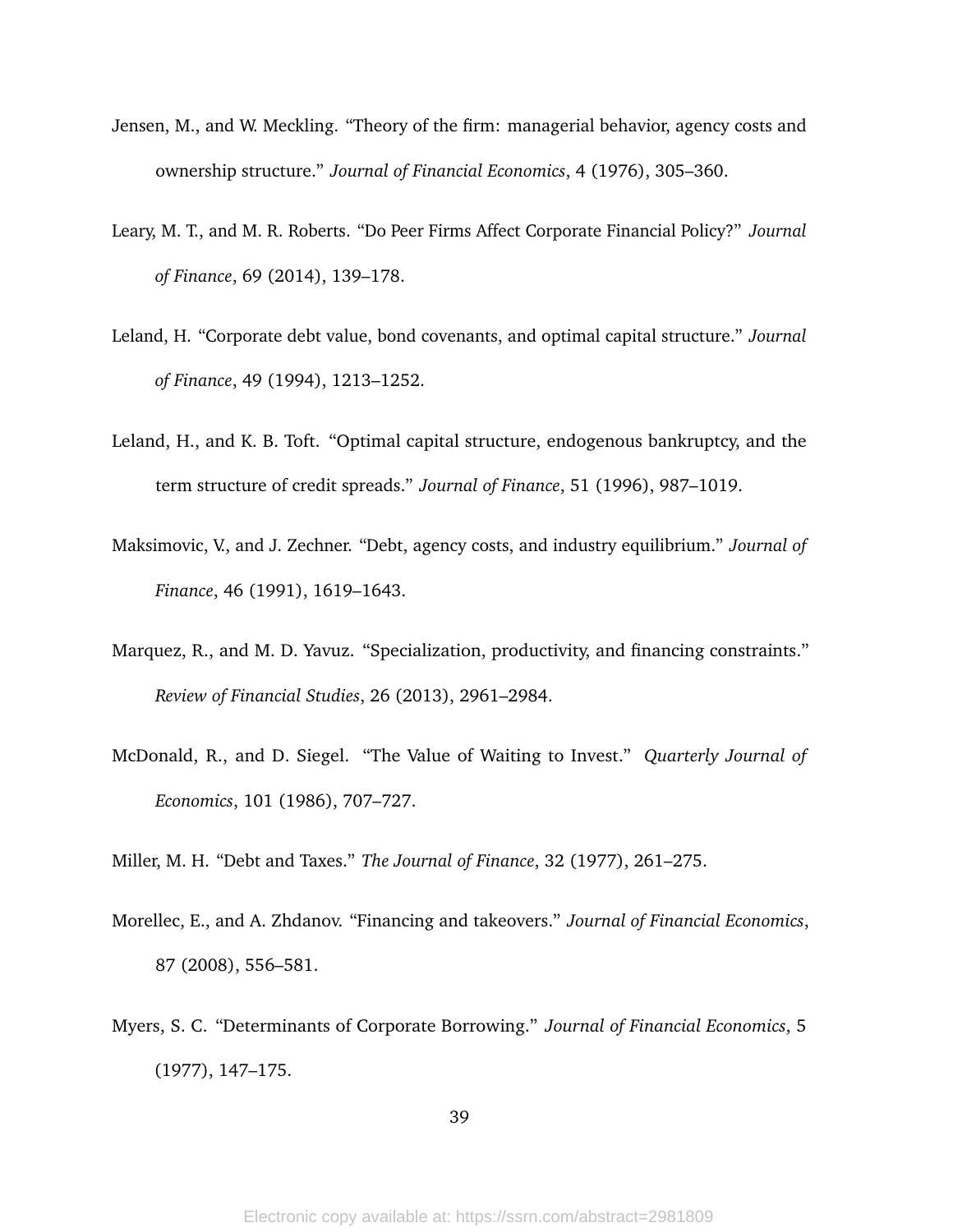- Opler, T. C., and S. Titman. "Financial distress and corporate performance." *Journal of Finance*, 49 (1994), 1015–1040.
- Pulvino, T. "Do asset fire sales exist? An empirical investigation of commercial aircraft sale transactions." *Journal of Finance*, 53 (1998), 939–978.
- Rajan, R., and R. Ramcharan. "Local financial capacity and asset values: Evidence from bank failures." *Journal of Financial Economics*, 120 (2016), 229–251.
- Robichek, A. A., and S. C. Myers. "Problems in the Theory of Optimal Capital Structure." *The Journal of Financial and Quantitative Analysis*, 1 (1966), 1–35.
- Shleifer, A., and R. Vishny. "Liquidation values and debt capacity: An equilibrium approach." *Journal of Finance*, 47 (1992), 1343–1366.
- Titman, S. "The effect of capital structure on a firm's liquidation decision." *Journal of Financial Economics*, 13 (1984), 137–151.
- Williamson, O. E. "Corporate finance and corporate governance." *Journal of Finance*, 43 (1988), 567–592.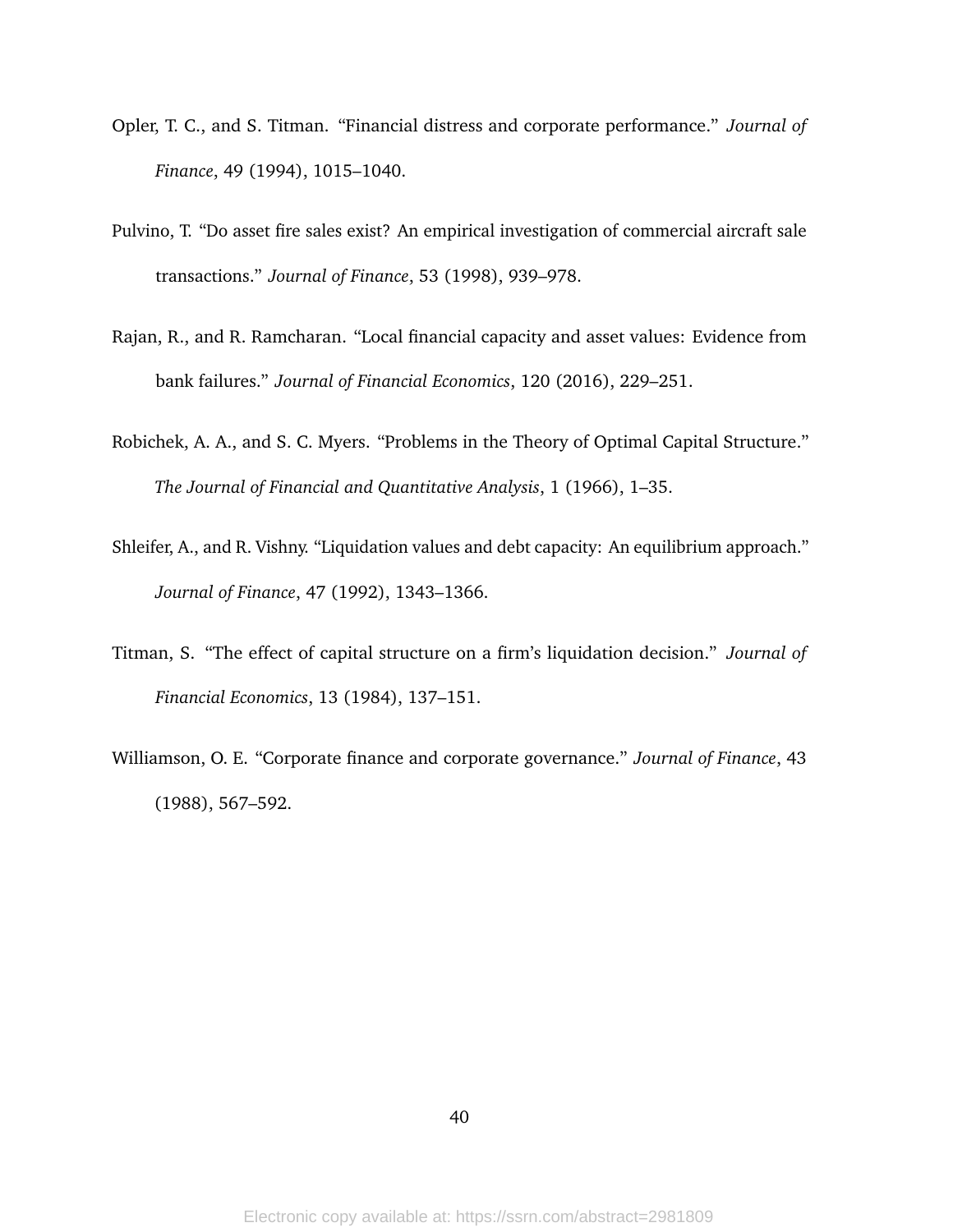# **V Tables and Figures**

 $r \geq 0$  Credit Spread,  $F_i^*$ 

### **Table 1:** Variables

| $v_i$            |                                           | $v_i \sim U[0,1]$ Unlevered firm/asset type                                         |
|------------------|-------------------------------------------|-------------------------------------------------------------------------------------|
|                  | <b>Exogenous Parameters</b>               |                                                                                     |
| $\phi$           | $0 \leq \phi \leq 1$                      | Reorganization impairment $\phi \cdot (F_i - v_i)$ for firms continuing in default. |
| $\eta$           | $0 \leq \eta \leq 1$                      | Asset redeployability                                                               |
| $\tau$           | $0 \leq \tau \leq 1$                      | Other (net) benefits of debt                                                        |
|                  |                                           |                                                                                     |
|                  | <b>Endogenous Quantities</b>              |                                                                                     |
|                  | $F_i$ $0 \leq F_i \leq 1$                 | Face Value of Debt for firm <i>i</i> , promised for time 1.                         |
| $D_i$            | $0 \leq D_i \leq F_i$                     | Value of Debt at time $0$ , as in $(8)$                                             |
| $\boldsymbol{h}$ | $0 \leq h \leq 1$                         | Proportion of $F_{H}^{*}=1$ types                                                   |
|                  | $\Lambda(F_i, P)$ $0 \leq \Lambda \leq 1$ | Liquidation/continuation threshold, $(P + \phi \cdot F_i)/(1 + \phi)$               |
|                  | $V(F_i, P)$ $V \geq 0$                    | Firm value at time 0                                                                |
| $\boldsymbol{P}$ | $P\geq 0$                                 | Price of liquidated assets at time 1                                                |
| Q                | $Q \geq 0$                                | Assets transferred at time 1                                                        |

 $i<sup>*</sup>/D<sub>i</sub><sup>*</sup> - 1$ , as in [\(8\)](#page-21-0)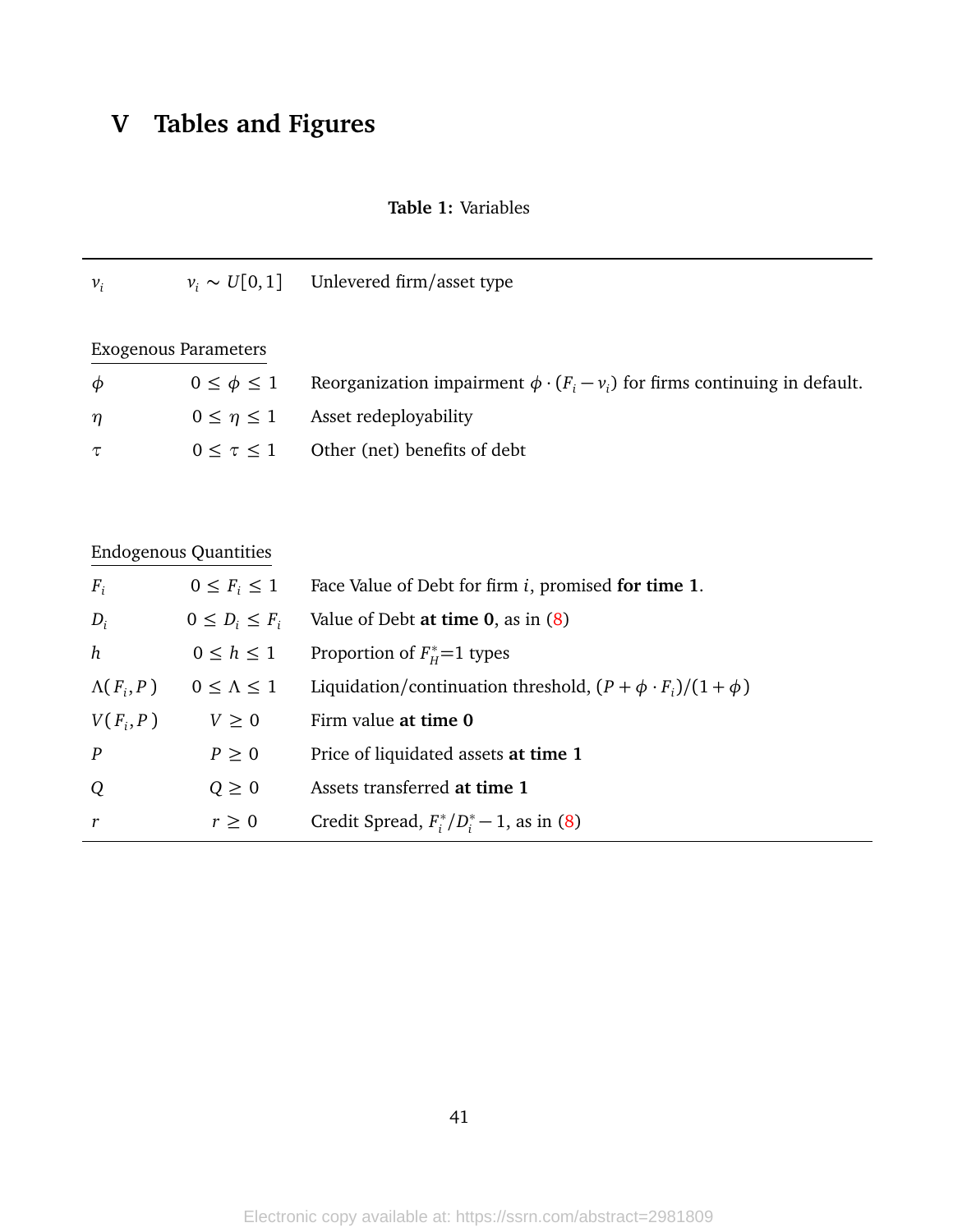### **Table 2:** Summary of Comparative Statics

### **Panel A**: Key Comparative Statics on Value and Leverage

|                           |                        | Redeploy-<br>ability $\eta$                | Reorganization<br>Cost $\phi$              | Direct Debt<br>Benefits $\tau$                       |  |
|---------------------------|------------------------|--------------------------------------------|--------------------------------------------|------------------------------------------------------|--|
| Optimized Firm Value      | $V^*$                  | $0.9, 0.2, 0.9^{\dagger}$<br>0.9, 0.0, 0.1 | ◡                                          | *                                                    |  |
| Debt Face Value, Industry | $F_\mathrm{Ind}^*$     | 0.6, 0.0, 0.1                              | ◡                                          |                                                      |  |
| Low-Debt Firm             | $F_L^*$                | 0.1, 0.2, 0.1                              | 0.1, 0.2, 0.1<br>$0.6, 0.0, 0.1^{\dagger}$ | $0.02, 0.02, 0.02^{\dagger\dagger}$<br>0.1, 0.2, 0.1 |  |
| Debt, Industry            | $D^*_{\text{Ind}}$     | 0.8, 0.0, 0.1                              | ↓                                          | 0.9,0.9,0.9                                          |  |
| Low-Debt Firm             | $D_L^*$                | 0.1, 0.9, 0.1                              | 0.1, 0.2, 0.1<br>0.6, 0.0, 0.1             | 0.1, 0.3, 0.1                                        |  |
| Debt / Value, Industry    | $D^*_{\text{Ind}}/V^*$ | 0.8, 0.0, 0.1                              | 0.1, 0.2, 0.1                              | 0.1, 0.1, 0.1                                        |  |
| Low-Debt Firm             | $D_L^*/V^*$            | 0.1, 0.9, 0.1                              | 0.9, 0.5, 0.5                              | 0.1, 0.4, 0.1                                        |  |
|                           |                        |                                            |                                            |                                                      |  |

#### **Panel B**: Ancillary Comparative Statics

| Low Type Credit Spread        | $r(F_L^*)$                                                                                | 0.4, 0.1, 0.4<br>0.1, 0.2, 0.1 | 0.1, 0.2, 0.1<br>$0.08, 0.0, 0.02^{\dagger}$ | $0.02, 0.02, 0.02^{\dagger\dagger}$<br>0.1, 0.2, 0.1 |
|-------------------------------|-------------------------------------------------------------------------------------------|--------------------------------|----------------------------------------------|------------------------------------------------------|
| <b>Asset Price</b>            | $P^*$                                                                                     |                                |                                              |                                                      |
| Asset Price/Max Value (NPV 0) | $P^*/\eta$                                                                                | 0.1, 0.2, 0.1<br>0.4, 0.3, 0.5 |                                              |                                                      |
| Asset Sales $#$               | $Q^*$                                                                                     |                                |                                              | 0.6, 0.0, 0.1<br>0.1, 0.2, 0.1                       |
| Low Type Liquidation Freq.    | $\Lambda(F_l^*)/F_l^*$                                                                    |                                |                                              |                                                      |
| Low Type Reorganization Cost  | $E_{\nu}[\phi \cdot (F_L^* - \nu) \cdot \mathbb{1}_{\Lambda(F_l^*) \leq \nu \leq F_l^*}]$ |                                | 0.1, 0.2, 0.1<br>0.9, 0.0, 0.8               | $0.02, 0.02, 0.02^{\dagger\dagger}$<br>0.1, 0.2, 0.1 |

† Small region. Less than 2% of the parameter space.

†† Minuscule region. Less than 0.001% of the parameter space. Considered effectively unambiguous in the text.

**Explanation:** Ambiguous comparative statics are illustrated with two examples (order  $\eta$ ,  $\phi$ ,  $\tau$ ), in which one derivative is negative (red) and another is positive (blue). *∂ V* ∗ */∂ τ* is indicated by a "\*", because it depends on the source of the debt benefits. It is positive if the source of debt benefits is direct. It is ambiguous if the source is the tax shield. Though negative in a wide parameter region, it can be positive, too.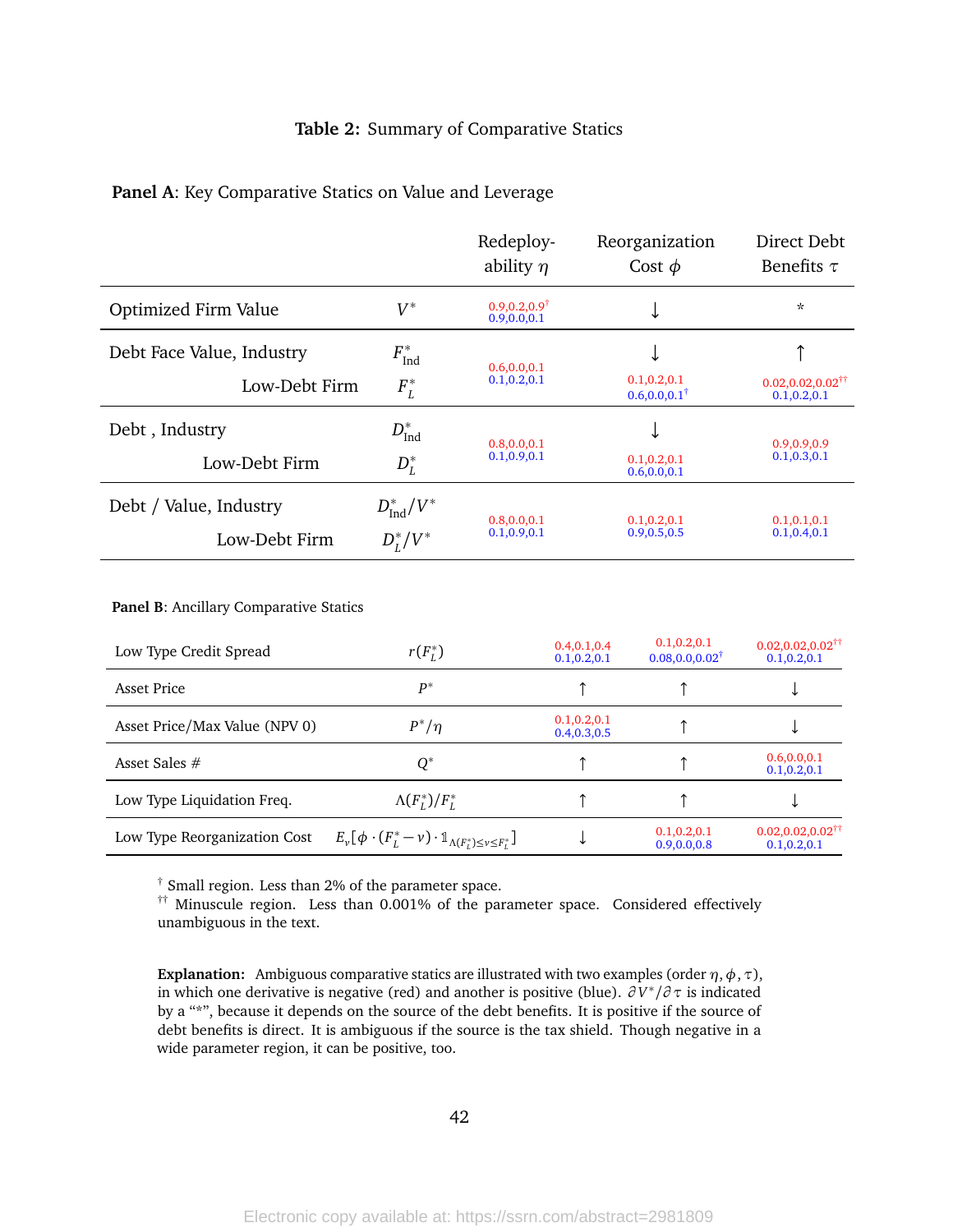### **Table 3:** Model Implication and Features Comparison

<span id="page-43-0"></span>

|                                | Comparative Statics of Industry Indebtedness Measure                              |                                                                          |                                                                                                   |                                  | Model Features                               |  |  |
|--------------------------------|-----------------------------------------------------------------------------------|--------------------------------------------------------------------------|---------------------------------------------------------------------------------------------------|----------------------------------|----------------------------------------------|--|--|
|                                | $\partial$ Leverage $D/V$<br>$\partial$ Debt Benefits                             | $\partial$ Level D<br>$\partial$ Debt Benefits                           | $\partial$ Indebtedness<br>$\partial$ Redeployability                                             | Endogenous<br><b>Asset Price</b> | Hetero-<br>geneity                           |  |  |
| Williamson<br>1988             | $D/V$ not derived                                                                 | (a)<br>Positive                                                          | (b)<br>Positive                                                                                   | No                               | No.                                          |  |  |
| Harris-<br>Raviv 1990          | (c)<br>$D/V$ derived, but<br>benefits unexplored                                  | Benefits unexplored                                                      | (d)<br>Positive                                                                                   | No                               | No                                           |  |  |
| Shleifer-<br>Vishny 1992       | $D/V$ not derived                                                                 | Negative within parameter $(e)$<br>region. Positive across.              | (f)<br>Positive                                                                                   | Mostly                           | Exogenous <sup>(h)</sup>                     |  |  |
| Acharya-Vish-<br>wanathan 2011 | $D/V$ not derived                                                                 | (i)<br>Negative for existing firms.<br>Positive for new firms.           | Redeployability online only.<br>No comparative statics.                                           | Yes                              | Exogenous                                    |  |  |
| Our Model                      | Positive when debt $^{(j)}$<br>benefits $\tau$ are small.<br>Negative when large. | Deemphasized due to<br>empirical near-un-<br>identifiability. Ambiguous. | Negative when acquisition chan-<br>nel dominates. Positive when<br>liquidation channel dominates. | Yes                              | Endogenous<br>when assets<br>are indivisible |  |  |

(*a*) When debt is simpler to implement, more firms choose debt over equity (cf. pg. 579-581).

(*b*) Equity complexity is necessary for specific hard-to-transfer assets. Firms prefer debt when assets are easy to liquidate (cf. pg. 579-581).

(*c*) The benefits of debt are that payment/non-payment and audits in default provide signals of asset quality (cf. pg. 329).

(*d*) Only one firm. Redeployability is a discount in liquidation relative to fundamental value (cf. pg. 340).

(*e*) Debt helps avoid negative NPV investment and is firm specific. (Own) debt decreases within and increases between equilibrium regions (cf. pg. 1354).

(*f*) Discussed only informally relative to Williamson 1988 (cf. pg. 1359).

(*g*) Endogenous decision to sell to insider/outsider. Only when sold to the outsider is the price dependent on debt levels. Otherwise exogenous. (maybe cf. pg. 1353).

(*h*) The model cannot accommodate identical firms.

(*i*) They investigate responses to increases in the good asset's expected quality (not relative to bad investment) and show that it decreases debt levels on the intensive margin but increases on the extensive margin.(cf. pg. 120, para. 4).

(*j*) Measured as net (parameter *τ*). The value continues to increase even though firms begin to max out leverage.

Electronic copy available at: https://ssrn.com/abstract=2981809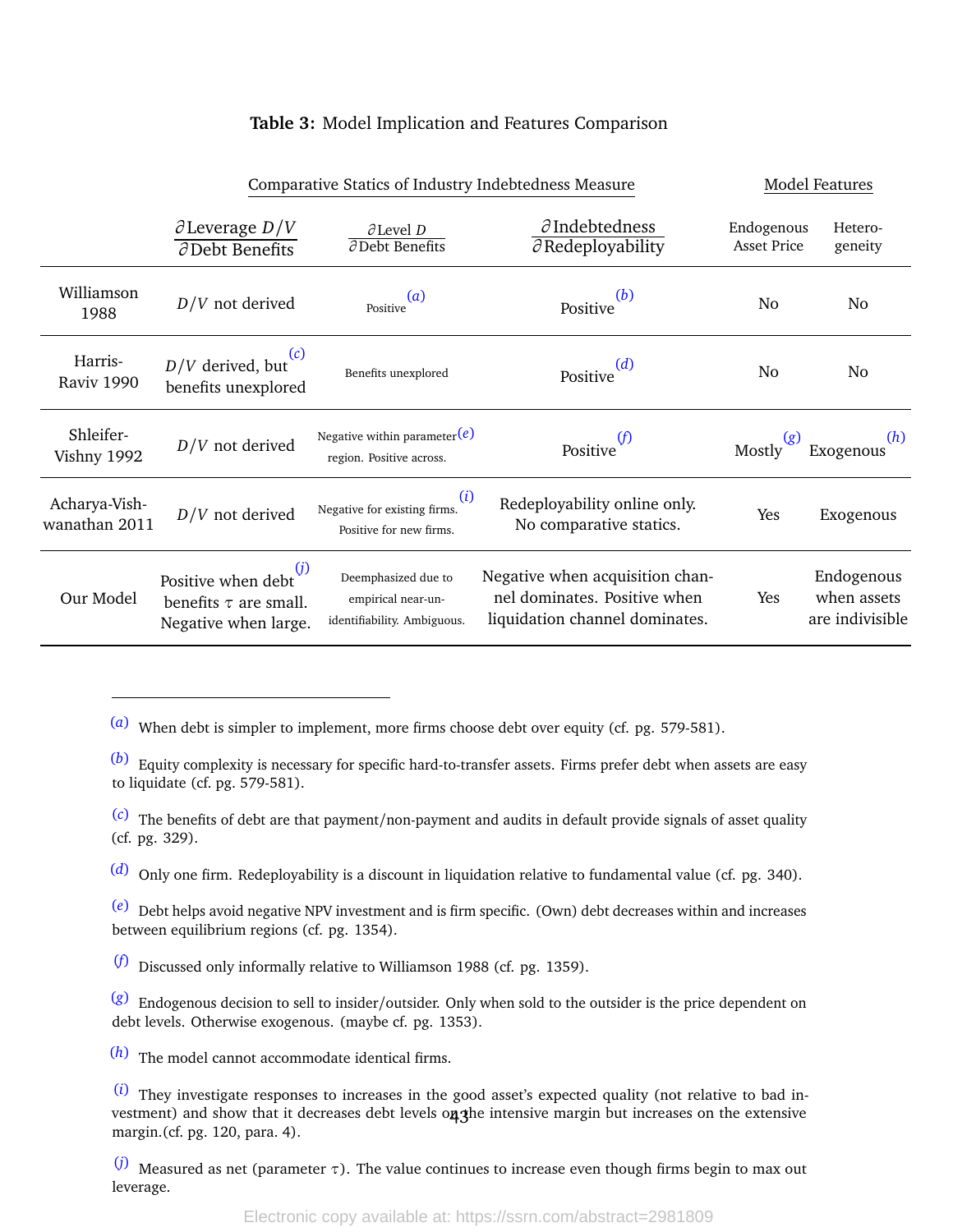

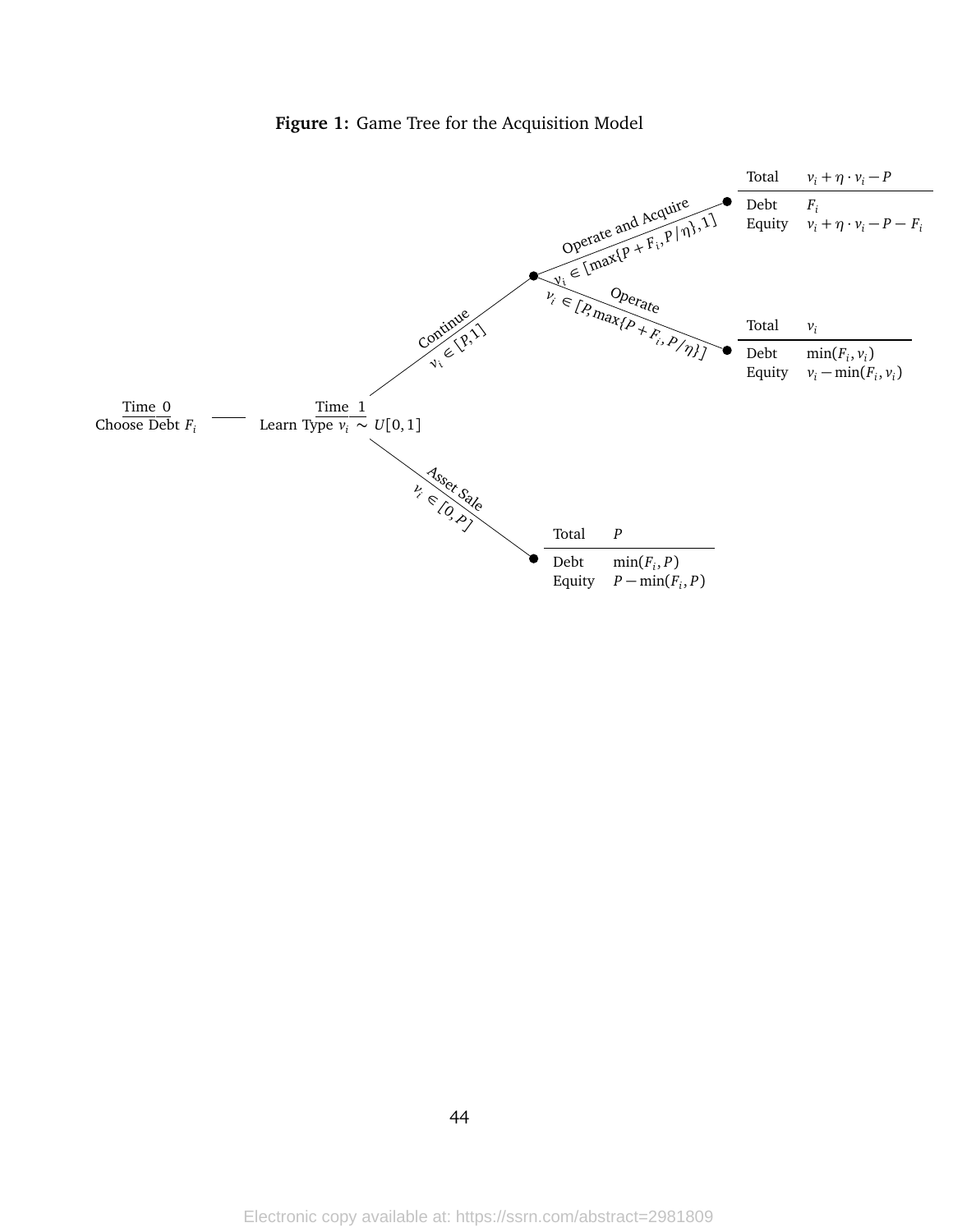

<span id="page-45-0"></span>**Figure 2:** Comparative Statics for Heterogeneity in the Acquisition-Only Model ( $\phi = 0$ )

**Explanation:** This is a contourplot with the fraction of heterogeneous firms as the dependent variable. The yellow area contains the two-type equilibria (as defined in Theorem [1](#page-10-0) on Page [15\)](#page-10-0). The area above the diagonal is uninteresting, as all firms choose  $F_i = 1$  and the price is 0. The area on the bottom right has all firms act alike.

**Interpretation:** Heterogeneity arises unless redeployability is high and debt benefits are low. It is common for intermediate values of redeployabilities and direct debt benefits.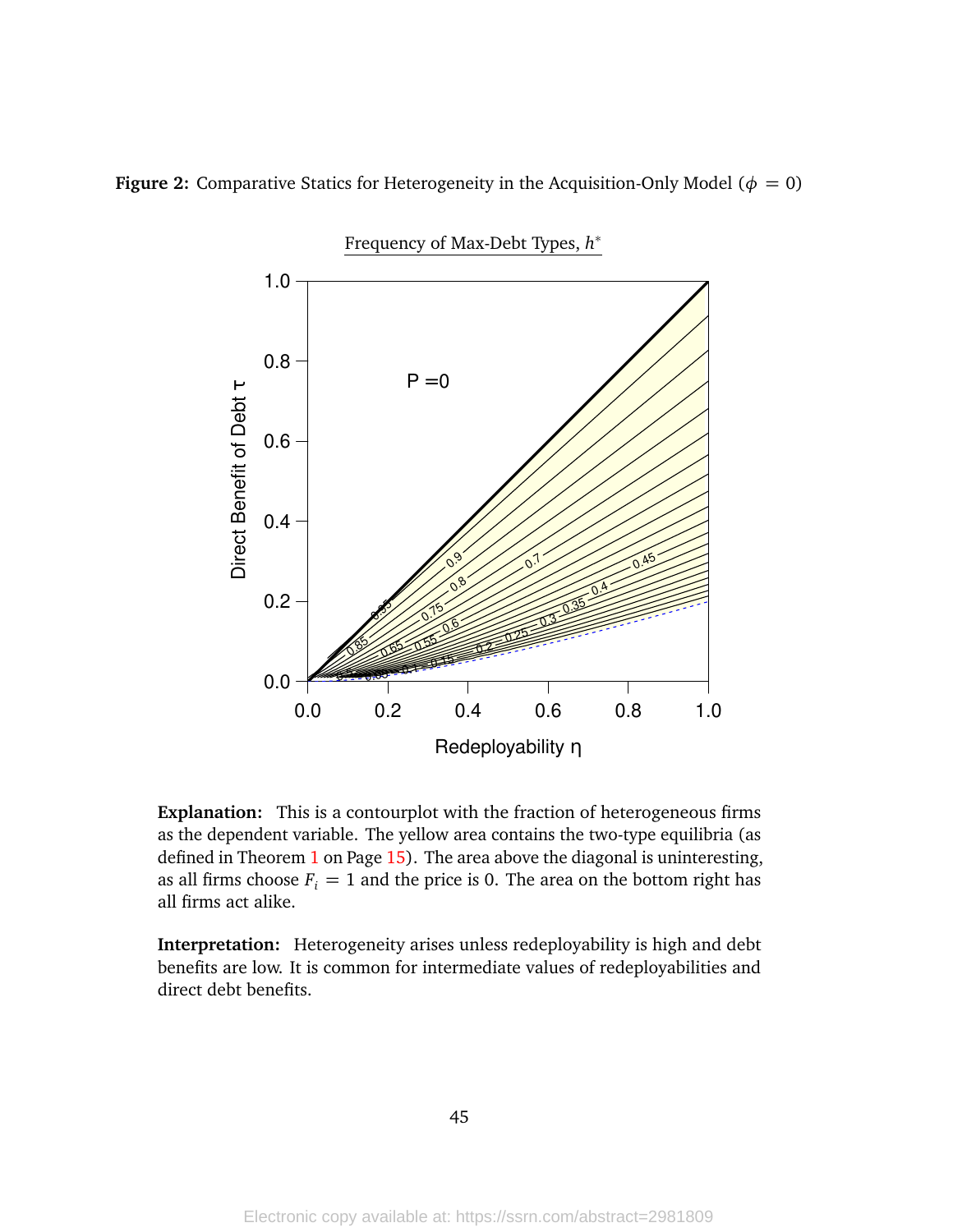Figure 3: Comparative Statics for the Acquisition-Only Model Leverage ( $\phi$ =0) **Figure 3:** Comparative Statics for the Acquisition-Only Model Leverage (*φ*=0)



Explanation: These are contourplots. The yellow area contains the two-type equilibria (as defined in Theorem 1 on Page 15). Patterns that have "n" or "U" shapes indicate ambiguous comparative statics in redeployability, "C" or "D" shapes indicate ambiguous comparative **Explanation:** These are contourplots. The yellow area contains the two-type equilibria (as defined in Theorem [1](#page-10-0) on Page [15\)](#page-10-0). Patterns that have "∩" or "∪" shapes indicate ambiguous comparative statics in redeployability. "⊂" or "⊃" shapes indicate ambiguous comparative statics in direct debt benefits. statics in direct debt benefits.

**Interpretation:** Left and Middle: The face value  $F^*$  and current market value of debt  $(D^*)$  increase [everywhere for the industry, almost everywhere for the low-debt firm] monotonically in debt benefits  $\tau$  and decrease monotonically in redeployability  $\eta$ . Right: The **Interpretation:** Left and Middle: The face value *F*∗ and current market value of debt (*D*∗) increase [everywhere for the industry, almost everywhere for the low-debt firm] monotonically in debt benefits *τ* and decrease monotonically in redeployability *η*. Right: The debt-to-value ratio is ambiguous in debt benefits  $\tau$ , and decreasing monotonically in redeployability  $\eta$ . debt-to-value ratio is ambiguous in debt benefits *τ*, and decreasing monotonically in redeployability *η*.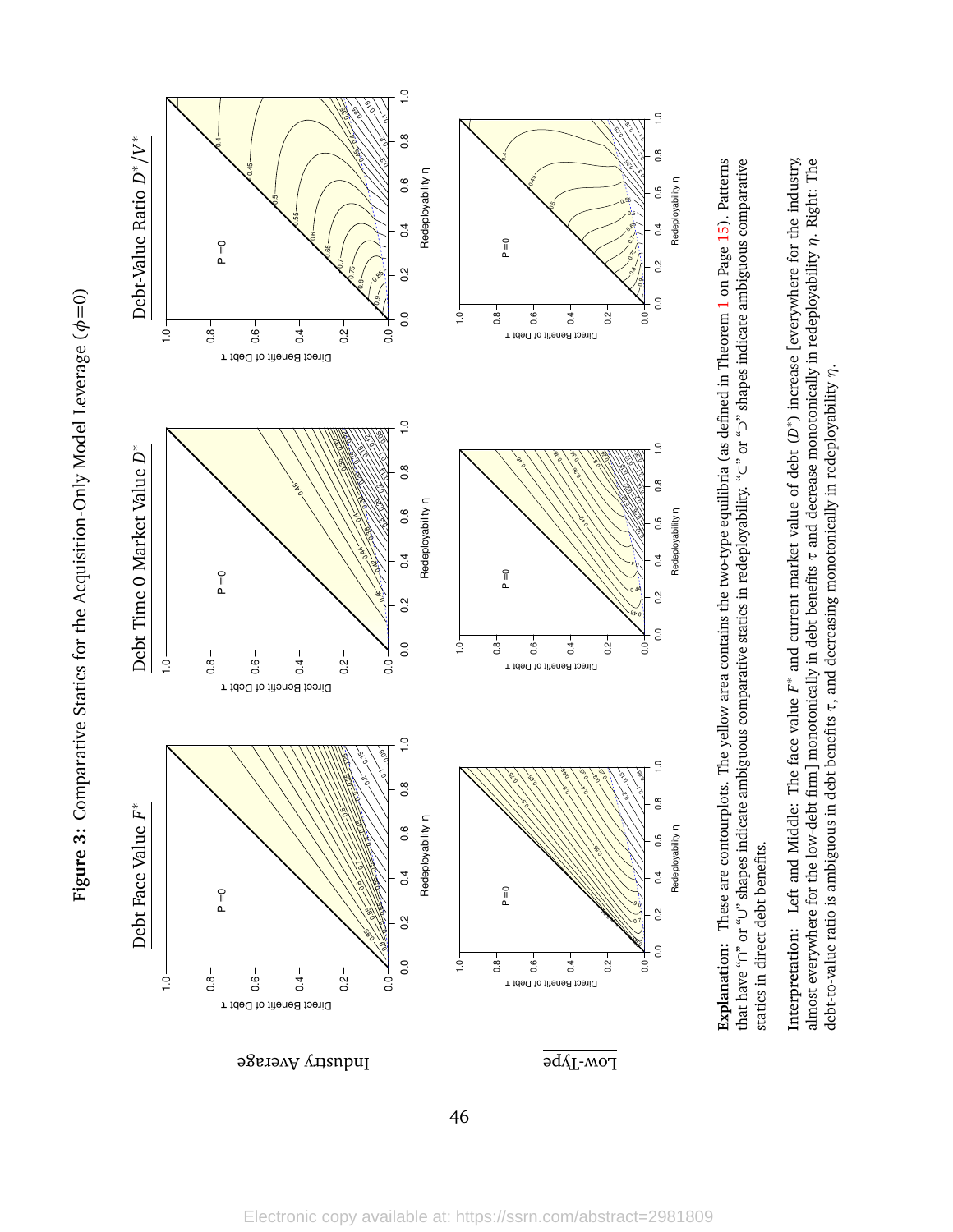



**Explanation:** In this figure,  $\eta = 1/2$ .

**Interpretation:** For high  $\tau$ , some firms choose a high-debt strategy ( $F$ <sup>H</sup>=1). Therefore, industry debt  $(F_{\text{Ind}})$  is higher and the equilibrium price  $(P)$  is lower than what would have occurred if all firms had chosen a low-debt strategy (represented by the dashed lines). Other firms recognize that more valuable buying opportunities will become available and have an incentive to choose debt (*F<sup>L</sup>* ) below what is optimal if industry debt was lower.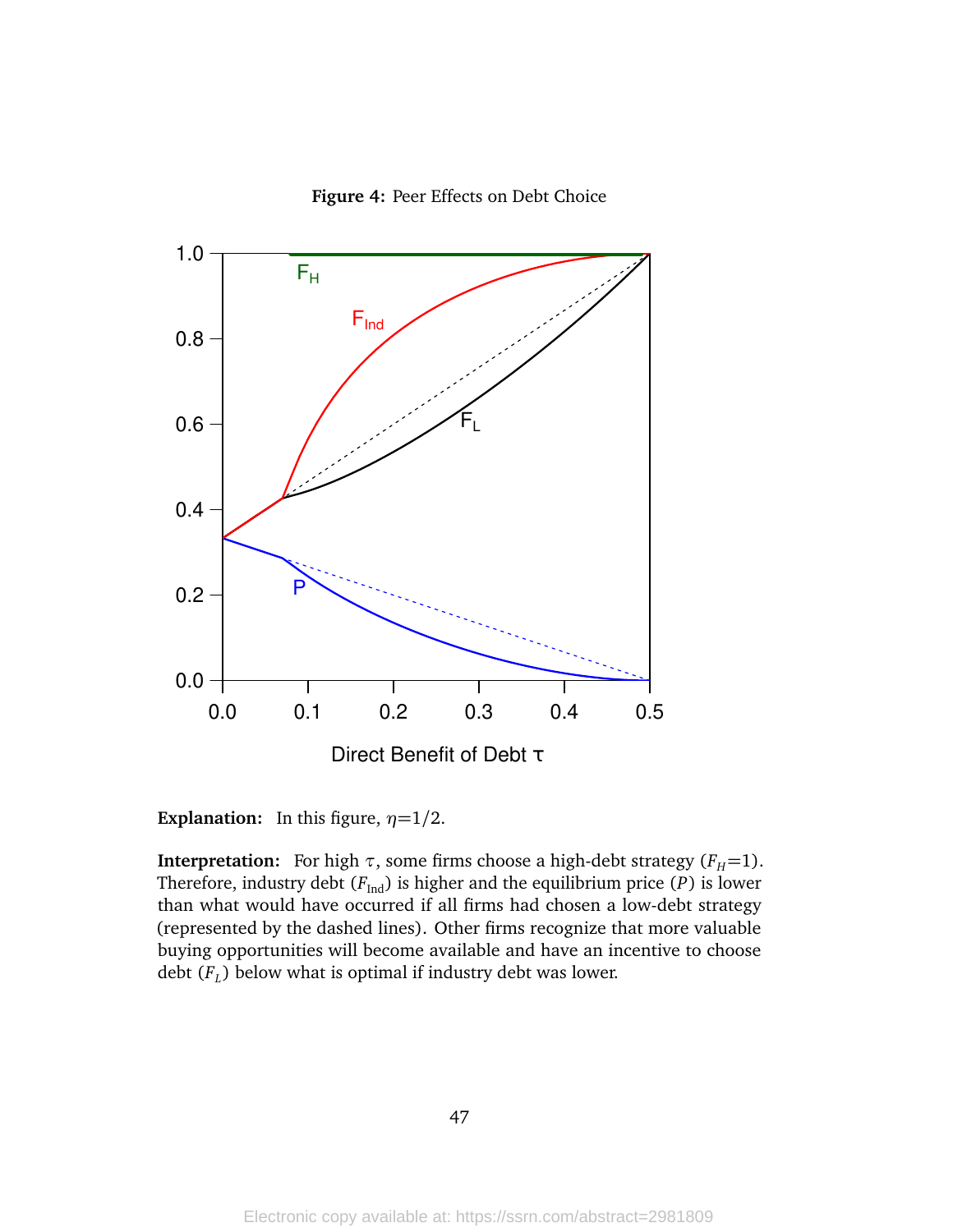

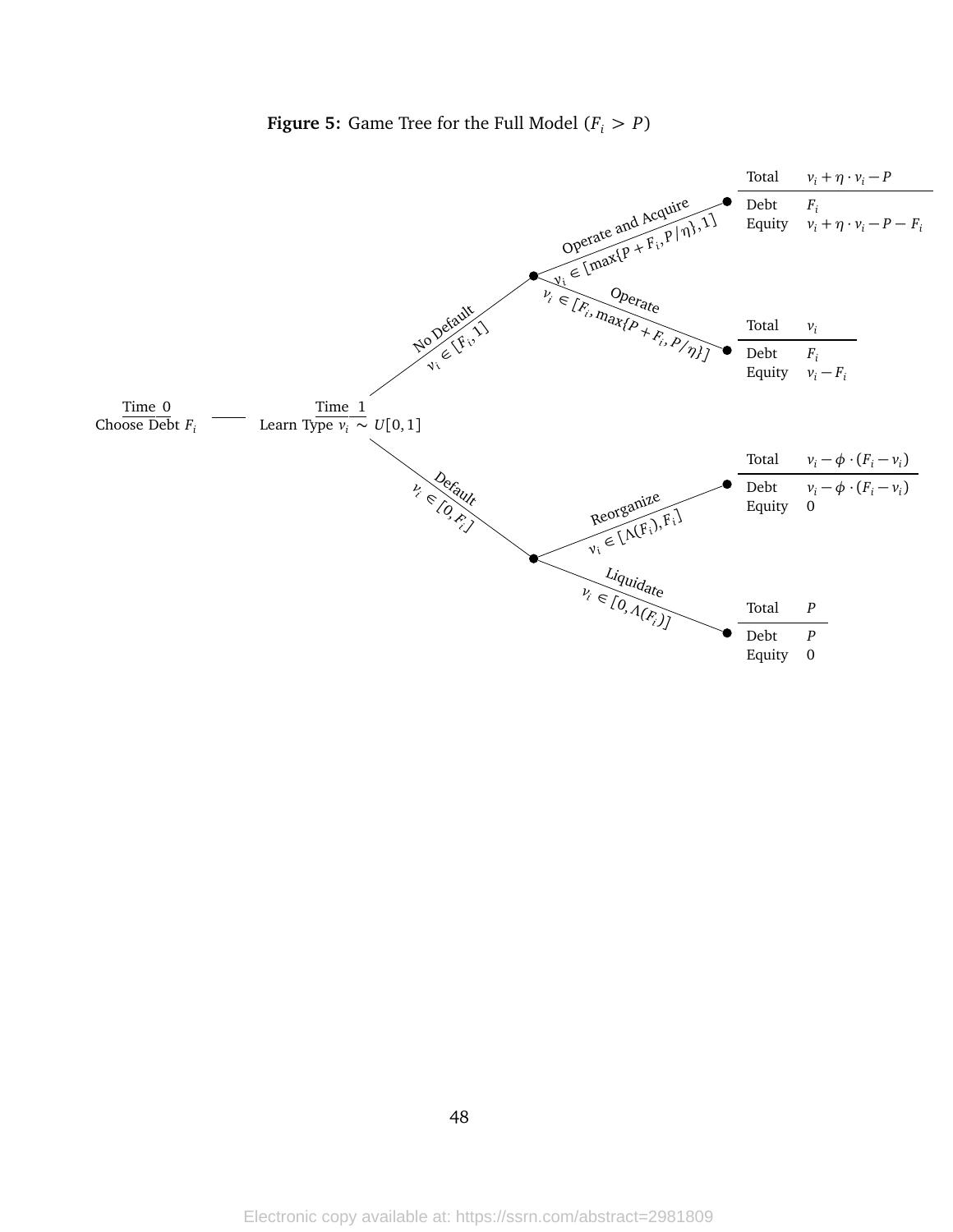

**Figure 6:** Comparative Statics for Heterogeneity when  $\phi$ =0.25

**Explanation:** This is a contourplot. The yellow area contains the two-type equilibria (as defined in Appendix Section  $B$  on Page  $73$ ). Patterns that have "∩" or "∪" shapes indicate ambiguous comparative statics in redeployability. "⊂" or "⊃" shapes indicate ambiguous comparative statics in direct debt benefits.

**Interpretation:** Heterogeneity still arises for intermediate values of debt benefits and large values of redeployability. However, the heterogeneity region is now smaller than it was when  $\phi$ =0 in Figure [2.](#page-45-0)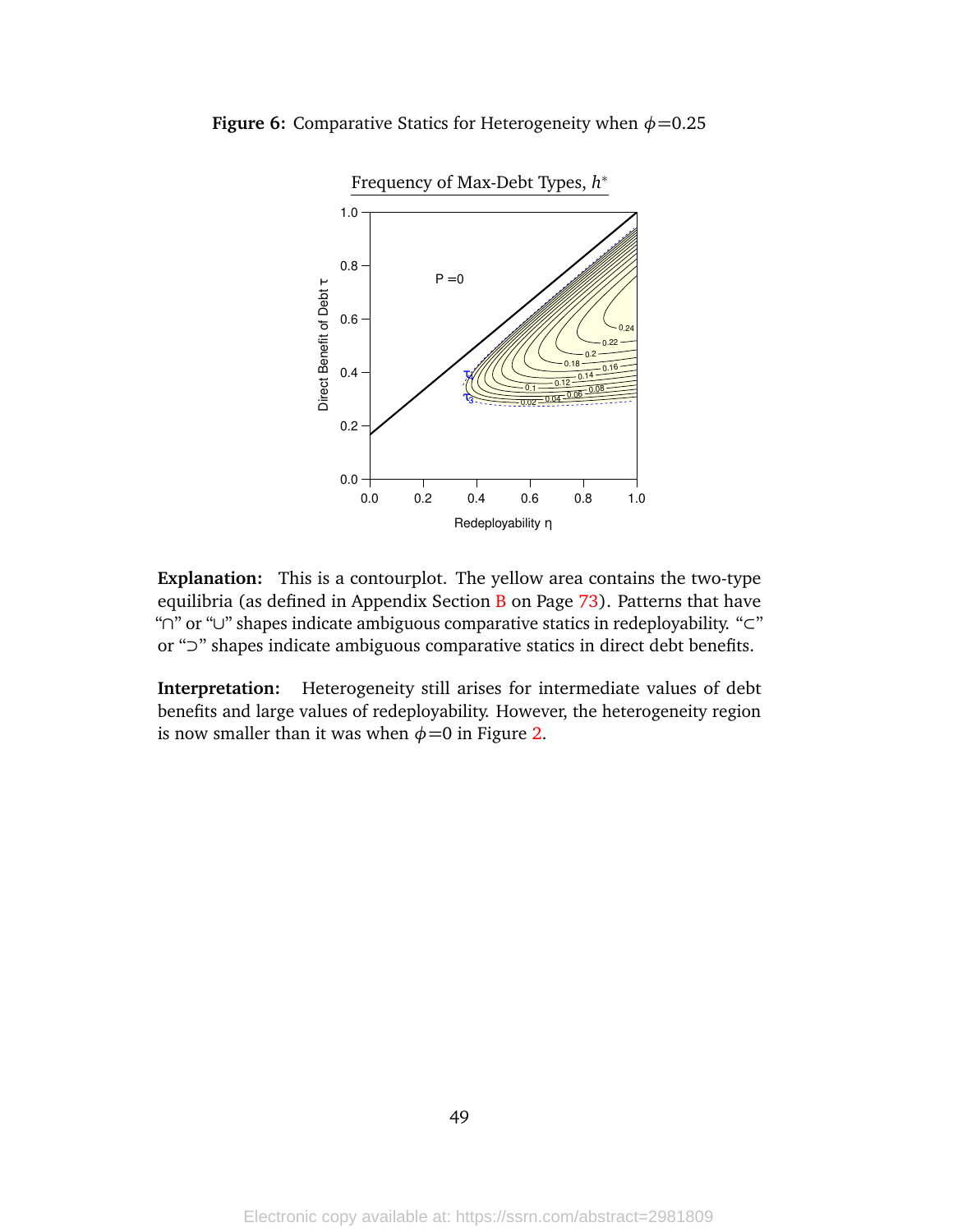



Explanation: These are contourplots. The yellow area contains the two-type equilibria (as defined in Appendix Section B on Page 73). Patterns that have "n" or "U" shapes indicate ambiguous comparative statics in **Explanation:** These are contourplots. The yellow area contains the two-type equilibria (as defined in Appendix Section [B](#page-56-0) on Page [73\)](#page-56-0). Patterns that have "∩" or "∪" shapes indicate ambiguous comparative statics in redeployability. "C" or "2" shapes indicate ambiguous comparative statics in direct debt benefits. redeployability. "⊂" or "⊃" shapes indicate ambiguous comparative statics in direct debt benefits.

direct debt benefits  $\tau$ . However, it can first increases and then decrease in redeployability  $\eta$ . Not shown, the low-debt firm (rather than industry debt) shows a very similar pattern, with only small changes in the yellow low-debt firm (rather than industry debt) shows a very similar pattern, with only small changes in the yellow **Interpretation:** Note somewhere  $F_{\text{Ind}}^* = h^* \cdot 1 + (1 - h^*) \cdot F_L^*$ . — Industry debt increases monotonically with **Interpretation:** Note somewhere  $F_{\text{ind}}^* = h^* \cdot 1 + (1 - h^*) \cdot F_i^*$ . — — Industry debt increases monotonically with direct debt benefits *τ*. However, it can first increases and then decrease in redeployability *η*. Not shown, the region.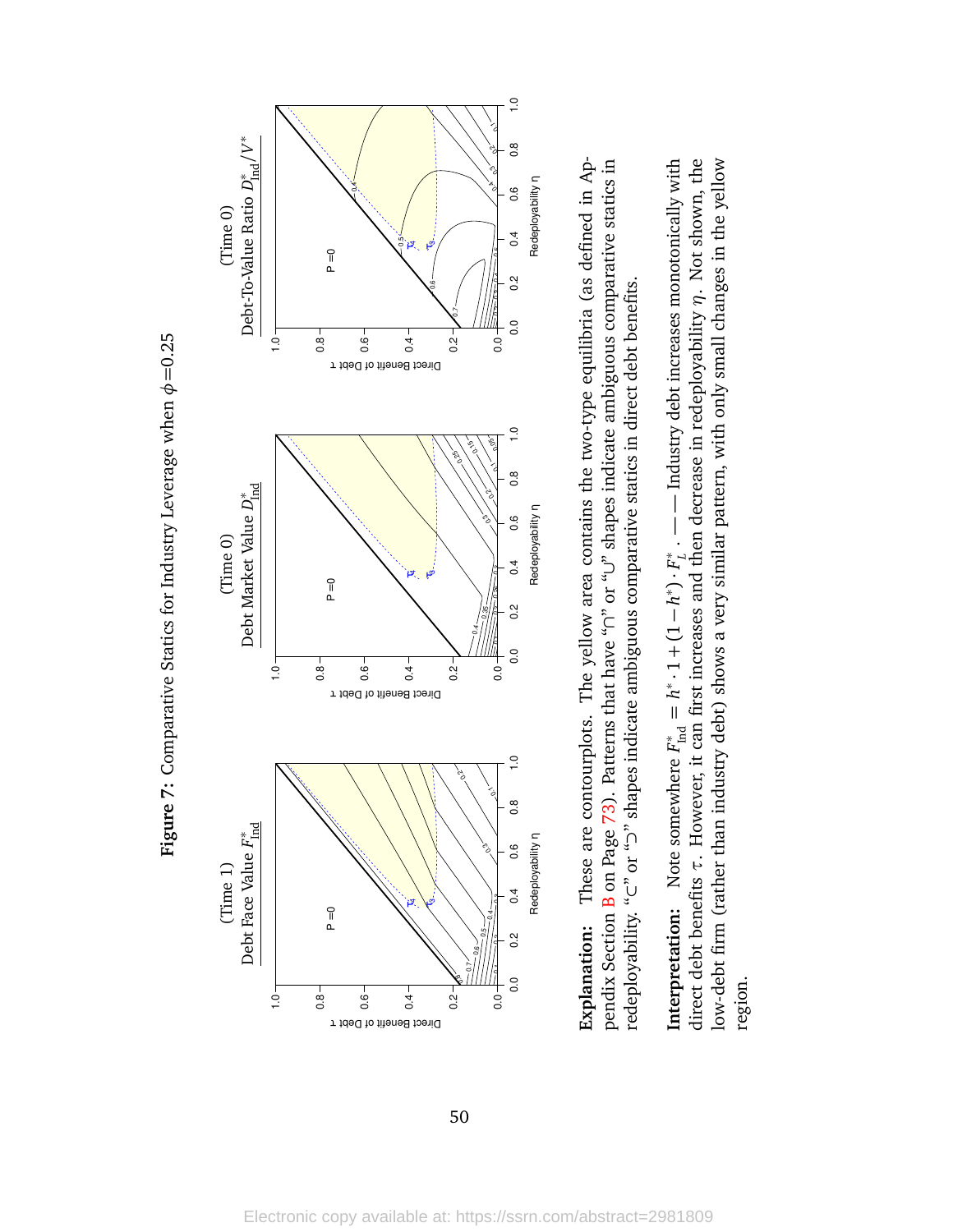

### **Figure 8:** Ancillary Comparative Statics for  $\phi$ =0.25

**Explanation:** These are contourplots. The yellow area contains the two-type equilibria (as defined in Appendix Section [B](#page-56-0) on Page [73\)](#page-56-0). Patterns that have "∩" or "∪" shapes indicate ambiguous comparative statics in redeployability. "⊂" or "⊃" shapes indicate ambiguous comparative statics in direct debt benefits.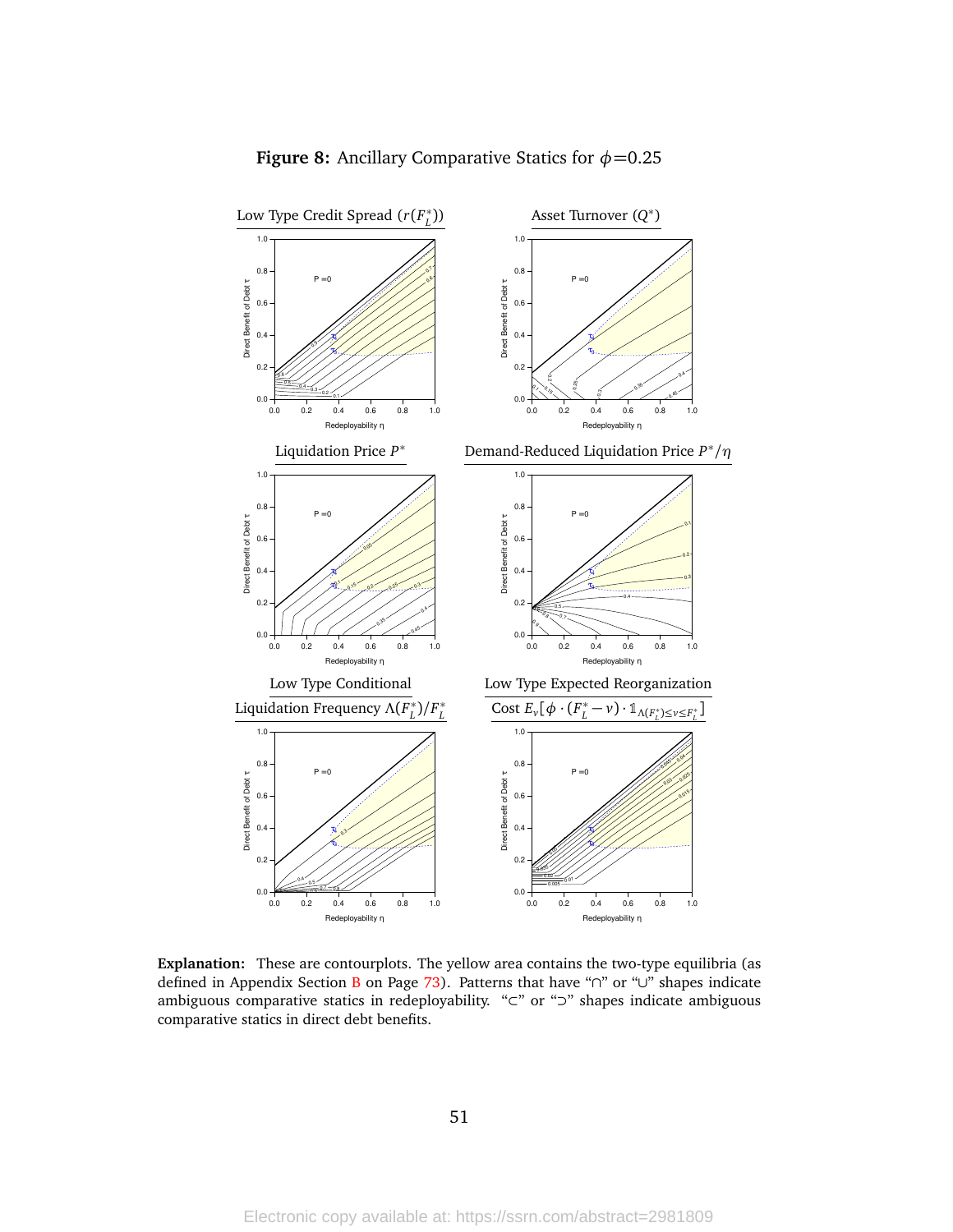

### **Figure 9:** Allocational Efficiency

**Explanation:** These are contourplots. The yellow area contains the two-type equilibria, delineated by *τ*<sup>3</sup> and *τ*<sup>4</sup> (as in the appendix). The fat line shows the parameters for *τ* and *η* where equilibrium results in first-best redeployment.

**Interpretation:** The area to the left of the fat line has too much transfer activity (*Q* ∗ ). The area to the right of the fat line has too little transfer activity. If there are no reorganization costs  $(\phi=0)$ , there is always too little redeployment.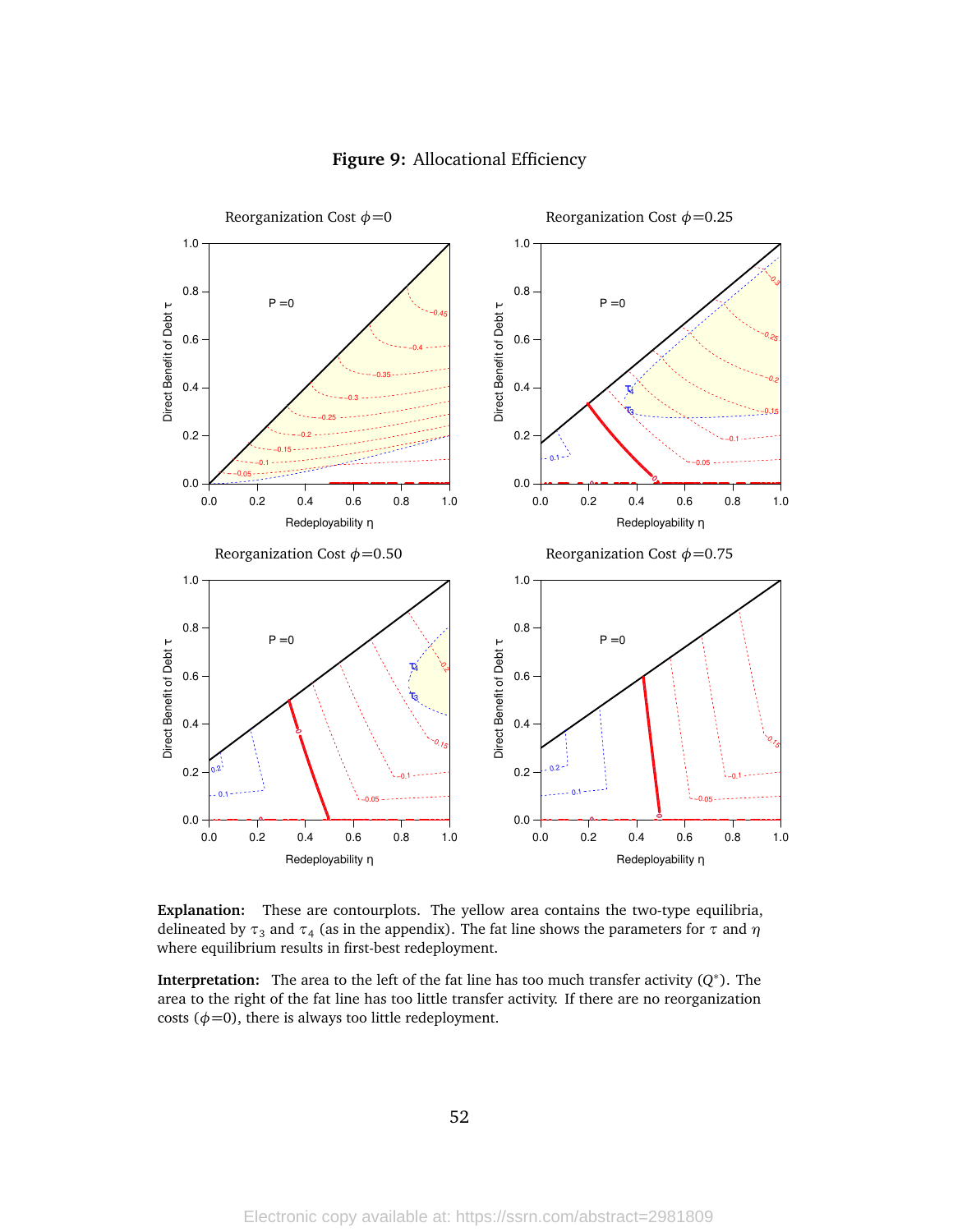# **A Proof of Theorem 1**

Each firm is competitive and takes the price,  $P$ , as given. The marginal benefit of debt is  $\tau$ for all values of debt, *F*. The marginal cost of debt falls into three regions:

- 1. For  $F \in [0, P(1/\eta 1)]$  the marginal cost is zero
- 2. For  $F \in [P(1/\eta-1), 1-P]$  the marginal cost is  $\eta(F+P)-P$
- 3. For  $F \in [1 P, 1]$  the marginal cost is zero

In Region 1, increasing debt is not costly to the firm because the marginal project is negative NPV. In Region 2, increasing debt is costly because the firm must forego positive NPV projects. In Region 3, the debt level is so high that the firm cannot finance the acquisition of the asset even if it is the highest productivity type,  $V_i = 1$ . Therefore, increasing debt further results in no additional costs to the firm.

Since the marginal benefit of debt is positive (equal to  $\tau$ ) it follows that it is never optimal for the firm to choose a debt level in Region 1, i.e.,  $F \leq P/\eta - P$ . Furthermore, since the marginal cost of debt jumps down to zero at  $F = 1 - P$  there may be a mixed equilibrium in which some firms choose debt in Region 2 while others choose debt in Region 3. Clearly, in such an equilibrium, firms in Region 3 will choose  $F_H = 1$  since the marginal benefit of debt exceeds the marginal cost for all debt choices in Region 3.

The first-order condition for an optimal (interior) debt choice is:

$$
F_L(P) = P/\eta - P + \tau/\eta.
$$

The second-order condition is clearly satisfied.

### Pure-strategy interior equilibrium

Without reorganization costs the firm liquidates at time 1 if and only if  $V_i \leq P$ , therefore, the supply of the asset is *P*. In a pure-strategy equilibrium, the demand is  $1 - P - F<sub>L</sub>(P)$ , therefore, we have the unique market clearing price

$$
P^* = \frac{\eta - \tau}{1 + \eta}
$$

and the unique interior debt choice

$$
F_L^* = \frac{2\tau + 1 - \eta}{1 + \eta}.
$$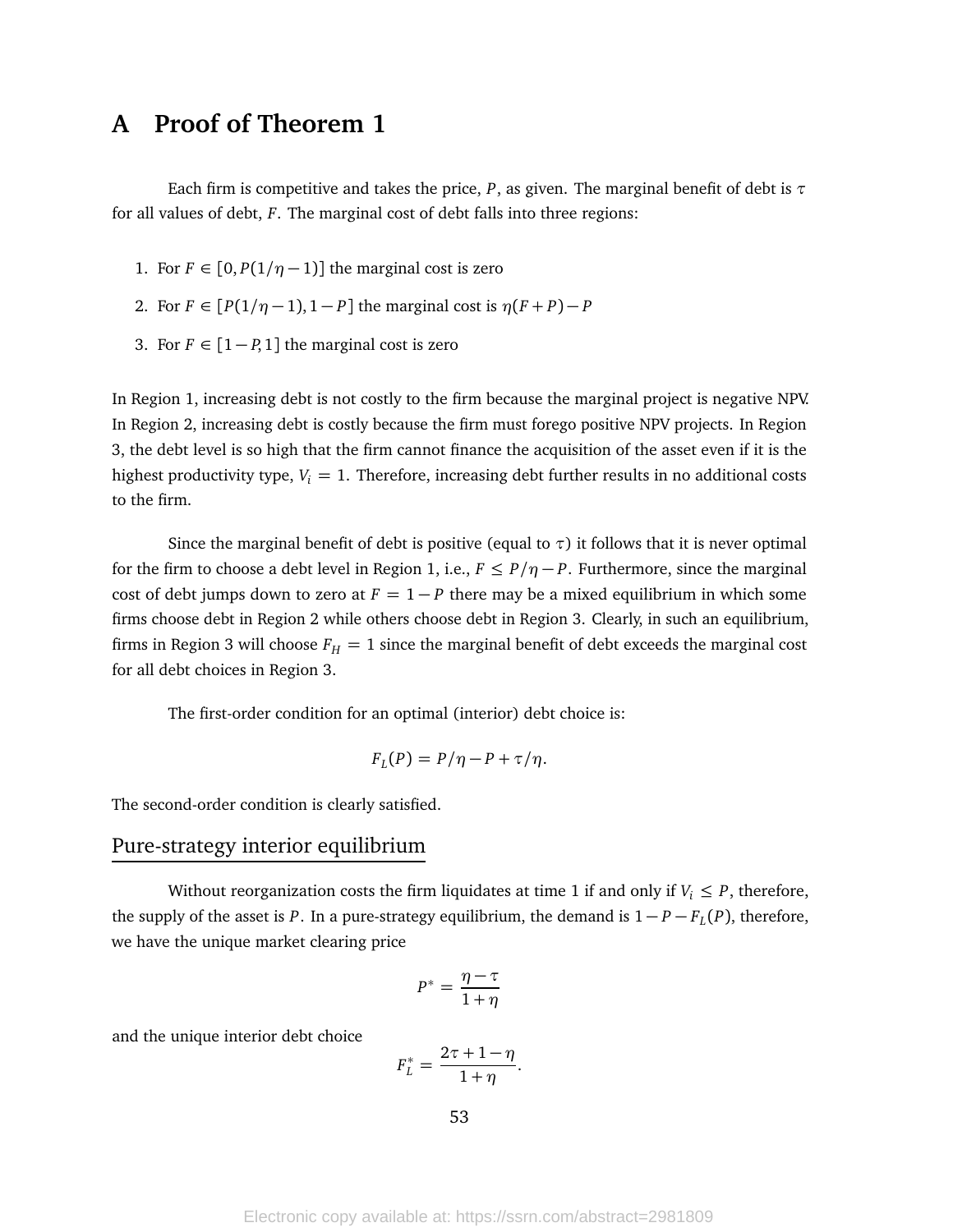### Mixed-strategy equilibrium

We now consider the possibility of a mixed equilibrium. The value of a firm choosing *F<sup>L</sup>* (*P*) is

$$
V_L(P) = 0.5 \cdot (1 + P^2) + \int_{P+F_L}^{1} (\eta V - P) dV + \tau F_L
$$
  
= 0.5 \cdot (1 + P^2) +  $\frac{(\eta^2 + P^2 - 2P\eta - \tau^2)}{2\eta} + \tau F_L$ ,

and the value of a firm choosing  $F_H = 1$  is

$$
V_1(P) = 0.5 \cdot (1 + P^2) + \tau.
$$

Setting  $V_L(P) = V_1(P)$  and solving for *P* yields the unique market clearing price in a mixed-strategy equilibrium:

$$
P = \eta - \tau + \eta \tau - \sqrt{\eta^2 \tau^2 + 2\eta \tau (\eta - \tau)}.
$$

There is another candidate *P*, but it is greater than the pure-strategy equilibrium price. We know that this price could never be supported in equilibrium, as introducing high-debt firms both reduces the demand and increases the supply of the liquidated asset.

We now find the boundaries of the mixed-strategy equilibrium. Since prices are continuous we know  $P^*(\tau^c) = P(\tau^c)$  (i.e., prices in the pure-strategy and mixed-strategy equilibria are equal at the boundaries). Solving for  $\tau^c$  gives:

$$
\tau^{c} = \frac{2\eta^{2} + \eta \pm \eta(1 + \eta)}{3\eta + 2} \Rightarrow \{\tau_{c_{1}}, \tau_{c_{2}}\} = \left\{\frac{\eta^{2}}{3\eta + 2}, \eta\right\}.
$$

Therefore, for  $\tau \in \left(\frac{\eta^2}{3n^2}\right)$  $\left[ \frac{\eta^2}{3\eta+2},\eta \right]$  there is a mixed-strategy equilibrium with proportion  $h^*$  of firms choosing  $F_H = 1$ , proportion  $1 - h^*$  of firms choosing  $F_L(P^*) = P^* / \eta - P^* + \tau / \eta$ , and the price

$$
P^* = \eta - \tau + \eta \tau - \sqrt{\eta^2 \tau^2 + 2\eta \tau (\eta - \tau)}.
$$

The supply of the asset is  $P^*$  and in a mixed-strategy equilibrium the demand is  $(1-h^*)\cdot(1-P^*-F_L)$ , therefore, we can solve for the unique proportion:

$$
h^* = \frac{1 - 2P^* - F_L(P^*)}{1 - P^* - F_L(P^*)}.
$$

### Pure-strategy extreme equilibrium

54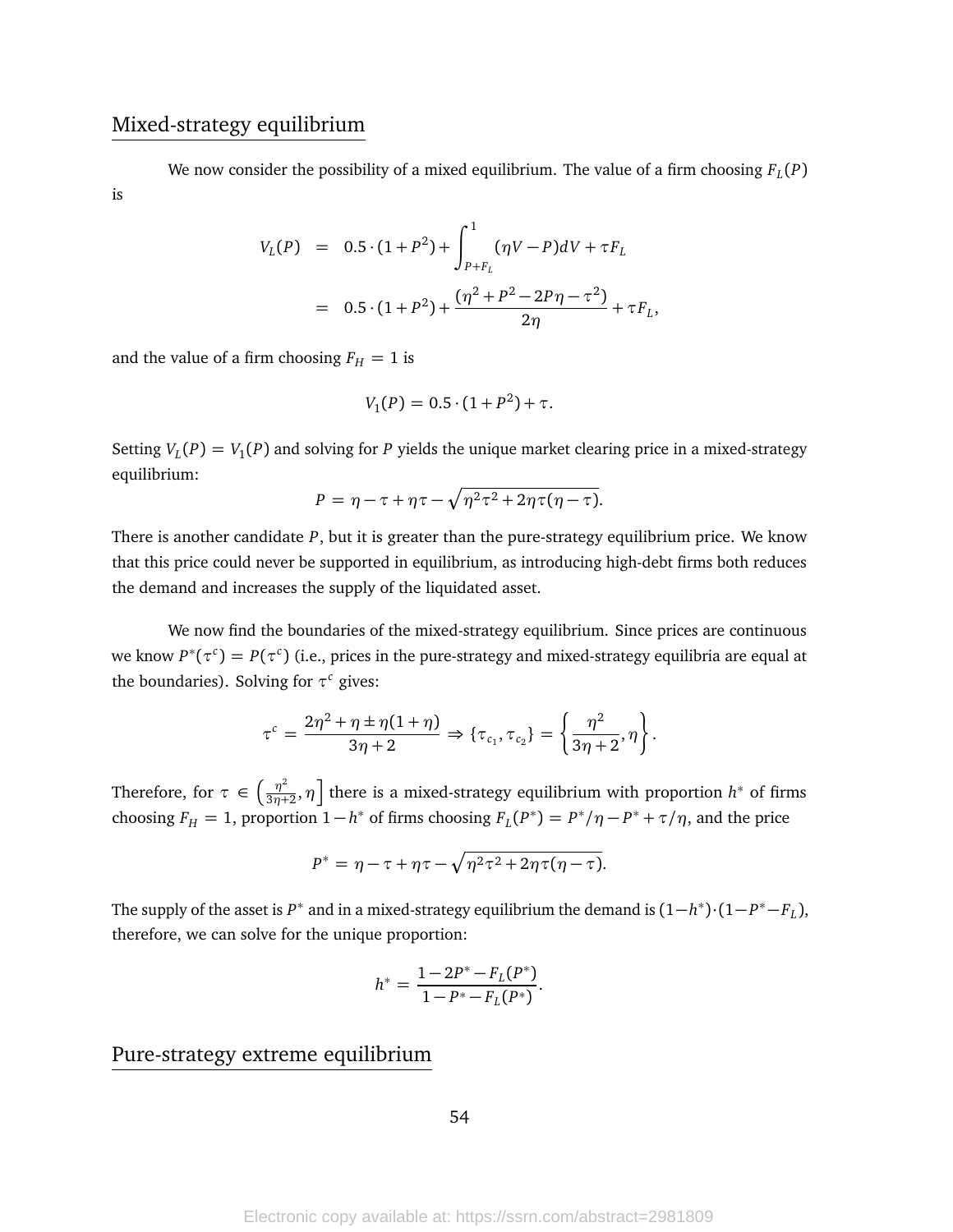For  $\tau > \eta$  there is a pure-strategy equilibrium in which all firms choose  $F^* = 1$  and the equilibrium price is  $P^* = 0$ . In this region, the marginal benefit always exceed the marginal cost. In this region, the demand for the asset is zero, as the financing constraint always binds. The supply is also zero, since the manager always prefers to keep the asset worth  $0 \leq V_i$  instead of selling it for nothing.

### Uniqueness

All together, we can characterize which type of symmetric equilibrium will obtain by looking at the exogenous parameters. For  $\tau \in \left[0, \frac{\eta^2}{3n^2}\right]$ 3*η*+2 , we have a unique, pure-strategy interior equilibrium. For  $\tau \in \left(\frac{\eta^2}{3n^2}\right)$  $\left[\frac{\eta^2}{3\eta+2},\eta\right]$ , we have a unique, mixed-strategy equilibrium. For  $\tau\in(\eta,1]$ , we have a unique, pure-strategy extreme equilibrium. It cannot be that there is a mixed-strategy equilibrium in either of the pure-strategy regions, as it would require *h* <sup>∗</sup> *<* 0 or *h* <sup>∗</sup> *>* 1 to support the equilibrium price, which is not possible. Also, there cannot be either of the pure-strategy equilibria in the mixed-strategy region. Here, the fraction *h* ∗ is chosen to make firms indifferent between high and low debt. If all the firms chose high debt, it would cause prices to fall and make  $F_L$  more attractive. Conversely, if all of the agents selected low debt, prices would rise and *F<sup>H</sup>* would be preferable.

We also established that the equilibrium debt levels and prices are unique functions of the exogenous parameters. Therefore, for any given set of exogenous parameters, we can identify the unique symmetric equilibrium.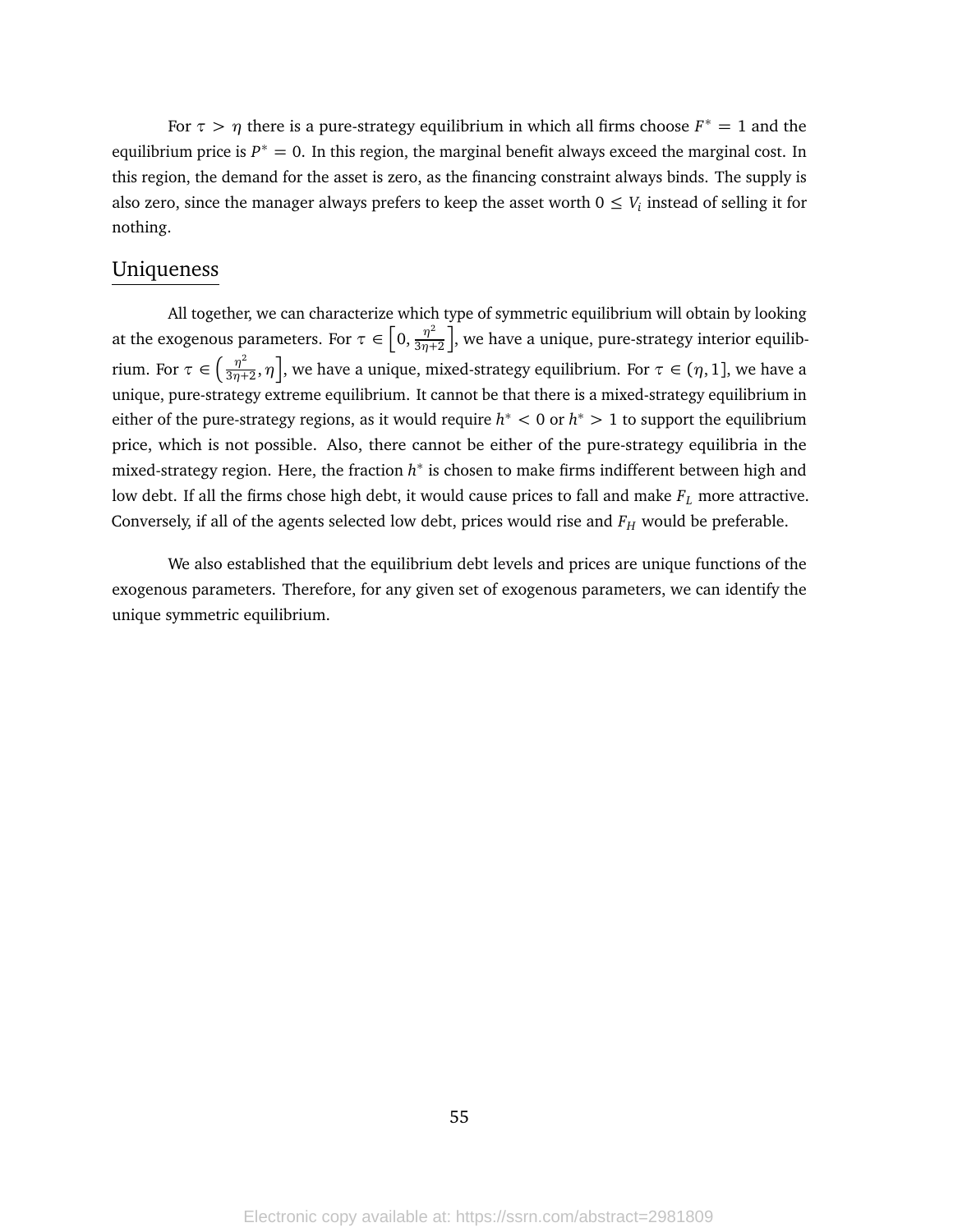# <span id="page-56-0"></span>**B Extension of Theorem 2 to the Full Parameter Space**

### **A Statement**

In the text, we covered a limited parameter space for illustration. This appendix states the theorem and proof for the model's complete parameter space.

Let 
$$
\tau_0 = \frac{\phi(1-2\eta)}{(1+\eta)(1+\phi)+\phi(1-2\eta)}
$$
  
\n $\tau_1 = \frac{2\eta^2(\phi+1)-\phi+\eta(\phi+1)-\sqrt{(\eta+1)^2(\phi+1)(\eta^2\phi+\eta^2-2\phi-\eta\phi)}}{3\eta(\phi+1)+3\phi+2}$   
\n $\tau_2 = \frac{(2\eta-1)(2\eta+\phi+2\eta\phi)}{2+3\phi}$   
\n $\frac{\sqrt{(2\eta-1)^2(1+\phi)(4\eta^2(1+\phi)+\eta\phi-2(\eta+\phi))}}{2+3\phi}$   
\n $\tau_3 = \frac{2\eta^2(1-\phi^2)+\eta(1+9\phi+\phi^2-5\phi^3)+2\phi+12\phi^2+7\phi^3}{2+14\phi+20\phi^2+9\phi^3+3\eta(1-\phi)(1+\phi)^2}$   
\n $\frac{\sqrt{(1+\phi)(1+\eta+5\phi-\eta\phi)^2(\eta^2(1+\phi)(1+3\phi^2)-3\eta\phi^2(2+\phi)-2\phi^3)}}{2+14\phi+20\phi^2+9\phi^3+3\eta(1-\phi)(1+\phi)^2}$   
\n $\tau_4 = \frac{2\eta^2(1-\phi^2)+\eta(1+9\phi+\phi^2-5\phi^3)+2\phi+12\phi^2+7\phi^3}{2+14\phi+20\phi^2+9\phi^3+3\eta(1-\phi)(1+\phi)^2}$   
\n $\frac{\sqrt{(1+\phi)(1+\eta+5\phi-\eta\phi)^2(\eta^2(1+\phi)(1+3\phi^2)-3\eta\phi^2(2+\phi)-2\phi^3)}}{2+14\phi+20\phi^2+9\phi^3+3\eta(1-\phi)(1+\phi)^2}$ 

**Region 1:**  $\eta \geq 1/2$  **and**  $\phi < \frac{3\eta-2}{6-3\eta}$ 

- $\rho$  If 0 ≤ *τ* ≤ *τ*<sub>1</sub> there exists a unique, pure-strategy equilibrium with price *P*<sup>\*</sup> =  $\frac{\eta \tau}{1 + \eta}$  $\frac{\eta-\nu}{1+\eta}$  in which all firms choose  $F_L^* = \frac{1 - \eta + 2\tau}{1 + \eta}$  $\frac{-\eta + 2\tau}{1+\eta}$ .
- $\triangleright$  If  $\tau_1 < \tau \leq \tau_2$  there exists a unique, mixed-strategy equilibrium with price

$$
P^* = \frac{\phi \eta - (1 + \phi)[\tau - \eta(1 + \tau)]}{1 + \phi(1 + \eta)}
$$
  
- 
$$
\frac{\sqrt{\eta(\phi + 1)(2\tau(\eta\phi + (\eta - \tau)(1 + \phi)) + \eta \tau^2(\phi + 1) - \phi(1 + \tau - \eta)^2)}}{1 + \phi(1 + \eta)}.
$$

56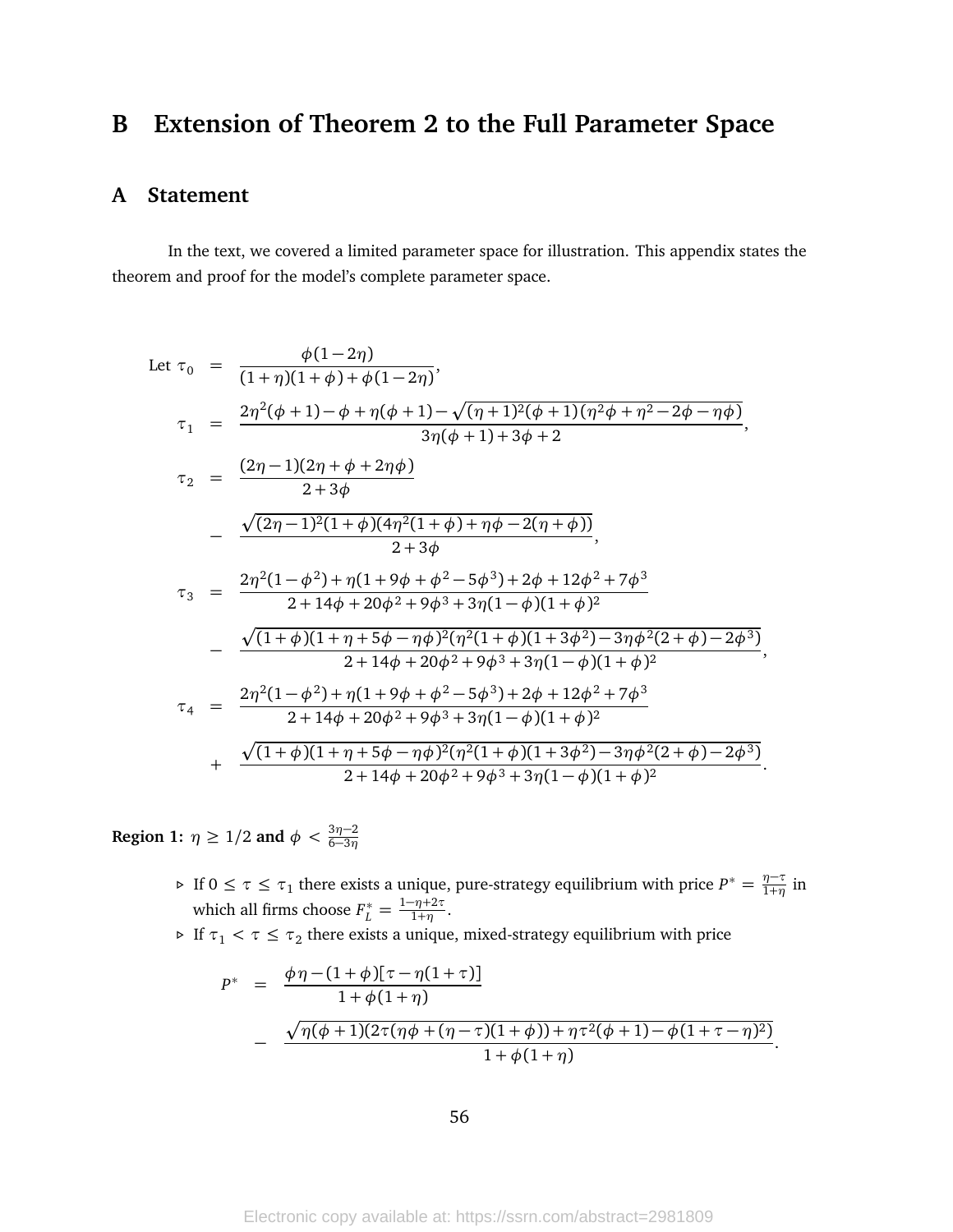in which the proportion  $1 - h^*$  of firms choose  $F_L^* = \frac{\tau}{\eta} + \frac{(1-\eta)}{\eta}P^*$  and the proportion  $h^*$ of firms choose  $F_H^* = 1$ , where

$$
h^* = \frac{(1+\phi)\cdot(\eta-\tau-(1+\eta)\cdot P)}{\eta\phi+(1+\phi)(\eta-\tau)-(1+\phi(1+\eta))\cdot P}
$$

.

 $\triangleright$  If  $\tau_2 < \tau \leq \tau_4$  there exists a unique, mixed-strategy equilibrium with price

$$
P^* = \frac{\phi(1+2\phi(1-\tau)-3\tau)+\eta(1+\phi)(1+\tau+\phi(2+\tau))-\tau}{1+(6-3\eta)\phi(1+\phi)}
$$
  

$$
\frac{\sqrt{(1+\phi)(\eta+\phi+\eta\phi)\left(\frac{3\eta^2\phi(1+\phi)-2(\phi(\tau-1)+\tau)^2}{\eta(\phi(\tau-1)+\tau)(2+\phi(\tau-1)+\tau)}\right)}}{1+(6-3\eta)\phi(1+\phi)}.
$$

<span id="page-57-0"></span>in which the proportion  $1 - h^*$  of firms choose  $F_L^* = \frac{\tau(1+\phi)}{(\eta+\phi+\eta\phi)} + \frac{(1-\eta)(1+\phi)+\phi}{(\eta+\phi+\eta\phi)}$  $\frac{(-\eta)(1+\phi)+\phi}{(\eta+\phi+\eta\phi)}P^*$  and the proportion  $h^*$  of firms choose  $F_H^* = 1$ , where

<span id="page-57-1"></span>(10) 
$$
h^* = \frac{(1+\phi)\cdot(\eta+\phi+\eta\phi-\tau(1+2\phi)-P\cdot(1+\eta+5\phi-\eta\phi))}{(1+2\phi)\cdot(\eta+\phi+\eta\phi-\tau(1+\phi))-P\cdot(1+5\phi-\eta\phi+5\phi^2-\eta\phi^2)}.
$$

 $\triangleright$  If  $\tau_4 < \tau \leq \frac{\eta + \phi + \eta \phi}{1 + 2\phi}$ <sup>+ $φ+ηφ$ </sup> there exists a unique, pure-strategy equilibrium with price  $P^* =$  $\frac{\eta + \phi + \eta \phi - \tau(1+2\phi)}{1+\eta+5\phi-\eta\phi}$  in which all firms choose  $F_L^* = \frac{1+2\phi+\tau+(\tau-\eta)(1+\phi)}{1+\eta+5\phi-\eta\phi}$ .

**Region 2:**  $\eta \ge 1/2, \phi \ge \frac{3\eta - 2}{6 - 3\eta}$  $\frac{3\eta-2}{6-3\eta}$ , and  $\eta^2(1+\phi)(1+3\phi^2)-3\eta\phi^2(2+\phi)-2\phi^3\geq0$ 

- $\triangleright$  If 0 ≤ τ ≤  $\frac{2n-1}{3}$  $\frac{\eta}{3}$  there exists a unique, pure-strategy equilibrium with price  $P^* = \frac{\eta - \tau}{1 + \eta}$ 1+*η* in which all firms choose  $F_L^* = \frac{1 - \eta + 2\tau}{1 + \eta}$  $\frac{-\eta + z\tau}{1+\eta}$ .
- $\triangleright$  If  $\frac{2\eta-1}{3} < \tau \leq \tau_3$  or if  $\tau_4 < \tau \leq \frac{\eta+\phi+\eta\phi}{1+2\phi}$  $\frac{f^2 + f^2}{1+2\phi}$  there exists a unique, pure-strategy equilibrium with price  $P^* = \frac{\eta + \phi + \eta \phi - \tau (1 + 2\phi)}{1 + \eta + 5\phi - \eta \phi}$  in which all firms choose  $F_L^* = \frac{1 + 2\phi + \tau + (\tau - \eta)(1 + \phi)}{1 + \eta + 5\phi - \eta \phi}$ .
- $\triangleright$  If  $\tau_3 < \tau \leq \tau_4$  there exists a unique, mixed-strategy equilibrium with price [\(9\)](#page-57-0) in which the proportion  $1 - h^*$  of firms choose  $F_L^* = \frac{\tau(1+\phi)}{(\eta+\phi+\eta\phi)} + \frac{(1-\eta)(1+\phi)+\phi}{(\eta+\phi+\eta\phi)}$  $\frac{(-\eta)(1+\phi)+\phi}{(\eta+\phi+\eta\phi)}P^*$  and the proportion  $h^*$  of firms choose  $F_H^* = 1$ , where  $h^*$  is [\(10\)](#page-57-1).

Region 3: 
$$
\eta \ge 1/2
$$
,  $\phi \ge \frac{3\eta - 2}{6 - 3\eta}$  and  $\eta^2(1 + \phi)(1 + 3\phi^2) - 3\eta\phi^2(2 + \phi) - 2\phi^3 < 0$ 

- $\triangleright$  If 0 ≤ τ ≤  $\frac{2n-1}{3}$  $\frac{\eta}{3}$  there exists a unique, pure-strategy equilibrium with price  $P^* = \frac{\eta - \tau}{1 + \eta}$ 1+*η* in which all firms choose  $F_L^* = \frac{1 - \eta + 2\tau}{1 + \eta}$  $\frac{-\eta + z\tau}{1+\eta}$ .
- $\triangleright$  If  $\frac{2\eta-1}{3} < \tau \leq \frac{\eta+\phi+\eta\phi}{1+2\phi}$  $\frac{f(p+1)p}{1+2\phi}$  there exists a unique, pure-strategy equilibrium with price  $P^* = \frac{\eta + \phi + \eta \phi - \tau (1 + 2\phi)}{1 + \eta + 5\phi - \eta \phi}$  in which all firms choose  $F_L^* = \frac{1 + 2\phi + \tau + (\tau - \eta)(1 + \phi)}{1 + \eta + 5\phi - \eta \phi}$ .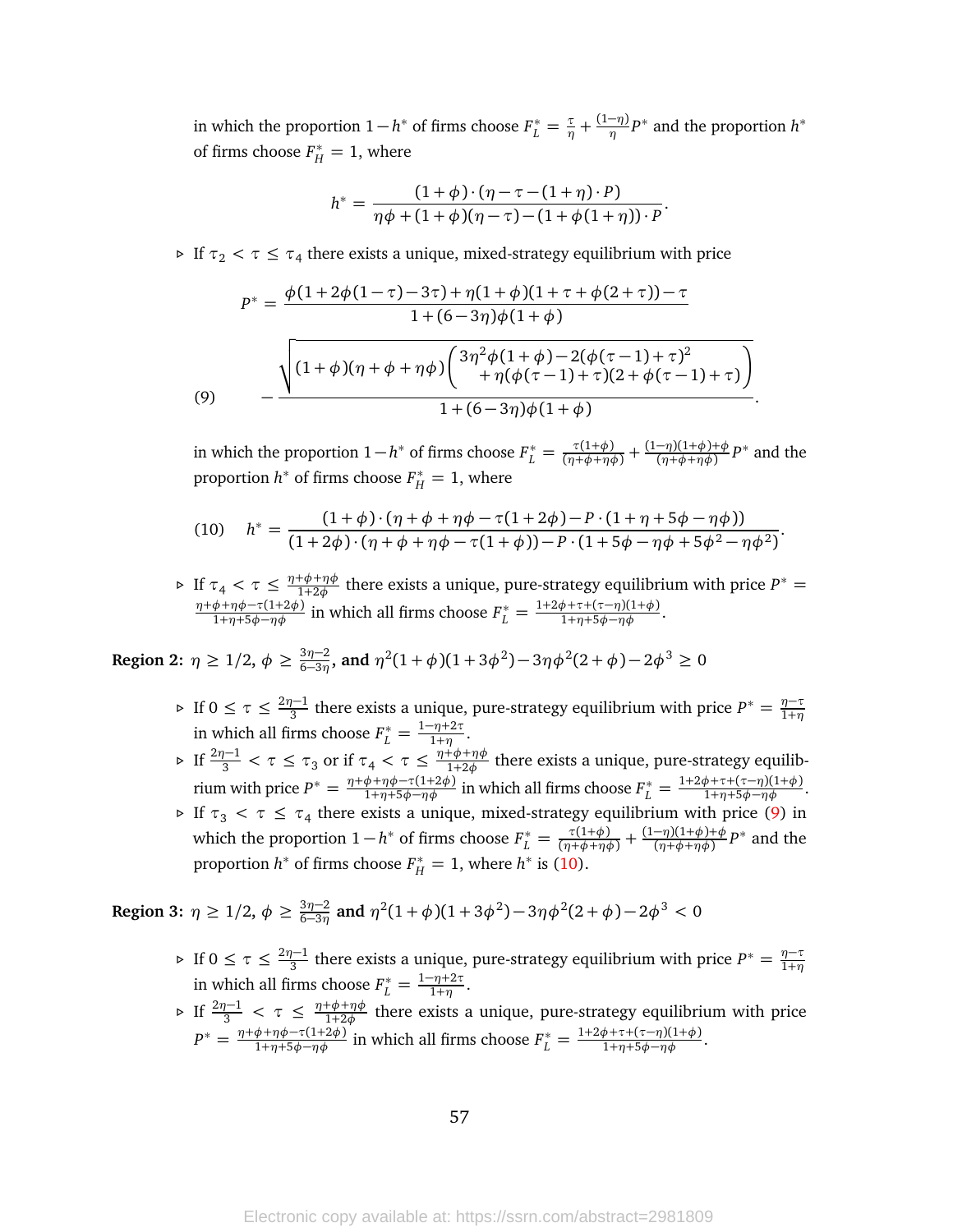**Region 4:**  $\eta < 1/2$  and  $\eta^2(1+\phi)(1+3\phi^2) - 3\eta\phi^2(2+\phi) - 2\phi^3 \ge 0$ 

- *⊳* If 0 < *τ* ≤ *τ*<sub>0</sub> there exists a unique, pure-strategy equilibrium with price  $P^* = \frac{\eta(1-\tau)}{1+\eta}$ 1+*η* in which all firms choose  $F_L^* = \frac{\tau(1+\eta+\phi)+\phi\eta}{\phi(1+\eta)}$ *φ*(1+*η*) .
- $\triangleright$  If  $\tau_0 < \tau \leq \tau_3$  or if  $\tau_4 \leq \tau \leq \frac{\phi + \eta(1+\phi)}{1+2\phi}$  $\frac{1}{1+2\phi}$  there exists a unique, pure-strategy equilibrium with price  $P^* = \frac{\eta + \phi + \eta \phi - \tau (1 + 2\phi)}{1 + \eta + 5\phi - \eta \phi}$  in which all firms choose  $F_L^* = \frac{1 + 2\phi + \tau + (\tau - \eta)(1 + \phi)}{1 + \eta + 5\phi - \eta \phi}$ .
- $\triangleright$  If  $\tau_3 < \tau \leq \tau_4$  there exists a unique, mixed-strategy equilibrium with price [\(9\)](#page-57-0) in which the proportion  $1 - h^*$  of firms choose  $F_L^* = \frac{\tau(1+\phi)}{(\eta+\phi+\eta\phi)} + \frac{(1-\eta)(1+\phi)+\phi}{(\eta+\phi+\eta\phi)}$  $\frac{(-\eta)(1+\phi)+\phi}{(\eta+\phi+\eta\phi)}P^*$  and the proportion  $h^*$  of firms choose  $F_H^* = 1$ , where  $h^*$  is [\(10\)](#page-57-1).

**Region 5:**  $\eta < 1/2$  and  $\eta^2(1+\phi)(1+3\phi^2)-3\eta\phi^2(2+\phi)-2\phi^3 < 0$ 

- *⊳* If 0 <  $\tau$  ≤  $\tau_0$  there exists a unique, pure-strategy equilibrium with price  $P^* = \frac{\eta(1-\tau)}{1+\eta}$ 1+*η* in which all firms choose  $F_L^* = \frac{\tau(1+\eta+\phi)+\phi\eta}{\phi(1+\eta)}$ *φ*(1+*η*) .
- $\triangleright$  If  $\tau_0 < \tau \leq \frac{\eta + \phi + \eta \phi}{1 + 2\phi}$ <sup>+ $φ+ηφ$ </sup> there exists a unique, pure-strategy equilibrium with price  $P^* =$  $\frac{\eta + \phi + \eta \phi - \tau (1 + 2\phi)}{1 + \eta + 5\phi - \eta \phi}$  in which all firms choose  $F_L^* = \frac{1 + 2\phi + \tau + (\tau - \eta)(1 + \phi)}{1 + \eta + 5\phi - \eta \phi}$ .

#### **Region 6:**

 $\triangleright$  If  $\frac{\eta+\phi+\eta\phi}{1+2\phi} < \tau \leq 1$  there exists a unique, pure-strategy equilibrium with price  $P^* = 0$ in which all firms choose  $F_L^* = \min\left\{1, \frac{\tau(1+\phi)}{\eta(1+\phi)+\phi}\right\}$ © .

### **B Proof**

# Proof when  $\eta \geq 1/2$

We first consider the case  $\eta \geq 1/2$ . Each firm is competitive and takes the price, *P*, as given. For now, we assume  $P > 0$ . We will consider the possibility that  $P = 0$  later in the proof. The marginal benefit of debt is *τ* for all values of debt, *F*. If *P >* 0 the marginal cost of debt falls into four regions:

- 1. For  $F \in [0, P \cdot (1/n-1)]$  the marginal cost of debt is 0
- 2. For  $F \in (P \cdot (1/\eta 1), P]$  the marginal cost of debt is  $\eta F P \cdot (1 \eta)$
- 3. For  $F \in (P, 1 P)$  the marginal cost of debt is  $\eta F P \cdot (1 \eta) + (F P) \cdot \phi / (1 + \phi)$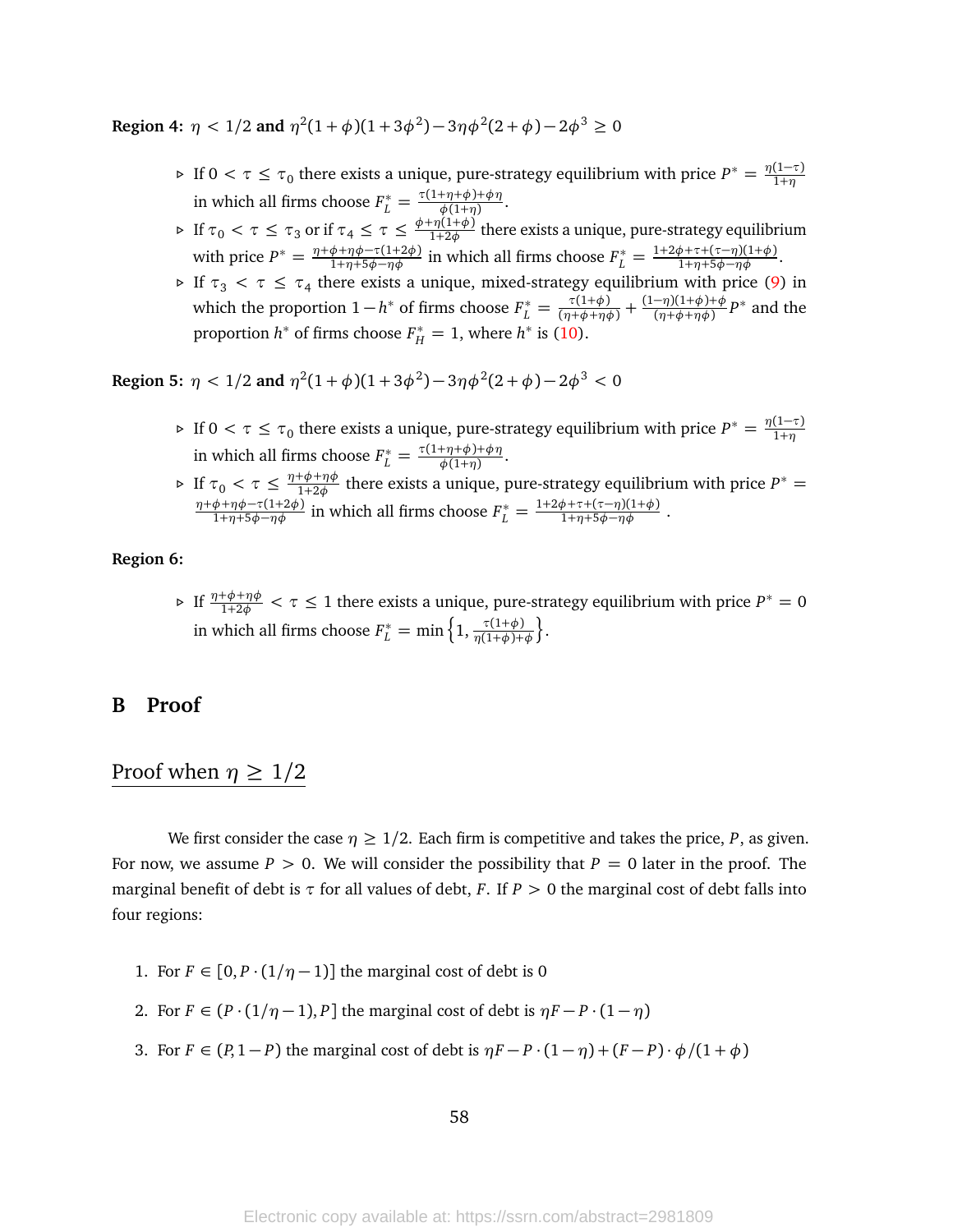4. For  $F \in [1 - P, 1]$  the marginal cost of debt is  $(F - P) \cdot \phi / (1 + \phi)$ 

Importantly, the marginal cost of debt is weakly increasing and continuous in *F* over the first three regions but then jumps down at  $F = 1 - P$  (since the financing constraint is no longer binding) after which it increases again. Therefore, for any given marginal benefit  $\tau$ , there are at most two possible optimal debt choices, one where  $F < 1 - P$ , and one where  $1 - P < F \le 1$ . Consequently, there is the possibility of both pure-strategy equilibria and mixed-strategy equilibria in which some firms choose low debt and others choose high debt. We must consider three cases: (i)  $0 \leq \tau < (2n-1) \cdot P$ , (ii)  $(2\eta - 1) \cdot P \le \tau \le \eta - P + (1 - 2P)\phi/(1 + \phi)$ , and (iii)  $\eta - P + (1 - 2P)\phi/(1 + \phi) < \tau \le 1$ .

### **Case 1:**  $0 \le \tau < (2\eta - 1) \cdot P$

If  $\tau < (2\eta - 1) \cdot P$  then firms choose either  $F_L \in [P \cdot (1/\eta - 1), P)$  or  $F_H \in [1 - P, 1]$  where *F*<sub>*L*</sub> =  $\tau/\eta$  + *P* · (1/ $\eta$  - 1) and *F*<sub>*H*</sub> = min{1, *P* +  $\tau$  · (1 +  $\phi$ )/ $\phi$ }.

#### Pure-strategy equilibria

There cannot exist a symmetric equilibrium with  $P > 0$  in which all firms choose  $F_H$  because the aggregate demand for the risky asset would be zero but the supply is positive  $[(P + \phi F)/(1 + \phi)].$ Therefore, if there exists a symmetric equilibrium in the case  $\tau < (2\eta - 1) \cdot P$ , then all firms choose  $F_L = \tau/\eta + P \cdot (1/\eta - 1)$ . The demand for the liquidated asset is then  $1 - P - F_L$  and the supply of the liquidated asset is *P* since for  $F_L < P$  which implies  $\tau < (2\eta - 1) \cdot P$  it is optimal to liquidate the asset for all  $V \leq P$ . Equating supply and demand gives the unique market clearing price  $P^* = (\eta - \tau)/(1 + \eta).$ 

Importantly, note that if  $P^* = (\eta - \tau)/(1 + \eta)$  then we must have  $\tau < (2\eta - 1)/3$  to be in a symmetric equilibrium in the case  $\tau < (2\eta - 1) \cdot P$ .

#### Mixed-strategy equilibria

There is also the possibility of a mixed-strategy equilibrium (a fraction of firms choosing *F<sup>L</sup>* and the remaining fraction of firms choosing  $F_H$ ). Firms choosing  $F_L$  have ex ante value

$$
V_L = \int_0^P P dV + \int_P^1 V dV + \int_{P+F_L}^1 (\eta V - P) dV + \tau \cdot F_L
$$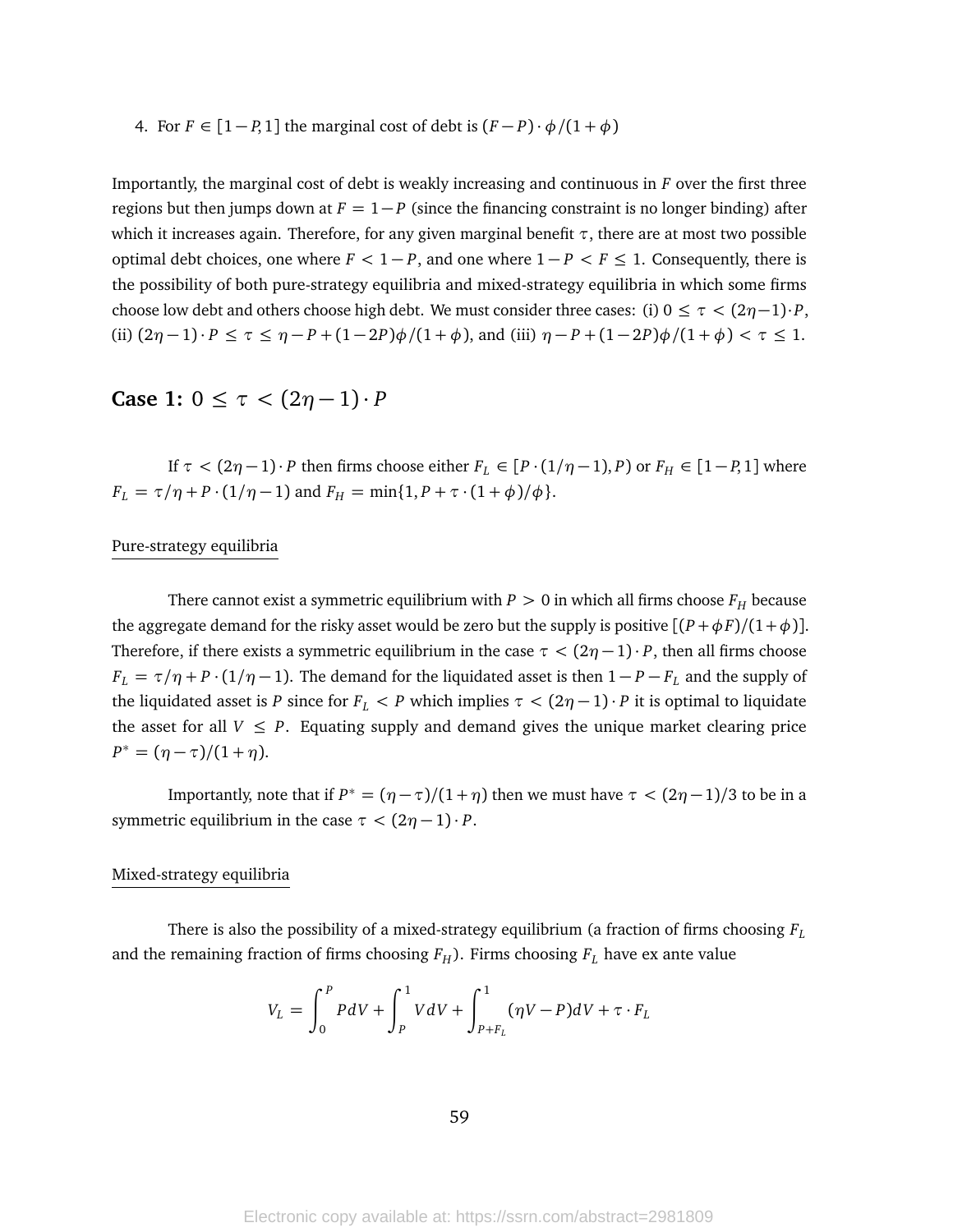and by substituting  $F_L = \tau/\eta + P \cdot (1/\eta - 1)$  yields

$$
V_L = 0.5(\eta + (P-1)^2 + (P+\tau)^2/\eta - 2P\tau).
$$

Firms choosing *F<sup>H</sup>* have ex ante value

$$
V_H = \int_0^{\Lambda} P dV + \int_{\Lambda}^{F_H} [V - \phi \cdot (F_H - V)] dV + \int_{F_H}^1 V dV + \tau \cdot F_H.
$$

where  $\Lambda = (P + \phi F)/(1 + \phi)$ .

If  $F_H = P + \tau \cdot (1 + \phi)/\phi$  then ex ante value is

$$
V_H = 0.5 \cdot (P + \tau)^2 + 0.5 \cdot \tau^2/\phi + 0.5,
$$

but if  $F_H = 1$  then ex ante value is

$$
V_1 = 0.5 \cdot (P + \phi)^2 / (1 + \phi) + 0.5 \cdot (1 - \phi) + \tau.
$$

The following result shows that in a mixed-strategy equilibrium the high-type always chooses  $F_H = 1.$ 

**Lemma 1:** If  $\tau < (2\eta - 1)/3$  then in a mixed-strategy equilibrium the high type chooses  $F_H = 1$ .

**Proof:** Proof by contradiction. Suppose  $F_H = P + \tau \cdot (1 + \phi)/\phi < 1$ . Then we have:

$$
G(P) \equiv V_L(P) - V_H(P) = 0.5 \cdot (\eta + (P-1)^2 + (P+\tau)^2 \cdot (1-\eta)/\eta - 2P\tau - \tau^2/\phi - 1).
$$

Note,  $G'(P) = P/\eta - 1 + \tau \cdot (1/\eta - 2) \le P/\eta - 1 \le 0$  where the first inequality follows from our assumption that  $1/\eta - 1 \le 1$  and the second from the fact that  $P \le \eta$  as the price for the asset will never exceed its maximum value. Therefore, G(P) is decreasing in *P*. Furthermore, in a mixed-strategy equilibrium the price is bounded above by the pure-strategy equilibrium price (i.e.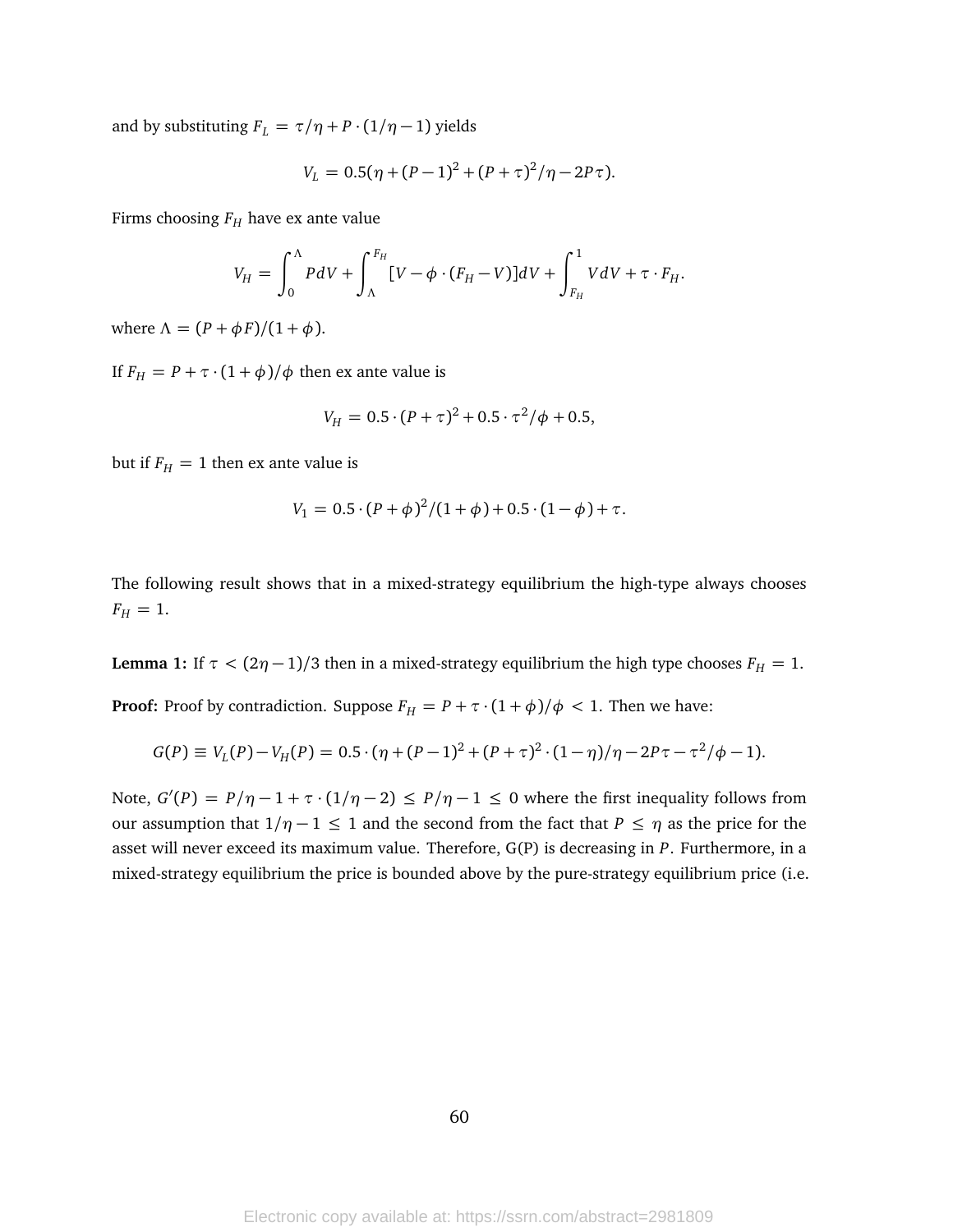$P \leq (\eta - \tau)/(1 + \eta)$ ) because the introduction of some high-debt firms both reduces the demand and increases the supply of the liquidated asset. Therefore,

$$
G(P) \geq G((\eta - \tau)/(1 + \eta))
$$
  
= 0.5 \cdot \left[ \left( \frac{1 + \tau}{1 + \eta} \right)^2 (1 + \eta - \eta^2) + \eta - 2\tau \left( \frac{\eta - \tau}{\eta + 1} \right) - \frac{\tau^2}{\phi} - 1 \right]   
> 0.5 \cdot \left[ \left( \frac{1 + \tau}{1 + \eta} \right)^2 (1 + \eta - \eta^2) + \eta - 2\tau \left( \frac{\eta - \tau}{\eta + 1} \right) - \tau (1 - \tau) - 1 \right]   
\geq 0 \quad \forall \tau

where the second inequality follows from the fact that if  $F_H^* < 1$  and  $P > 0$  then  $\tau < \phi/(1 + \phi)$ which implies  $\phi > \tau/(1 - \tau)$ ; and the third inequality is easily verified numerically. But this contradicts the optimality of *F* ∗ *H* .

By Lemma 1, we must only compare  $V_L$  to  $V_1$  to find a mixed-strategy equilibrium.

Conjecture the existence of a pure-strategy equilibrium in which  $F_L = \tau/\eta + P \cdot (1/\eta - 1)$ and  $P^* = (\eta - \tau)/(1 + \eta)$ . Substituting  $P^*$  into our expressions for  $V_L$  and  $V_1$  implies:

$$
H(\tau) \equiv V_L(\tau) - V_1(\tau) = \frac{\eta(\eta - \tau)^2(\phi + 1) + \phi(\tau + 1)^2 - 2(\eta + 1)(\phi + 1)\tau(\eta - \tau)}{2(\eta + 1)^2(\phi + 1)}
$$

Therefore,

$$
H'(\tau) = \frac{\phi - \eta(1+\phi) - 2\eta^2(1+\phi) + (2+3\phi+3\eta(1+\phi))\tau}{(1+\eta)^2(1+\phi)}
$$

and

$$
H''(\tau) = \frac{2 + 3\phi + 3\eta(1 + \phi)}{(1 + \eta)^2(1 + \phi)}
$$

Note that  $H'(\frac{2\eta-1}{3})$  $\frac{1}{3}$   $\left(-\frac{1}{3(1+\eta)(1+\phi)}\right)<0$  and  $H''(\tau)>0$  for all  $\tau.$  Therefore,  $H'(\tau)<0$  for all  $\tau \leq \frac{2\eta-1}{3}$  $\frac{1}{3}$ .

Also,  $H\left(\frac{2\eta-1}{3}\right)$  $\left(\frac{3n-1}{3}\right) = \frac{2-3\eta+\phi\cdot(6-3\eta)}{18(1+\phi)} \ge 0$  if and only if  $\phi \ge \frac{3\eta-2}{6-3\eta}$  $\frac{3\eta-2}{6-3\eta}$ . Note that if  $\eta < \frac{2}{3}$ , then  $\frac{3\eta-2}{6-3\eta} < 0$ and  $H\left(\frac{2n-1}{3}\right)$  $\left(\frac{p-1}{3}\right) \geq 0$  for any  $\phi$ .

61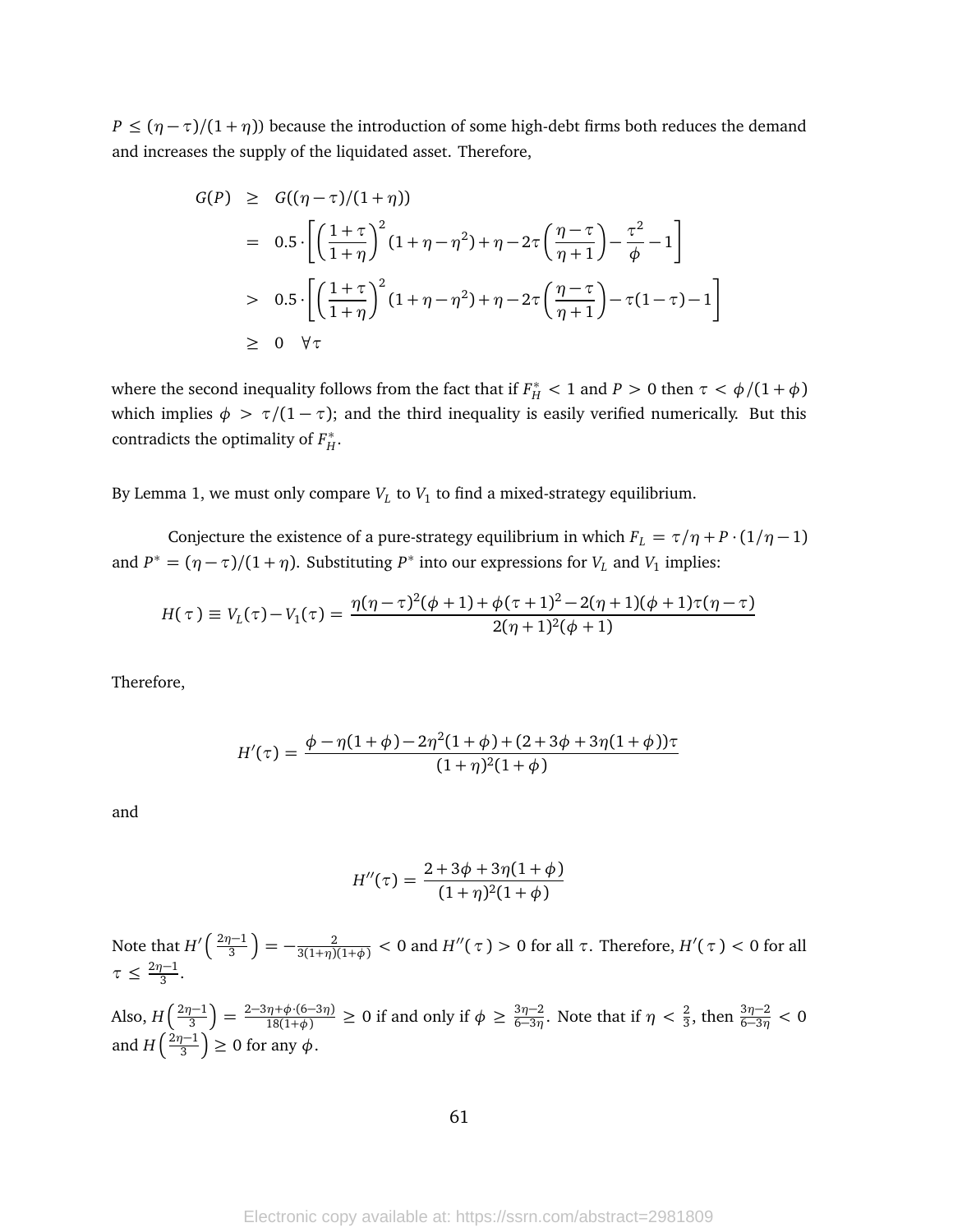Therefore, if  $\phi \geq \frac{3\eta - 2}{6 - 3\eta}$  $\frac{3\eta-2}{6-3\eta}$  and  $\tau \leq \frac{2\eta-1}{3}$  $\frac{1}{3}$  then *H*(*τ*)  $\geq$  0 and all firms optimally choose *F*<sub>L</sub> =  $\tau/\eta$  + *P* · (1/ $\eta$  − 1) and the conjectured equilibrium price of *P* = ( $\eta$  −  $\tau$ )/(1+ $\eta$ ) is confirmed by the firms' debt decisions.

However, if  $\phi < \frac{3\eta-2}{6-3\eta}$ , then the conjectured pure-strategy equilibrium is confirmed only for  $\tau \leq \tau_1$  where  $H(\tau_1) \equiv 0$ . For  $\tau > \tau_1$  there is a mixed-strategy equilibrium in which some firms choose  $F_L = \tau/\eta + P \cdot (1/\eta - 1)$  and others choose  $F_H = 1$  (by Lemma 1). Solving  $F(\tau_1) = 0$  yields

$$
\tau_1 = \frac{2\eta^2(\phi+1) - \phi + \eta(\phi+1) - \sqrt{(\eta+1)^2(\phi+1)(\eta^2\phi + \eta^2 - 2\phi - \eta\phi)}}{3\eta(\phi+1) + 3\phi + 2}
$$

(Note: There is another solution to  $H(\tau_1) = 0$  where  $H(\tau)$  again becomes positive beyond that point. However,  $H'(\tau) < 0$  for all  $\tau \leq \frac{2\eta - 1}{3}$  $\frac{D-1}{3}$  so we know *H*(*τ*) < 0 for all *τ*<sub>1</sub> < *τ* <  $\frac{2n-1}{3}$ .)

For  $\tau > \tau_1$  there is a unique, mixed-strategy equilibrium which is constructed by finding  $P$  that equates *V<sup>L</sup>* = *V*<sup>1</sup> , which is quadratic in *P*. There are two solutions, but only one where *P* is less than the pure-strategy price (which must be true in equilibrium as argued above) and it is

$$
P^* = \frac{\phi \eta - (1 + \phi)[\tau - \eta(1 + \tau)]}{1 + \phi(1 + \eta)}
$$
  
 
$$
- \frac{\sqrt{\eta(\phi + 1)(2\tau(\eta\phi + (\eta - \tau)(1 + \phi)) + \eta\tau^2(\phi + 1) - \phi(1 + \tau - \eta)^2)}}{1 + \phi(1 + \eta)},
$$

Let *h* be the fraction of firms choosing  $F = 1$ . The demand for the risky asset is then  $(1-h)\cdot(1-P-F<sub>L</sub>)$  and the supply of the risky asset is  $(1-h)\cdot P+h\cdot(P+\phi\cdot 1)/(1+\phi)$ , therefore, market clearing requires a unique proportion of high debt firms:

$$
h^* = \frac{(1+\phi)\cdot(\eta-\tau-(1+\eta)\cdot P)}{\eta\phi+(1+\phi)(\eta-\tau)-(1+\phi(1+\eta))\cdot P},
$$

Finally, if there is a mixed-strategy equilibrium at the upper boundary we know that *P <*  $(\eta - \tau)/(1 + \eta)$  and therefore  $\tau < (2\eta - 1)/3$  at the boundary. Equating  $\tau_2 = (2\eta - 1) \cdot P^*(\tau_2)$ yields the upper boundary in this case: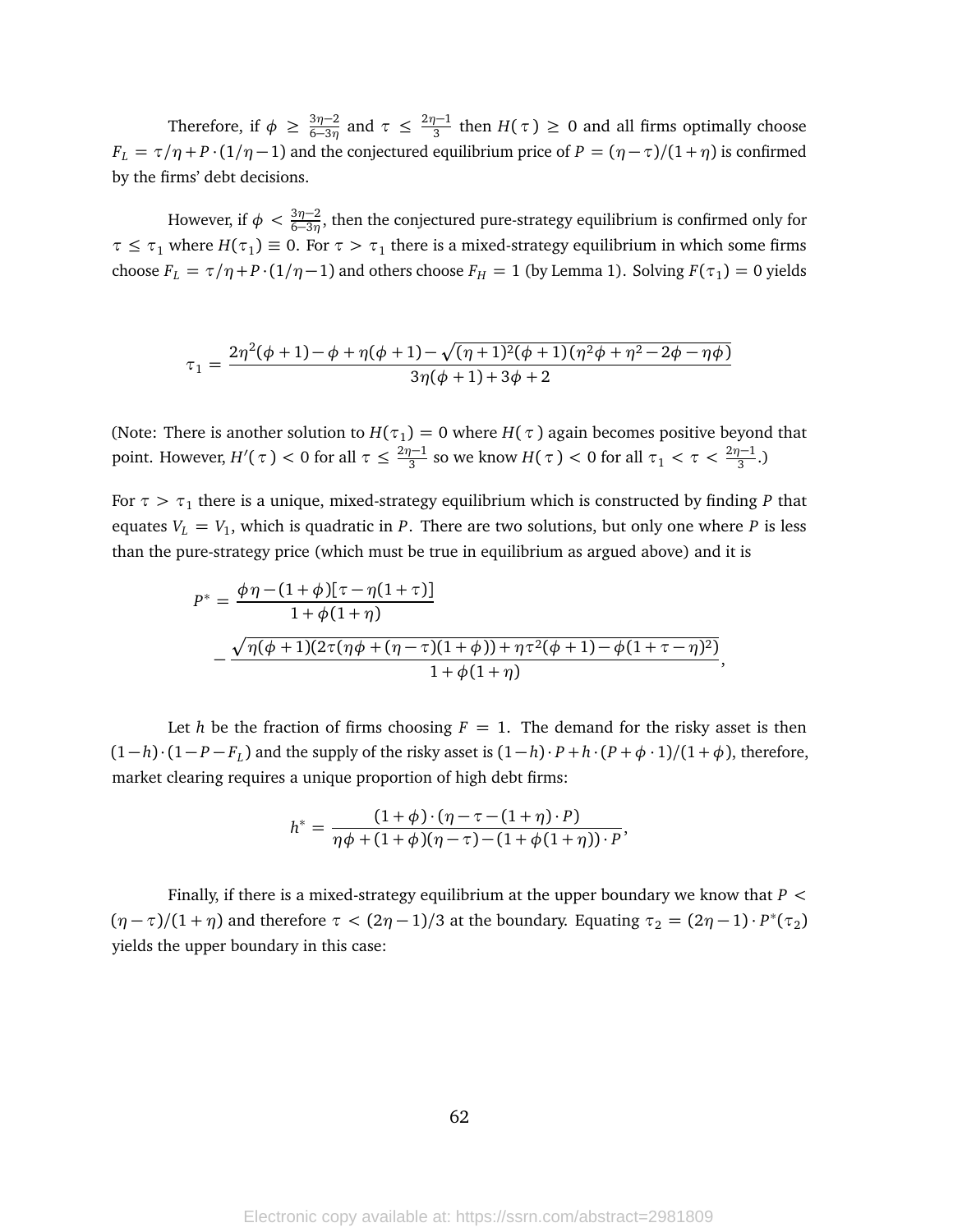$$
\tau_2 = \frac{(2\eta - 1)(2\eta + \phi + 2\eta\phi)}{2 + 3\phi} \n- \frac{\sqrt{(2\eta - 1)^2 (1 + \phi)(4\eta^2 (1 + \phi) + \eta\phi - 2(\eta + \phi))}}{2 + 3\phi}
$$

(Note: There is another root but it is greater than  $(2\eta - 1)/3$  when  $\eta \geq 1/2$  so we can ignore it.)

Case 2: 
$$
(2\eta - 1) \cdot P \leq \tau \leq \eta - P + (1 - 2P)\phi/(1 + \phi)
$$

If  $(2\eta - 1) \cdot P \le \tau \le \eta - P + (1 - 2P)\phi/(1 + \phi)$  then firms choose either  $F_L \in [P, 1 - P)$  or  $F_H \in [1-P, 1]$  where  $F_L = \frac{\tau(1+\phi)}{\eta+\phi+\eta\phi} + \frac{(1-\eta)(1+\phi)+\phi}{(\eta+\phi+\eta\phi)}$  $\frac{(-\eta)(1+\phi)+\phi}{(\eta+\phi+\eta\phi)}P$  and  $F_H = \min\{1, P + \tau \cdot (1+\phi)/\phi\}.$ 

### Pure-strategy equilibria

Again, there cannot exist a pure-strategy equilibrium with *P >* 0 in which all firms choose *F<sup>H</sup>* because the aggregate demand for the risky asset would be zero but the supply is positive  $[(P + \phi F)/(1 + \phi)]$ . Therefore, in a pure-strategy equilibrium firms choose

$$
F = \frac{\tau(1+\phi)}{\eta + \phi + \eta \phi} + \frac{(1-\eta)(1+\phi) + \phi}{(\eta + \phi + \eta \phi)}P.
$$

The demand for the liquidated asset is  $1 - P - F$  and the supply of the liquidated asset is

$$
\Lambda = \frac{P + \phi F}{1 + \phi} = \frac{P \cdot ((1 - \phi)\eta + 2\phi) + \phi \tau}{\eta + \phi + \eta \phi}.
$$

Equating supply and demand gives the unique market clearing price

$$
P^* = \frac{\eta + \phi + \eta \phi - \tau (1 + 2\phi)}{1 + \eta + 5\phi - \eta \phi}.
$$

Substituting into the expression for *F* yields

$$
F^* = \frac{1 - \eta - \eta \phi + 2\phi + \tau(2 + \phi)}{1 + \eta + 5\phi - \eta \phi}.
$$

#### Mixed-strategy equilibria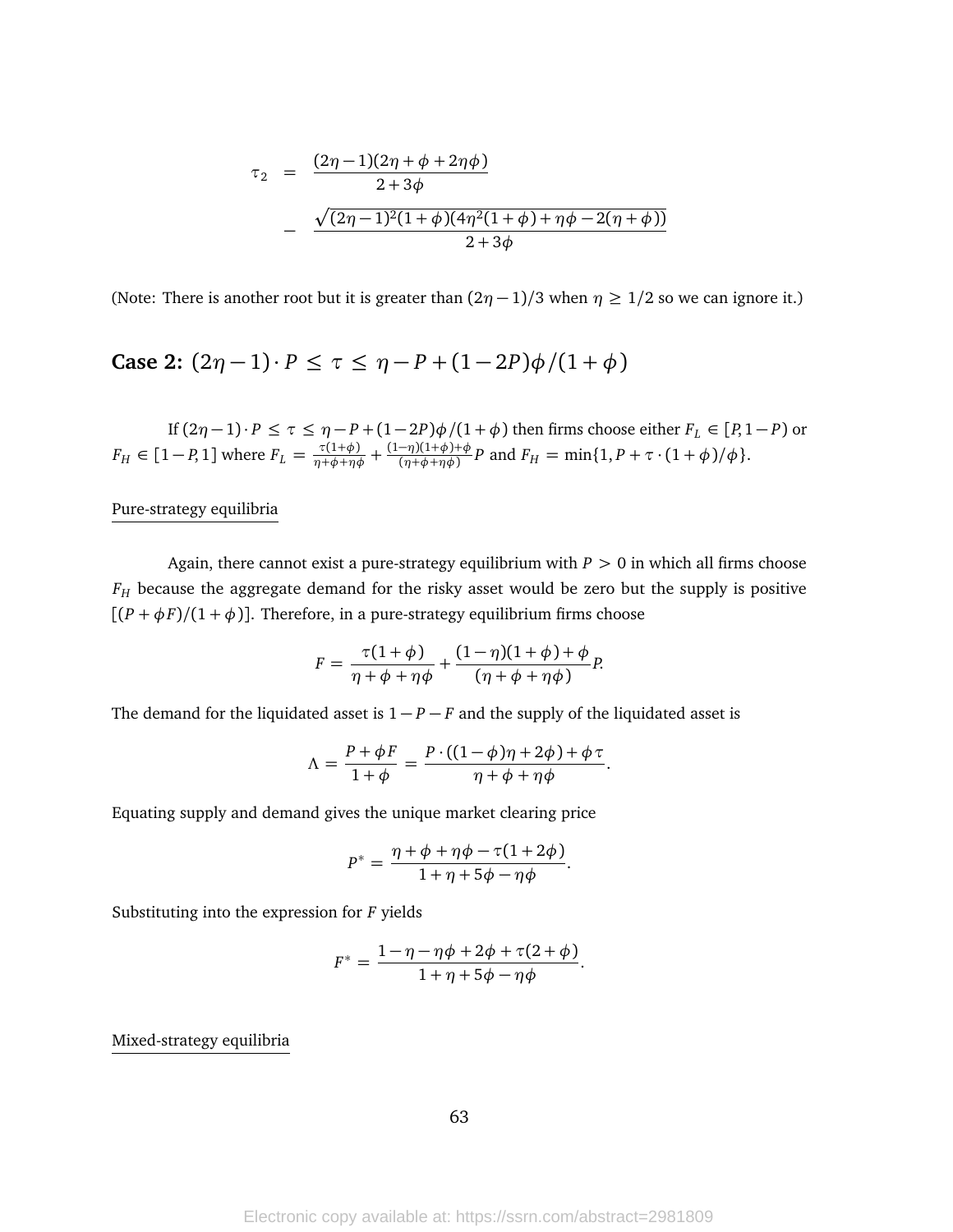As in Case 1, there is the possibility of a mixed-strategy equilibrium. Firms choosing *F<sup>L</sup>* have ex ante value

$$
V_L = \int_0^{\Lambda} P dV + \int_{\Lambda}^{F_L} [V - \phi(F_L - V)] dV + \int_{F_L}^1 V dV + \int_{P + F_L}^1 (\eta V - P) dV + \tau \cdot F_L
$$

and by substituting  $F_L = \frac{\tau(1+\phi)}{\eta+\phi+\eta\phi} + \frac{(1-\eta)(1+\phi)+\phi}{(\eta+\phi+\eta\phi)}$  $\frac{(\eta + \phi + \eta \phi)}{(\eta + \phi + \eta \phi)}$ *P* yields

<span id="page-64-0"></span>(11) 
$$
V_{L} = \left(\frac{1+\eta+6\phi-3\eta\phi}{2(\eta+\phi+\eta\phi)}\right)P^{2} - \left(1-\frac{\tau(1-\eta+2\phi-\eta\phi)}{\eta+\phi+\eta\phi}\right)P + \left(1+\frac{\eta(\eta-1)+\phi(\eta^{2}-1)+\tau^{2}(1+\phi)}{2(\eta+\phi+\eta\phi)}\right).
$$

Firms choosing *F<sup>H</sup>* have ex ante value

<span id="page-64-1"></span>
$$
V_H = \int_0^{\Lambda} P dV + \int_{\Lambda}^{F_H} [V - \phi \cdot (F_H - V)] dV + \int_{F_H}^1 V dV + \tau \cdot F_H.
$$

If  $F_H = P + \tau \cdot (1 + \phi) / \phi$  then ex ante value is

(12) 
$$
V_H = 0.5 \cdot (P + \tau)^2 + 0.5 \cdot \tau^2 / \phi + 0.5
$$

but if  $F_H = 1$  then ex ante value is

<span id="page-64-2"></span>(13) 
$$
V_1 = 0.5 \cdot (P + \phi)^2 / (1 + \phi) + 0.5 \cdot (1 - \phi) + \tau.
$$

The next result shows that in a mixed-strategy equilibrium the high type always chooses  $F_H = 1$ .

**Lemma 2:** In a mixed-strategy equilibrium the high type chooses  $F_H = 1$ .

**Proof:** Proof by contradiction. Suppose  $F_H^* = P + \tau \cdot (1 + \phi)/\phi < 1$ . Since we assume  $P > 0$ , this implies  $τ < φ/(1 + φ)$ . We have:

$$
G(P) \equiv V_L(P) - V_H(P)
$$
  
=  $\left(\frac{1 + (5 - 4\eta)\phi}{2(\eta + \phi + \eta\phi)}\right) P^2 - \left(1 - \frac{\tau(1 + \phi)(1 - 2\eta)}{\eta + \phi + \eta\phi}\right) P + \left(\frac{\eta}{2} - \frac{\eta\tau^2(1 + \phi)^2}{2\phi(\eta + \phi + \eta\phi)}\right)$ 

64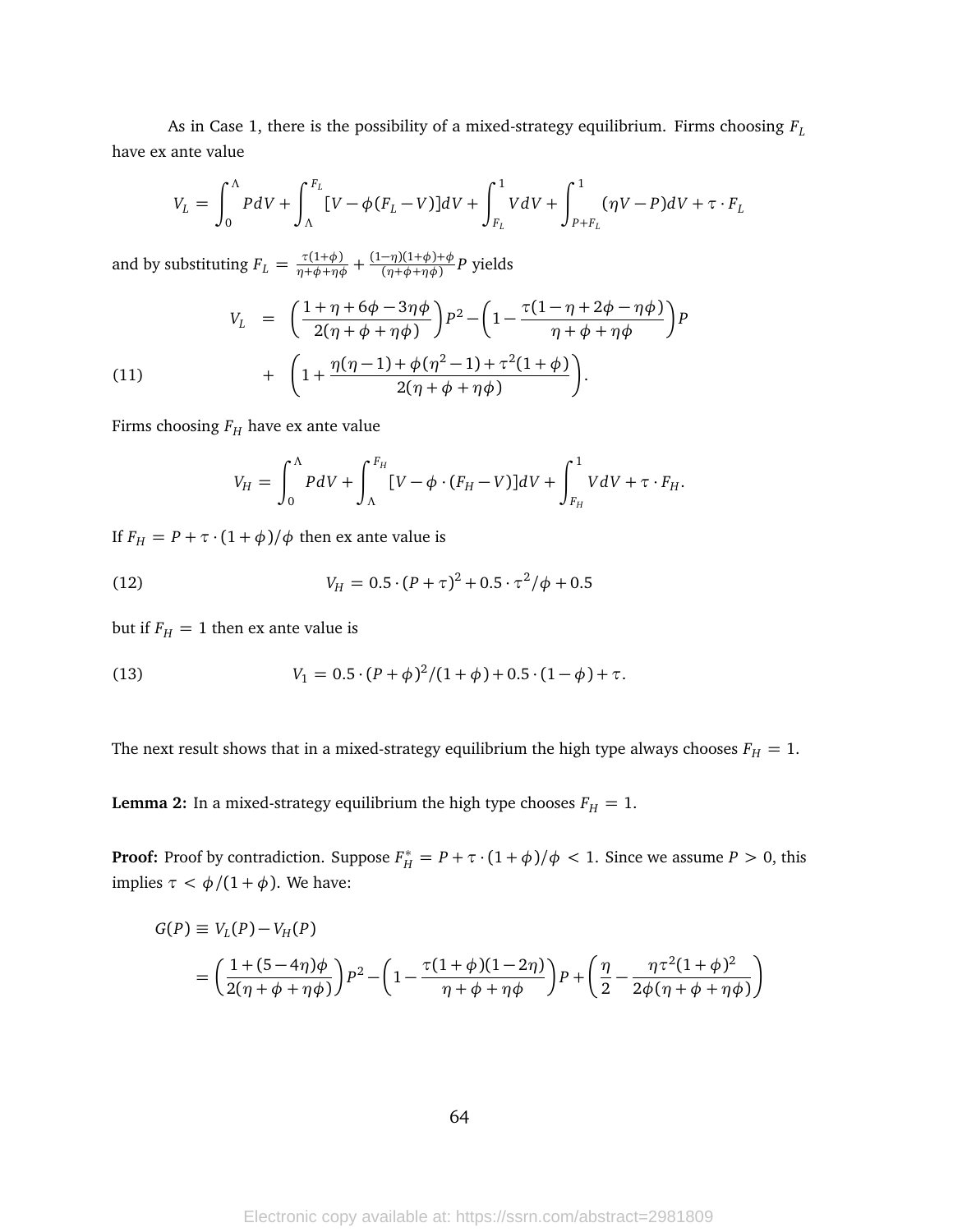Therefore,

$$
G'(P) = \left(\frac{1+(5-4\eta)\phi}{\eta+\phi+\eta\phi}\right)P - \left(1-\frac{\tau(1+\phi)(1-2\eta)}{\eta+\phi+\eta\phi}\right)
$$
  
\$\leq\$ 
$$
\left(\frac{1+(5-4\eta)\phi}{\eta+\phi+\eta\phi}\right)\left(\frac{\eta(1+\phi)+\phi-\tau(1+2\phi)}{(5-\eta)\phi+1+\eta}\right) - \left(1-\frac{\tau(1+\phi)(1-2\eta)}{\eta+\phi+\eta\phi}\right)
$$
  
\$\leq\$ 0

where the first inequality follows from the fact that in a mixed-strategy equilibrium the equilibrium price is less than the pure-strategy equilibrium price (i.e.,  $P \leq \frac{\eta + \phi + \eta \phi - \tau(1+2\phi)}{1+\eta+5\phi-\eta \phi}$ ) and the second inequality holds for all  $\eta \geq 1/2$ . Therefore,

$$
G(P) \geq G\left(\frac{\eta + \phi + \eta \phi - \tau(1 + 2\phi)}{1 + \eta + 5\phi - \eta \phi}\right)
$$
  
> 0 \quad \forall \tau < \phi/(1 + \phi).

where the last inequality is easily verified numerically. But this contradicts the optimality of *F* ∗ *H* .

By Lemma 2, we must only compare *V<sup>L</sup>* to *V*<sup>1</sup> to find a mixed-strategy equilibrium. We have

<span id="page-65-0"></span>(14)  
\n
$$
V_L - V_1 = \frac{(\phi(\phi + 1)(2 - 3\eta) + (2\phi + 1)^2)}{2(\phi + 1)(\eta\phi + \eta + \phi)} p^2
$$
\n
$$
- \frac{((2\phi + 1)(\eta + \phi + \eta\phi - \tau(1 + \phi)) + \eta(\phi + 1)^2 \tau)}{(\phi + 1)(\eta\phi + \eta + \phi)} p^2
$$
\n
$$
+ \frac{((\eta - \tau)(1 + \phi) + \phi)^2}{2(\phi + 1)(\eta\phi + \eta + \phi)}
$$

Conjecture the existence of a pure-strategy equilibrium in which case  $P^* = \frac{\eta + \phi + \eta \phi - \tau(1+2\phi)}{1+\eta+5\phi-\eta\phi}$ . Substituting  $P^*$  into our expressions for  $V_L$  and  $V_1$  implies:

<span id="page-65-1"></span>
$$
H(\tau) = \frac{2 + 14\phi + 20\phi^2 + 9\phi^3 + 3\eta(1 - \phi)(1 + \phi)^2}{2(1 + \phi)(1 + \eta + 5\phi - \eta\phi)^2} \tau^2
$$
  

$$
- \frac{2\eta^2(1 - \phi^2) + \phi(2 + 12\phi + 7\phi^2) + \eta(1 + 9\phi + \phi^2 - 5\phi^3)}{(1 + \phi)(1 + \eta + 5\phi - \eta\phi)^2} \tau
$$
  
(15) 
$$
+ \frac{\eta^3(\phi - 1)^2(1 + \phi) + \phi^2(2 + 11\phi) + 2\eta\phi(1 + 8\phi + \phi^2) - 4\eta^2\phi(-1 + 2\phi + 2\phi^2)}{2(1 + \phi)(1 + \eta + 5\phi - \eta\phi)^2}
$$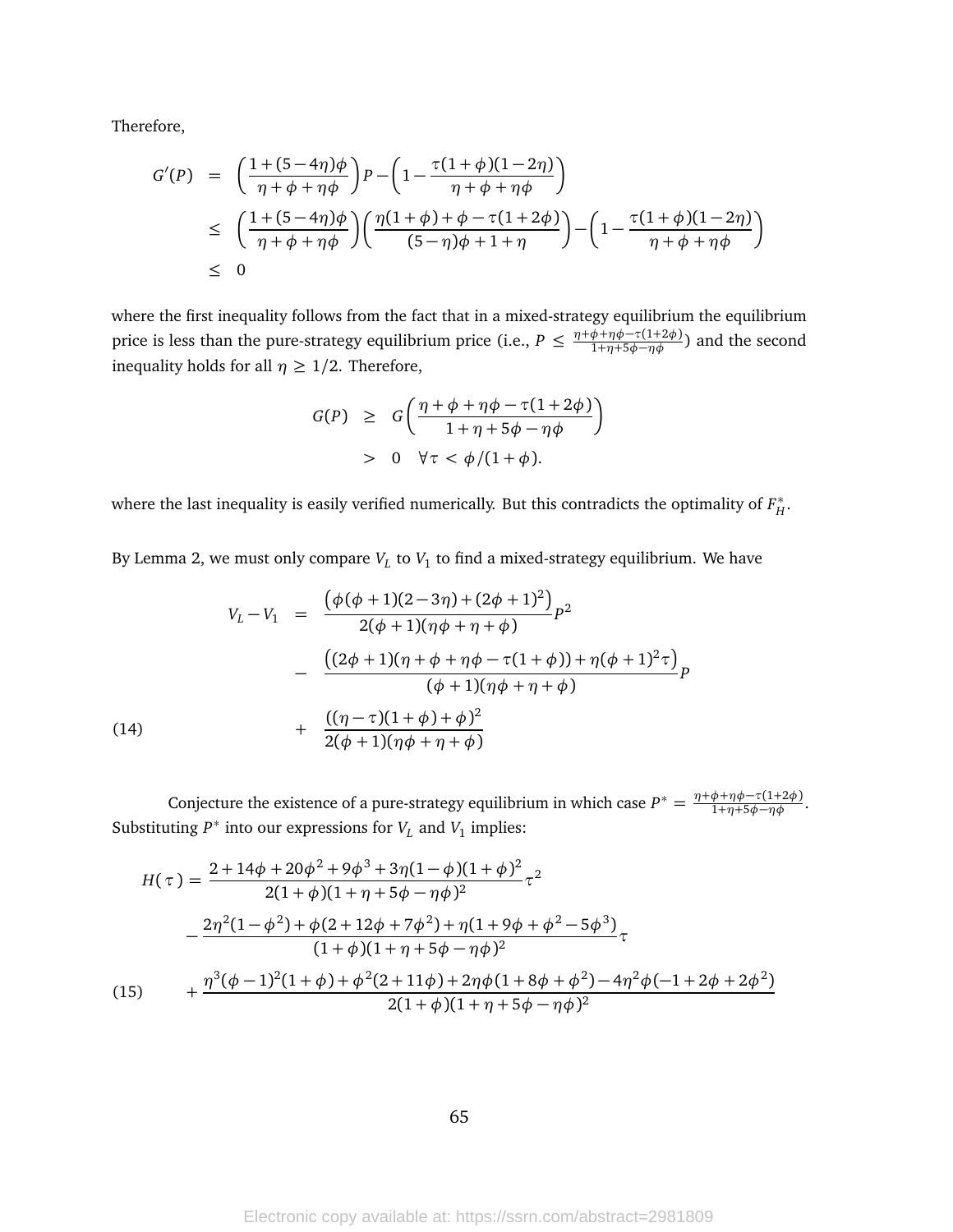We have two possibilities to consider. First, suppose there is a pure-strategy equilibrium at the upper boundary of Case 1,  $\tau = (2\eta - 1) \cdot P$ . In this case, we know that  $P = (\eta - \tau)/(\eta + 1)$ which implies  $\tau = (2\eta - 1)/3$ . We also know that  $\phi \ge \frac{3\eta - 2}{6 - 3\eta}$ 6−3*η* . Therefore, at the transition to this case we have  $H\left(\frac{2n-1}{3}\right)$  $\left(\frac{3n-1}{3}\right) = \frac{2-3\eta+\phi(6-3\eta)}{18(1+\phi)} \ge 0$  for  $\phi \ge \frac{3\eta-2}{6-3\eta}$  $rac{3\eta-2}{6-3\eta}$ . Furthermore,

$$
H'\left(\frac{2\eta-1}{3}\right) = -\frac{2+(10-6\eta)\phi+6(1-\eta)\phi^2}{3(1+\eta(1-\phi)+5\phi)(1+\phi)} < 0,
$$

and

$$
H''(\tau) = \frac{2 + 14\phi + 20\phi^2 + 9\phi^3 + 3\eta(1 - \phi)(1 + \phi)^2}{(1 + \phi)(1 + \eta + 5\phi - \eta\phi)^2} > 0.
$$

We see then that  $H(\tau)$  is an upward facing parabola in  $\tau$ . At the lower boundary of Case 2, where  $\tau = \frac{2\eta - 1}{3}$  $\frac{f-1}{3}$ , *H*( $\tau$ ) is positive but decreasing.

Solving  $H(\tau) = 0$  yields two solutions:

$$
\tau_3, \tau_4 = \frac{2\eta^2(1-\phi^2) + \eta(1+9\phi+\phi^2-5\phi^3) + 2\phi + 12\phi^2 + 7\phi^3}{2+14\phi+20\phi^2+9\phi^3+3\eta(1-\phi)(1+\phi)^2}
$$
  

$$
\pm \frac{\sqrt{(1+\phi)(1+\eta+5\phi-\eta\phi)^2(\eta^2(1+\phi)(1+3\phi^2)-3\eta\phi^2(2+\phi)-2\phi^3)}}{2+14\phi+20\phi^2+9\phi^3+3\eta(1-\phi)(1+\phi)^2}
$$

If  $η^2(1+φ)(1+3φ^2)-3ηφ^2(2+φ)-2φ^3< 0,$  the roots of the solution of  $H(τ) = 0$  are complex so  $H(\tau) > 0$  for all  $\tau$ . Therefore, for  $\frac{2\eta-1}{3} < \tau \le 1$ , there is a pure-strategy equilibrium where all firms choose  $F^* = \frac{1+2\phi+\tau+(\tau-\eta)(1+\phi)}{1+\eta+5\phi-\eta\phi}$  and  $P^* = \frac{\eta+\phi+\eta\phi-\tau(1+2\phi)}{1+\eta+5\phi-\eta\phi}$ . However, our free disposal assumption implies  $P^* \geq 0$  which requires  $\tau \leq \frac{\eta + \phi + \eta \phi}{1 + 2\phi}$  $\frac{\mu_{\phi}+\mu_{\phi}}{1+2\phi}$ . We thus consider pure-strategy equilibrium in the range  $\frac{2\eta-1}{3} < \tau \leq \frac{\eta+\phi+\eta\phi}{1+2\phi}$ 1+2*φ* .

If  $η^2(1+φ)(1+3φ^2)-3ηφ^2(2+φ)-2φ^3 ≥ 0$ , then  $τ_3$  and  $τ_4$  are real. Therefore, for  $\tau_3 < \tau \leq \tau_4$ , we have  $H(\tau) < 0$  and a mixed-strategy equilibrium where  $P^*$  equates  $V_L = V_1$ . There are two solutions, but only one where *P* is less than the pure-strategy price (which must be true in equilibrium as argued above) and it is

$$
P^* = \frac{\phi(1+2\phi(1-\tau)-3\tau)+\eta(1+\phi)(1+\tau+\phi(2+\tau))-\tau}{1+\phi(6-3\eta)(1+\phi)}
$$
  

$$
-\frac{\sqrt{(1+\phi)(\eta+\phi+\eta\phi)\left(\frac{3\eta^2\phi(1+\phi)-2(\phi(\tau-1)+\tau)^2}{\eta(\phi(\tau-1)+\tau)(2+\phi(\tau-1)+\tau))}\right)}}{1+\phi(6-3\eta)(1+\phi)}
$$

.

66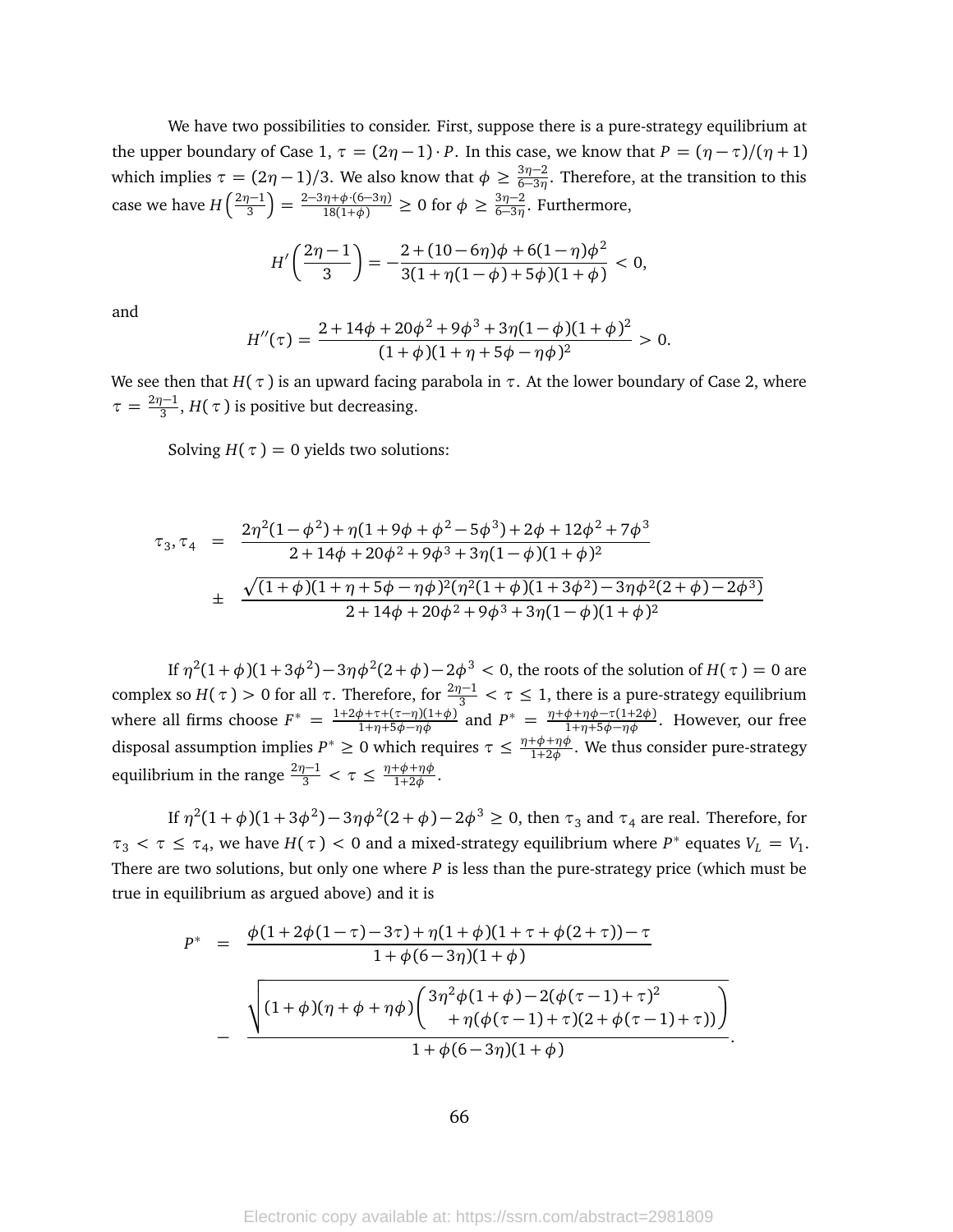The fraction *h* of firms choosing  $F = 1$  supporting the price *P* is found by equating demand for the risky asset  $(1-h)\cdot(1-P-F_L)$  with supply  $(1-h)\cdot(P+\phi F_L)/(1+\phi)+h\cdot(P+\phi\cdot 1)/(1+\phi)$ where  $F_L = \frac{\tau(1+\phi)}{\eta+\phi+\eta\phi} + \frac{(1-\eta)(1+\phi)+\phi}{(\eta+\phi+\eta\phi)}$ (*η*+*φ*+*ηφ*) *P*. Therefore, we have the unique proportion to clear the market:

$$
h^* = \frac{(1+\phi)\cdot(\eta+\phi+\eta\phi-\tau(1+2\phi)-P(1+5\phi+\eta-\eta\phi))}{(1+2\phi)(\eta+\phi+\eta\phi-\tau-\phi\tau)-P(1+5\phi(1+\phi)-\eta\phi(1+\phi))}.
$$

It has been verified numerically that  $\tau_4 \leq 1$  and  $P^*(\tau_4) > 0$ . This means that for  $\tau > \tau_4$ , there will be a range of pure-strategy equilibria with positive prices. Therefore, for  $\frac{2\eta-1}{3} < \tau \leq \tau_3$ and  $\tau_4 < \tau \leq \frac{\eta + \phi + \eta \phi}{1 + 2\phi}$  we have a pure-strategy equilibrium where  $F^* = \frac{1 + 2\phi + \tau + (\tau - \eta)(1 + \phi)}{1 + \eta + 5\phi - \eta \phi}$  and *P*<sup>\*</sup> =  $\frac{\eta + φ + η φ - τ(1+2φ)}{1+n+5φ - ηφ}$ 1+*η*+5*φ*−*ηφ*

Second, suppose there is a mixed-strategy equilibrium at the upper boundary of Case 1, i.e.  $\tau_2 = (2\eta - 1) \cdot P^*(\tau_2)$ . Then we know that  $\phi < \frac{3\eta - 2}{6 - 3\eta}$ . It can be verified that  $H(\tau_2) < 0$ , and, following the arguments above,  $\{\tau_3, \tau_4\}$  are the same as described above. However, it can be verified that  $\tau_3 < \tau_2$  if  $\phi < \frac{3\eta-2}{6-3\eta}$ , thus there is a mixed-strategy equilibrium for all  $\tau_2 < \tau \leq \tau_4$ . 6−3*η* In the mixed-strategy equilibrium,  $F_L = \frac{\tau(1+\phi)}{\eta+\phi+\eta\phi} + \frac{(1-\eta)(1+\phi)+\phi}{(\eta+\phi+\eta\phi)}$ (*η*+*φ*+*ηφ*) *P* ∗ and {*P* ∗ , *h* ∗ } are characterized above. It is still the case that  $\tau_4 \leq 1$  and  $P^*(\tau_4) > 0$ . Therefore, for  $\tau_4 < \tau \leq \frac{\eta + \phi + \eta \phi}{1 + 2\phi}$  we have a \*( $\tau$ ) > 0. Therefore for  $\tau$   $\lt \tau \lt \frac{\eta+\phi+\eta\phi}{\eta}$ pure-strategy equilibrium where  $F^* = \frac{1+2\phi+\tau+(\tau-\eta)(1+\phi)}{1+\eta+5\phi-\eta\phi}$  and  $P^* = \frac{\eta+\phi+\eta\phi-\tau(1+2\phi)}{1+\eta+5\phi-\eta\phi}$ 1+*η*+5*φ*−*ηφ*

We must also check that all these equilibria fall under Case 2, which requires  $\tau \leq \eta - P +$  $(1-2P)\phi/(1+\phi)$ . We know that  $P^* \leq \frac{\eta+\phi+\eta\phi-\tau(1+2\phi)}{1+\eta+5\phi-\eta\phi}$ , the pure-strategy equilibrium price, for all equilibria. Therefore, it is sufficient to show that:

$$
\tau \leq \eta - \frac{\eta+\phi+\eta\phi-\tau(1+2\phi)}{1+\eta+5\phi-\eta\phi} + \left(1 - \frac{2(\eta+\phi+\eta\phi-\tau(1+2\phi))}{1+\eta+5\phi-\eta\phi}\right)\frac{\phi}{1+\phi}
$$

which is true if and only if

$$
\tau \leq \frac{\eta + 2\phi - \eta\phi}{1 - \phi}.
$$

However, this is satisfied for all  $\tau \leq \frac{\eta + \phi + \eta \phi}{1 + 2\phi}$  $\frac{f^{\psi + \eta \psi}}{1 + 2\phi}$ . Therefore, the equilibria described above all fall within Case 2.

Case 3: 
$$
\eta - P + (1 - 2P)\phi/(1 + \phi) < \tau \leq 1
$$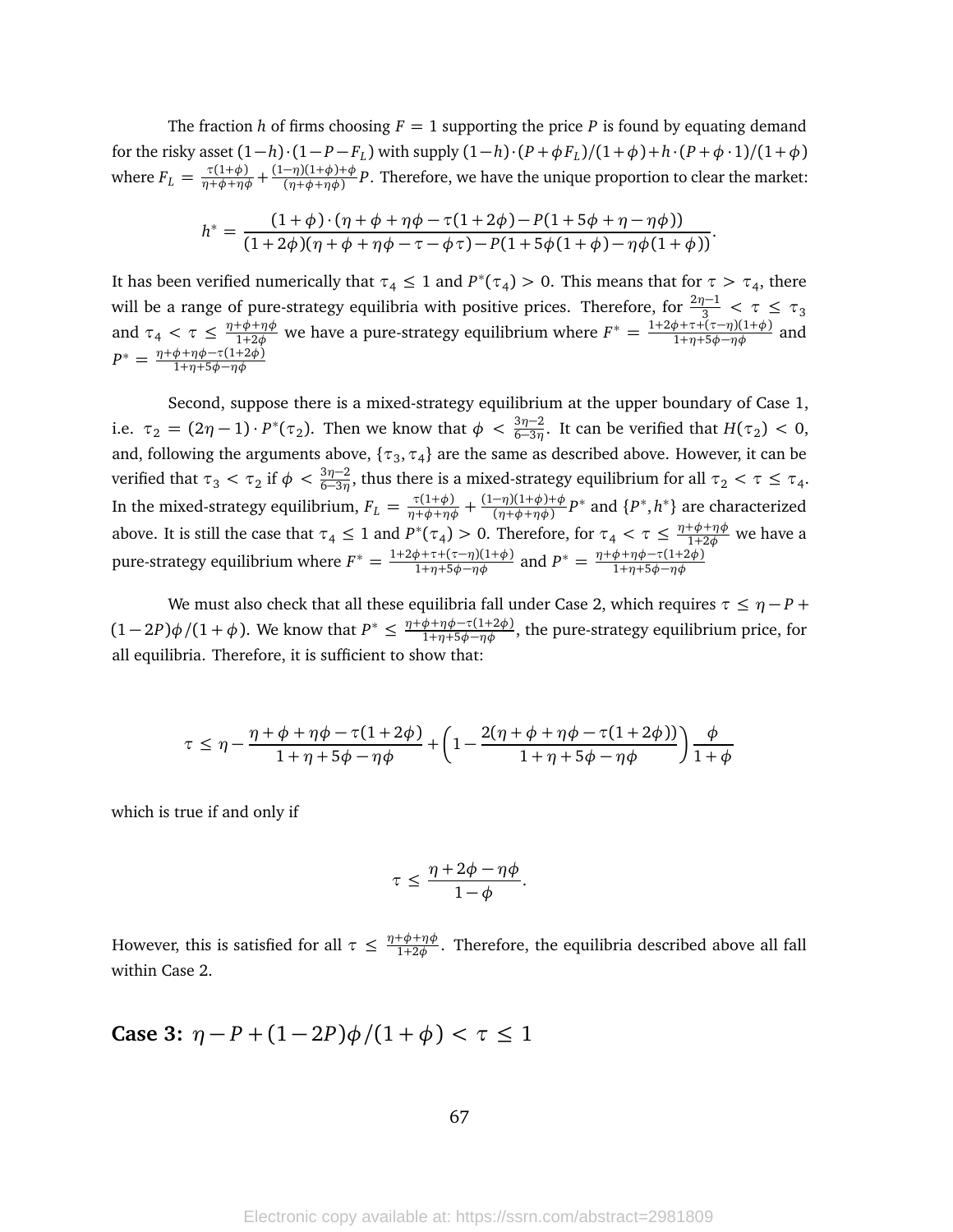If  $\eta - P + (1 - 2P)\phi/(1 + \phi) < \tau \leq 1$  then all firms choose  $F > 1 - P$  which implies that the aggregate demand for the liquidated asset is zero. But, since supply is positive when the price is positive, this case is incompatible with an equilibrium *P* <sup>∗</sup> *>* 0.

# Equilibrium with  $P^* = 0$

We assume free disposal therefore we know  $P^* \geq 0$ . We now consider the possibility that  $P^* = 0$  which can occur in our model because we assume limited liability (i.e., the continuation value of a firm in distress is bounded below by zero). If  $P = 0$  the four regions for the marginal cost of debt collapse into one:

 $\triangleright$  For  $F \in [0, 1]$  the marginal cost of debt is  $\eta \cdot F + F \cdot \phi / (1 + \phi)$ 

Consequently, if  $P = 0$  there can only exist a pure-strategy equilibrium in which all firms choose  $F^* = \min\left\{1, \frac{\tau(1+\phi)}{\eta(1+\phi)+\phi}\right\}$ }. Therefore, the aggregate demand for the asset is  $1-P^*-F^* = 1-F^* \ge 0$ . The aggregate supply of the asset, however, is indeterminate. In particular, because of limited liability the firm will be indifferent between liquidation at  $P^* = 0$  and continuation for all  $V_i \in \left[0, \frac{\phi F^*}{1+\phi}\right]$ 1+*φ* . Therefore, the price  $P^* = 0$  can be supported in equilibrium if  $1 - F^* \leq \frac{\phi F^*}{1 + \phi}$  $\frac{\phi F^*}{1+\phi}$  or  $\tau \geq \frac{\eta(1+\phi)+\phi}{1+2\phi}$  $\frac{1+\varphi+\varphi}{1+2\varphi}$ .

# Proof when  $\eta$  < 1/2

We now consider the case  $\eta$  < 1/2. For now, assume  $P > 0$ . We will consider the possibility that  $P = 0$  at the end of the proof. If  $P > 0$  the marginal cost of debt now falls into four regions:

- 1. For  $F \in [0, P]$  the marginal cost of debt is 0
- 2. For  $F \in [P, P \cdot (1/\eta 1)]$  the marginal cost of debt is  $(F P)\phi/(1 + \phi)$
- 3. For  $F \in [P \cdot (1/\eta 1), 1 P]$  the marginal cost of debt is  $\eta F P(1 \eta) + (F P)\phi/(1 + \phi)$
- 4. For  $F \in [1 P, 1]$  the marginal cost of debt is  $(F P)\phi/(1 + \phi)$

We must consider three cases: (i)  $0 \le \tau < (P/\eta - 2P)\phi/(1+\phi)$ , (ii)  $(P/\eta - 2P)\phi/(1+\phi) \le \tau \le$  $\eta - P + (1 - 2P)\phi/(1 + \phi)$ , and (iii)  $\eta - P + (1 - 2P)\phi/(1 + \phi < \tau \le 1$ .

**Case 1:** 0 ≤ τ <  $(P/\eta - 2P)$  $\phi$  /(1 +  $\phi$ )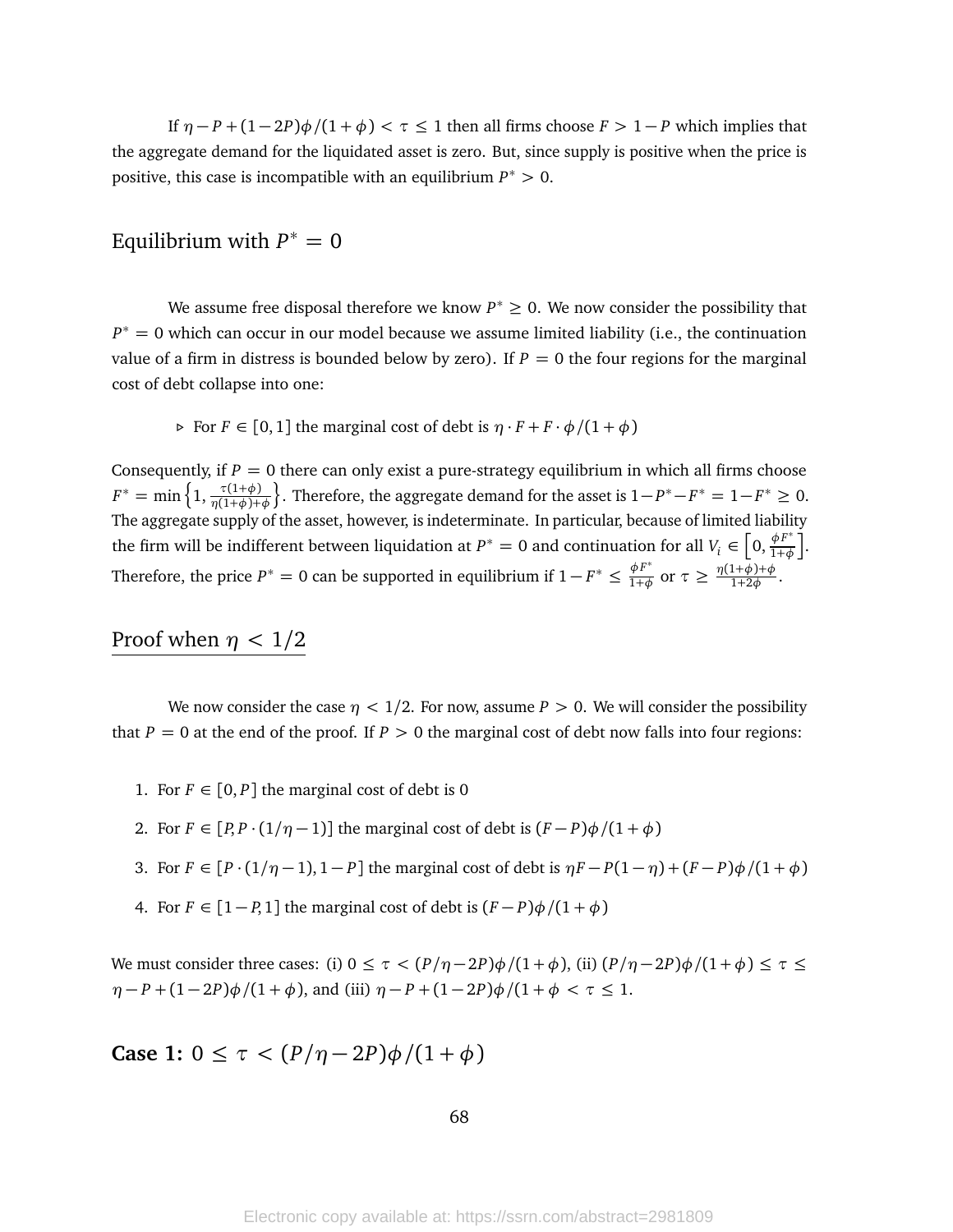If  $0 \le \tau < (P/\eta - 2P)\phi/(1+\phi)$  then  $F \in [P, P(1/\eta - 1)]$  and all firms equate the marginal cost of debt in this region to the marginal benefit which implies

$$
F(P) = P + \frac{\tau(1+\phi)}{\phi}.
$$

In this region, all firms for whom the asset is positive NPV ( $\eta V \ge P$ ) will be able to obtain financing to purchase the asset. The demand for the liquidated asset is then 1 − *P/η* and the supply of the liquidated asset is  $(P + \phi F)/(1 + \phi) = P + \tau$ . Equating supply and demand gives the equilibrium price

$$
P^* = \frac{\eta(1-\tau)}{1+\eta}
$$

and, therefore,

$$
F^* = \frac{\tau(1+\eta+\phi)+\phi\eta}{\phi(1+\eta)}.
$$

To determine the values of  $\tau$  included in this case, substitute  $P^*$  into the expression

$$
\tau < (P/\eta - 2P)\phi/(1+\phi) \Rightarrow \tau \le \frac{\phi(1-2\eta)}{(1+\eta)(1+\phi) + \phi(1-2\eta)} \equiv \tau_0.
$$
\n2. (R/\eta, 2P) + ((1 + \phi) \le \tau \le \eta, P + ((1 + 2P) + ((1 + \phi) \le \tau \le \eta))

**Case 2:**  $(P/\eta - 2P)φ/(1 + φ) ≤ τ ≤ η - P + (1 - 2P)φ/(1 + φ)$ 

If  $\left(\frac{P}{\eta} - 2P\right)\phi/(1 + \phi) \leq \tau \leq \eta - P + (1 - 2P)\phi/(1 + \phi)$  then firms choose either  $F_L \in [P(1/\eta - 1), 1 - P)$  or  $F_H \in [1 - P, 1]$  where  $F_L = \frac{\tau(1+\phi)}{\eta + \phi + \eta \phi} + \frac{(1-\eta)(1+\phi) + \phi}{(\eta + \phi + \eta \phi)}$  $\frac{(\eta)(1+\varphi)+\varphi}{(\eta+\varphi+\eta\varphi)}P$  and  $F_H =$ min{1,  $P + \tau \cdot (1 + \phi)/\phi$  }.

#### Pure-strategy equilibria

There cannot exist a pure-strategy equilibrium with  $P > 0$  in which all firms choose *F<sup>H</sup>* because the aggregate demand for the risky asset would be zero but the supply is positive  $[(P + \phi F)/(1 + \phi)]$ . Therefore, in a pure-strategy equilibrium, firms choose

$$
F = \frac{\tau(1+\phi)}{\eta(1+\phi)+\phi} + \frac{(1-\eta)(1+\phi)+\phi}{\eta(1+\phi)+\phi}P.
$$

The demand for the liquidated asset is  $1 - P - F$  and the supply of the liquidated asset is

$$
\Lambda = \frac{P + \phi F}{1 + \phi} = \frac{P \cdot [(1 - \phi)\eta + 2\phi] + \phi \tau}{\eta(1 + \phi) + \phi}.
$$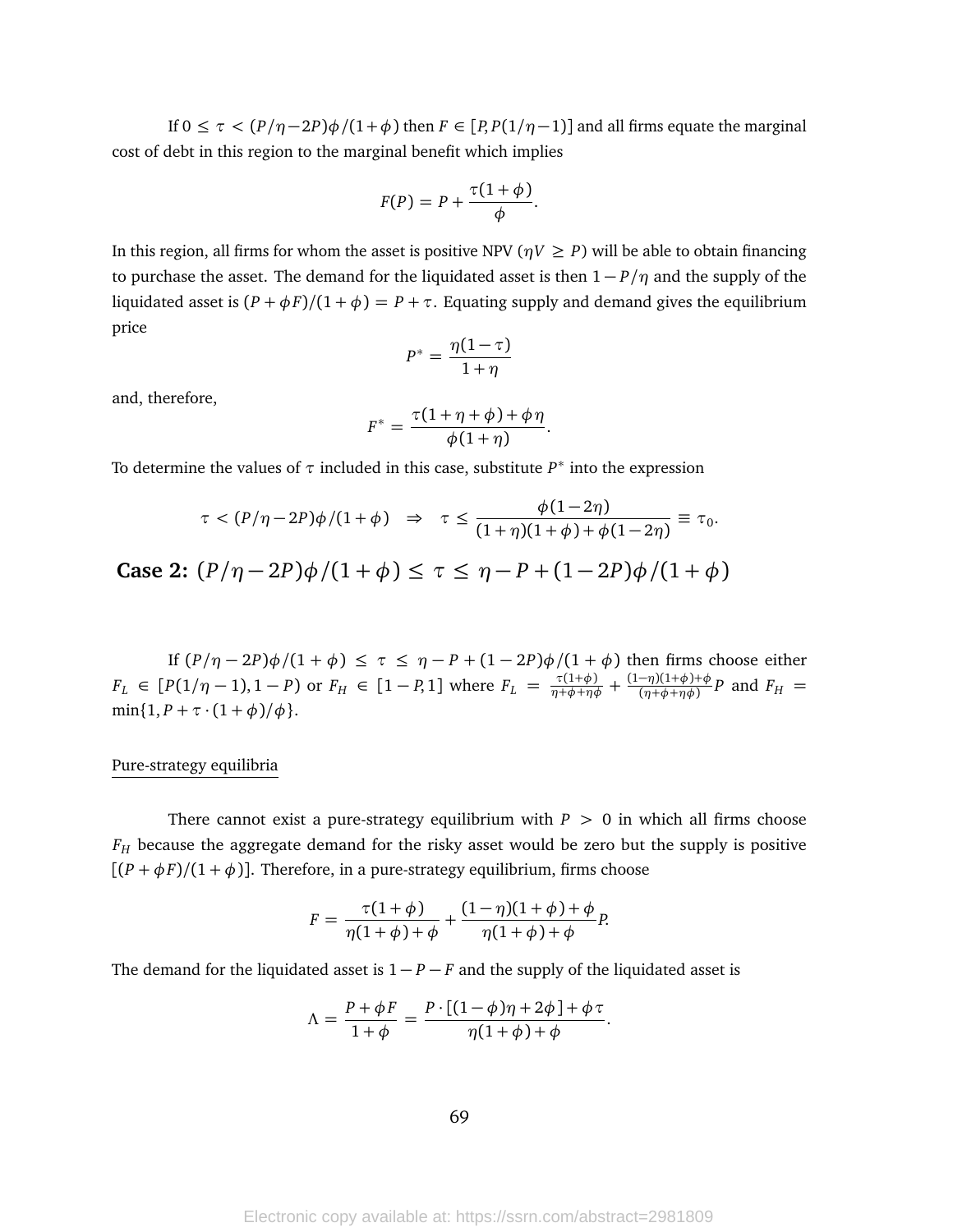Equating supply and demand gives the equilibrium price

$$
P^* = \frac{\eta + \phi + \eta \phi - \tau (1 + 2\phi)}{1 + \eta + 5\phi - \eta \phi}.
$$

Substituting into the expression for *F* yields

$$
F^* = \frac{1 + 2\phi + \tau + (\tau - \eta)(1 + \phi)}{1 + \eta + 5\phi - \eta\phi}.
$$

#### Mixed-strategy equilibria

Again, there is the possibility of a mixed-strategy equilibrium. The proof here follows closely the proof in Case 2 when  $\eta \geq 1/2$ . Firms choosing  $F_L = \frac{\tau(1+\phi)}{\eta+\phi+\eta\phi} + \frac{(1-\eta)(1+\phi)+\phi}{(\eta+\phi+\eta\phi)}$  $\frac{(\eta + \phi + \eta \phi)}{(\eta + \phi + \eta \phi)}$  *P* have ex ante value  $V_L$  as described in equation [\(11\)](#page-64-0), firms choosing  $F_H = P + \tau \cdot (1 + \phi)/\phi$  have ex ante value *V<sub>H</sub>* as described in equation [\(12\)](#page-64-1), and firms choosing  $F_H = 1$  have ex ante value *V*<sub>1</sub> as described in equation [\(13\)](#page-64-2).

It is straightforward to show that Lemma 2 applies in the case  $\eta$  < 1/2 when  $\tau_0 \leq \tau$  <  $\phi/(1 + \phi)$ . Therefore, in a mixed-strategy equilibrium the high type always chooses  $F_H = 1$ . Therefore, we must only compare  $V_L$  to  $V_1$  to find a mixed-strategy equilibrium. We also have  $V_L - V_1$ as described in equation [\(14\)](#page-65-0) and  $H(\tau)$  as described in equation [\(15\)](#page-65-1).

We know there is a pure-strategy equilibrium at the upper boundary of case 1,  $\tau = \tau_0$ . Therefore, at the transition to this region we have  $H(\tau_0) \geq 0$ . Furthermore, it can be shown numerically that for all  $\phi \in [0,1]$  and all  $\eta \in [0,1/2]$  that

$$
H'(\tau_0)<0,
$$

and

$$
H''(\tau) = \frac{2 + 14\phi + 20\phi^2 + 9\phi^3 + 3\eta(1 - \phi)(1 + \phi)^2}{(1 + \phi)(1 + \eta + 5\phi - \eta\phi)^2} > 0.
$$

We see then that  $H(\tau)$  is an upward facing parabola in  $\tau$ . At the lower boundary of Case 2, where  $\tau = \tau_0$ , *H*( $\tau_0$ ) is positive but decreasing.

Solving  $H(\tau) = 0$  yields  $\tau_3$ ,  $\tau_4$  as before and the remainder of the proof is identical to Case 2 when  $\eta \geq 1/2$ .

Case 3: 
$$
\eta - P + (1 - 2P)\phi/(1 + \phi) < \tau \leq 1
$$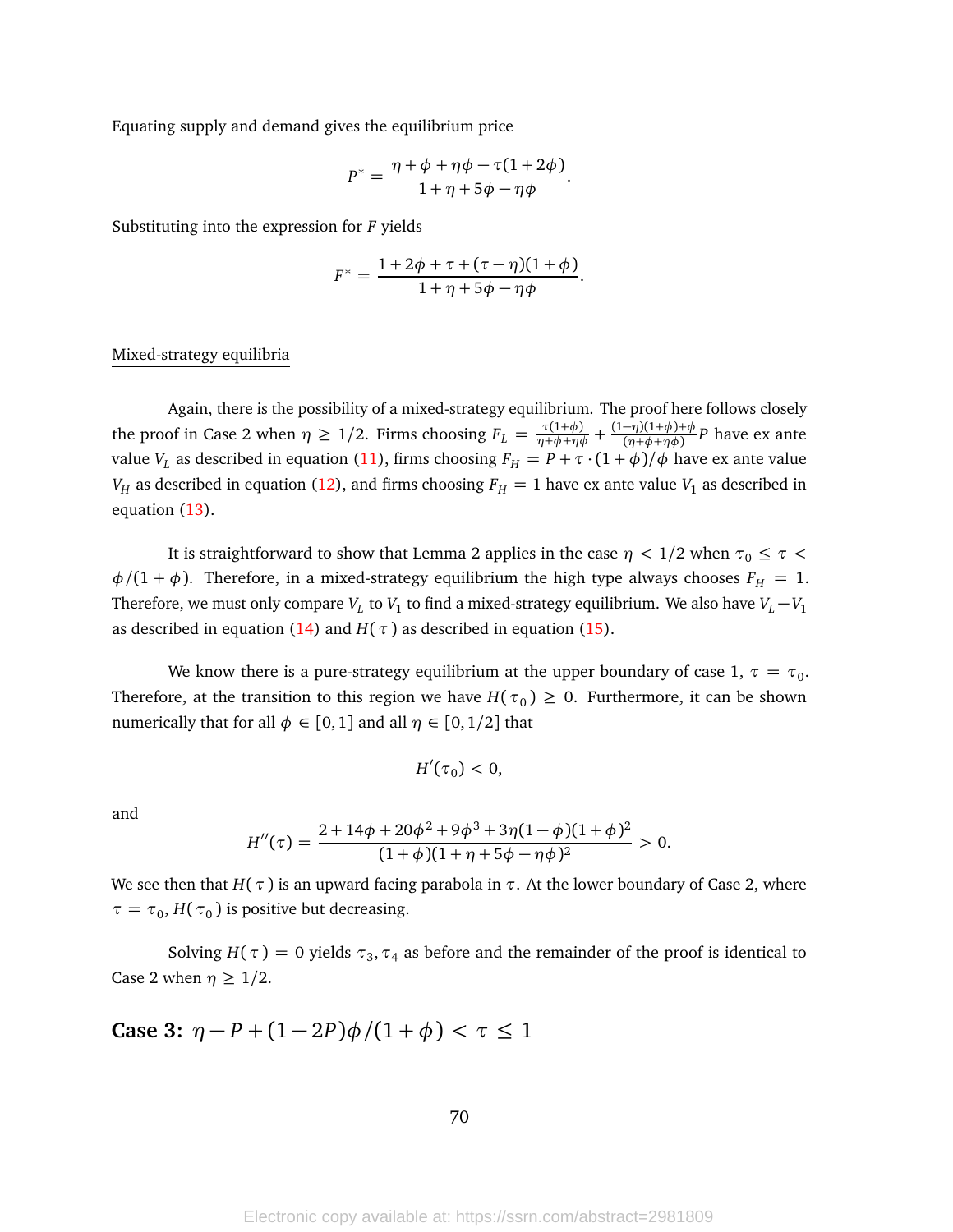If  $\eta - P + (1 - 2P)\phi/(1 + \phi) < \tau \leq 1$  then all firms choose  $F > 1 - P$  which implies that the aggregate demand for the liquidated asset is zero. But, since supply is positive when the price is positive, this case is incompatible with an equilibrium *P* <sup>∗</sup> *>* 0.

# Equilibrium with  $P^* = 0$

Finally, as before, if  $P = 0$  the four regions for the marginal cost of debt collapse into one:

 $\triangleright$  For  $F \in [0, 1]$  the marginal cost of debt is  $\eta \cdot F + F \cdot \phi / (1 + \phi)$ 

Consequently, if  $P = 0$  there can only exist a pure-strategy equilibrium in which all firms choose  $F^* = \min\left\{1, \frac{\tau(1+\phi)}{\eta(1+\phi)+\phi}\right\}$  $\}$ . Following the argument in the proof when  $\eta \geq 1/2$ , the price  $P^* = 0$  can be supported in equilibrium if  $\tau \geq \frac{\eta(1+\phi)+\phi}{1+2\phi}$  $\frac{1+\varphi+\varphi}{1+2\phi}$ .

### Uniqueness

We've established above that the equilibrium debt choices, prices, and high-type proportion are unique functions of the exogenous parameters in each of the equilibrium types (pure strategy interior/extreme and mixed-strategy). Also, the necessary conditions for each of the equlibria form non-overlapping regions. It cannot be that a given exogenous parameter value supports multiple types of symmetric equilibria. Therefore, the equilibium is unique for any given parameter values.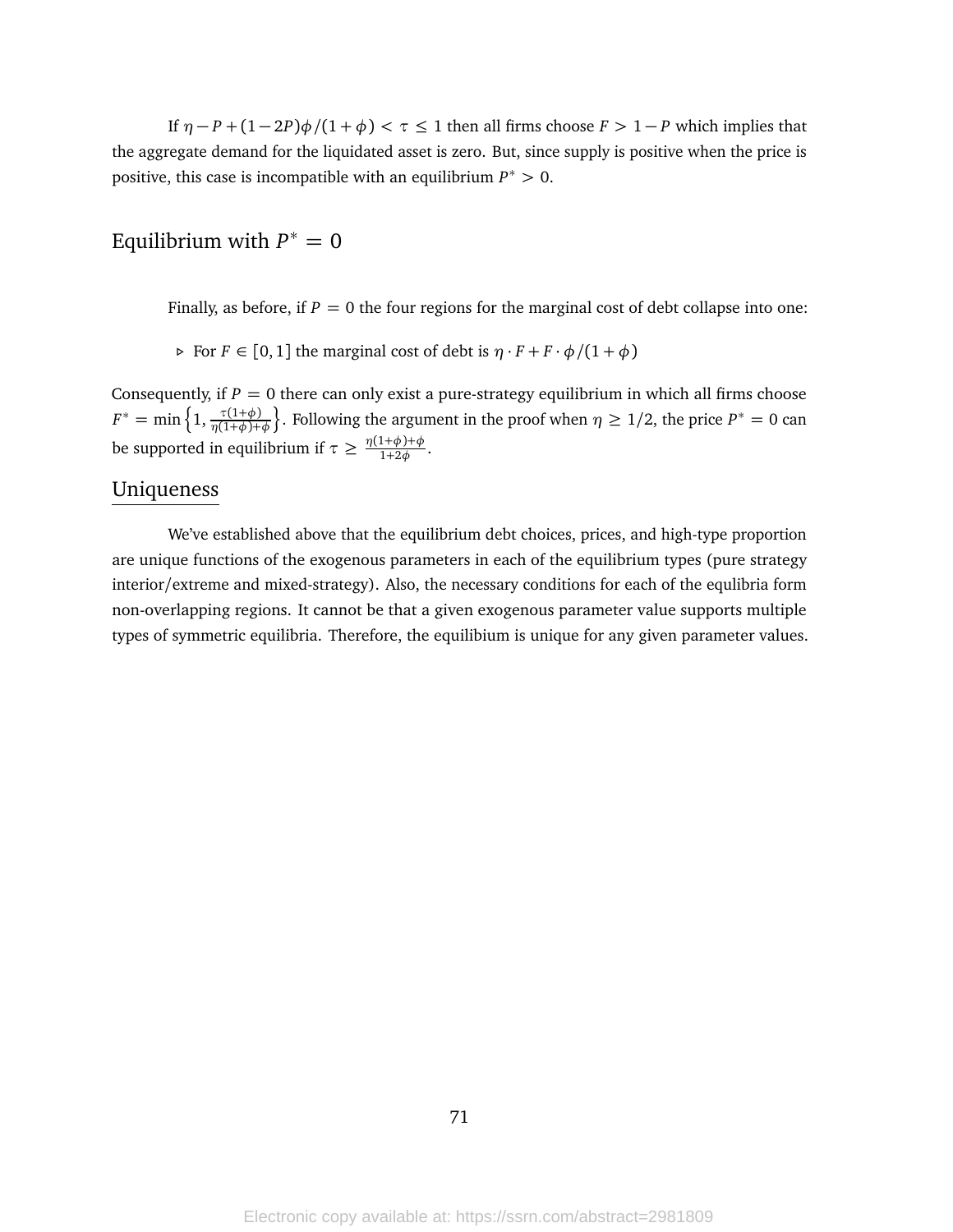## **C Extension: Immediate Use of Debt Benefits**

We now show that the solution to our model is isomorphic to one in which the firm can use the immediate benefit *τF* to pay off debt and purchase liquidated assets.

If  $F(1 - \tau) < P$  the value of the firm is now

$$
\int_0^P P dV + \int_P^1 V dV + \int_{P+F(1-\tau)}^1 \max\{0, \eta V - P\} dV + \tau F.
$$

The supply of the risky asset is *P* and the demand is now  $1 - P - (1 - \tau)F$ .

Therefore, if we let  $F' = (1 - \tau)F$  the value of the firm is

$$
\int_0^P P dV + \int_P^1 V dV + \int_{P+F'}^1 \max\{0, \eta V - P\} dV + \frac{\tau}{1-\tau} \cdot F'.
$$

The supply of the risky asset is *P* and the demand is now  $1 - P - F'$ .

If  $F(1 - \tau) \geq P$  the value of the firm is

$$
\int_0^{\Lambda'} P dV + \int_{\Lambda'}^{F(1-\tau)} [V - \phi(F - (V + \tau F)]dV + \int_{(1-\tau)F}^1 V dV + \int_{P + F(1-\tau)}^1 \max\{0, \eta V - P\} dV + \tau F.
$$

The supply of the risky asset is  $\Lambda' = \frac{P + \phi(1 - \tau)F}{1 + \phi}$  $\frac{p(1-\tau)F}{1+\phi}$  and the demand is now  $1-P-(1-\tau)F$ .

Again, if we let  $F' = (1 - \tau)F$  the value of the firm is

$$
\int_0^{\Lambda'} P dV + \int_{\Lambda'}^{F'} [V - \phi(F' - V)] dV + \int_{F'}^1 V dV + \int_{P + F'}^1 \max\{0, \eta V - P\} dV + \frac{\tau}{1 - \tau} \cdot F'.
$$

The supply of the risky asset is  $\Lambda' = \frac{P + \phi F'}{1 + \phi}$  $\frac{1+\phi F'}{1+\phi}$  and the demand is now  $1-P-F'$ .

In sum, the solution to our original model yields  $\{P(\tau'),F'(\tau')\}$  where  $\tau'=\tau/(1-\tau)$ . To convert to the equilibrium  $\{P(\tau), F(\tau)\}$  note that  $\tau = \tau'/(1 + \tau')$  and  $F = F'/(1 - \tau)$ . The latter expression for the face value of debt implies that the comparative statics for debt choices with respect to model parameters are not necessarily the same as in the base model. Although we don't report the results here, our main qualitative results continue to hold in this extension; in particular, debt levels and ratios may increase or decrease in  $\eta$  and the comparative statics for debt levels can be different than for debt-to-value ratios.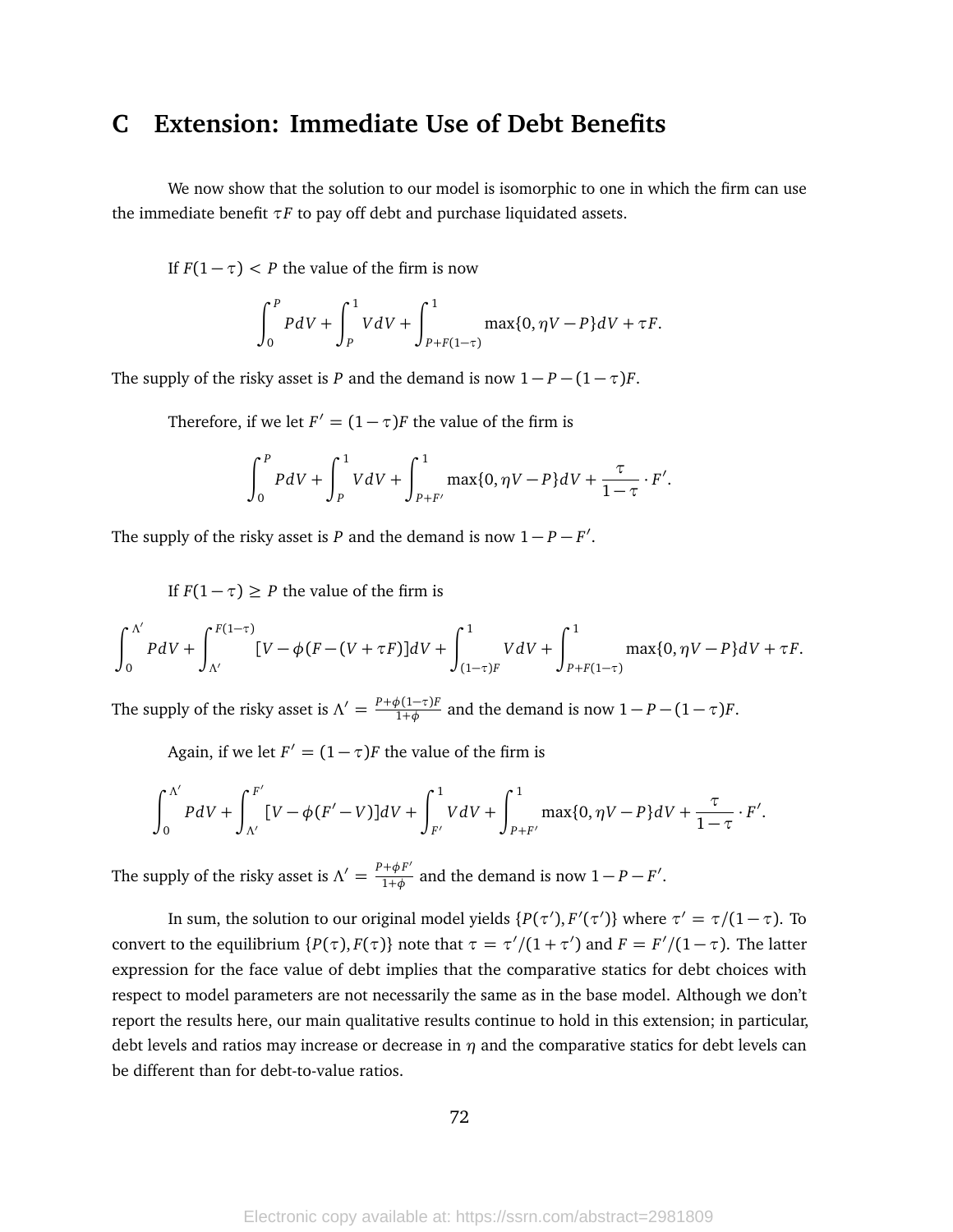# **D Extension: Industry Booms and Busts**

In this section we extend our model to consider uncertainty in the economy. For certain parameter regions of this model, it is possible that we find either pro-cyclical or counter-cyclical reallocations of assets.

Suppose we extend the model to include uncertainty about the distribution of asset qualities,  $v_i \in [0, \gamma]$ . With probability *a*,  $\gamma = 1 - \Delta$  and with probability  $1 - a$ ,  $\gamma = 1 + \Delta$ . In this model, the firms will choose their debt level *F* and mixture probability *h* before realizing the state of the economy, but  $P(\gamma)$  will be determined after the state of the economy has been realized.

#### **Reallocation**

We know that the amount of reallocation will equal the mass of firms who are acquiring assets. This is equal to:

$$
Q(\gamma) = (1 - h) \cdot \min\left\{\frac{\gamma - P(\gamma) - F}{\gamma}, \frac{\gamma - P(\gamma)/\eta}{\gamma}\right\}
$$

In our base model, the marginal cost of debt may fall in several regions depending on the debt level. However, the boundaries of these regions depend on the realization of *γ*. Thus, optimal debt levels will be determined by equating the marginal benefit of debt, *τ*, with the expected marginal cost. We will assume for simplicity that *∆* is sufficiently small such that the optimal debt level falls in the same marginal cost region in either case (i.e. there are not distress costs in the bust or the boom.)

#### **Pro-Cyclical**

Paralleling Case 1 where  $\eta \geq 1/2$  of Appendix [B,](#page-56-0) in this region we have no distress costs, and our only concern is foregone acquisition costs. Conditional on  $\gamma$ , we know that the supply is *P*(*γ*) and the demand is  $\frac{\gamma - P(\gamma) - F}{\gamma}$ . Therefore,  $P(\gamma) = \frac{\gamma - F}{2}$ . Plugging this back in to our supply we find that reallocation here is  $Q(\gamma) = \frac{1}{2} - \frac{F}{2\gamma}$  $\frac{F}{2\gamma}$  and it is the case that  $Q(1 + \Delta) > Q(1 - \Delta)$ . We have in this region, the case where booms lead to more reallocation.

For this equilibrium to exist, there must exist parameters such that  $F < P(\gamma)$  for both values of *γ*, which has been verified to exist numerically.

#### **Counter-Cyclical**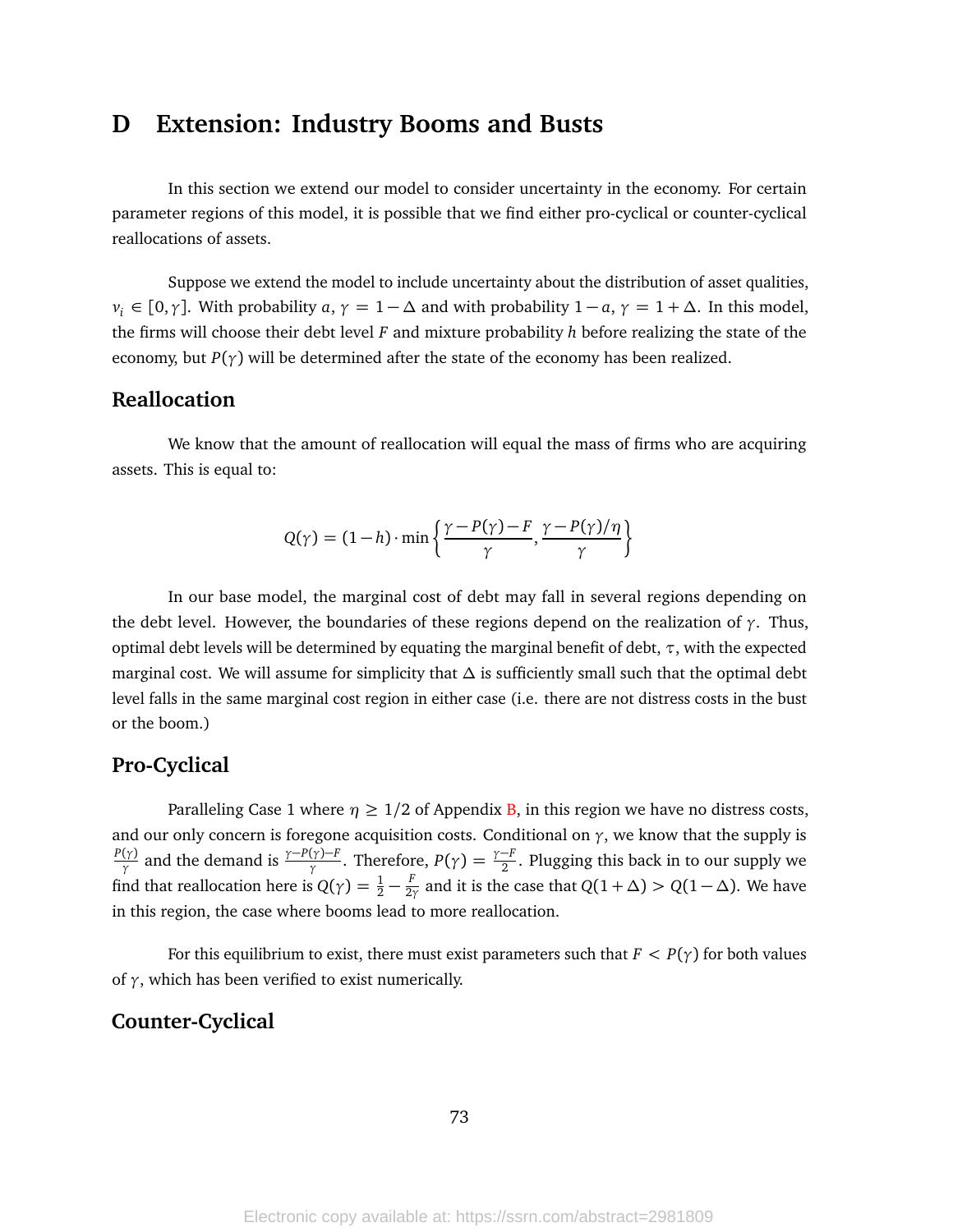Paralleling Case 1 where  $\eta$  <  $1/2$  of Appendix [B,](#page-56-0) in this region we have only distress costs and no foregone acquisition costs (still acquisitions, just NPV constraint binds). Conditional on *γ*, we know that the supply is  $\frac{P(\gamma)+\phi F}{\gamma(1+\phi)}$  and the demand is  $\frac{\gamma-P(\gamma)/\eta}{\gamma}$ . Therefore,  $P(\gamma) = \frac{\eta(\gamma(1+\phi)-\phi F)}{1+\eta+\phi}$ . Plugging this back in to our demand we find that reallocation here is  $Q(\gamma) = 1 - \frac{1+\phi}{1+\eta+\phi} + \frac{\phi F}{\gamma(1+\eta+\phi)}$  $\frac{1+\phi}{\phi}$   $\perp$   $\frac{\phi F}{\phi}$ and it is the case that  $Q(1 + \Delta) < Q(1 - \Delta)$ . We have in this region the case where booms lead to less reallocation.

Again, for this equilibrium to exist, there must exist parameters such that  $F < P(\gamma)(1/\eta - 1)$ for both values of  $\gamma$ , which has been verified to exist numerically.

### **E Tax Shields as Sources of Debt Benefits**

In this section, we allow the debt benefits to be partly or fully tax-related. *t* is now the total benefit of debt, inclusive of the direct benefits (e.g. signaling or agency related) and the tax shield benefits.  $g \in [0, 1]$  is the share of the debt benefits that are from tax shields. The value of the firm for a given level of debt is

(16)

<span id="page-74-0"></span>
$$
V(P, F_i) = t \cdot F_i + (1 - g \cdot t) \left\{ \int_0^P P \, dv + \int_P^1 \max\{0, \eta \cdot v - P\} \, dv \right\} \text{ if } F_i < P \text{ } \text{if } F_i < P \text{ } \text{if } F_i < P \text{ } \text{if } F_i < P \text{ } \text{if } F_i < P \text{ } \text{if } F_i < P \text{ } \text{if } F_i < P \text{ } \text{if } F_i < P \text{ } \text{if } F_i < P \text{ } \text{if } F_i < P \text{ } \text{if } F_i > P \text{ } \text{if } F_i > P \text{ } \text{if } F_i > P \text{ } \text{if } F_i > P \text{ } \text{if } F_i > P \text{ } \text{if } F_i > P \text{ } \text{if } F_i > P \text{ } \text{if } F_i > P \text{ } \text{if } F_i > P \text{ } \text{if } F_i > P \text{ } \text{if } F_i > P \text{ } \text{if } F_i > P \text{ } \text{if } F_i > P \text{ } \text{if } F_i > P \text{ } \text{if } F_i > P \text{ } \text{if } F_i > P \text{ } \text{if } F_i > P \text{ } \text{if } F_i > P \text{ } \text{if } F_i > P \text{ } \text{if } F_i > P \text{ } \text{if } F_i > P \text{ } \text{if } F_i > P \text{ } \text{if } F_i > P \text{ } \text{if } F_i > P \text{ } \text{if } F_i > P \text{ } \text{if } F_i > P \text{ } \text{if } F_i > P \text{ } \text{if } F_i > P \text{ } \text{if } F_i > P \text{ } \text{if } F_i > P \text{ } \text{if } F_i > P \text{ } \text{if } F_i > P \text{ } \text{if } F_i > P \text{ } \text{if } F_i > P \text{ } \text{if } F_i > P \text{ } \text{if } F_i > P \text{ } \text{if } F
$$

The tax rate on the total earnings of the firm is  $g \cdot t$ , and the total benefits of debt are  $t \cdot F_i$ . This means that the tax shield is  $g \cdot t \cdot F_i$ , and other direct debt benefits are  $(1-g) \cdot t \cdot F_i$ . If  $g = 0$ , it is the model in the main text. If  $g = 1$ , all of the benefits of debt come from the tax shield. Our specification allows full deductibility of the debt expense, in all states–possibly by selling the tax-loss credits. It also assumes that the proceeds in liquidation, *P*, are fully taxable. This is equivalent to the asset being fully depreciated with a tax basis of zero.

Dividing equation [16](#page-74-0) by  $(1 - g \cdot t)$  returns to our original model with  $\tau = t/(1 - g \cdot t)$ . However, the "firm value" in our original model is now  $\tilde{V} = V/(1 - g \cdot t)$ . The optimal  $F_i^*$  $i^*$  is the same for either problem (with the remapped  $\tau$ ), because dividing by a constant does not change the optimum. Also, the rescaling of firm value does not affect any other equilibrium quantities such as *P*<sup>\*</sup> or *h*<sup>\*</sup>. However, we only solved the original model for *τ* ≤ 1. To preserve this, we also require that *t*/(1−*g* · *t*) ≤ 1 or *t* ≤ 1/(1+*g*).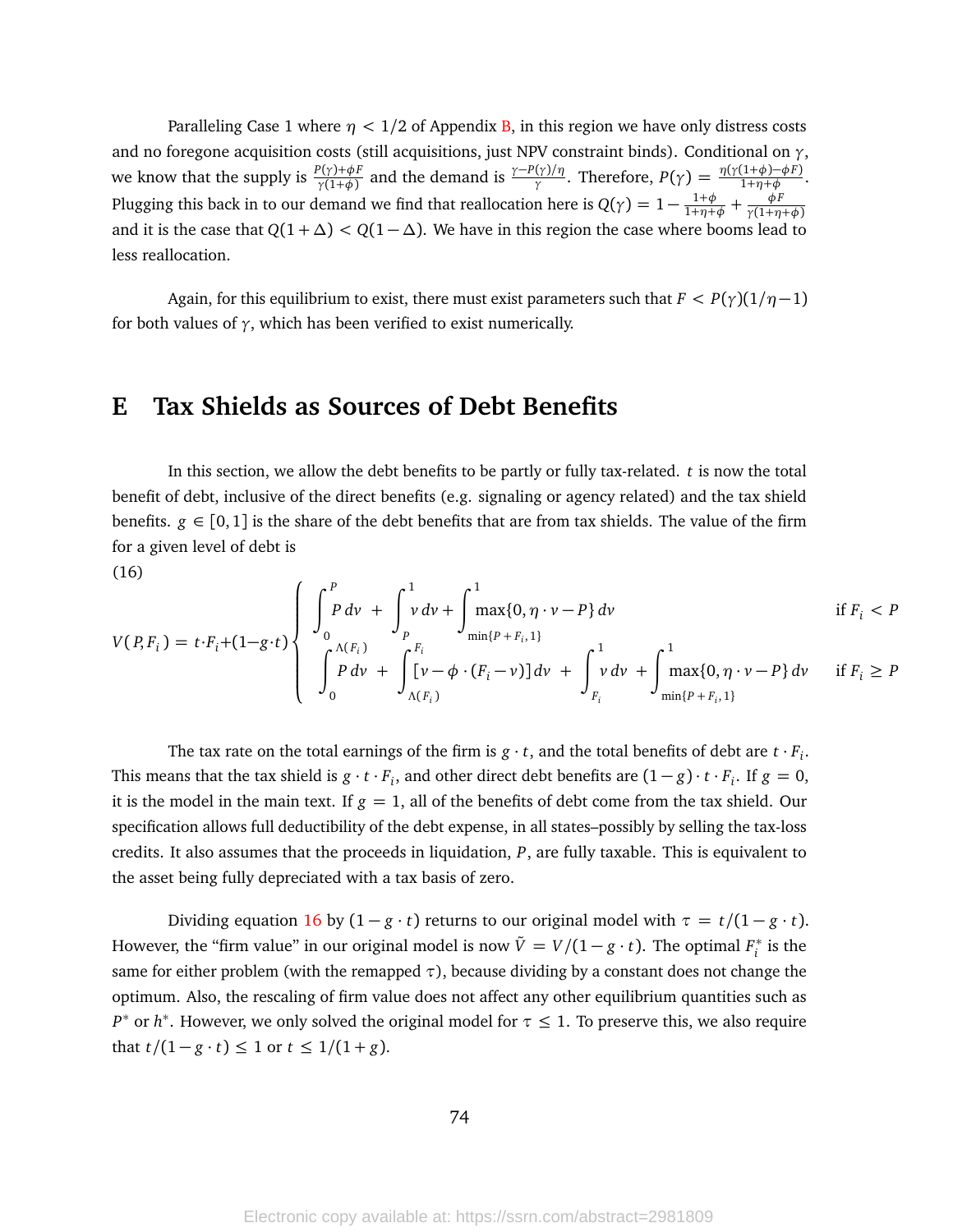The sign of most of our comparative statics are preserved, but the quantitative plots (numbers) have to be remapped. For comparative statics with respect to  $\eta$  and  $\phi$ , the comparative statics are the same as the old model with the remapping  $\tau = t/(1 - g \cdot t)$ . The comparative statics with respect to the new argument *t* can be found with the chain rule where  $\tau(t) = t/(1 - g \cdot t)$ :

$$
\frac{\partial F(\tau(t))}{\partial t} = \frac{\partial F(\tau(t))}{\partial \tau} \cdot \frac{\partial \tau(t)}{\partial t} = \frac{\partial F(\tau(t))}{\partial \tau} \cdot \frac{1}{(1 - g \cdot t)^2}
$$

We have *<sup>∂</sup> <sup>F</sup>*(*τ*(*t*)) *∂ τ* from our original model, so the sign is preserved. It is still the case that the debt face value is increasing in *t*. The same chain rule argument works for our other equilibrium quantities, *except* where we use  $V^*$  explicitly. This is  $V^*$  and  $D^*/V^*$ .

The 
$$
\partial V^*/\partial t
$$
, where  $V^* \equiv \tilde{V}^* \cdot (1 - g \cdot t)$ , is  
\n
$$
\frac{\partial V^*}{\partial t} = (1 - g \cdot t) \cdot \frac{\partial \tau(t)}{\partial t} \cdot \frac{\partial \tilde{V}^*(\tau(t))}{\partial \tau} - g \cdot \tilde{V}^*(\tau(t))
$$
\n
$$
= \frac{1}{1 - g \cdot t} \cdot \frac{\partial \tilde{V}^*(\tau(t))}{\partial \tau} - g \cdot \tilde{V}^*(\tau(t))
$$

Although *∂ V*˜ <sup>∗</sup> */∂ τ* in our original model is always positive, *∂ V* ∗ */∂ t* is *not* generally positive, especially when *g* ≈ 1. Instead, and somewhat surprisingly, *∂ V* ∗ */∂ t* becomes ambiguous: It is now negative for low tax rates, but *∂ V* ∗ */∂ t* is still positive for high tax rates in equilibrium. The top left of Figure [10](#page-77-0) shows that this is not an obscure region, but a widespread phenomenon for high tax rates. This is mostly due to the fact that, in this region, the face value of debt exceeds the expected EBIT of the firm. The firm expects to receive more in tax-loss credits than it expects to have to pay out in taxes.

With even *V*<sup>\*</sup> being ambiguous in *t*, it is a lesser surprise that  $D^*/V^*$  also retains the ambiguity in both *t* and  $\tau$ . This can be seen as follows: Let what we have be  $a(\tau) = D^*(\tau)/\tilde{V}^*(\tau)$ and what we want be  $b(t) = D^*(\tau(t))/V^*(t) = D^*(\tau(t))/(\tilde{V}^*(\tau(t))(1-g \cdot t)) = a(\tau(t)) \cdot 1/(1-g \cdot t).$ Then

$$
\frac{\partial D^*(\tau(t))/V^*(\tau(t))}{\partial t} = \frac{\partial b}{\partial t} = a'(\tau(t)) \cdot \frac{\partial \tau(t)}{\partial t} \cdot \frac{1}{1 - g \cdot t} + a(\tau(t)) \cdot \frac{g}{(1 - g \cdot t)^2}
$$

$$
= a'(\tau(t)) \cdot \frac{1}{(1 - g \cdot t)^3} + a(\tau(t)) \cdot \frac{g}{(1 - g \cdot t)^2}
$$

Thus,  $D^*/V^*$  is not necessarily decreasing in actual tax rates, either.

75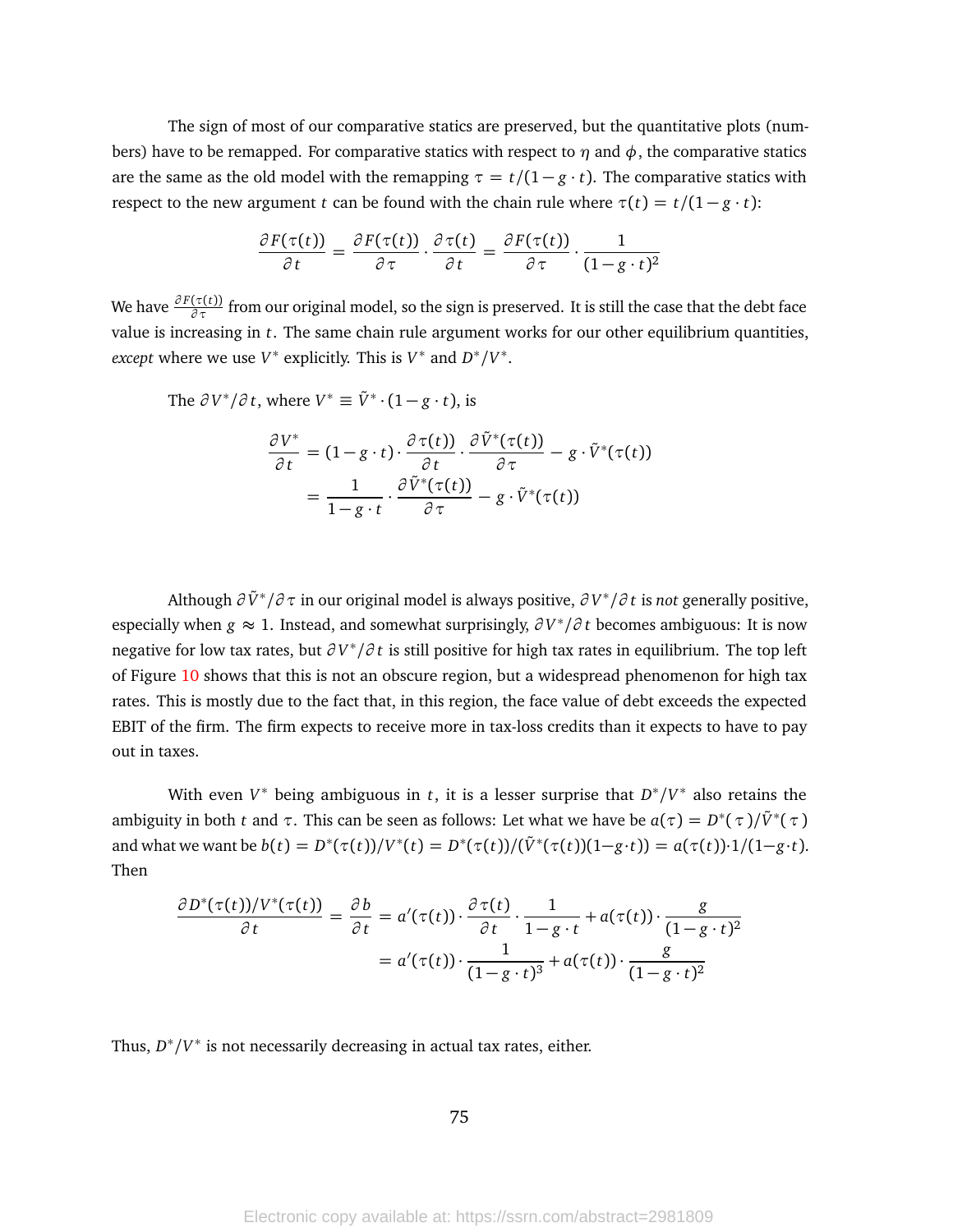In sum, our model retains all the same comparative statics, regardless of the source of the debt benefits, except where we discuss it in our paper—specifically, in the aforementioned *∂ V* ∗ */∂ τ* case. (Although the quantitative regions can also change, none change so dramatic as to undo or now deserve a "rare" designation.)